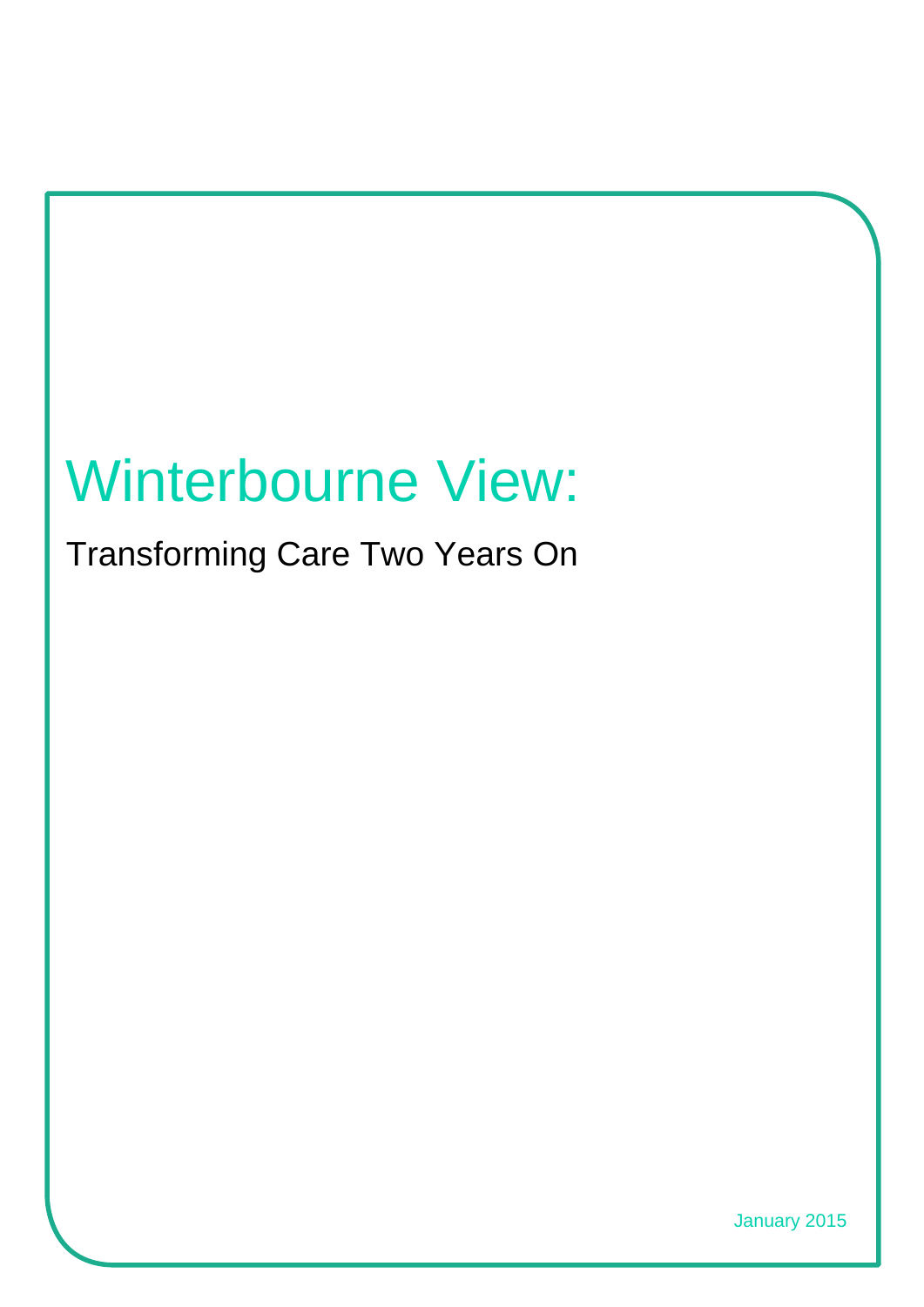**Title:** Winterbourne View: Transforming Care Two Years On

**Author:** Department of Health and partners - the Association of Directors of Adult Social Services, Care Quality Commission, Health and Social Care Information Centre, Local Government Association, NHS England and Public Health England

**Document Purpose:** For Information

**Publication date:** 29 January 2015

**Target audience:** Clinical Commissioning Groups, NHS Trust CEs, Medical Directors, Directors of PH, Directors of Nursing, Local Authority CEs, Directors of Adult SSs, GPs, Directors of Children's SSs

**Contact details:** Learning Disability and Autism Team Department of Health Room 313A Richmond House 79 Whitehall SW1A 2NS

You may re-use the text of this document (not including logos) free of charge in any format or medium, under the terms of the Open Government Licence. To view this licence, visit [www.nationalarchives.gov.uk/doc/open-government-licence/](http://www.nationalarchives.gov.uk/doc/open-government-licence/)

© Crown copyright

<span id="page-1-0"></span>Published to gov.uk, in PDF format only.

[www.gov.uk/dh](http://www.gov.uk/dh)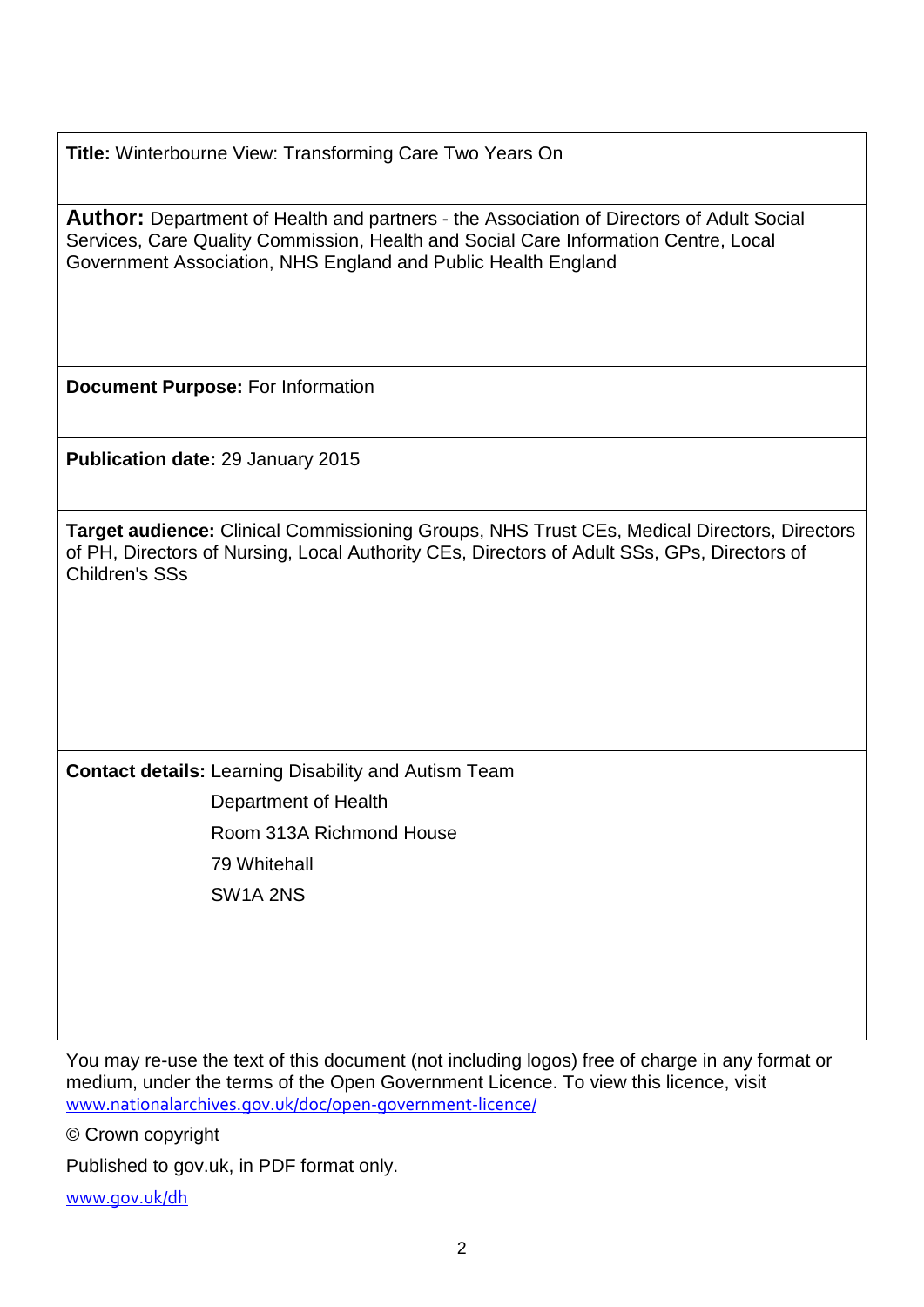# Winterbourne View:

Transforming Care Two Years On

**A jointly produced document prepared by the Department of Health and its partners: the Association of Directors of Adult Social Services, Care Quality Commission, Health and Social Care Information Centre, Local Government Association, NHS England and Public Health England**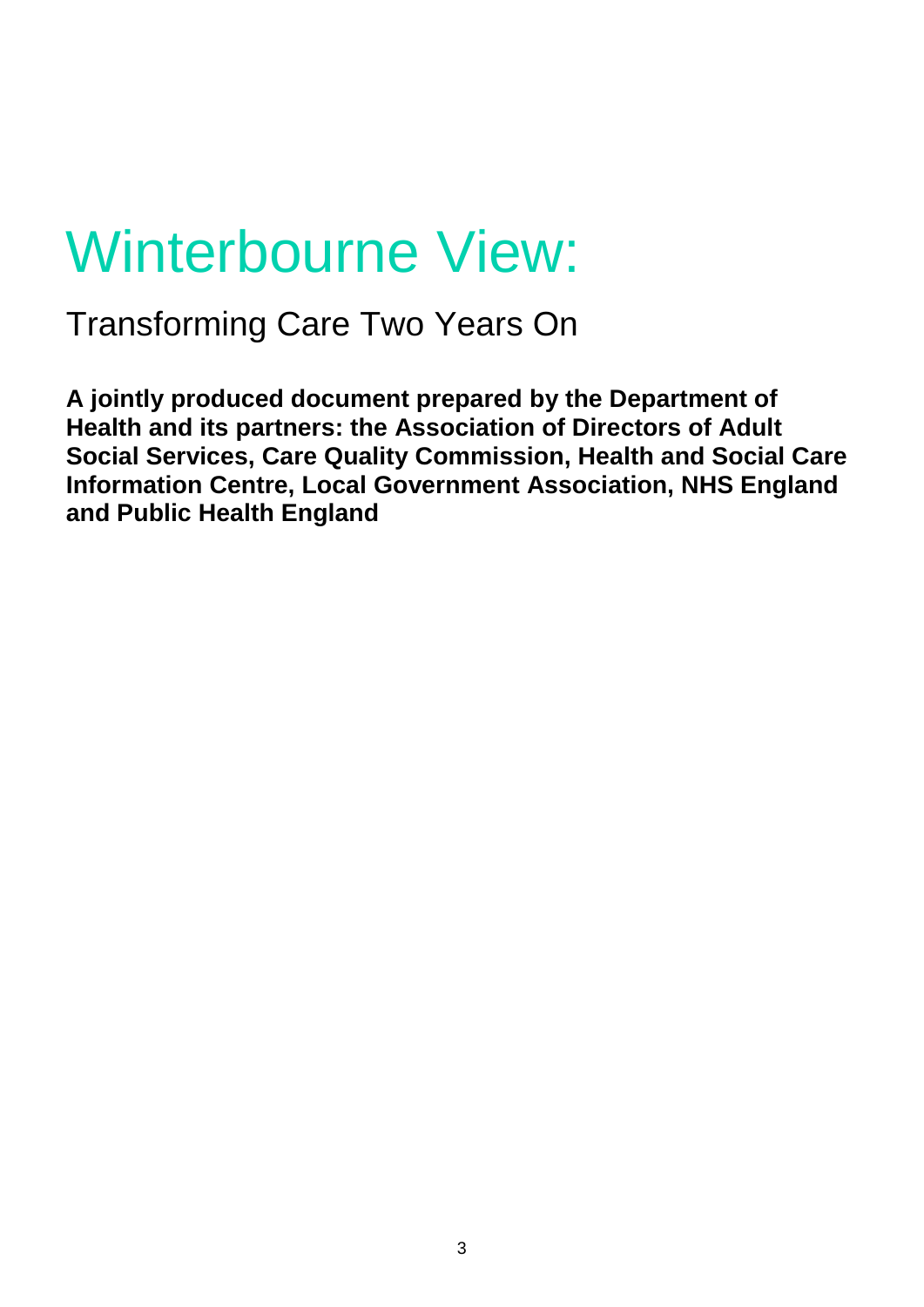# **Contents**

| Kayleigh and Wendy's                                                                            |  |
|-------------------------------------------------------------------------------------------------|--|
|                                                                                                 |  |
|                                                                                                 |  |
|                                                                                                 |  |
|                                                                                                 |  |
| Chapter 2 - Strengthening accountability and corporate responsibility for the quality of care17 |  |
|                                                                                                 |  |
|                                                                                                 |  |
|                                                                                                 |  |
|                                                                                                 |  |
|                                                                                                 |  |
|                                                                                                 |  |
|                                                                                                 |  |
| Appendix 3 - Cross-Government Learning Disability Board                                         |  |
| Appendix 4 - Diagram of high level governance of Transforming Care76                            |  |
|                                                                                                 |  |
|                                                                                                 |  |
|                                                                                                 |  |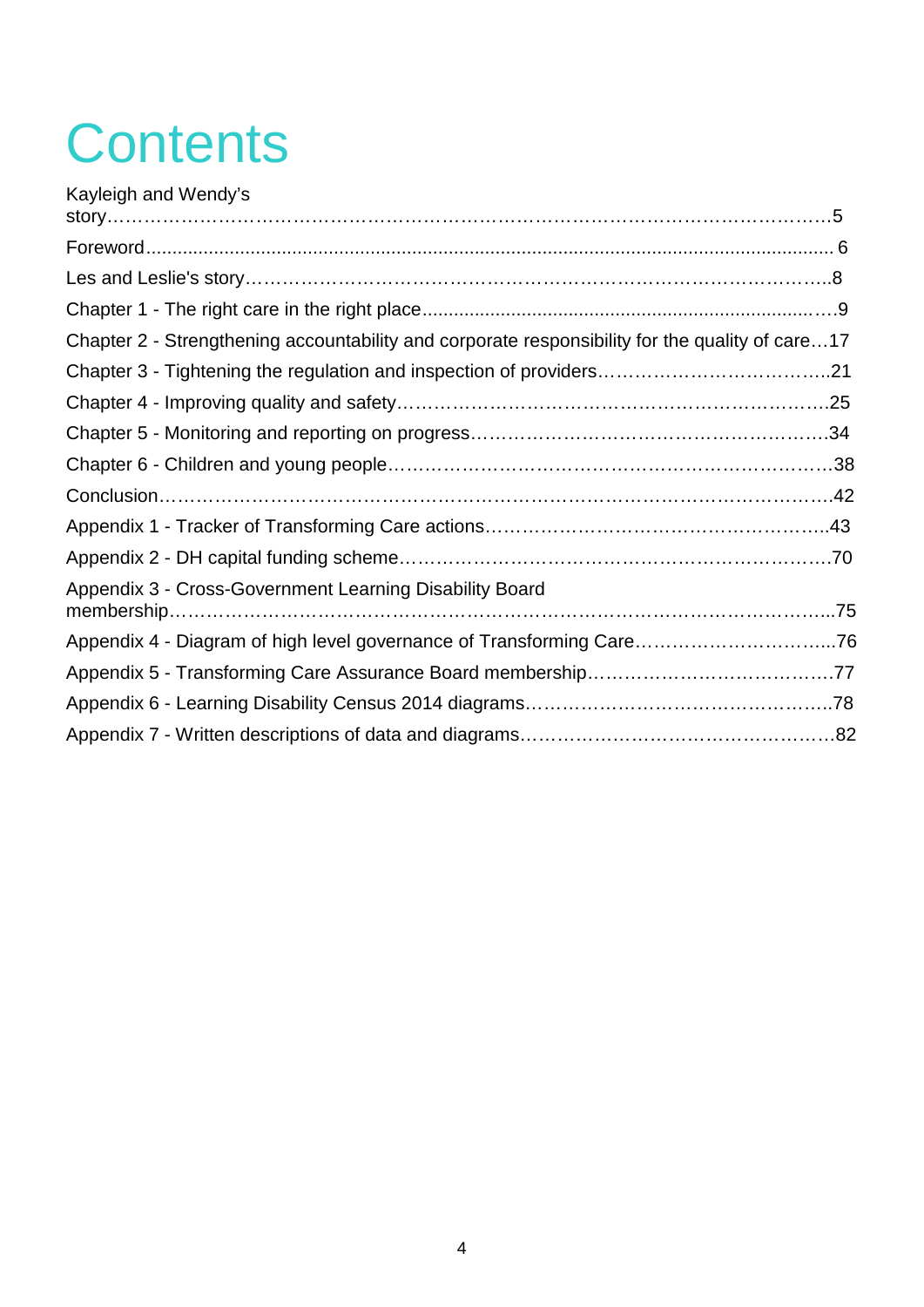Kayleigh spent almost 10 years of her life in assessment and treatment units across Britain, the closest of which was Winterbourne View where she spent 3 years. This was 120 miles away from home.

In January 2014 she moved into her own home in the community. We have faced some challenges over the last year as would be expected but on the whole it has been a successful and positive year with Kayleigh gradually learning the art of living back in the community without strict rules dictating when she must do the most simple things such as eat or smoke.

Getting Kayleigh home was not easy or straightforward. It took me many years of frustration and tears to achieve this final aim and without my determination and passion Kayleigh would not be where she is today.

As parents we struggle to have a voice that is heard by 'professionals' who believe themselves to be right and are not prepared to give the chance of normality to our most vulnerable people. Institutionalisation becomes the norm within assessment and treatment units and behaviour becomes a self-fulfilling prophecy with the treatment encouraging the behaviour and hence the ability to move on for our vulnerable relatives is limited or non-existent.

For Kayleigh, the move has been positive with her learning new social skills through being a part of the local community and neighbourhood. Everyday events that we take for granted.

Barriers to discharge that we had to overcome included the fact that the responsible clinician is not independent and therefore is not quick to want to permit release. Local services do not have the facilities or expertise in the local area to support discharge and are wary of accepting the responsibility back onto their patch (Kayleigh is still in a position whereby no-one in the local learning disability service is prepared to take overall responsibility for her even though this is a statutory requirement). Also, housing in appropriate areas may be difficult to locate.

I was able to purchase a house for Kayleigh through Joint ownership with Advance Housing so was able to find a property that would meet her living requirements in an area that was suitable to her needs and hence giving her a greater chance of success. This is not something that is available to everyone trying to be discharged into the community.

Kayleigh is one of the lucky ones who has been able, with my support to achieve her wish of living her life in the community. According to the Bubb report there are many who have not achieved this even though we are 2 years on. This outcome needs to be achieved for the majority and not just the few. All vulnerable people and their families need to have a voice that is heard. *From Wendy parent of Kayleigh.*

*This story underlines what the Transforming Care programme can do to ensure that individuals can, with the right support, live in community.*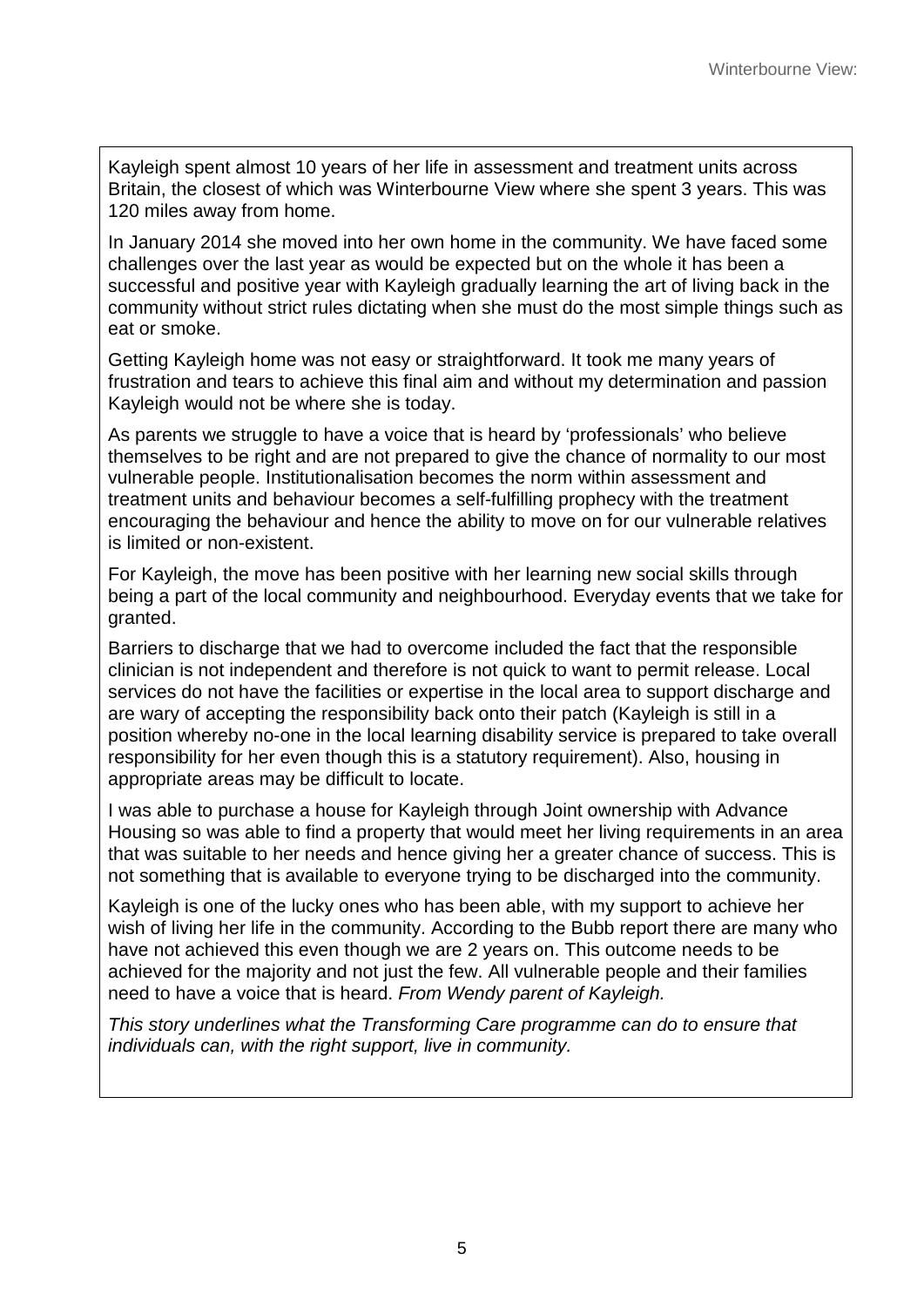# Foreword

- i. Winterbourne View was a scandal that shocked and appalled us all. Our review, *[Transforming Care: A national response to Winterbourne View Hospital: Department](https://www.gov.uk/government/uploads/system/uploads/attachment_data/file/213215/final-report.pdf)  [of Health Review Final Report](https://www.gov.uk/government/uploads/system/uploads/attachment_data/file/213215/final-report.pdf)* (2012) looked at why this happened and set out a programme of work to take every step we can, to ensure this does not happen again.
- ii. The Department of Health committed in *Transforming Care* to produce a report two years on to account for progress<sup>[1](#page-1-0)</sup>. This report is a collective account from partners across the health and care system to reflect the cross-system effort that has continued over the past year to tackle the root causes of the abuse and treatment of people at Winterbourne View.
- iii. This report sets out what has been done and recognises there is still much more to do. The summary includes a number of achievements, for example:
	- We know how many people are in inpatient settings, where they are and who is responsible for them.
	- We have strong accountability and corporate responsibility arrangements in place via the Duty of Candour and Fit and Proper Person Test to assure the quality and safety of care services that people receive.
	- We have new DH guidance on minimising restrictive interventions, complemented by a suite of information by Skills for Care and Skills for Health setting the foundation for a broader new programme Positive and Safe launched by the Department of Health in 2014. Work is underway to improve and report on data about the use of restraint.
	- A more rigorous registration, assessment and inspection approach is in place for learning disability services, involving experts by experience and ratings are being published from inspections taking place since October 2014.
	- The Care Act 2015 underpins and reinforces the importance of good quality, independent advocacy and will play an important part in supporting people, their families and carers to raise concerns when these arise.
	- There has been a step change in leadership within NHS England since April 2014.
- iv. It is also clear that we have not made as much progress as we intended, which is not good enough. The commitment to transfer people by 1 June 2014 from inappropriate inpatient care to community-based settings was missed. This commitment is still right but the process is clearly more complex than we anticipated and the system has not delivered what we expected to achieve when *Transforming Care* was published.

<span id="page-5-0"></span><sup>1</sup> *Transforming Care: A national response to Winterbourne View Hospital:* (December 2012), Annex B – Timetable of Actions number 60: "The Department will publish a second annual report following up progress in delivering agreed actions".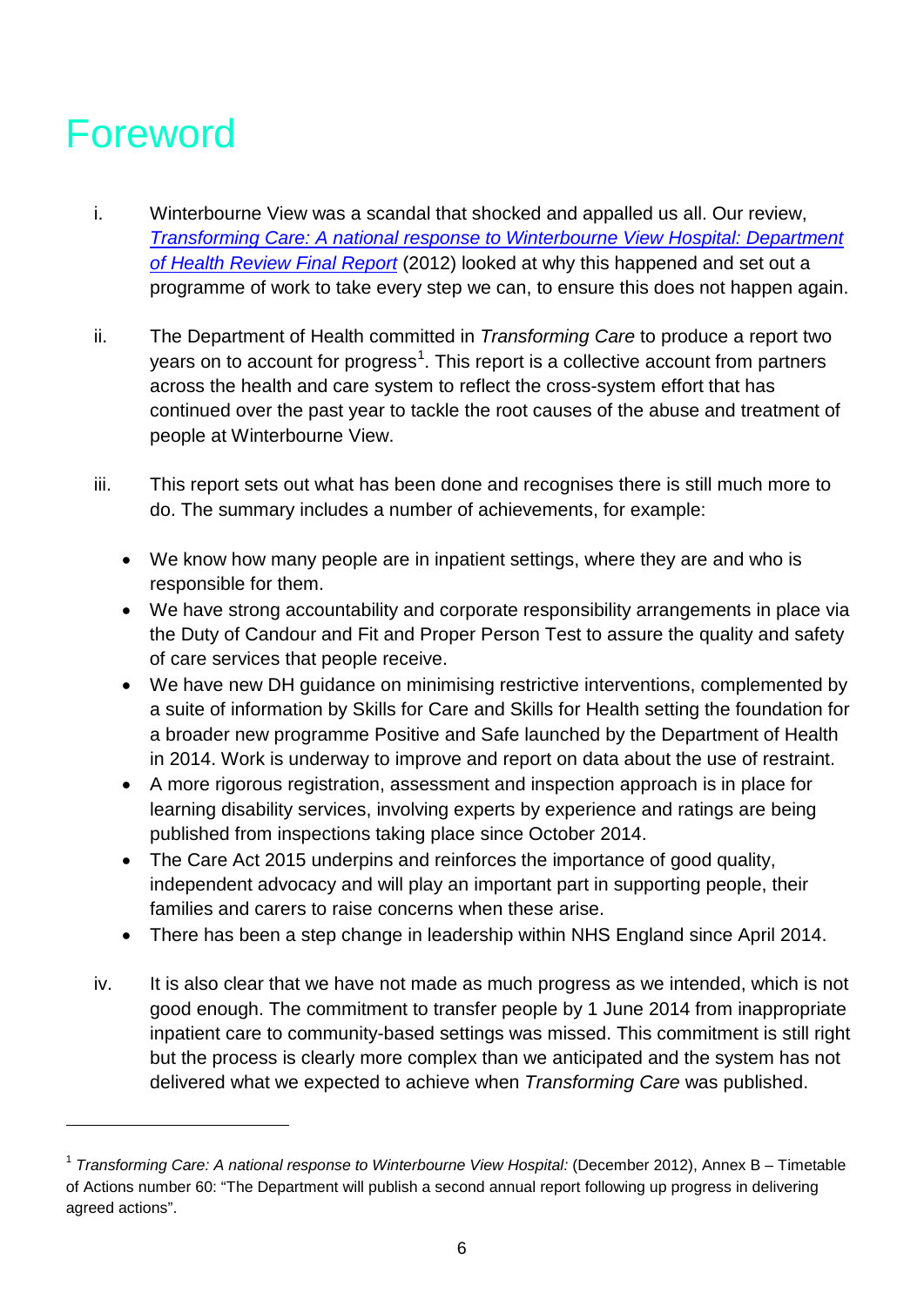There are many people with very complex needs, in many different types of inpatient settings and we need to ensure the right decisions are made about their care, listening to the people who matter most: individuals, their families and carers.

- v. As part of our determination to step up the pace of change, all partners involved in *Transforming Care* have agreed the need for a single programme with a single plan. This will drive a better co-ordinated approach to achieve faster and sustainable progress. We understand that this is not easy which is why we are looking at what more we can do to strengthen the rights of people with learning disabilities and autism. This will also build on the recommendations of *[Winterbourne View - A Time](http://www.england.nhs.uk/wp-content/uploads/2014/11/transforming-commissioning-services.pdf)  [for Change](http://www.england.nhs.uk/wp-content/uploads/2014/11/transforming-commissioning-services.pdf)* (2014) by Sir Stephen Bubb.
- vi. We will be clear about the priorities for further action in the single *Transforming Care* Programme. In an appendix to this report is a summary of the original actions set out in the *Transforming Care* report and accompanying Concordat. These actions have been reviewed in the light of what we know now and grouped into three categories: actions completed and closed or about to be completed, actions which have been completed but are now part of another ongoing programme for example, the ongoing inspection programme of the Care Quality Commission, and actions outstanding, which will be carried forward into the *Transforming Care* Programme.
- vii. Partnership working is key to success and we are clear that this cannot all be done from Whitehall. There has to be a change in culture and behaviour in local areas. Strong local leadership is critical to making change happen. Health and Wellbeing Boards have a key role in bringing together local organisations to work in partnership and ensure accountability. Health and care commissioners need to ensure that high quality community based services offer people the right care and support. The voluntary and community sector have an important role in challenging local decisions and advocating for people and their families, as well as people, their families and carers being supported to be involved at every level.
- viii. We are committed to working in co-production with people with learning disabilities and their family carers to ensure that people are not left in institutions when they can, and should be, living as equal and valued citizens in our communities.



Naall

Norman Lamb, Minister of State for Care and Support Gavin Harding, MBE



9. Horsing mes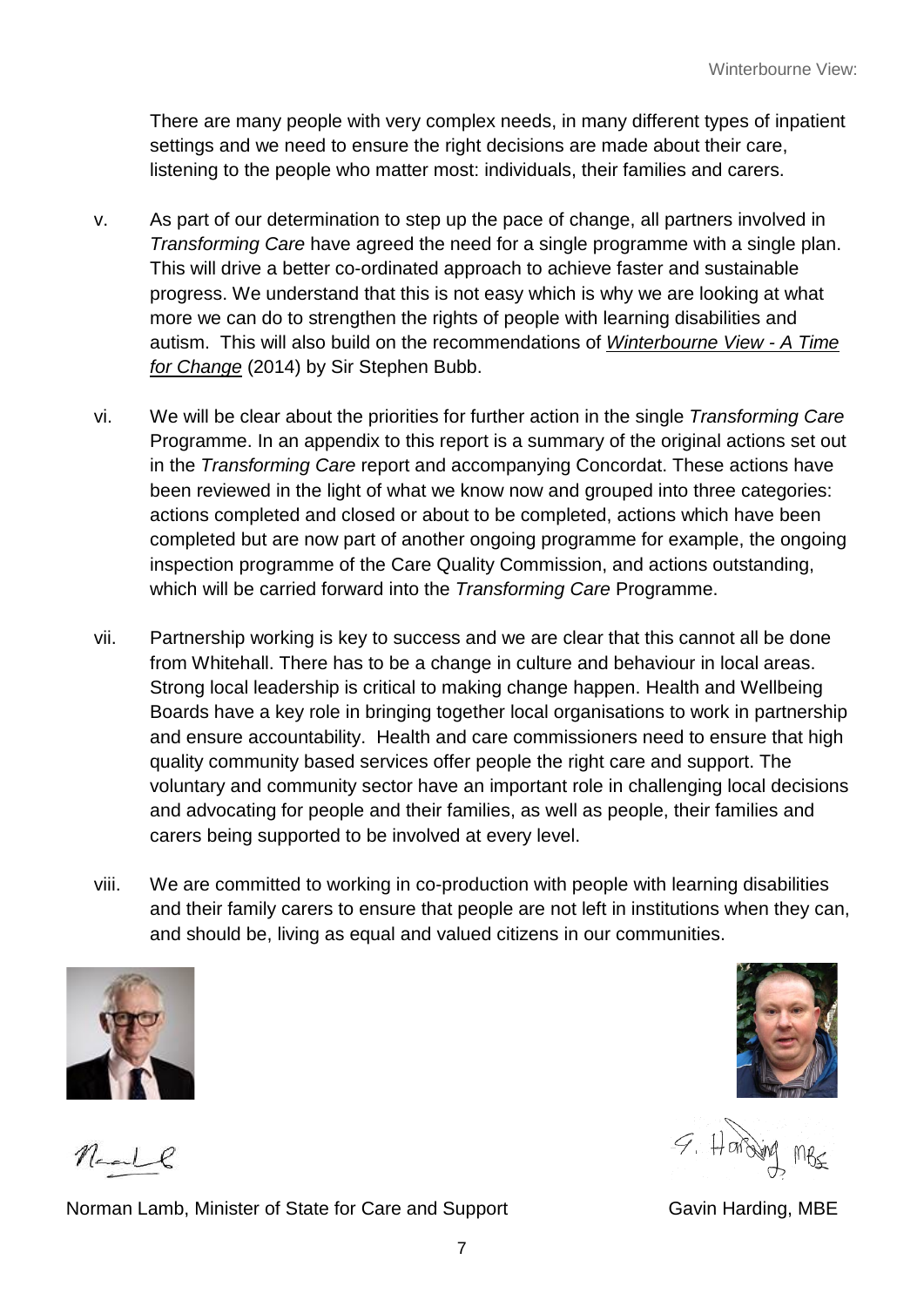Leslie was diagnosed with autism at three but seemed to thrive at our village school in North Devon and later at a special unit for autistic children. In adolescence his behaviour became more challenging and at 18 he tried to take his own life. Provision in North Devon was inadequate for his needs so the local authority decided Winterbourne View was the nearest place that was equipped to look after him. We hoped it was the right place - we could not have been more wrong.

We don't think Leslie suffered the same experience as other patients but he was immediately unhappy. We could see that despite its outward appearance it was a terrible place. Leslie was 18 confused and frightened and needed a therapeutic environment but instead got Winterbourne View.

We set about convincing our local authority to move Leslie and after 14 weeks it was agreed he would go to a residential college. Leslie was identified as having post-traumatic stress disorder as a result of what he had witnessed and experienced at Winterbourne View. While the college was well resourced in many ways, it lacked staff who were properly qualified for work with autism. It was decided that he should live at home with a programme of support in place there.

One of our main fears is that during a crisis something will happen that puts our son's wellbeing into the hands of people who know very little about him. Recently Leslie has become involved in a pilot scheme to create a "Police Passport" which is a data base aimed at informing police, on the spot, about vulnerable people and reducing the risks to them.

Leslie lives at home with his mum, dad and brother. His programme is aimed at giving him the skills to have a place of his own with supported living. Because of his autism he lives in the moment and finds it difficult to visualize a time when things will be better for him. His brother is dedicated to Leslie's well-being but it is a terrific drain on him when we go from one crisis to another.

Media attention over Winterbourne View has enabled local authorities to justify the release of funding to help our son but the problem is there is no effective mechanism in place to help us cope in a crisis. I'm sure others who are in a similar situation to us share our fears and frustration when after all the promises from the government we see no real changes in the available help. *From Les Bonner, dad of Leslie.* 

*This story shows what the Transforming Care programme needs to do to ensure that people can live in the community with the right support in place.*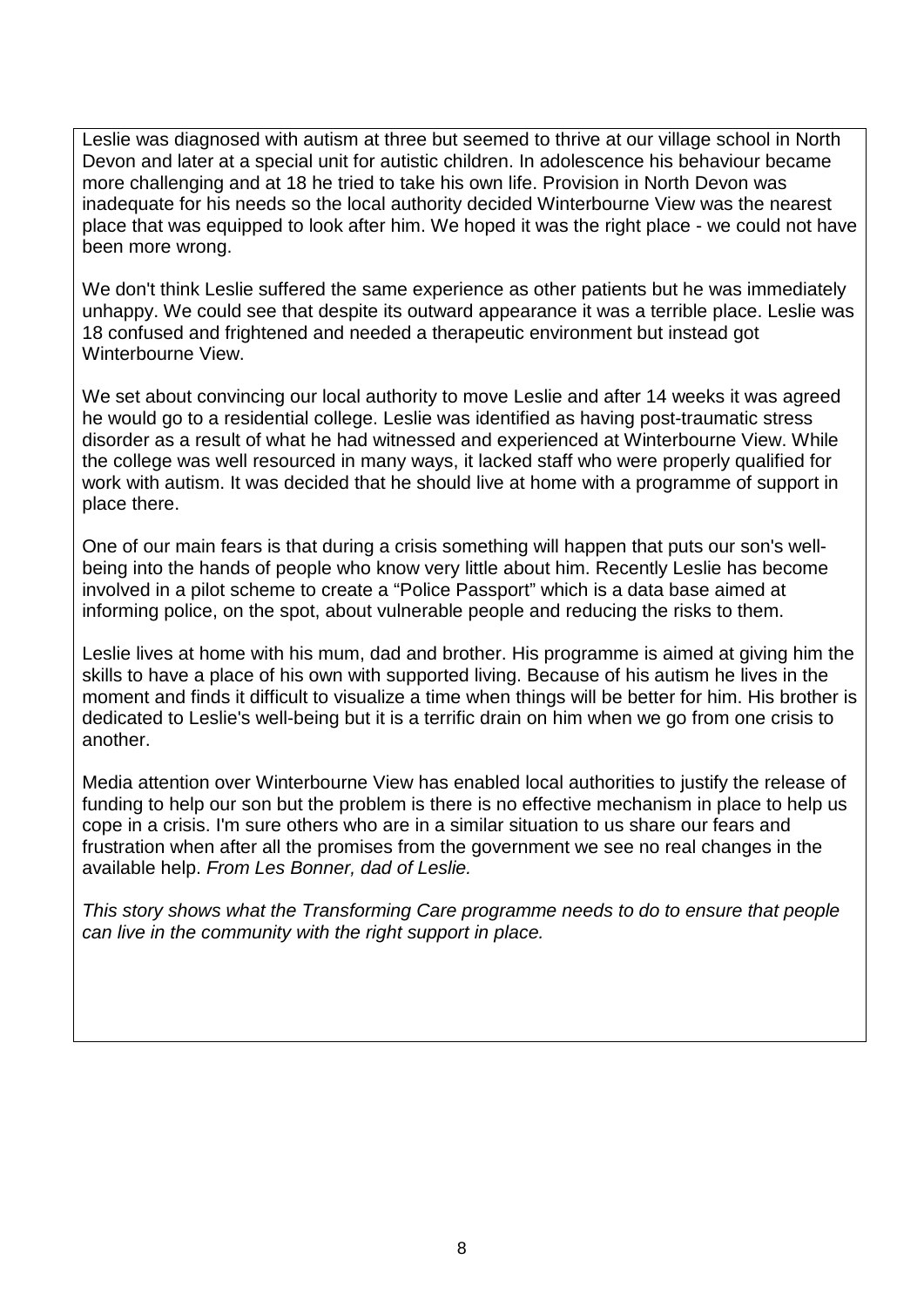# Chapter 1 – The right care in the right place

#### **Everyone inappropriately placed in hospital should be supported to move to community-based support where there are quality care support and housing services based on the model of good care.**

- 1. A central part of our plan for action set out in the Department of Health's (DH) review *[Transforming Care: A national response to Winterbourne View Hospital: Department of](https://www.gov.uk/government/uploads/system/uploads/attachment_data/file/213215/final-report.pdf)  [Health Review Final Report](https://www.gov.uk/government/uploads/system/uploads/attachment_data/file/213215/final-report.pdf)* ([2](#page-5-0)012) and accompanying Concordat<sup>2</sup> focused on stopping people with challenging behaviour being placed in hospital inappropriately to ensure that they only go into hospital if hospital care is genuinely the best option, and only stay in hospital for as long as it remains the best option. This builds on the model of care outlined by the 199[3](#page-8-0) Mansell report (updated and revised in 2007 $^3$ ) which emphasises:
- the responsibility of commissioners to ensure that services meet the needs of individuals, their families and carers
- a focus on personalisation and prevention in social care
- that commissioners should ensure services can deliver a high level of support and care to people with complex needs/challenging behaviour
- that services/support should be provided locally where possible.
- 2. This chapter sets out work we have undertaken to understand the transformation needed to meet this challenge. Also, to use this understanding to ensure the right actions are being taken forward to ensure people with challenging behaviour are supported to live in the community, where that is the right setting for them, and with the right support in place.
- 3. In *Transforming Care,* our central ambition was to reduce the number of people with challenging behaviour inappropriately placed in hospitals by 1 June 2014. This has not been achieved. There has been some progress in discharging people with 923 discharges by consultant psychiatrists between December 2013 and September 2014. However, 1,036 people have been admitted in the same period.
- 4. We recognise that there is a need to provide specialist hospital placements in some circumstances where there is a genuine need and in some cases as an alternative to custody. However, we remain committed to seeing a substantial reduction in the number of people in inpatient settings. We now have a better understanding of the scale of the challenge and what action is needed to achieve this, including:

<sup>2</sup> Refer to appendix 1 for an updated tracker of *Transforming Care* actions.

<span id="page-8-1"></span><span id="page-8-0"></span><sup>3</sup> Professor Jim Mansell, *Services for people with learning disability and challenging behaviour or mental health needs: (2007).*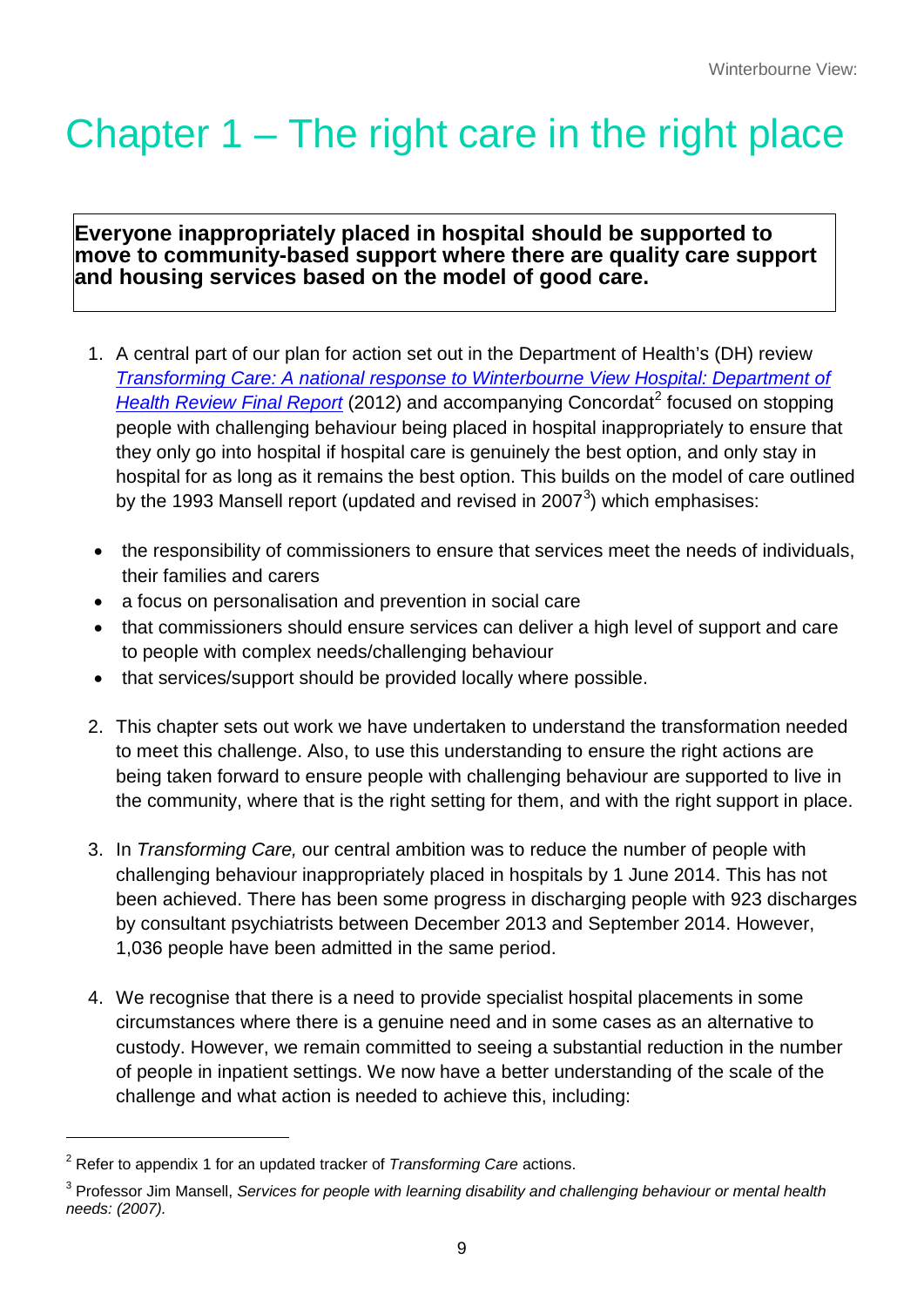- reducing the length of stay for all people in inpatient settings
- better quality of care for people who are in inpatient and community settings
- better quality of life for people who are in inpatient and community settings.

#### **Understanding the transformation needed**

5. While reviews of people in specialist hospital settings were carried out between June 2013 and June 2014, during this period clinicians identified fewer people than we anticipated for discharge. At the same time, people have continued to be admitted/readmitted. It is recognised that we need a fundamental change in health and social care practice focused on prevention and on innovative approaches to working with people that are person centred, rather than requiring people to fit into existing services. People should be given more choice and control through personal budgets. Commissioners and providers need to work together to develop stable community placements, backed up by specialist community learning disabilities services and crisis support services to prevent admission to specialist hospitals.

The difference that having a Personal Health Budget makes is that both my family and daughter's lives have improved beyond all recognition. My daughter does not have mental capacity but is capable of letting us know if she dislikes someone or something that is happening to her. We now choose who works with her and how they work with her. Choice in all things is now available to us all.

We have a highly trained staff team of 8 that work to a very high standard of care. Everyone knows what he or she is doing and how to look after my daughter. This has been achieved by including the staff in setting up all routines and policies and writing the care plan. The care plan is a whole person care plan that is constantly updated and it under-pins the care package. All staff are able to come with suggestions and ideas that might improve my daughter's life.

My daughter has a happy life with many activities and outings; she is no longer ignored or comes last in anything we do. Everything revolves around meeting her needs and letting her have fun. With regard to meeting outcomes, my daughter's health has improved; staff know how to treat her ailments. We have reduced medication; we have reduced doctor's visits almost down to a flu jab.

Our hospital admissions have ceased and will now only be for major surgery when required. My daughter's anxiety has reduced dramatically and her well-being has been enriched. This is all due to 'bespoke training' of staff to meet my daughter's needs. If I had to sum up the reasons for her happiness and wellbeing it would be because that we now choose and control her care, and that training is appropriate to the her needs, a good staff team, and having a peer group to support, advise and help you, are all essential to the success of Personal Health Budgets. *From an anonymous parent.*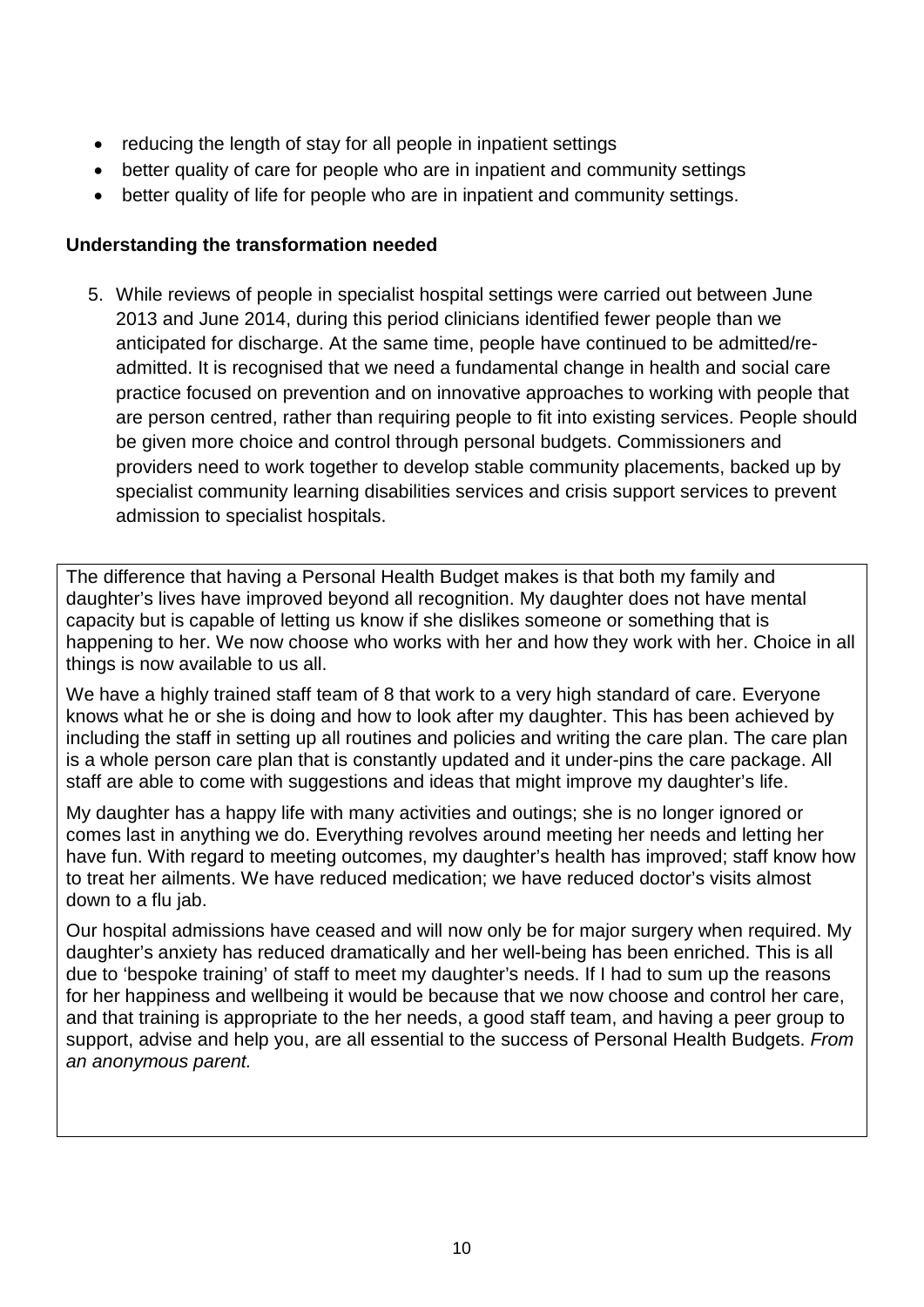6. The latest data from NHS England shows us that commissioners identified 2,600 people in inpatient settings on 30 September 2014 which is almost unchanged from the 2,601 people in inpatient settings on 30 June 2014. However, there have been improvements in:

## Figure 1

|                                                                                                                            | 30 March 2014         | 30 June 2014          | 30 September 2014     |
|----------------------------------------------------------------------------------------------------------------------------|-----------------------|-----------------------|-----------------------|
| More patients with<br>planned transfer dates                                                                               | 256 with/2358 without | 577 with/2024 without | 1680 with/920 without |
| More patients being<br>recorded as being on<br>a register                                                                  | 2096 on/519 without   | 2135 on/466 without   | 2426 on/174 without   |
| More patients who<br>had their last review<br>within the last 26<br>weeks                                                  | 2334                  | 2303                  | 2411                  |
| More patients<br>experiencing reduced<br>lengths of stay:                                                                  |                       |                       |                       |
| Less than 1 year                                                                                                           | 865                   | 935                   | 978                   |
| 1-2 years                                                                                                                  | 522                   | 490                   | 486                   |
| 2-5 years                                                                                                                  | 731                   | 686                   | 671                   |
| More than 5 years                                                                                                          | 492                   | 485                   | 461                   |
| Fewer patients<br>without a care co-<br>ordinator                                                                          | 111 without/2503 with | 96 without/2505 with  | 38 without/2562 with  |
| Fewer patients who<br>have had a care plan<br>review in the last 12<br>weeks but do not<br>have a planned<br>transfer date | 1170                  | 1165                  | 501                   |

- 7. For a written description of the statistics presented in figure 1, refer to appendix 7.
- 8. Approximately a quarter of people are placed in these settings by the courts or prisons, including people placed on a Restriction Order. Some of these patients may not be suitable for discharge, where they pose a serious risk to the public or who may need to complete a prison sentence after treatment. However, there are a number of patients who could be discharged with the right kind of community support and we are working with a range of organisations to tackle these issues.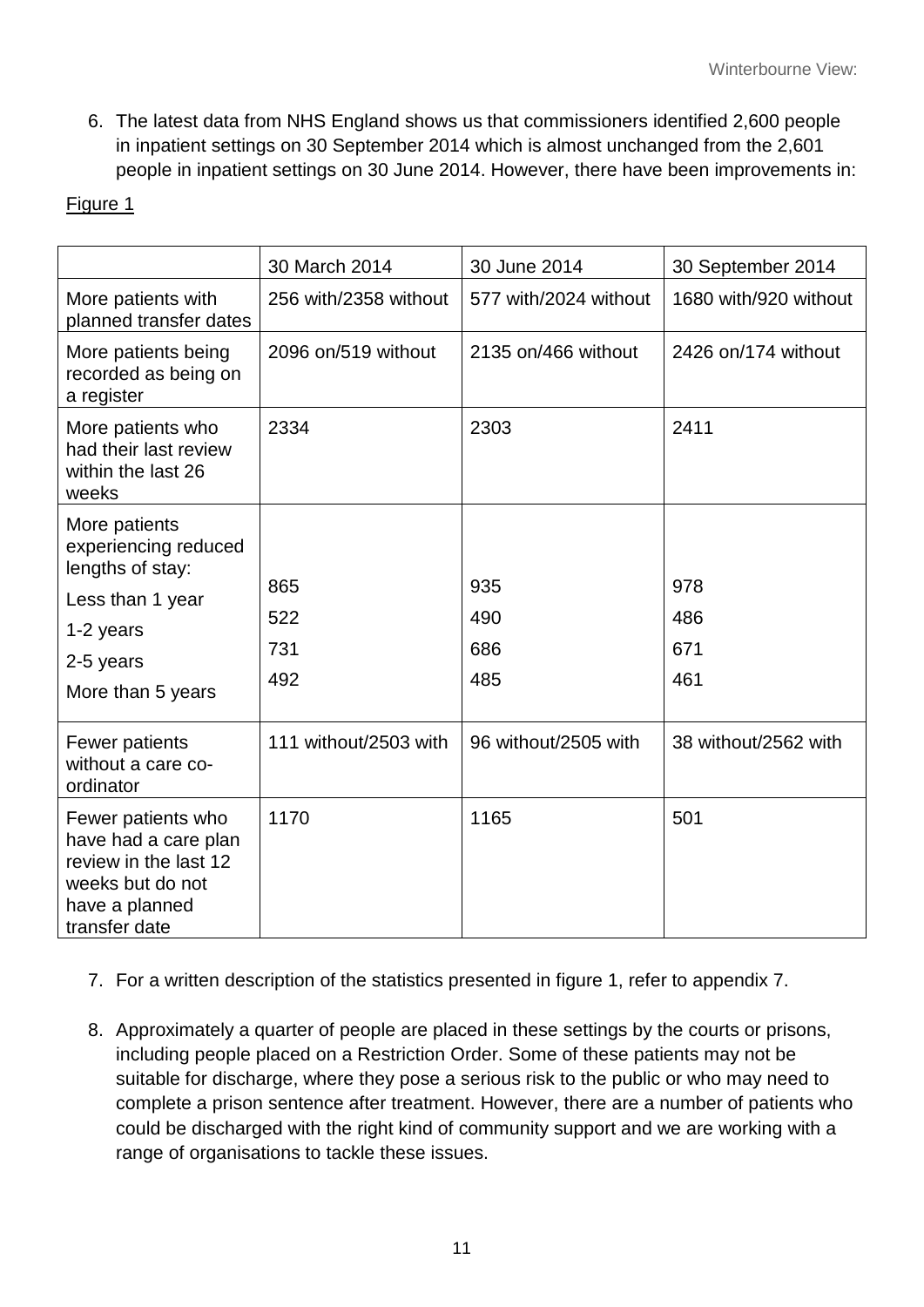I have good news - I am going to be coming off my restriction order in 3 months' time! l was in and out of hospital for 15 years. I had some very hard times in my life. Hospital was so bad. l hated being given medication most of all. l hated the side room. I hated being controlled by other people. It was so hard, people think they have power over you.

Now l have my own flat and l come and go when l want. I have a job now and l enjoy it because l am helping other people. People rely on me. It makes me feel trustworthy. I am no longer on medication so no more injections!

When I was growing up I didn't trust anyone. I am learning to trust people now. I have really needed people to talk to and keep me safe. I was afraid when I first left hospital and it is hard to talk about. The hardest things when l got out were trusting people, trusting women and learning about relationships of all kinds.

I found drinking and drugs a problem but I stopped because I don't want to go back to hospital. I also had trouble with running away at first. I had 24 hour support at first and sometimes I just wanted to be alone and free to do what I wanted.

Now I have had my support hours reduced from 24 hours to 4 hours a day plus sleep ins, but I don't have sleep ins on Tuesdays and Fridays now! l really enjoy doing what l want without anybody telling me what to do. I am my own man now.

I wouldn't want to run away now. Why would I run away from my own life? I have way too much to lose. *From an anonymous self-advocate.*

- 9. In light of the need to achieve faster progress to change this pattern of care, Simon Stevens - CEO of NHS England commissioned Sir Stephen Bubb to understand the challenges and propose steps to put this right. This report, *[Winterbourne View -](http://www.england.nhs.uk/wp-content/uploads/2014/11/transforming-commissioning-services.pdf) A Time to [Change](http://www.england.nhs.uk/wp-content/uploads/2014/11/transforming-commissioning-services.pdf)*, was published in November 2014 and NHS/System published its response in January 2015<sup>[4](#page-8-1)</sup>. In the meantime, NHS England has produced an action plan aimed at making faster, sustainable progress to 'better care now' and has committed additional resources until March 2016 to deliver change.
- 10.Alongside this, DH and NHS England have each created a £7m capital fund to support people inappropriately placed in inpatient settings to move into community-based settings. For details of DH's capital scheme and how it is being used, see appendix 2.

### **Getting Care and Treatment Right: Personal Care Planning**

11.There were 48 patients resident at Winterbourne View at the time of its closure. In line with our commitment to this group of patients, NHS England established the Improving Lives team to review their care. This team has established a process of review that involves health and social care professionals and Experts by Experience (people with learning disabilities and family carers). The latest review between January and June 2014, showed that of the 48 people in Winterbourne View: 10 adults are still in hospital; 20 are living in residential care; five are living in supported housing with their own tenancies; 12 have their own general needs tenancy; and one has died.

<span id="page-11-0"></span><sup>4</sup> <http://www.england.nhs.uk/ourwork/qual-clin-lead/ld/transform-care/>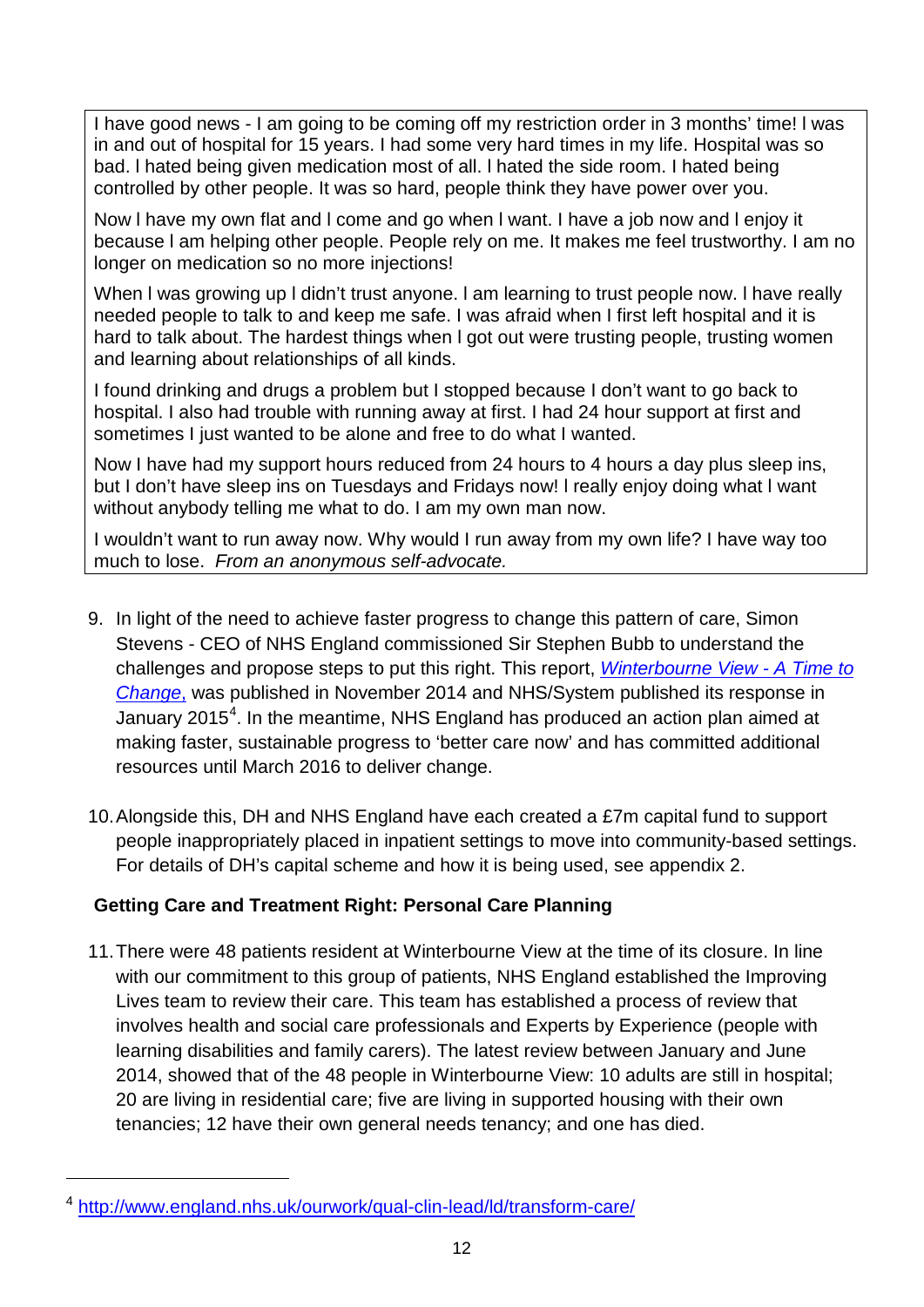The National Valuing Families Forum were signatories to the original Concordat Document and members of the Forum have been active critical friends in monitoring and challenging progress in the last two years.

A positive opportunity for family involvement has been as Experts by Experience in The Improving Lives Team. Being team members on two day reviews for people who left Winterbourne View, co-producing with NHS Clinicians and Social Care Associates, has seen true sharing of professional expertise and lived experience. There have been many two way challenges to assumptions and a strong network of people who have learning disabilities, families and professionals has emerged.

As a parent supporting someone with significant needs to live an active life with community presence, the opportunity to be a review team member and to see first-hand the barriers preventing other people to do this, has strengthened my resolve to be part of the voice for immediate system change. *From Vicki Raphael, Christian's mum, Expert by Experience with the Improving Lives Team and Chair of the National Valuing Families Forum.*

- 12.NHS England is now building on the approach developed by the Improving Lives team to provide 'Care and Treatment Reviews' for everyone in inpatient settings, with the aim that a multi-disciplinary team from health and social care, alongside Experts by Experience will review all patients in hospital care. As at mid-January 2015, 1,032 reviews had been undertaken and NHS England expects to complete many more by the end of March. Of people in hospital for longer, 566 had been discharged by mid-January 2015 and NHS England envisages that Care and Treatment Reviews will continue to speed up discharges in the coming months.
- 13.NHS England is carrying out work in partnership with social care professionals to reduce the number of people with learning disabilities being admitted into inpatient beds. The work involves the development of a protocol to make sure that where somebody is at risk of being admitted to an inpatient bed an 'Alternative to admission' review is carried out. This is like a Care and Treatment Review and involves Experts by Experience and clinical experts, along with the current clinical team to look at what alternatives can be put in place for care and treatment in the community. If somebody needs an admission then the review process will identify the aims of admission, care pathway and planned discharge date. The protocol will ensure that commissioners are being made aware of people who are at risk of admission in their local area, have oversight of all admissions and that following an admission, there is a review of the care pathway and tracking of progress towards discharge.

#### **Local planning and commissioning**

14.Local areas are expected to have locally agreed joint plans in place to support high quality care and ensure that a new generation of inpatients does not take the place of people currently in hospital. The Concordat highlighted that pooled budgets are likely to facilitate more integrated care arrangements.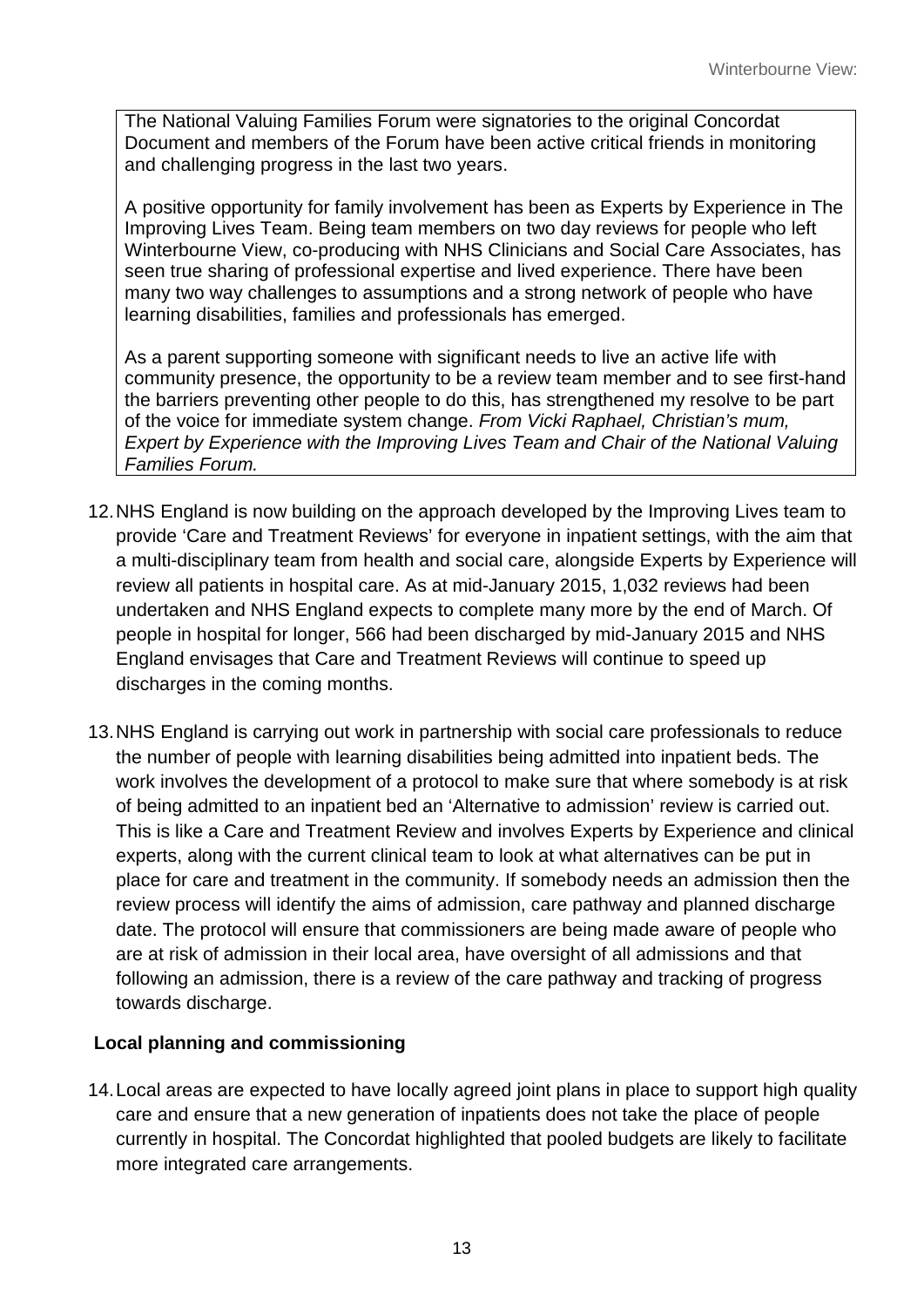*'Pooled budgets with shared accountabilities are likely to facilitate the development of more integrated care. They may help overcome the lack of strong financial incentives on a single commissioner to invest in community services (e.g. where the cost of investment in supported living in local communities falls to councils while savings from reduced reliance on hospital services go to NHS commissioners),' Transforming Care, p. 25.*

- 15.As part of the Department of Health's *Transforming Care* programme, the Joint Improvement Programme (JIP) is led by the Local Government Association (LGA) and NHS England. The JIP team have supported a series of regional workshops, including over 20 joint commissioning workshops bringing together local authorities, Clinical Commissioning Groups (CCGs) and Specialised Commissioners to identify the barriers to change and facilitate collaborative working and problem solving at a local and regional level. This joint approach is fundamental in ensuring the establishment of well-functioning systems of working and is something the programme will be building on going forward.
- 16.Whilst some CCGs and local authorities are making good progress on local joint commissioning arrangements, this is not consistent across the country and some parts of the country have a better range of community support options and less patients placed in hospitals than others. The Specialised Commissioning teams, located in NHS England, hold the budget and responsibility for about half of patients in hospital settings.
- 17.The work that has gone on means that there is now a much more detailed understanding of the barriers to progress, and there is continued work across the partnership to resolve ongoing 'national' issues, including looking at how the money can follow the person in order to equip localities to develop the community-based capacity needed. More locally, the critical steps are to develop person centred plans for people, in partnership with individuals, and get community provision right at the local level. NHS England will help to drive this change through the NHS England planning guidance 'The Forward View Into Action: Planning for 201[5](#page-11-0)/16<sup>5</sup>', which includes an expectation that CCGs (and Specialised Commissioning Teams) will improve their position in terms of the number of patients being admitted and discharged from hospital and the quality of care being provided.

<span id="page-13-0"></span><sup>5</sup> [http://www.england.nhs.uk/wp-content/uploads/2014/12/forward-view-plning.pdf.](http://www.england.nhs.uk/wp-content/uploads/2014/12/forward-view-plning.pdf) Technical guidance is published here: [http://www.england.nhs.uk/wp-content/uploads/2014/12/plan-guid-nhse-annx-231214.pdf\)](http://www.england.nhs.uk/wp-content/uploads/2014/12/plan-guid-nhse-annx-231214.pdf)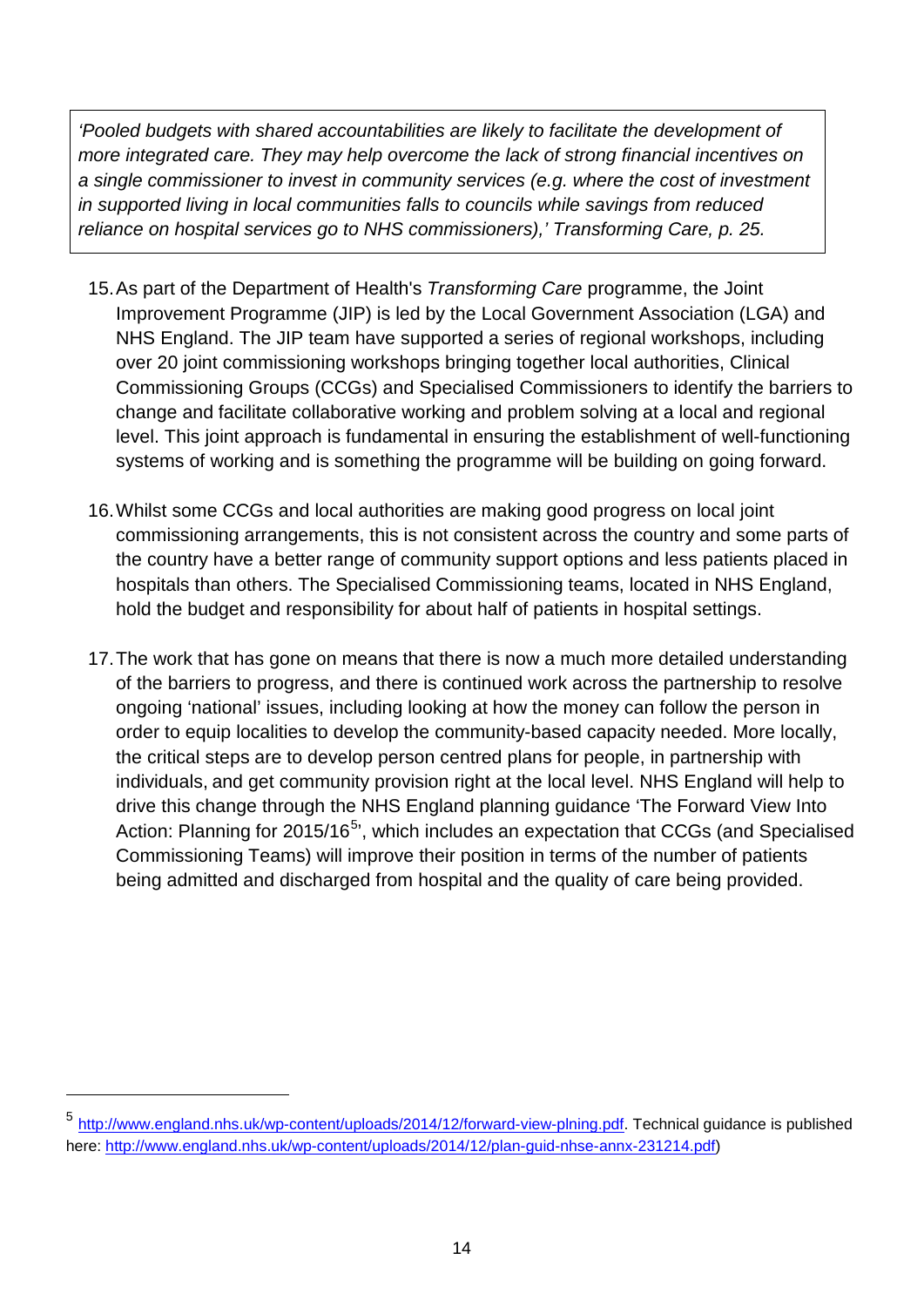This is a transformational programme: it's about changing a whole system and established way of working and embedding a completely new approach. That is taking time. There are challenges – finding ways to move money around the system, establishing the right skills base to support people with very complex needs in the community and unpicking a commissioning landscape that is currently very fragmented. We also want to work in a way that brings families and individuals with us, where we can build trust and ensure the right outcomes for individuals. To ensure sustainability in approach we need to be careful that we don't run to meet the target and completely miss the point.

To have a real high-level focus on people with learning disabilities in this way, locally and nationally, is one positive to come of out something so horrific. It has acted as a lever for change but the challenge will be how we ensure that we keep that pressure on. *From Lesley Singleton, Head of Mental Health & Learning Disabilities, Cheshire West & Chester Council & West Cheshire Clinical Commissioning Group.*

18.Health and Wellbeing Boards have a role to provide leadership by ensuring that there is strong integrated local health and care commissioning and housing support, and encourage the use of pooled budgets. The JIP has worked with the NHS Confederation to produce a guide for Health and Wellbeing boards *[Health and wellbeing boards: leading](http://www.nhsconfed.org/resources/2014/07/health-and-wellbeing-boards-leading-local-response-to-winterbourne-view)  [local response to Winterbourne View.](http://www.nhsconfed.org/resources/2014/07/health-and-wellbeing-boards-leading-local-response-to-winterbourne-view)* Alongside this, NHS England is encouraging Specialist Commissioning teams to work collaboratively with local commissioners to make change happen.

#### **Improving people's rights**

- 19.Despite a huge amount of effort to try to transform the lives of people with learning disabilities and autism, the scale or pace of change for individuals that we all wanted to see has not yet been delivered. The report by Sir Stephen Bubb *[Winterbourne View -](http://www.england.nhs.uk/wp-content/uploads/2014/11/transforming-commissioning-services.pdf) A [Time to Change](http://www.england.nhs.uk/wp-content/uploads/2014/11/transforming-commissioning-services.pdf)* (2014) made clear that there is a need to ensure the rights that people have are made real in practice and are given effect in the processes and at the points when they matter most to people, for example, at the point of admission to inpatient settings. Many people with learning disabilities reported variable lived experience, lack of access to the rights they have, lack of access to the support needed to exercise rights and in some cases, doubts about whether rights are being respected as originally intended.
- 20.In response to these findings and, building on learning from work over the past two years, we are determined to make a difference for people and their families in the decisions about admission and discharge from hospitals. As a result, we are committed to exploring what else we can do to improve people's rights in these situations, with the aim of improving their inclusion and promoting their independence.
- 21.The JIP set up and facilitated an engagement strategy group of Experts by Experience, self-advocates, family carers and others in order to help ensure that people with direct experience are informing and shaping the agenda at a local and national level. We remain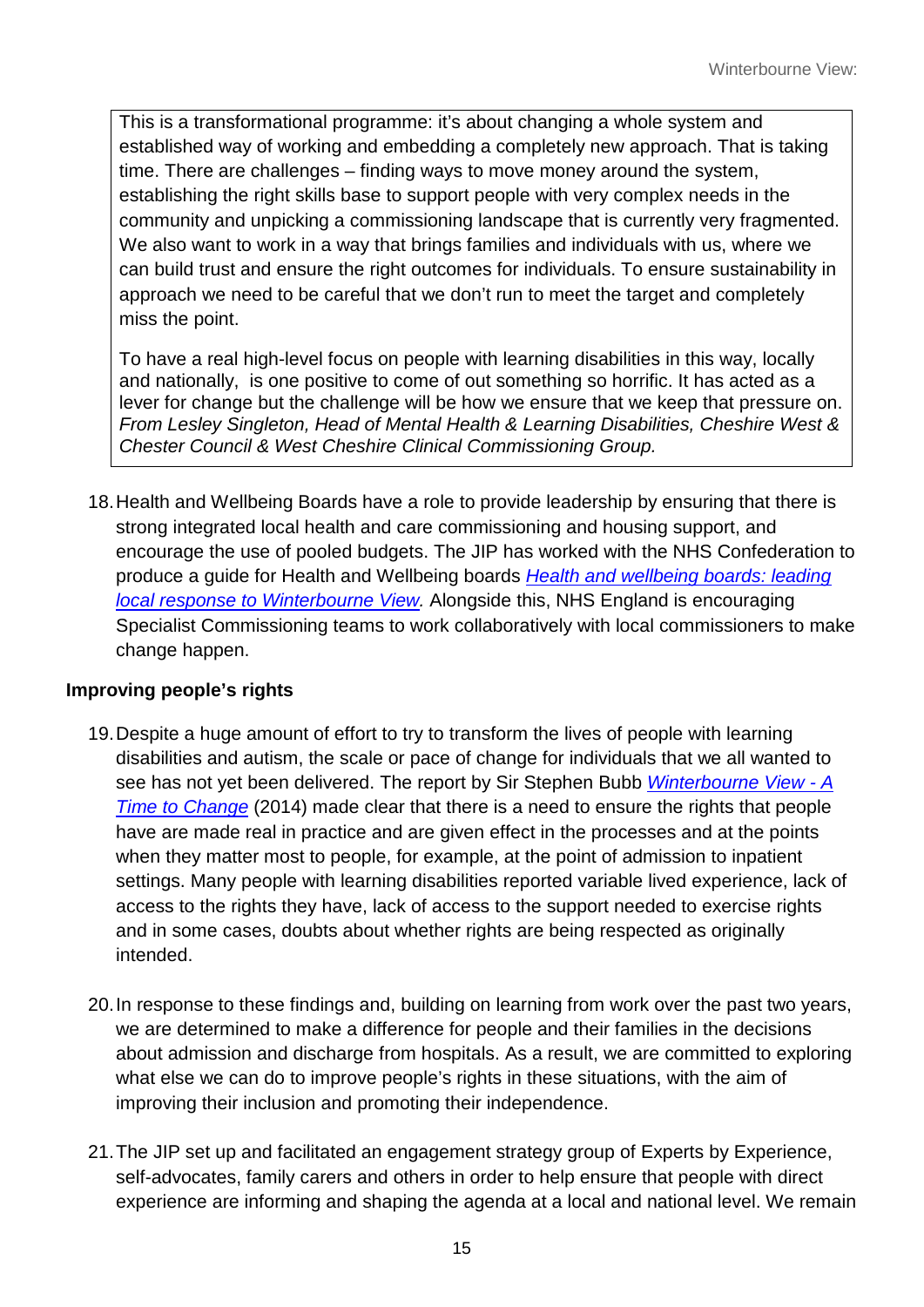committed, as a programme, to joint working with individuals and families, and strengthening the voice of people and families locally.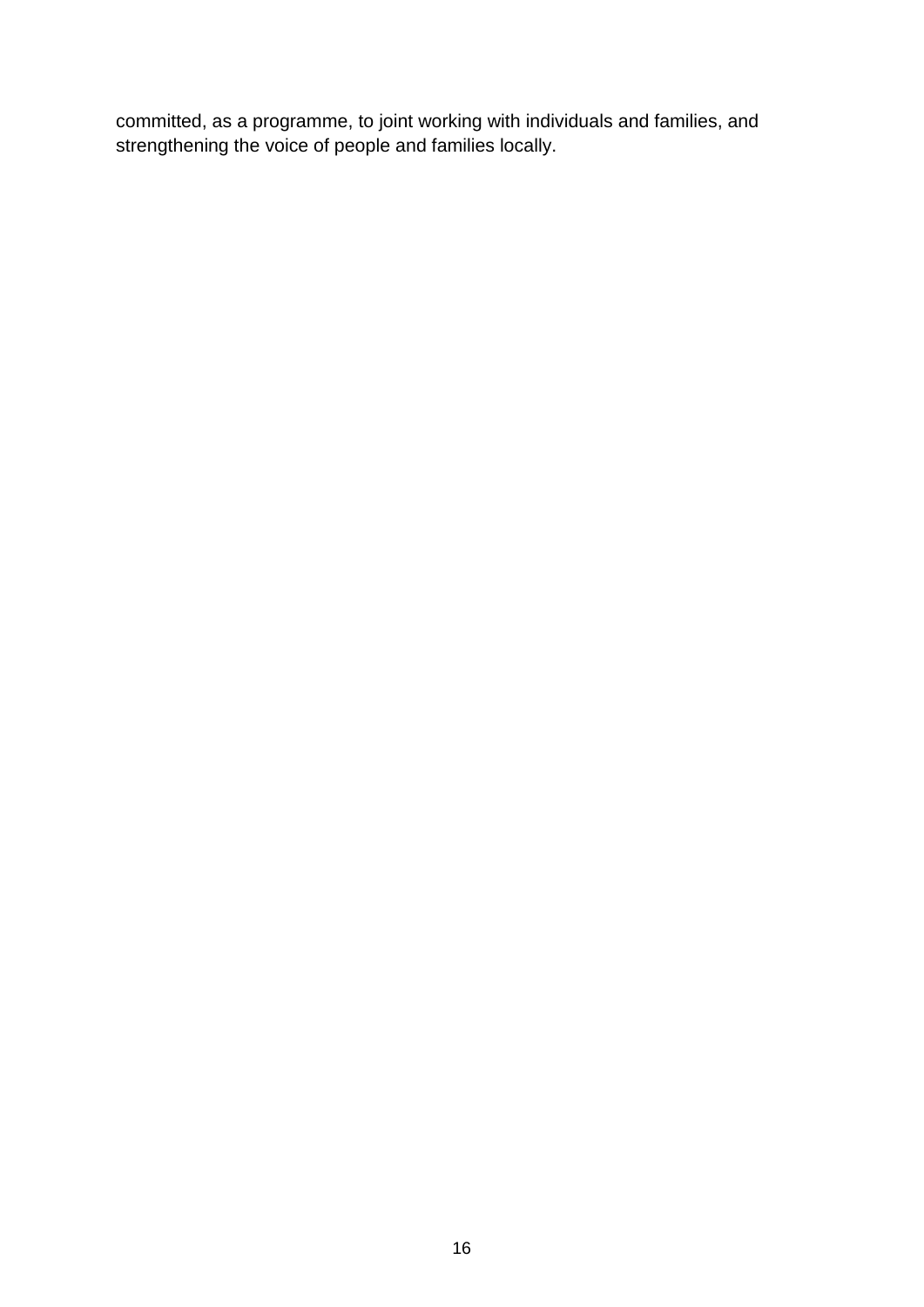# Chapter 2 – Strengthening accountability and corporate responsibility

# **Stronger accountability and responsibility of providers, and their management, for quality of care**

22.When things go wrong it is recognised that individuals and families often do not know who to hold to account. This chapter sets out our arrangements to ensure accountability for delivering the programme and describes work we have done to support more robust accountability in organisations that provide care.

## **Holding partners to account for** *Transforming Care* **delivery**

- 23.The cross-Government Learning Disability Programme Board (LDPB) has continued to provide an overview of delivery across learning disability-related activity with representation from senior representatives throughout Government and the health and care system. For a full list of the LDPB's membership, see appendix 3. To see a diagram of how the LDPB and TCAB work, see appendix 4.
- 24.Accountability has been strengthened by establishing the Transforming Care Assurance Board (TCAB), chaired by Norman Lamb, Minister of State for Care and Support and Gavin Harding MBE to oversee progress. The TCAB has self-advocates and family representatives to ensure that their perspectives are central to our work. For a full list of the TCAB's membership, see appendix 5.
- 25.Board papers for both the TCAB and the LDPB are available online and can be accessed at:

<https://www.gov.uk/government/groups/transforming-care-assurance-board> <https://www.gov.uk/government/groups/learning-disability-programme-board>

<span id="page-16-0"></span> $\overline{a}$ 

26.Under the terms of the Health and Social Care Act 2012, DH agrees a mandate each year with NHS England. The mandate in 2013-14<sup>[6](#page-13-0)</sup> included the objective for NHS England set out below and this continues in 2015/16:

*'to ensure that CCGs work with local authorities to ensure that vulnerable people, particularly those with learning disabilities and autism, receive safe, appropriate, high* 

<sup>6</sup> [https://www.gov.uk/government/uploads/system/uploads/attachment\\_data/file/256497/13-15\\_mandate.pdf](https://www.gov.uk/government/uploads/system/uploads/attachment_data/file/256497/13-15_mandate.pdf)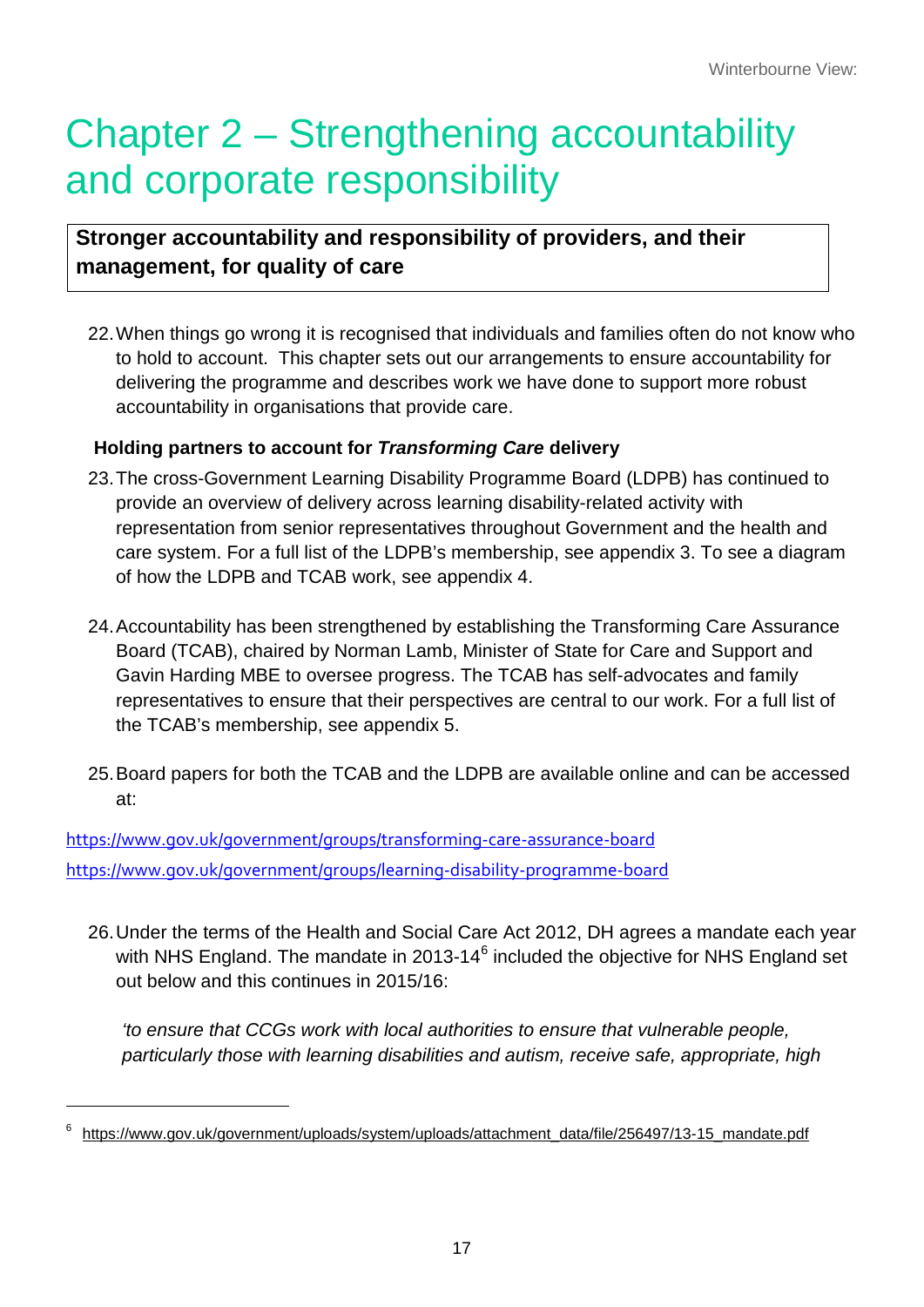*quality care in the community. The presumption should always be that services are local and that people remain in their communities; we expect to see a substantial reduction in reliance on inpatient care for these groups of people.'*

27.DH also has a mandate with Health Education England (HEE) which sets out that HEE will work with the DH, providers, clinical leaders, and other partners to improve the skills and capability of the workforce to respond to the needs of people with learning disabilities and challenging behaviour. HEE will also work with partners to encourage and promote access to programmes of education and training which support the aims and objectives of the Positive and Safe programme which is focused on minimising the use of restrictive practices in health and care (see chapter 4, paragraph 61 for further information).

#### **Holding organisations to account**

 $\overline{a}$ 

28.*Transforming Care* identified a key concern that leaders of organisations were not being fully held to account for poor quality or for creating a culture where neglect and abuse can happen. The Francis Inquiry report<sup>[7](#page-16-0)</sup> also raised concerns about corporate accountability which apply to health and care settings. Hard Truths $^8$  $^8$ , the final Government response to the Francis Inquiry report, noted that the public has the right to expect that people in leading positions in NHS organisations are fit and proper persons, and that where it is demonstrated that a person is not fit and proper, they should not be able to occupy such a position.

Transforming care is about a change in culture, not accepting failure, not accepting "good enough" but expecting more from ourselves as professionals, critically reflecting on our practice, and further reflecting on the impact of the organisations we work for on people with learning disabilities and autism and families. *From a local commissioner for learning disability.*

29.To strengthen powers for holding organisations to account for failures to provide quality care, **a new duty of candour** came into force for NHS bodies on 27 November 2014 and will be extended to all providers registered with the Care Quality Commission (CQC) from April 2015. The duty of candour has been designed to foster an open and transparent culture throughout organisations and to make providers accountable to patients and their families/carers for being open with service users when a specified safety incident has occurred. The CQC will be able to take enforcement action against the provider, and in certain circumstances its board and senior management<sup>[9](#page-17-1)</sup>, where breaches of the duty of candour have been found.

<sup>7</sup> *Report of the Mid Staffordshire NHS Foundation Trust Public Inquiry:* (2013) London: The Stationery Office [http://www.midstaffspublicinquiry.com/report.](http://www.midstaffspublicinquiry.com/report) Also see<http://www.midstaffspublicinquiry.com/> for a range of information and links to documents.

<span id="page-17-2"></span><span id="page-17-0"></span><sup>8</sup> Department of Health, *Hard Truths: The journey to putting patients first:* (2014) London: The Stationery Office <https://www.gov.uk/government/publications/mid-staffordshire-nhs-ft-public-inquiry-government-response>

<span id="page-17-1"></span> $9$  Where a provider has not notified person of a relevant safety incident or has not done so in line with the process set out in the regulations, and a senior manager or director is proved to have consented or connived in that breach.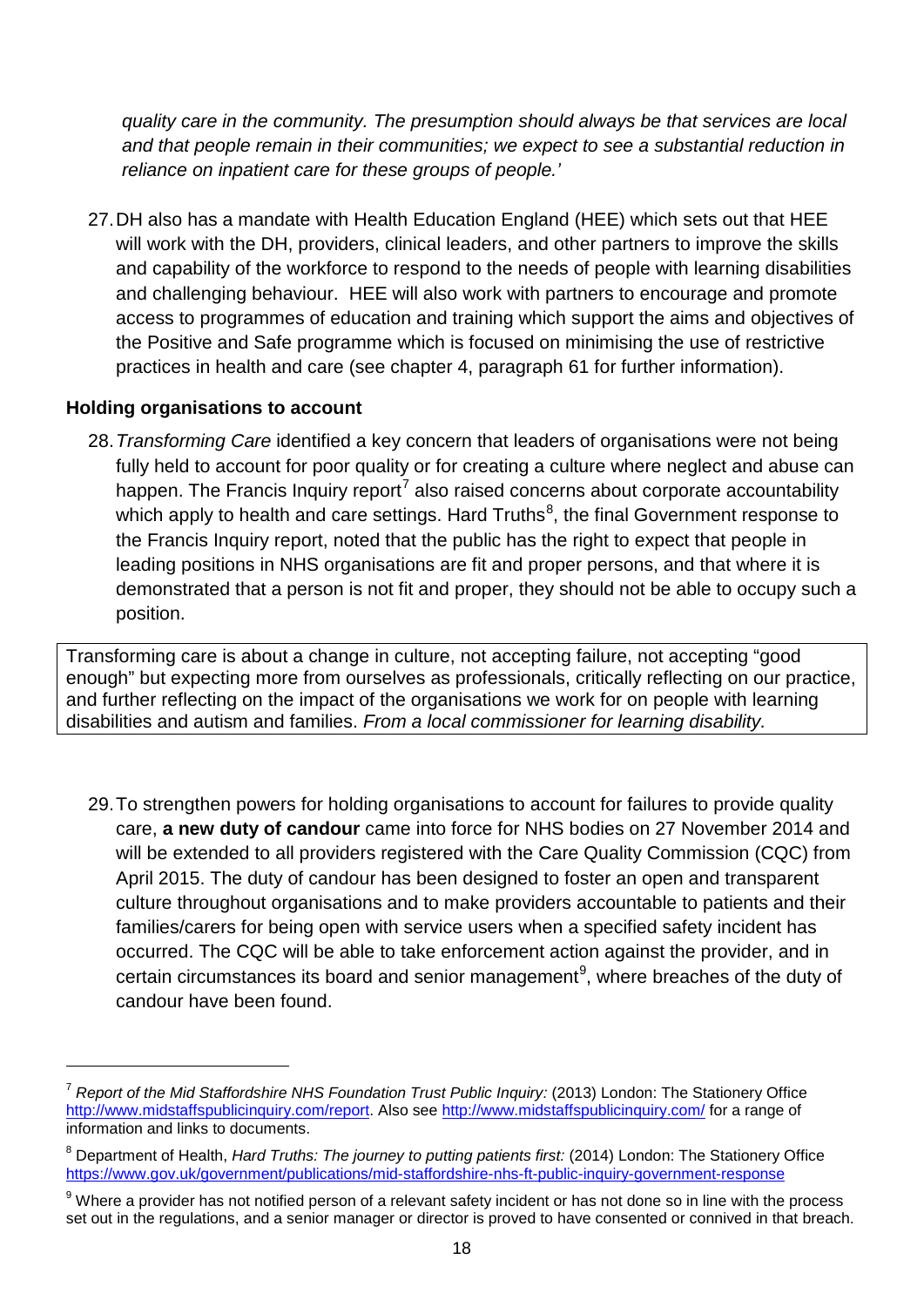*'When failure occurs, repercussions should be felt at all levels of an organisation. Through proposed changes to the regulatory framework, we will send a clear message to owners, Directors and Board members: the care and welfare of residents is your active responsibility, so expect to be held to account if abuse or neglect takes place,' Transforming Care, p.5.*

- 30.Further, a **new fit and proper person's test** for Board-level appointments came into effect from November 2014 for NHS providers in NHS Trusts, foundation trusts and special health authorities. All other providers will be expected to comply with this by April 2015. The test includes the need for a Director to have a good character, to have a relevant employment history, to be capable of undertaking the relevant position, after any reasonable adjustments have been made, and to not have been involved in serious misconduct or mismanagement while undertaking a regulated activity. Where a Director is considered by the CQC to be unfit it can either refuse the provider's registration in the case of a new provider, including requiring them to apply the duty correctly, with the consequence that an unfit Director would be removed.
- 31.From April 2015, all providers of health and adult social care must meet new fundamental standards which set out the line below which care must never fall. The CQC will use the fundamental standards as part of its inspections of providers, and will take enforcement action where breaches are found. Where providers fail to meet some of the fundamental standards, and these failures lead to avoidable harm or the significant risk of such harm, the CQC can bring a prosecution without the need to issue an advance warning notice. In the most serious cases, an organisation could have its CQC registration removed and so effectively be shut down. Prospective providers who cannot demonstrate that they can meet the fundamental standards will not be granted registration.
- 32.The introduction of the forthcoming statutory offences of ill-treatment or wilful neglect will also send a clear message throughout the health and care system that intentionally poor care will never be tolerated. At present, prosecutions for a statutory offence of illtreatment or wilful neglect can only occur in respect of certain cases, such as mental health care, where a person lacks mental capacity, and in relation to children in certain circumstances. These two new offences, one for individuals and one for organisations, will ensure that prosecutions can be followed for offences taking place across all healthcare settings. This is not about punishing healthcare staff who make honest mistakes; we are committed to promoting a learning culture across the NHS where staff and organisations are supported to learn from unintended errors to improve the safety of services for patients.

### **Quality of Care and Leadership of Boards**

33.Owners, Boards of Directors and senior managers of organisations which provide care are responsible for ensuring the quality and safety of their services. This includes safe recruitment practices, training for staff on how to support people with challenging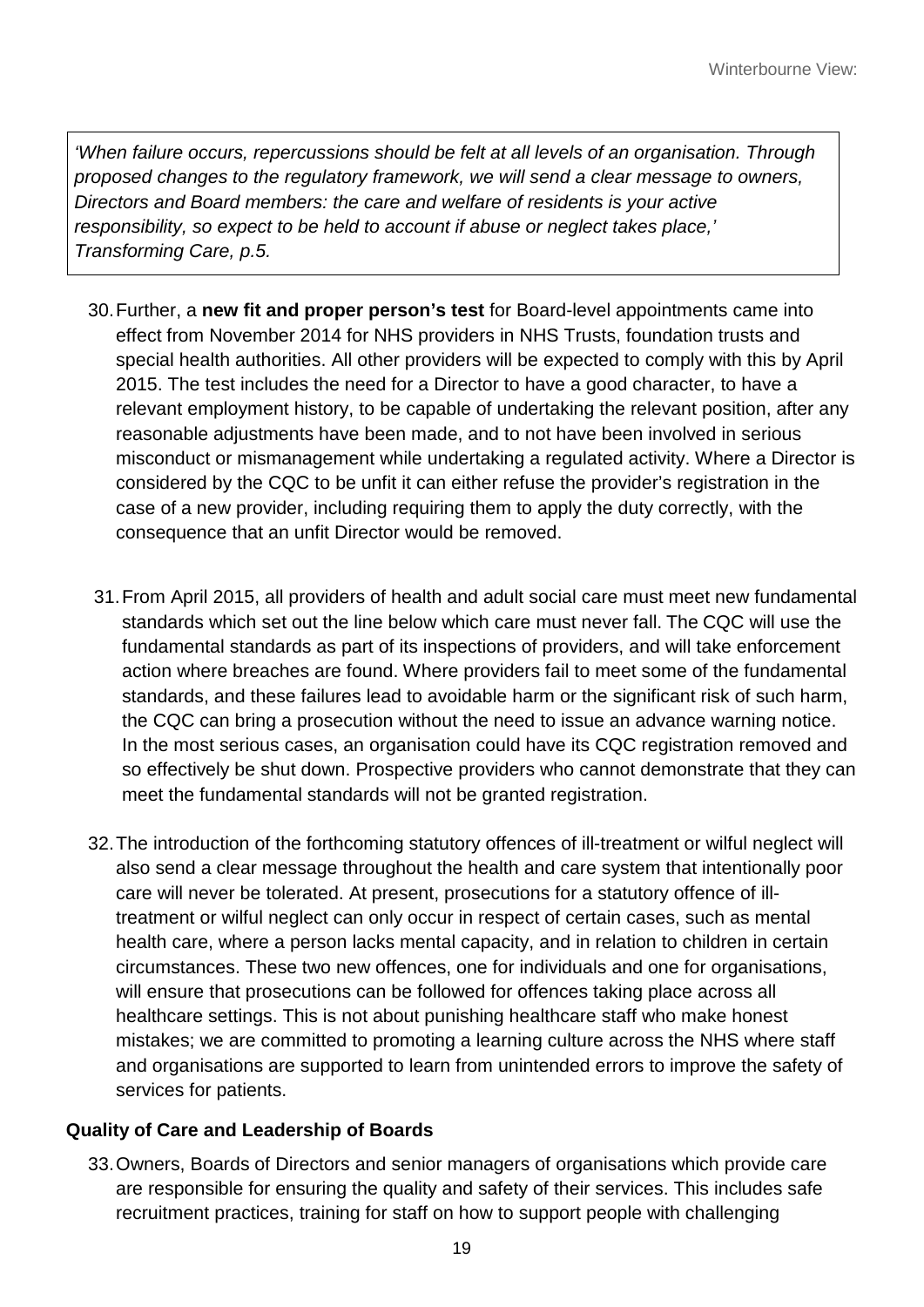behaviour, good management and supervision, leadership, good governance systems and providing good information to support people making choices about care and support.

- 34.Alongside the changes to introduce the duty of candour and fit and proper person's test, the National Skills Academy for Social Care (NSA) has developed a number of resources<sup>[10](#page-17-2)</sup> to support social care providers to improve their leadership skills, including:
- a one day programme for Boards based on the NSA's Leadership Qualities Framework for Adult Social Care which covers topics such as understanding and using financial information, a personal qualities self-assessment, quality assurance and social care values
- an on-line programme to address Board Member and Trustee development
- the NSA is planning to update its Leadership Qualities Framework for Adult Social Care in 2015 following a survey in 2014.

#### **Criminal checks**

35.Following DH's commitment in *Transforming Care* to review registration requirements about criminal record checks, a new portable service for criminal record checking has been introduced by the Disclosure and Barring Service (DBS). This allows individuals to choose to register for a service which keeps their DBS certificate up-to-date and also makes it easier for people to move between regulated jobs or to work and volunteer at the same time, and allows employers to easily check for changes.

<span id="page-19-0"></span><sup>10</sup> <https://www.nsasocialcare.co.uk/programmes>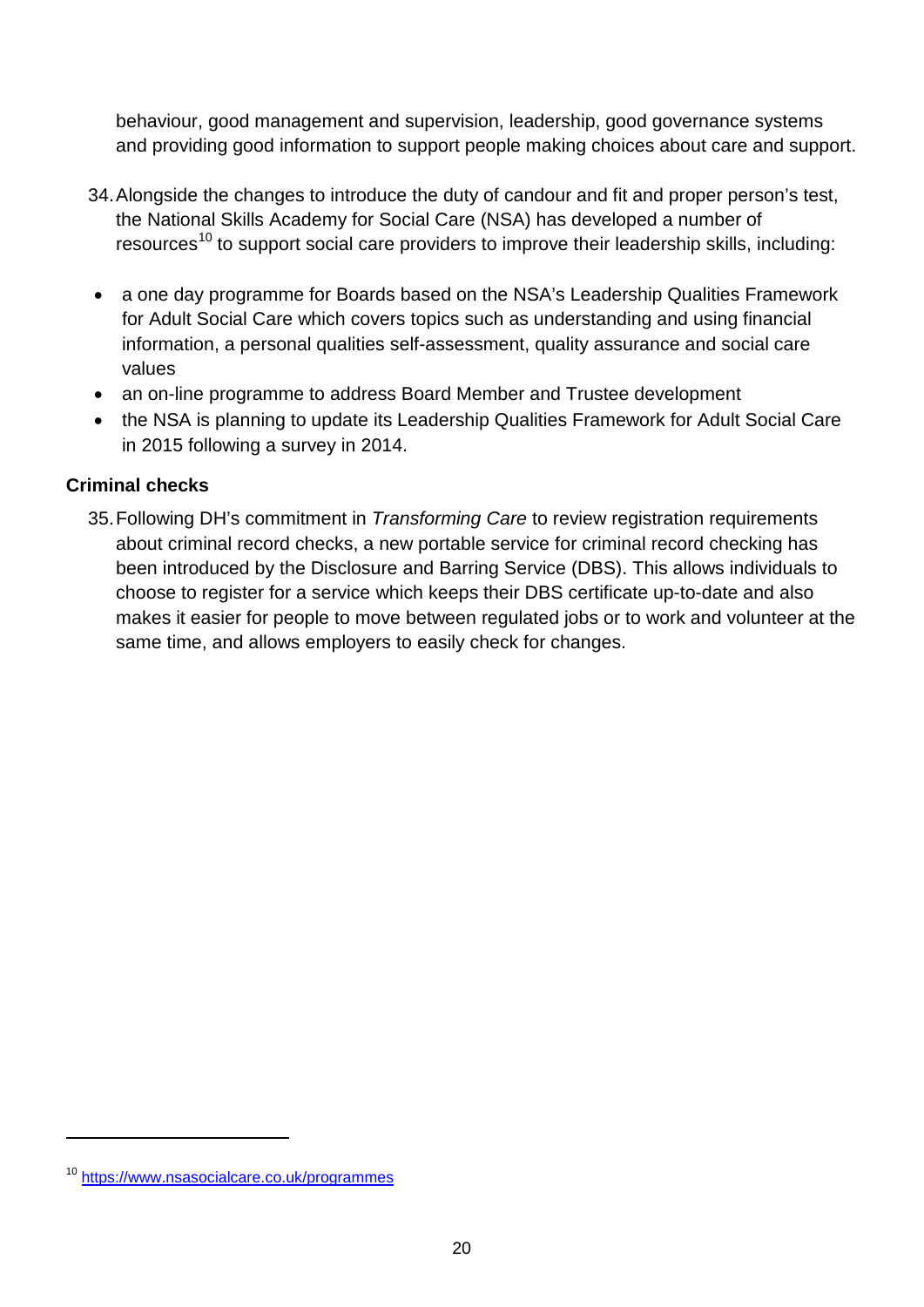# Chapter 3 – Tightening regulation and inspection

# **Tighter regulation and inspection of providers.**

36.As the organisation responsible for the regulation and inspection of health and adult social care services specified by the Health and Social Care Act 2008, the CQC has a critical role in ensuring that registered providers deliver safe, high quality care to people with challenging behaviour and, where this is not happening, that swift enforcement action is taken to protect people. This chapter sets out the rigorous programme implemented by the CQC to change the way it inspects all registered health and social care services and improve systems and checks when providers apply to register for a service.

*'What happened at Winterbourne View raised profound questions about how regulation and inspection was working,' Transforming Care, p.36.*

#### **New approach to inspections**

- 37.From April 2014, the CQC introduced a new approach to inspecting learning disability hospitals and specialist health services. From October 2014 all mental health hospital services will be judged and rated as either inadequate, requires improvement, good or outstanding. This approach was developed with professional bodies and regulators and through consultation with people with learning disabilities, family carers, clinical experts, voluntary support organisations, providers, professional bodies and regulators. Most inspections are announced but always include some unannounced and out-of-hours visits. The CQC continues to conduct unannounced, focused or comprehensive inspections of all service types to follow-up concerns, and in response to information from a wide range of sources including intelligent monitoring data, concerns raised by people using services and their carers, and whistleblowing.
- 38.CQC inspections of all health and social care services now ask five key questions: is the service safe, effective, caring, responsive and well-led? Evidence is gathered in a variety of ways to inform judgements about these five questions. Inspection teams use key lines of enquiry to organise evidence gathering and report their findings. After the inspection, a meeting is held between the CQC, the provider, partner organisations and commissioners to discuss the findings, agree actions and ensure that stakeholders are aware of any breaches of the regulations and that providers are held to account.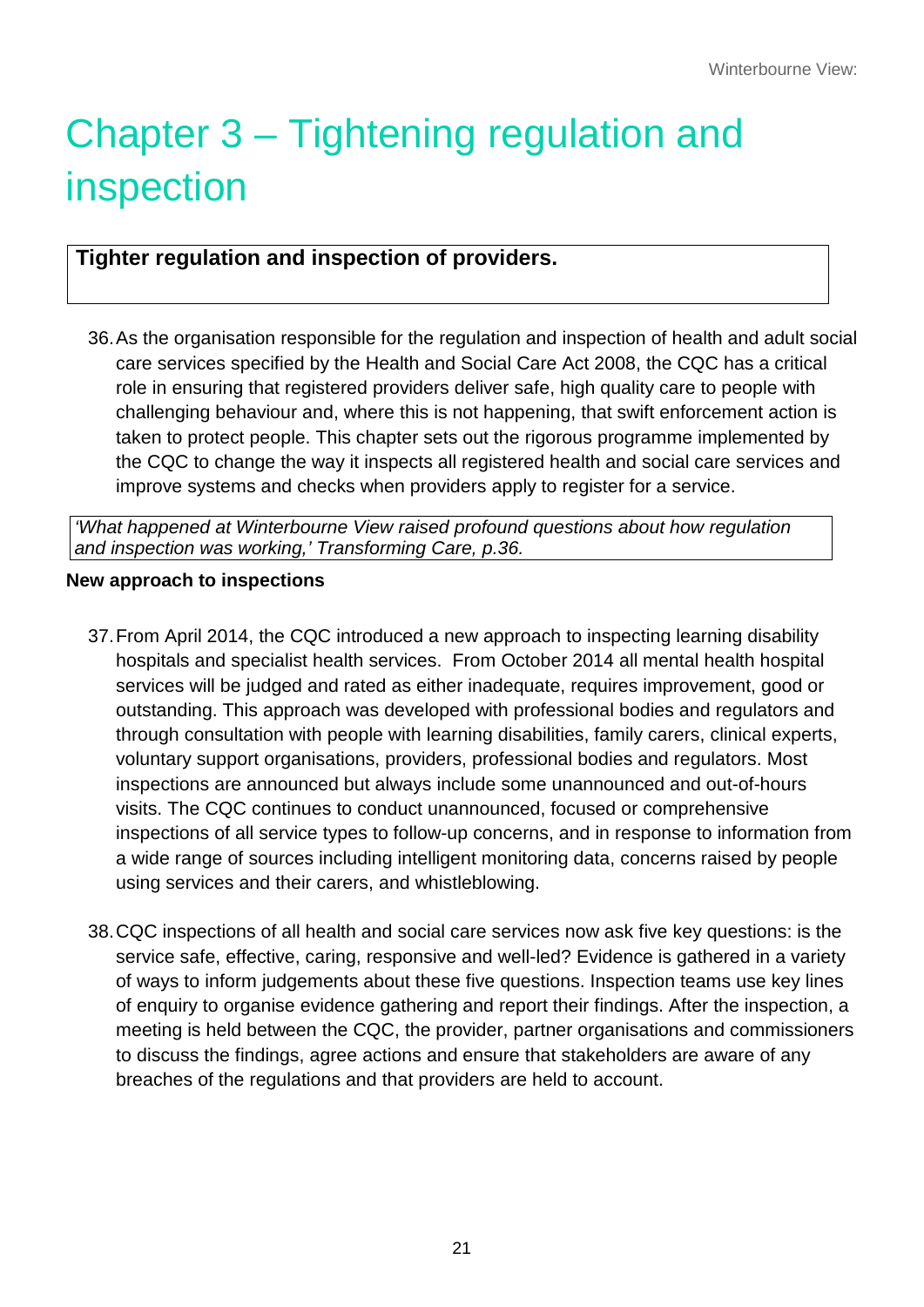#### Figure 2 - Diagram of CQC's new approach to inspection:



- 39. For a written description of figure 2, refer to appendix 7.
- 40.In line with the CQC's strategy for 2013-16, the views of people using services including families and carers are central to all inspection activity. The CQC's fifth State of Care report<sup>[11](#page-19-0)</sup> was published in September 2014 and describes how the CQC will look at how providers respond to whistle-blowers in every inspection as part of its consideration of whether the organisation is well led. The report includes case examples of regulatory action taken as a result of whistleblowing to the CQC.
- 41.The CQC has also reviewed the way it uses information about complaints and concerns. Embedding complaints and concerns in the CQC's regulatory model has two aims: to improve how it uses the intelligence from concerns and complaints to better understand quality and to look at how well providers handle complaints and concerns to encourage improvement. More detail is available in the December 2014 report 'Complaints Matter'<sup>[12](#page-21-0)</sup>.

<sup>11</sup> <http://www.cqc.org.uk/sites/default/files/state-of-care-201314-full-report-1.1.pdf>

<span id="page-21-1"></span><span id="page-21-0"></span><sup>&</sup>lt;sup>12</sup> [http://www.cqc.org.uk/sites/default/files/20141208\\_complaints\\_matter\\_report.pdf](http://www.cqc.org.uk/sites/default/files/20141208_complaints_matter_report.pdf)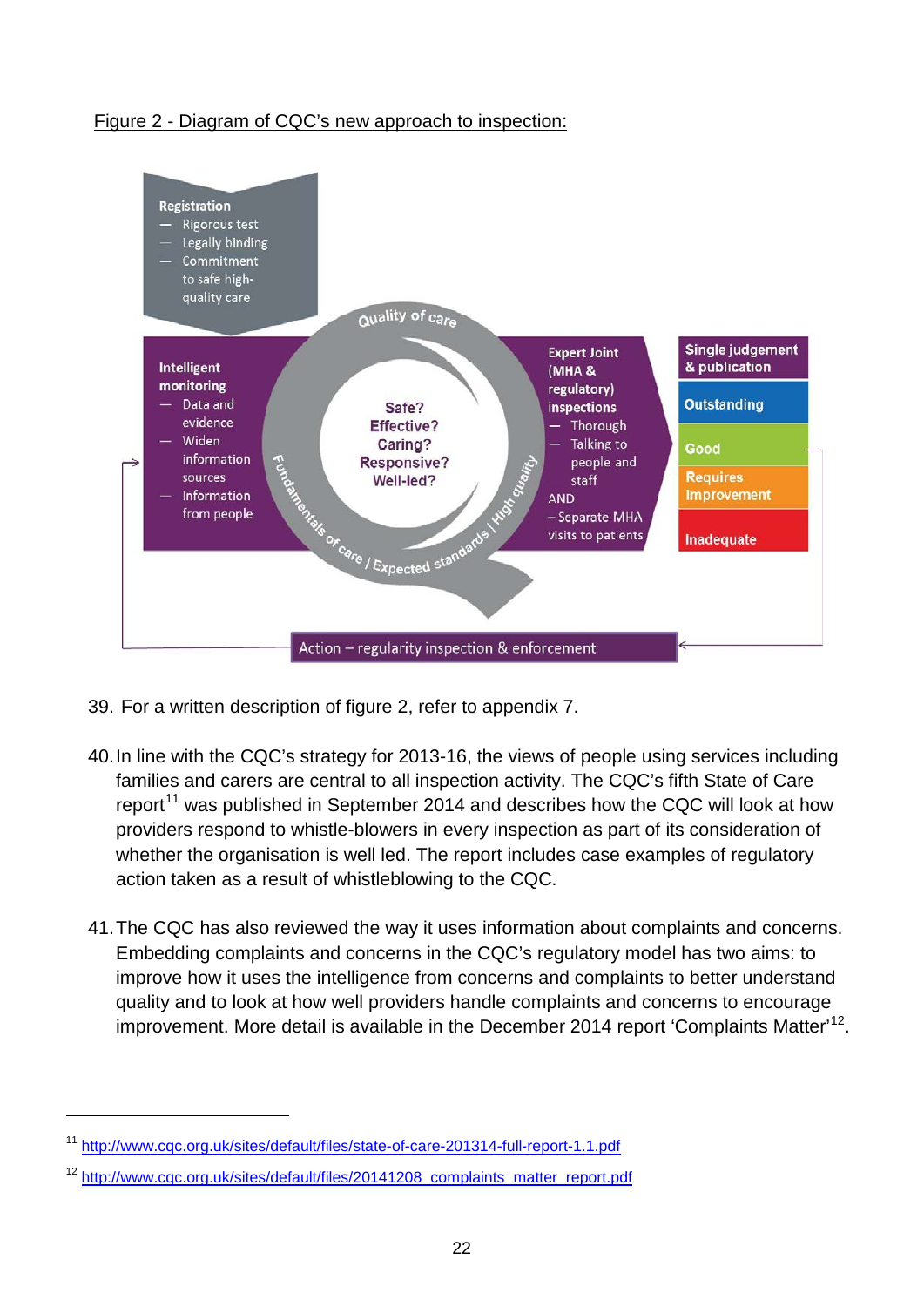42.Most inspection teams include Experts by Experience (including family members) and clinical experts as well as CQC inspectors. Clinical experts are recruited from a range of professional backgrounds and are selected on the basis of the relevance of their expertise to each inspection.

My opinion of the new ways of working on inspections is far better than when we used the old outcomes. This is because the 5 key question headings are easier to focus on and make better sense. I have found that I can get more real quotes from people and from my observations and I don't know why but people seem to be able to tell me more than they did with the questions we used with the old outcome. *From Stephen Merriman, an Expert by Experience.* 

43.Since October 2014, the CQC has published ratings on a four-point scale covering outstanding, good, requires improvement or inadequate. The expectation is that these ratings will help to provide people with accessible information about the quality and safety of services allowing them to make informed choices.

Figure 3 - Diagram to show the ratings process:



44.For a written description of figure 3, refer to appendix 7.

45.The CQC has also worked with an expert group of professionals, people who use services, family carers and CQC staff to co-produce separate guidance for inspection teams looking at specialist health provision for people with learning disabilities. This requires inspection teams to ask questions about issues such as restrictive practices, discharge arrangements, the distance people using the service are from their home addresses, involvement of families and carers, and access to good quality independent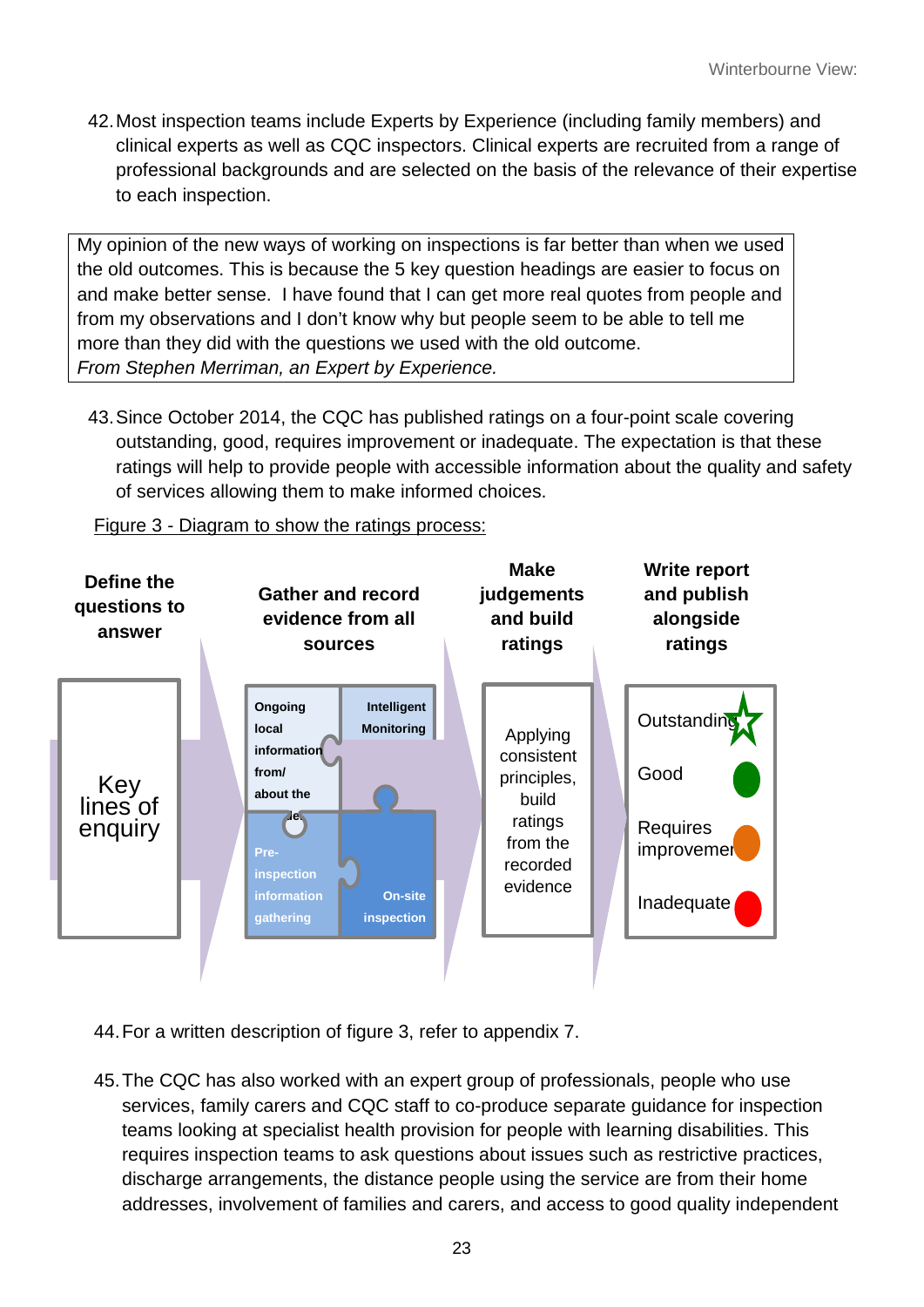advocacy. A registration programme for the registration of new learning disability services has helped the CQC to make informed judgements about whether a service has the potential to deliver good quality, safe and effective care, and whether the overall model of care was consistent with that described in *Transforming Care*.

#### **Enforcement action**

- 46.The CQC has a responsibility to take enforcement action where poor quality, unsafe care is provided and has powers to restrict the provision of these services or cancel the registration of these services. The range of sanctions available to the CQC will increase, affecting all registered providers from April 2015.
- 47.The role of the registered manager is an important one in making a difference to people's experiences of care. The CQC ran a project from November 2013 to April 2014 to reduce the number of locations operating without a registered manager. The CQC issued 590 fixed penalty notices to providers of locations where there had been no registered manager for six months or more and the provider had not submitted a reasonable explanation. A high proportion of these providers responded without the need for further action and 42% paid a fixed penalty notice. By May 2014, 57% of the 2439 targeted locations had put a registered manager in place and a further 20% had submitted applications to register. Post-May 2014, all cases (such as the 9% awaiting further reviews) were handed over to operations staff as part of 'business as usual' and are being tracked individually. A full evaluation of the project can be accessed at: [http://www.cqc.org.uk/sites/default/files/cm051406\\_item\\_6\\_asc\\_board\\_report.pdf](http://www.cqc.org.uk/sites/default/files/cm051406_item_6_asc_board_report.pdf)
- 48.The CQC also has a key role in sharing information, data and details it has about prospective providers with the relevant CCGs and local authorities. Registration inspectors may contact commissioners about new registration applications, especially if there are concerns that the care which is intended to be provided may not be consistent with best practice. The CQC reports that this has so far proven to be an effective approach; for example, in the case to refuse the registration for a new assessment and treatment unit, the CQC issued a notice of proposal to refuse a registration application for an in-patient facility for people with learning disabilities because of concerns that the model of care was not consistent with *Transforming Care*. The provider subsequently withdrew their application and the CQC accepted their withdrawal.
- 49.The CQC has also taken enforcement action against providers that do not operate effective recruitment procedures to ensure staff are suitably skilled, of good character and legally entitled to do the work in question. The CQC issued 141 compliance actions in 2014 in relation to the regulation covering recruitment and selection of staff in learning disability services. 11 warning notices were served.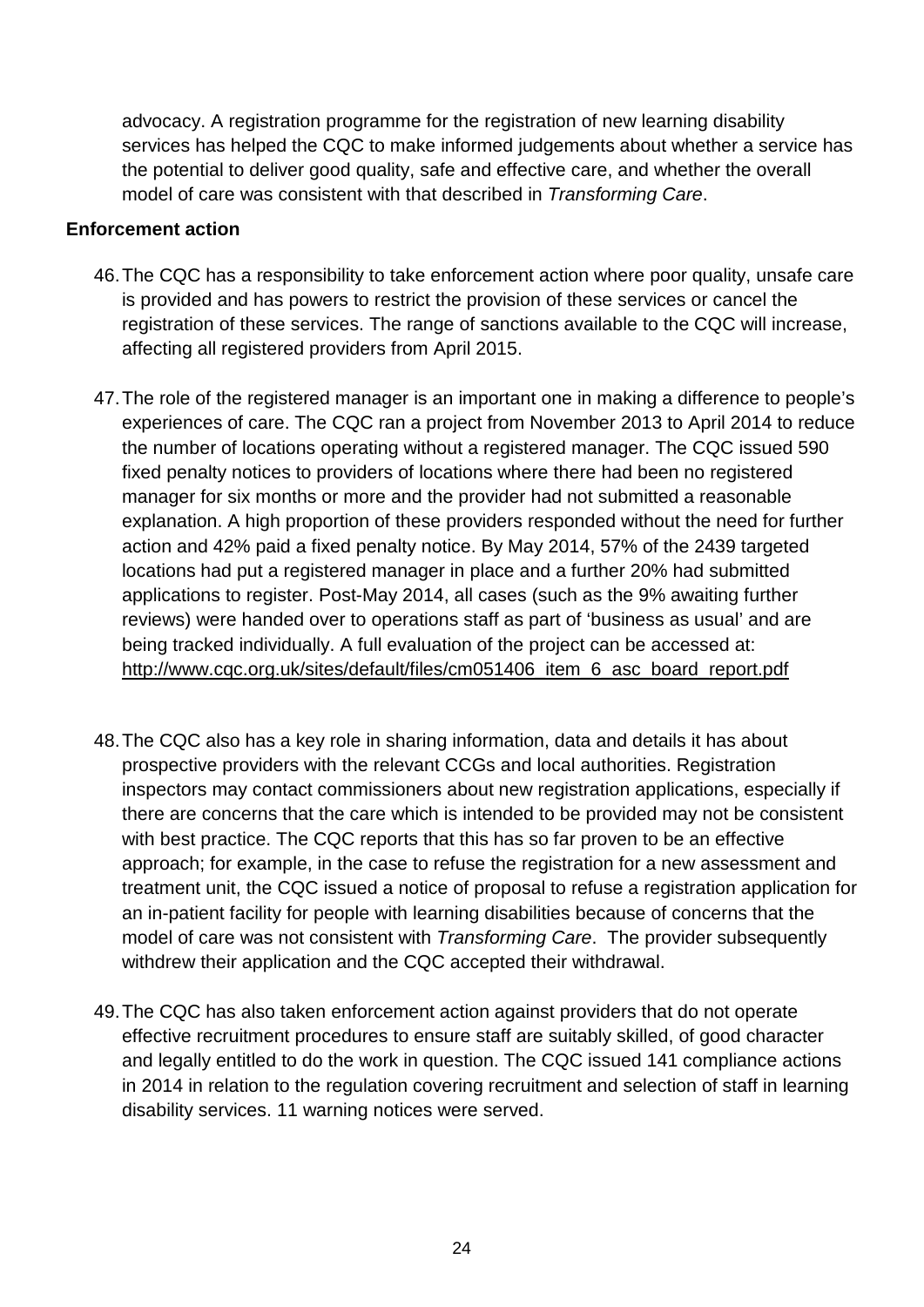# Chapter 4 – Improving quality and safety

**Improved quality and safety so that there is better understanding of good practice on positive behaviour support and the environment so that challenging behaviour and the need for physical restraint are reduced. There is an emphasis on not over-using antipsychotic and antidepressant medicines for the patient.**

I think I talk for a lot of the parents when I say that nothing has improved since the Winterbourne View scandal. A small sum of money was given to Respond for the families to get help but this came far too late and people couldn't afford to attend the family support days for long, if at all.

The people that resided at Winterbourne were not properly monitored after they left, I know, my Son went into another abusive placement which is now another police investigation. Only a very sporadic weekly music therapy session has been what my Son has been offered to help him deal with the trauma of both of these placements.

The only positive thing I can say has happened has been the fact that the families themselves feel they have a deep understanding of each other's feelings and they have been there for each other since they were able to get to know each other, some through the support days that they could make. *From Claire, mum of Ben.*

*This case shows that for some individuals and families, there are still challenges in making sure they are getting the right support.*

50.Responsibility for providing good quality care rests with providers. However, we recognised in *Transforming Care* that there were a number of national and local actions needed to ensure better quality of care. This chapter covers work delivered by a range of partners to ensure this happens.

# **Best practice**

 $\overline{a}$ 

51.The JIP has shared learning and good practice across area partners through peer-topeer learning and support, and the publication and dissemination of tools and guidance. This includes a core principles guide to commissioning services *[Ensuring quality services](http://www.local.gov.uk/documents/10180/12137/L14-105+Ensuring+quality+services/085fff56-ef5c-4883-b1a1-d6810caa925f)  [for children and adults with behaviour that challenges](http://www.local.gov.uk/documents/10180/12137/L14-105+Ensuring+quality+services/085fff56-ef5c-4883-b1a1-d6810caa925f)* and publication of case studies outlining area approaches to *Transforming Care[13](#page-21-1)*.

<span id="page-24-0"></span><sup>&</sup>lt;sup>13</sup> [http://www.local.gov.uk/place-i-call-home/-/journal\\_content/56/10180/6445827/ARTICLE](http://www.local.gov.uk/place-i-call-home/-/journal_content/56/10180/6445827/ARTICLE)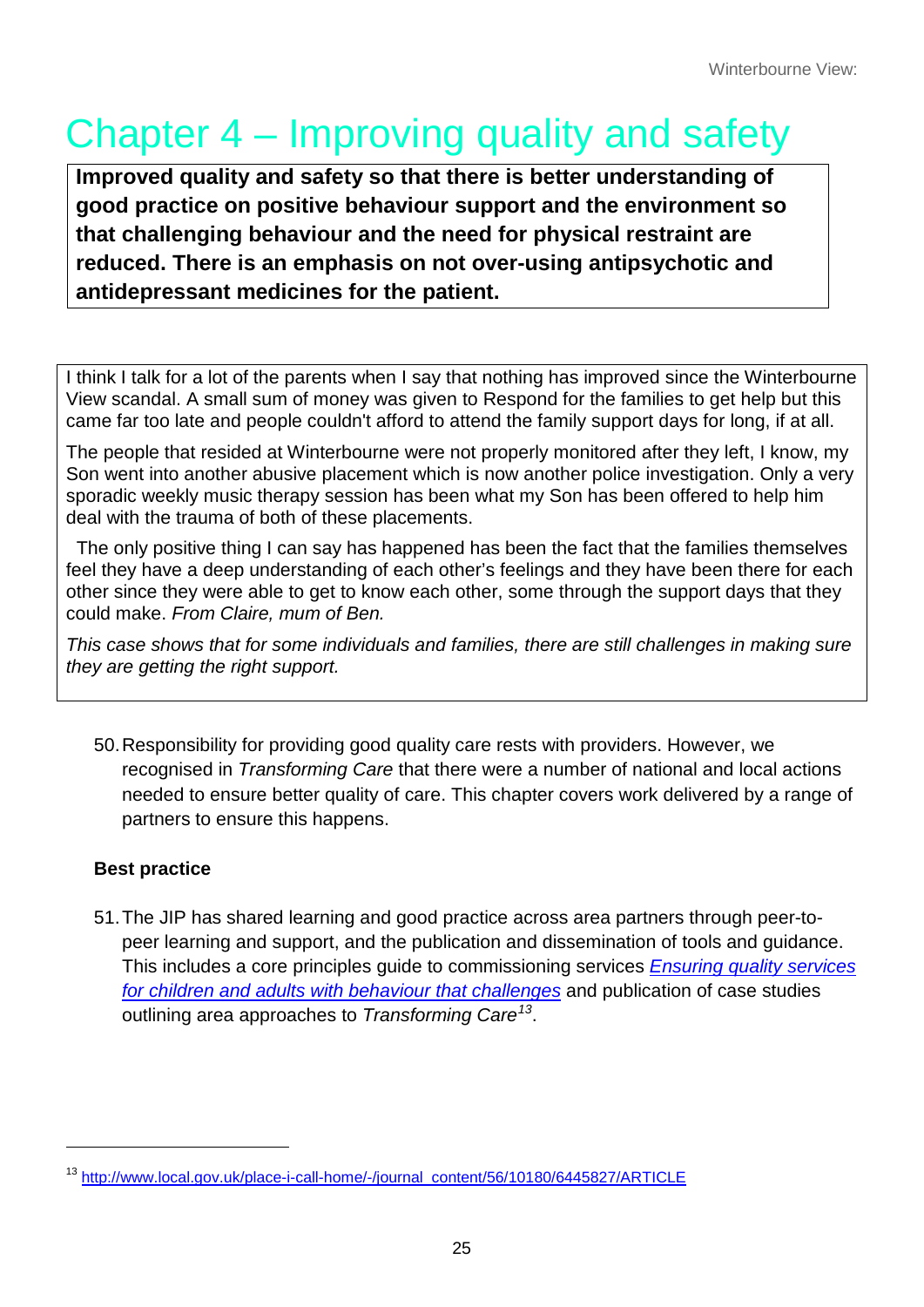52.The National Institute of Clinical Excellence (NICE) published a quality standard on the mental wellbeing of older people in care homes in December  $2013<sup>14</sup>$  $2013<sup>14</sup>$  $2013<sup>14</sup>$  and is planning to publish a quality standard on challenging behaviour and learning disabilities in October 2015. NICE is currently developing new clinical guidelines on challenging behaviour and learning disabilities for publication in May 2015 and on mental health problems in people with learning disabilities for publication in September 2016. These guidelines will provide clarity about what constitutes good practice and should provide a helpful and influential source for health and care staff, providers and commissioners.

#### **Improving safeguarding**

- 53.The Care Act which comes into force this April places Safeguarding Adults Boards on a statutory footing. This is to strengthen accountability, information sharing and a framework for action by all partners to protect adults from abuse. Local authorities, NHS and police (and any other agency deemed appropriate) will need to work together to develop and implement adult safeguarding strategies and conduct safeguarding adult reviews in serious cases. Local authorities will have a lead role in co-ordinating safeguarding activity with a responsibility to ensure enquiries are made into cases of abuse and neglect.
- 54.The Department for Education (DfE) has recently launched a consultation on certain revisions to the statutory guidance, *[Working Together to Safeguard Children,](https://www.gov.uk/government/uploads/system/uploads/attachment_data/file/281368/Working_together_to_safeguard_children.pdf)* to provide advice for organisations, agencies and individuals working with children to safeguard and promote their welfare. DfE plans to publish the revised guidance in March this year.

#### **Applying protections of the Mental Health Act and the Mental Capacity Act**

*'Some of the people we met said they and their families were given little say in where they were sent. This does not fit with the principles of personalisation in the NHS Constitution or the principles of the Mental Health Act 1983 and Mental Capacity Act 2005,' Transforming Care, p.43.*

55.The CQC has aligned its statutory monitoring of the Mental Health Act 1983 with its comprehensive inspection of mental health and learning disability services. The Key Lines of Enquiry, developed as guidance for inspection teams and providers, include specific lines of enquiry about the provider's compliance with the Mental Health Act 1983 and the Mental Capacity Act 2005. This ensures every inspection considers how people's liberty is being restricted and checks that providers are acting within the law. The CQC's judgements about how effective and well-led an organisation is are directly affected by how well the provider protects people using the Acts.

<span id="page-25-0"></span><sup>14</sup> <http://www.nice.org.uk/guidance/qs50>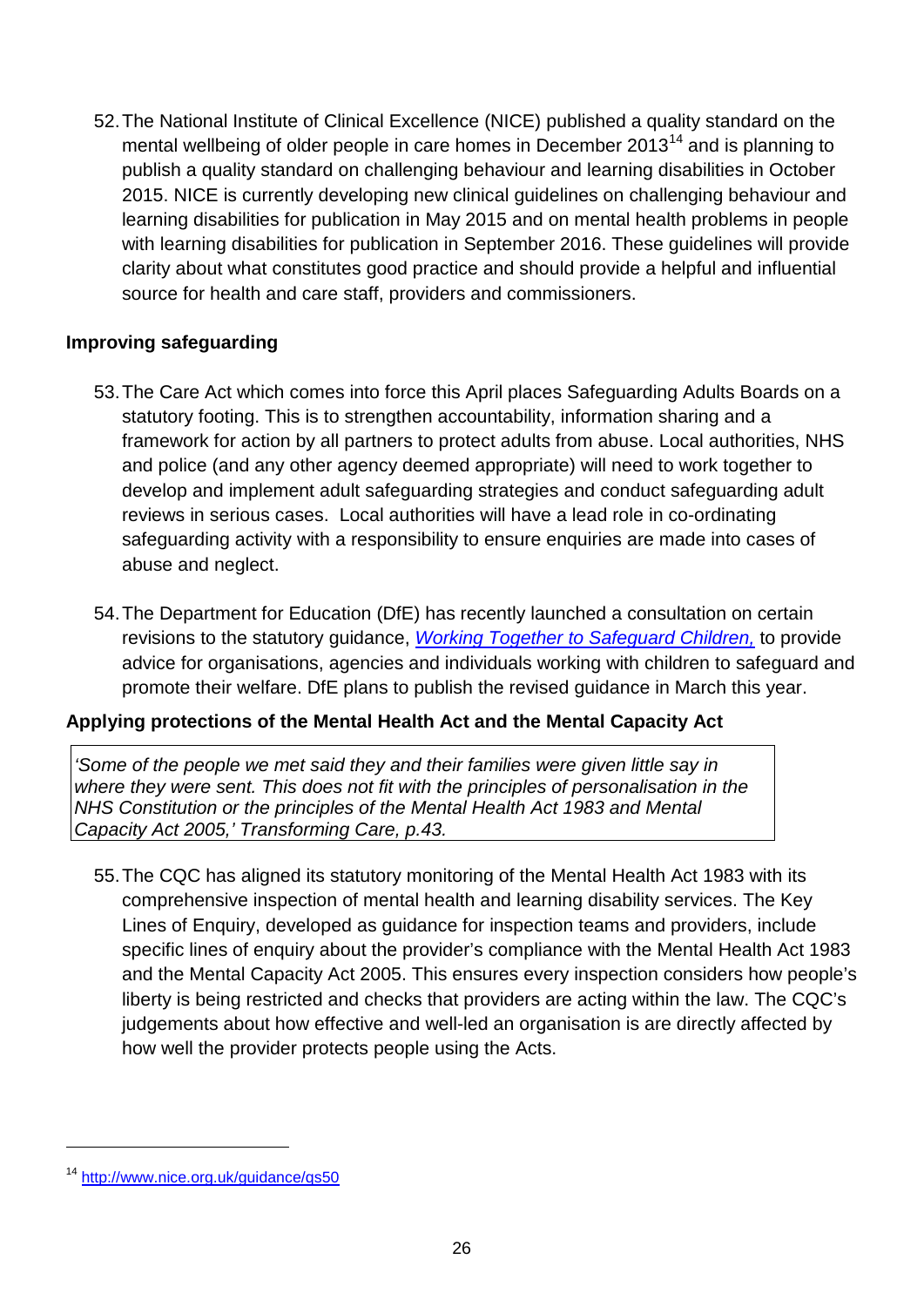- 56.The proposed Mental Health Act 1983: Code of Practice currently before Parliament has been updated to reflect changes in legislation, policy, case law and professional practice. A number of the changes are part of our approach to addressing concerns for individuals subject to the Mental Health Act 1983, including those who have a learning disability. These include:
- updating the guidance on supporting individuals with learning disabilities and autism and on the learning disability qualification
- five new Guiding Principles for ensuring people are placed in the least restrictive setting, care and treatment is focused on recovery and is therapeutic, and service users and their families are involved in decisions about their care and treatment and are treated with dignity and respect
- clarified what professionals need to do to be compliant with the Code;
- confirmed that the CQC will inspect against the Code about what good practice is (see chapter 3 paragraph 37)
- clarified what individuals can do if they feel the Code is not being applied appropriately
- ensuring patients can be more involved in decisions that affect them, including having information in formats that they understand (e.g. easy read), having access to independent mental health advocates (IMHAs), ensuring staff, including IMHAs, those on tribunals and on hospital managers panels are trained in supporting individuals with a learning disability, autism or behaviour that can be considered challenging;
- enabling patients and their families to have a greater say in where they wish to be located e.g. close to home or family
- clarified when the Mental Health Act 1983 should be used and when the Deprivation of Liberty Safeguards (DoLS) should be used
- confirmed that blanket restrictions should not be applied at ward or hospital level, or to particular groups of patients, unless these can be justified
- promoted the maintenance of family and carer relationships e.g. through visits and use of mobile phones, electronic devices and the internet
- included a new chapter and additional quidance throughout the Code to promote human rights and equality
- updating guidance on the use of restraint, seclusion and long term segregation, including supporting the approach in DH's guidance *Positive and Proactive Care* (see paragraph 64) to promote the use of positive behaviour support and de-escalation techniques, and reconfirming that any form of restraint should only be a last resort, not involve pain and be for the shortest possible period
- providing additional guidance on the involvement of service users, their families, carers and advocates in reviews and decisions about discharge, continued detention or community treatment, including in 'uncontested cases'
- including additional safeguards in relation to decisions about discharge to promote greater transparency and accountability and to enable greater scrutiny by hospital managers of clinical decisions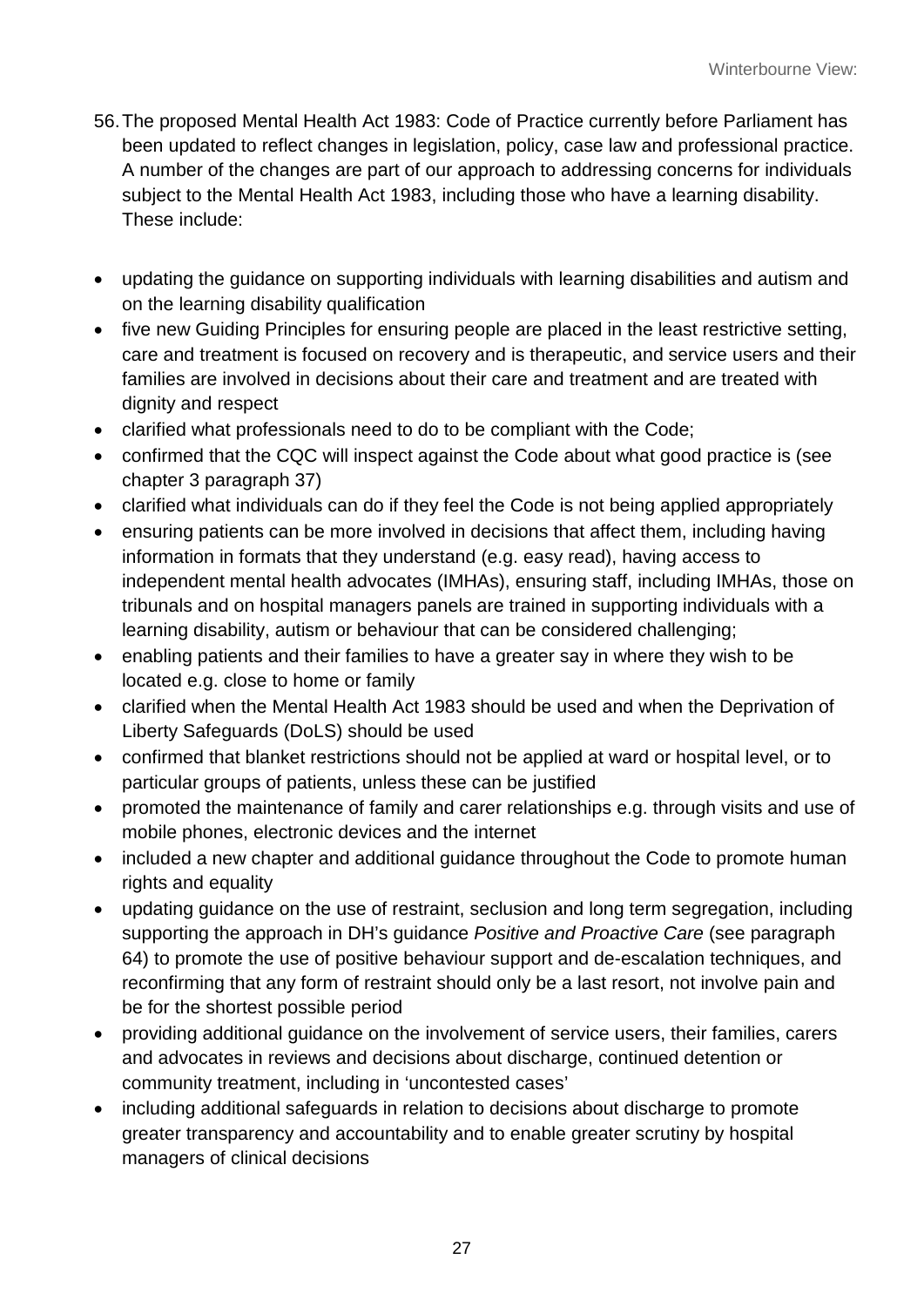- making it clear that reviews must take place and that not having these in the required time frame before a period of detention expires (often called 'defacto detention') can be considered an illegal deprivation of liberty.
- 57.In relation to mental health services, the CQC has committed that the proposed Mental Health Act 1983: Code of Practice will be the starting point for the CQC's rating system and will help identify what constitutes good practice in the care and treatment of people subject to the Mental Health Act 1983. Where the principles and guidance of the Code are not implemented, the CQC may use its regulatory powers to facilitate change and improvement in local services as a failure to apply the Act and the Code may show a breach of one of the registration requirements.
- 58.We are committed to embedding the Mental Capacity Act (MCA) 2005 across work programmes as the MCA is central to providing safe care and improving quality. We have drawn up a programme of work: *Valuing every voice, respecting every right* which sets out a system-wide programme of work in 2015 to see a real improvement in implementation of the MCA.
- 59.In November 2014, DH and the Ministry of Justice (MoJ) announced a national forum with an independent chair to advocate for, and raise awareness of, the MCA. It will make the links between different sectors where better implementation of the MCA will realise real benefits for individuals.
- 60.DH has commissioned the Social Care Institute of Excellence (SCIE) to undertake a review of current guidance and tools to determine what represents the 'gold standard' that can then be widely disseminated to professionals working with individuals who may lack capacity so that they can familiarise themselves with the provisions of the MCA.
- 61.We will take a comprehensive approach to promoting implementation. Professional training is a priority and the Government, together with HEE and the Royal College of General Practitioners, have identified immediate actions. NHS England and the Association of Directors of Adult Social Services (ADASS) have committed to lead on work examining the important role that commissioning has to play in encouraging a culture in keeping with the principles of the MCA.
- 62.DH continues to work closely with the CQC to agree how best to raise awareness of, and ensure compliance with, the MCA and the Deprivation of Liberty Safeguards (DoLs) provisions to protect individuals and their human rights. Updates on DH/CQC activity on DoLS were reported via the annual CQC Monitoring Report on DoLS<sup>[15](#page-25-0)</sup> (January 2014) and through the Government response to the House of Lords (June  $2014$ )<sup>16</sup>. The CQC

<sup>15</sup> [http://www.cqc.org.uk/sites/default/files/documents/dols\\_2014.pdf](http://www.cqc.org.uk/sites/default/files/documents/dols_2014.pdf)

<span id="page-27-1"></span><span id="page-27-0"></span>[<sup>16</sup>https://www.gov.uk/government/uploads/system/uploads/attachment\\_data/file/318730/cm8884-valuing-every](https://www.gov.uk/government/uploads/system/uploads/attachment_data/file/318730/cm8884-valuing-every-voice.pdf)[voice.pdf](https://www.gov.uk/government/uploads/system/uploads/attachment_data/file/318730/cm8884-valuing-every-voice.pdf)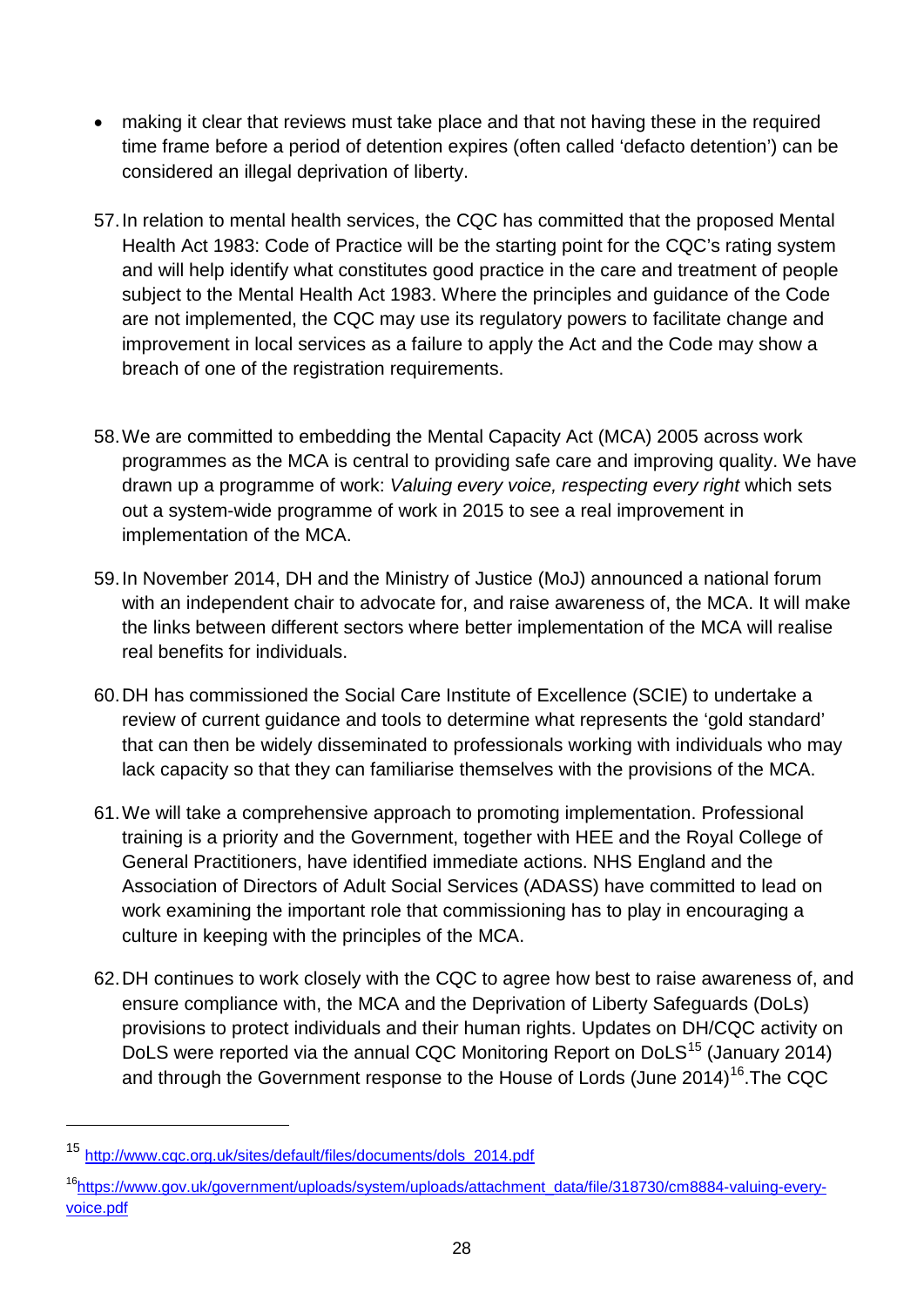has greatly increased the emphasis on MCA-DoLS in its new inspection regime. Better training of CQC inspectors on the MCA is well underway.

63.The JIP has, in partnership with the Care Provider Alliance, commissioned guidance for providers of community services and a briefing paper aimed at members of care providers' boards to support providers to apply the MCA in the right way. These documents are aimed at helping to ensure that the legal rights of those who may lack capacity are upheld and that the individual is at the heart of decision-making. They can be accessed at:

*Mental Capacity Act 2005: a brief guide for providers of Shared Lives and other community services*:

[http://www.local.gov.uk/documents/10180/6869714/L14-393+MCA+guides\\_09.pdf/e95b1230-](http://www.local.gov.uk/documents/10180/6869714/L14-393+MCA+guides_09.pdf/e95b1230-88b3-44dc-8cb9-4672c5d1ce3d) [88b3-44dc-8cb9-4672c5d1ce3d](http://www.local.gov.uk/documents/10180/6869714/L14-393+MCA+guides_09.pdf/e95b1230-88b3-44dc-8cb9-4672c5d1ce3d)

*Care Providers and the Mental Capacity Act 2005: advice for members of care providers' boards*:

[http://www.local.gov.uk/documents/10180/6869714/L14-](http://www.local.gov.uk/documents/10180/6869714/L14-491_Care+providers+and+the+MCA+2005_09.pdf/42453612-dcf4-4287-ae2f-7d38df8f98d4) [491\\_Care+providers+and+the+MCA+2005\\_09.pdf/42453612-dcf4-4287-ae2f-7d38df8f98d4](http://www.local.gov.uk/documents/10180/6869714/L14-491_Care+providers+and+the+MCA+2005_09.pdf/42453612-dcf4-4287-ae2f-7d38df8f98d4)

*Mental Capacity Act 2005: An easy read guide*: [http://www.local.gov.uk/documents/10180/12137/ntal+Capacity+Act+2005+easy+read+guide/38](http://www.local.gov.uk/documents/10180/12137/ntal+Capacity+Act+2005+easy+read+guide/38683f88-4b96-49d6-86ab-89b2404d2e7a) [683f88-4b96-49d6-86ab-89b2404d2e7a](http://www.local.gov.uk/documents/10180/12137/ntal+Capacity+Act+2005+easy+read+guide/38683f88-4b96-49d6-86ab-89b2404d2e7a)

## **Positive behavioural support and the minimisation of restrictive practices**

*'The CQC inspections revealed widespread uncertainty on the use of restraint, with some providers over-reliant on physical restraint rather than positive behaviour support and managing the environment to remove or contain the triggers which could cause someone to behave in a way which could be seen as challenging. In Winterbourne View, bullying, punishment and humiliation were disguised as restraint,' Transforming Care, p.44.*

64.Following a commitment in the Concordat, DH published *[Positive and proactive care:](https://www.gov.uk/government/uploads/system/uploads/attachment_data/file/300293/JRA_DoH_Guidance_on_RP_web_accessible.pdf)  [reducing the need for restrictive interventions](https://www.gov.uk/government/uploads/system/uploads/attachment_data/file/300293/JRA_DoH_Guidance_on_RP_web_accessible.pdf)* in April 2014. As part of their inspections, CQC considers how providers are taking account of this guidance. The guidance will be complemented by specific guidance for children and young people, due to be published this year. The guidance is part of a suite of information setting the foundation for a broader new programme *Positive and Safe* which the DH started in 2014, focused on strengthening other levers to effect change. Other key documents which complement this have already been published by NHS Protect or are forthcoming by NICE and others. Skills for Care and Skills for Health also published a complementary guide for workforce development: *[A Positive and Proactive Workforce](http://www.skillsforhealth.org.uk/about-us/news/restrictive-practice-guide-/)*.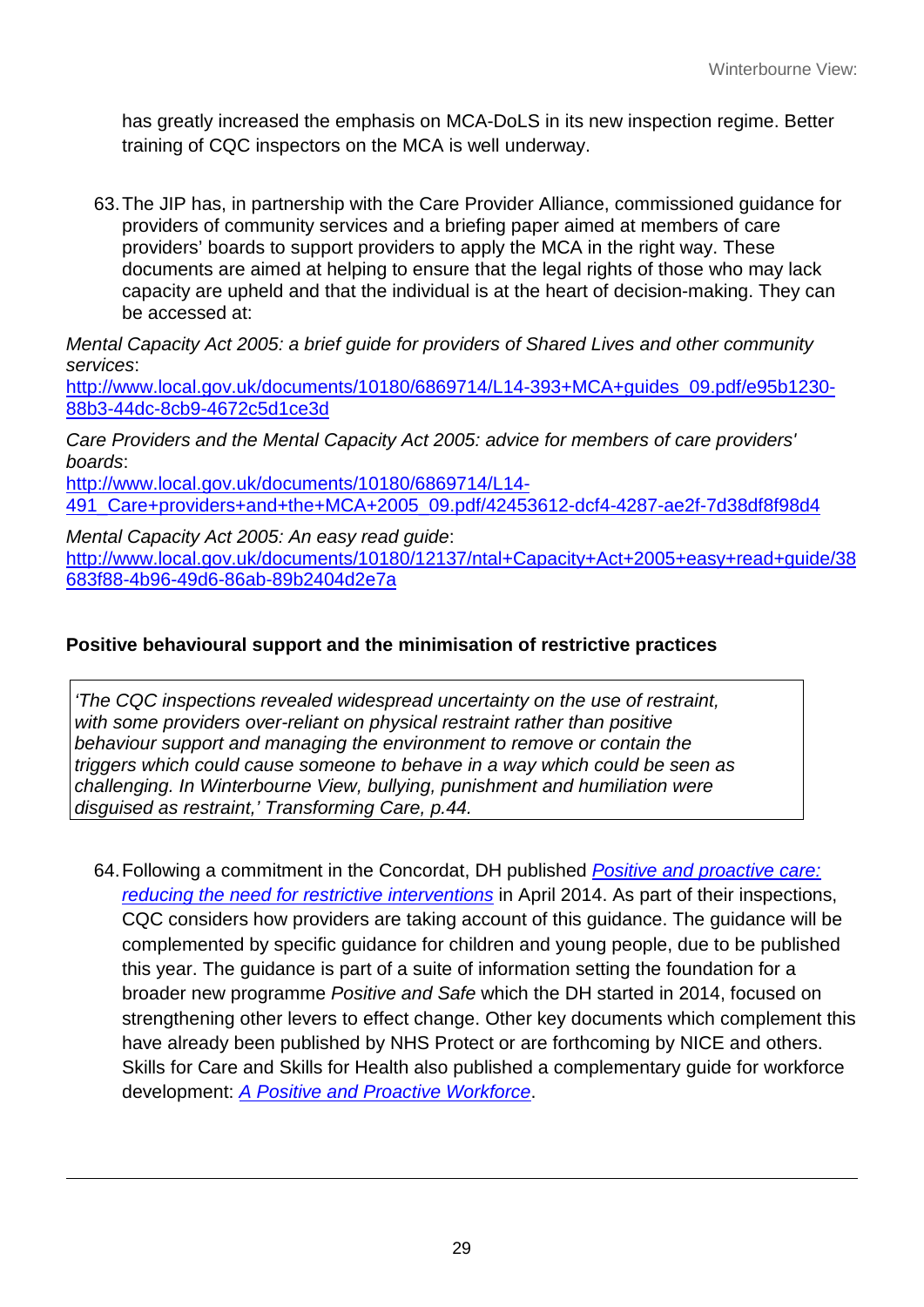65.At the moment we are not able to routinely collect data on the use of restraint. We are working with the Health and Social Care Information Centre (HSCIC) to agree a single definition of restraint and to expand the detail of what is routinely published in this area from 2016. In the meantime DH intends to publish a snapshot report on data about use of restraint in spring 2015.

#### **Addressing the use of medication**

66.The Winterbourne Medicines Programme was formally launched in April 2014 by Dr Keith Ridge (Chief Pharmaceutical Officer) and is made up from three initiatives which was agreed by a wide range of stakeholders. Firstly, NHS England and NHS Improving Quality worked in partnership to launch the Winterbourne Medicines Programme (collaborative), with the aim to ensure safe, appropriate and optimised use of medication for people with learning disabilities whose behaviour can challenge. NHS Improving Quality are currently working with six project sites and other interested parties and a "community of practice" to improve care. Secondly, NHS England asked CQC to audit medication data related to the "Second Opinion Authorised Doctor" requirement. Thirdly, NHS England commissioned research using Clinical Practice Research Datalink to examine use of antipsychotic, antidepressant, and anxiolytic medication in people with learning disabilities in primary care. The results and learnings from this overview of current practice provides an evidence base and will be shared and built into an ongoing programme of action to optimise use of medication in people with learning disabilities, as part of the *Transforming Care* Programme. More information can be found on the Winterbourne Medicines Website at: [www.nhsiq.nhs.uk/winterbourne.](http://www.nhsiq.nhs.uk/winterbourne) The community of practice can be accessed at: [www.6cs.england.nhs.uk.](http://www.6cs.england.nhs.uk/)

### **Improving information, advice and advocacy**

 $\overline{a}$ 

*'It is clear that there is a wide variety in the quality and accessibility of information, advice and advocacy, including peer advocacy and support to self-advocate,' Transforming Care, p.45.*

- 67.DH committed to working with advocacy organisations to drive up the quality of advocacy organisations and ensure that advocacy is person centred. A third edition of the Advocacy Quality Performance Mark (QPM) was launched in 2014. The QPM works in conjunction with the Advocacy Code of Practice<sup>17</sup>, enabling providers to demonstrate how they are meeting the different standards set out in the code. 39 organisations currently hold the QPM and 92 organisations are working towards QPM in its new guise.
- <span id="page-29-0"></span>68.In February 2014, the CQC hosted the Three Lives event. The event invited colleagues, including family carers to hear the experiences of three individuals with learning

<sup>17</sup> http://www.qualityadvocacy.org.uk/wp-content/uploads/2014/03/Code-of-Practice.pdf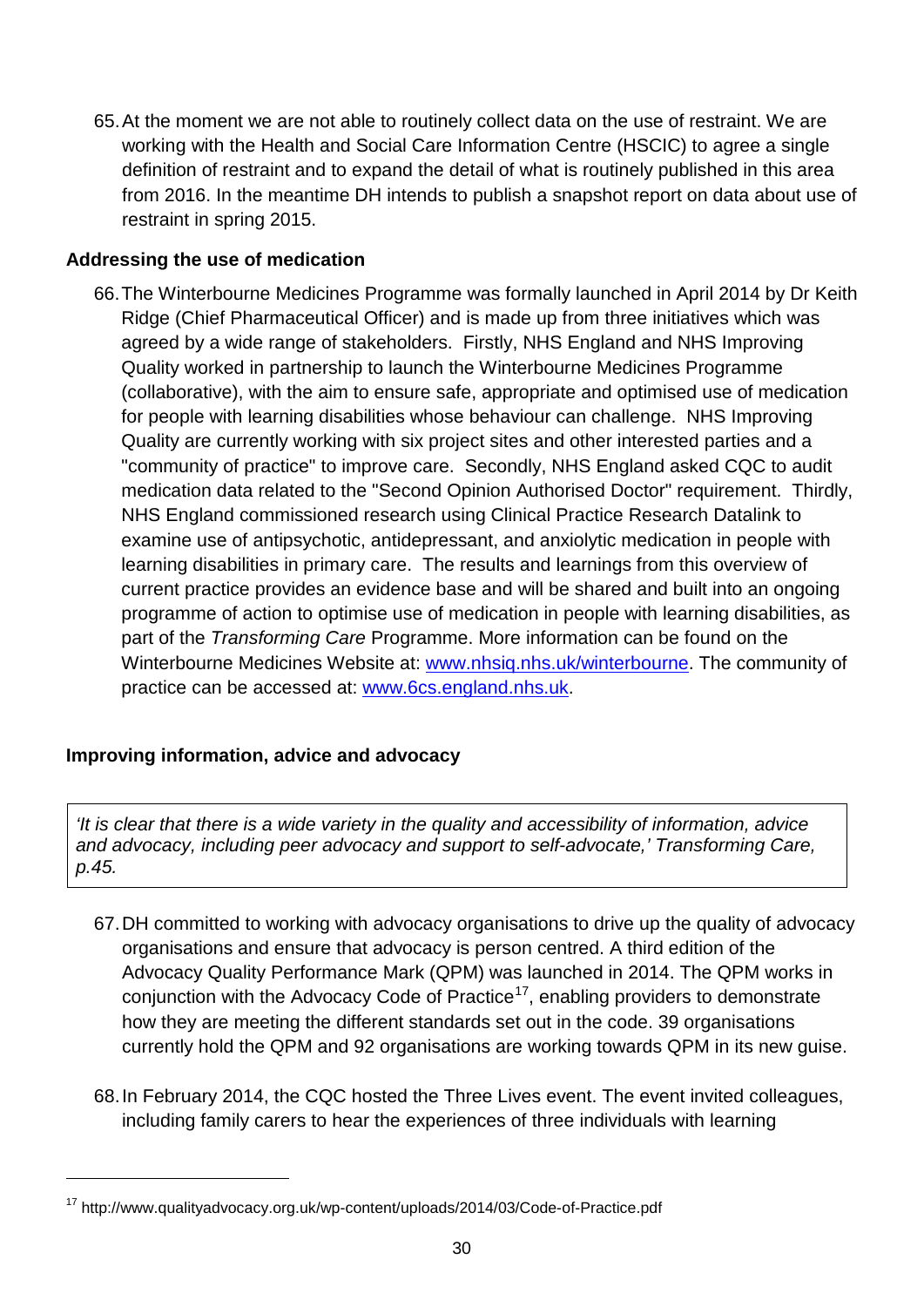disabilities who were failed by services. The report<sup>[18](#page-29-0)</sup> by the CQC and the Challenging Behaviour Foundation outlines the actions identified at the meeting and describes how it fits with the wider programme of work under way, including *Transforming Care*.

- 69.A follow-up legal focus group was held in September 2014 and considered what legal opportunities may have been missed in the Three Lives case studies and made recommendations for action to include legal advice for people with learning disabilities and their families. We are looking at their findings alongside other proposals for legislative reforms.
- 70. The Care Act 2014 and its associated Regulations<sup>[19](#page-30-0)</sup> and Statutory Guidance<sup>[20](#page-30-1)</sup> aims to strengthen the voice of people who use services and their carers in their care and support arrangements. From April 2015 , local authorities will be required to arrange an independent advocate to facilitate the involvement of a person in their assessment, in the preparation of their care and support plan and in the review of their care plan, if the following two conditions are met:
- the person has substantial difficulty in being fully involved in these processes
- there is no one appropriate available to support and represent the person's wishes.
- 71.DH has commissioned the SCIE to develop a range of resources to help local authority staff and commissioners to expand and commission effective independent advocates and advocacy services, which can be accessed on the SCIE's website: [http://www.scie.org.uk/.](http://www.scie.org.uk/)
- 72.Local Healthwatch are now up and running across England and examples of how they are engaging with people with learning disabilities to understand their experiences of health and care include training people to undertake 'enter and view' visits to local services, as well as working with local partners that represent this population group to ensure their views are captured and reflected. Healthwatch England is continuing to support local Healthwatch in engaging with people with learning disabilities by ensuring that these examples are shared across the network. It is working with Mencap to produce a new toolkit that will enable local Healthwatch to draw on best practice and encourage those that have not yet engaged with this group to consider doing so. This will be available shortly.

<sup>18</sup> CQC and Challenging Behaviour Foundation (2014) *3 Lives: what we have learned, what we need to do*, CQC. <http://www.cqc.org.uk/content/3-lives-report>

<span id="page-30-2"></span><span id="page-30-0"></span><sup>&</sup>lt;sup>19</sup>https://www.gov.uk/government/uploads/system/uploads/attachment\_data/file/376204/2903119\_Care\_Act\_Negati [ve\\_Regulations\\_Master.pdf](https://www.gov.uk/government/uploads/system/uploads/attachment_data/file/376204/2903119_Care_Act_Negative_Regulations_Master.pdf)

<span id="page-30-1"></span><sup>&</sup>lt;sup>20</sup> <https://www.gov.uk/government/publications/care-act-2014-statutory-guidance-for-implementation>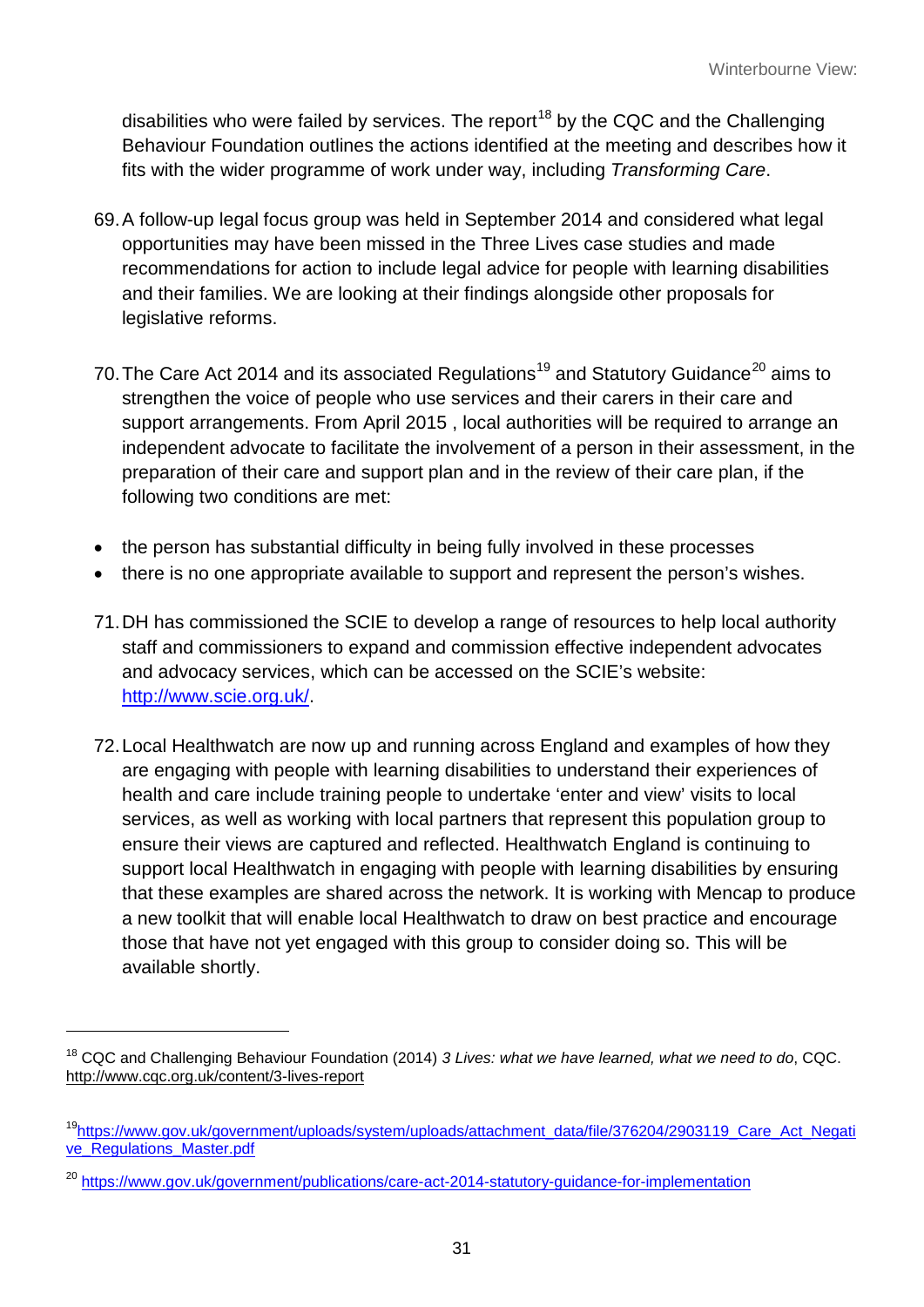*'While stronger regulation and inspection, quality information and clearer accountability are vital, so too is developing a supportive, open and positive culture in our care system,' Transforming Care, p.5.*

#### **Workforce**

*'The events at Winterbourne View highlighted that there are too many front-line staff who have not had the right training and support to enable them to care properly for people with challenging behaviour. This is a theme which has been reinforced by many of the families we have heard from,' Transforming Care, p.39.*

- 73.During 2014, we have seen a great deal of activity to provide guidance and support for local providers and health and care professionals to improve practice and a number that are specifically aiming to support working with people with challenging behaviour.
- 74.HEE continues to play its part in fulfilling *Transforming Care* and Concordat commitments. HEE has worked with DH, providers, clinical leaders, and other partners to improve the skills and capability of the workforce to respond to the needs of people with learning disabilities and challenging behaviour. Also, with partners to encourage and promote access to programmes of education and training which support the aims and objectives of the Positive and Safe programme. Examples include:
- as recommended by Camilla Cavendish in her independent review into healthcare assistants and social care workers, and following extensive debate during the passage of the Care Bill, a care certificate for support workers in health and social care will be rolled out from April 2015, replacing the National Minimum Training Standards and the Common Induction Standards<sup>21</sup>
- an E-Learning resource to support all health and care staff in providing compassionate care and modules for mental health assessors to apply the DoLs safeguards $^{22}$  $^{22}$  $^{22}$
- a values based recruitment framework published in October 2014 for all universities that deliver NHS-funded programmes to ensure that individual values and behaviours align with that of the NHS Constitution.<sup>[23](#page-31-1)</sup>
- 75.However, we recognise that delivering high quality care means we need to recruit and retain staff in specialist health and care teams, as well as ensuring staff working across all health and care settings are well trained across the range of providers providing care for people with challenging behaviour in the community and hospitals. We are inviting HEE to help lead this work.

<span id="page-31-2"></span><sup>21</sup> <http://hee.nhs.uk/work-programmes/the-care-certificate/>

<span id="page-31-0"></span><sup>&</sup>lt;sup>22</sup> <http://www.e-lfh.org.uk/programmes/deprivation-of-liberty-safeguards/>

<span id="page-31-1"></span><sup>23</sup> <http://hee.nhs.uk/wp-content/blogs.dir/321/files/2014/10/VBR-Framework.pdf>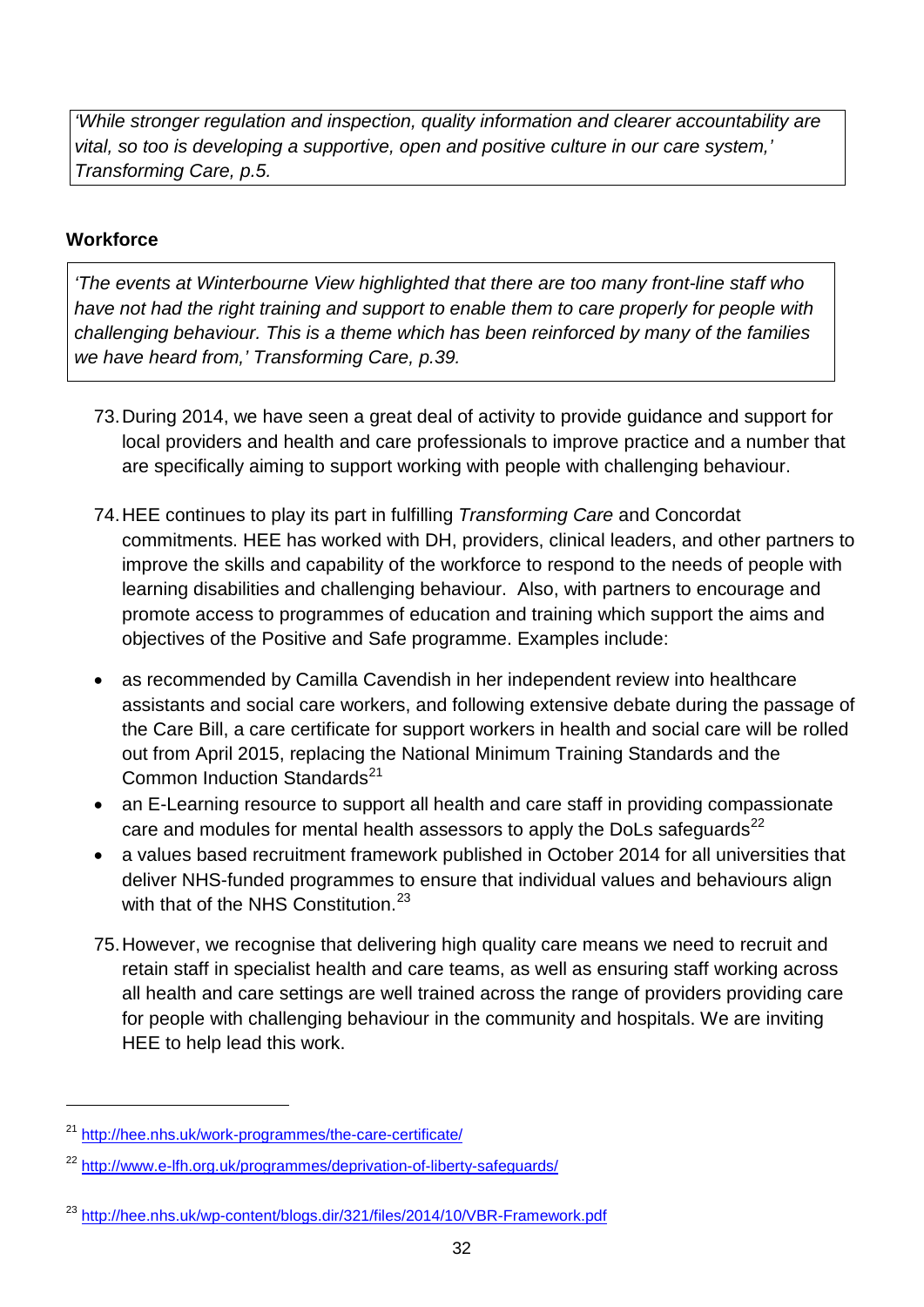- 76.The Learning Disability Professional Senate (LDPS) has worked to develop a collaborative approach across the professions and has published or supported the development of the following guides:
- The Royal College of Speech and Language Therapy document: *[Five good](http://www.rcslt.org/news/docs/good_comm_standards)  communication standards - [reasonable adjustments to communication that individuals](http://www.rcslt.org/news/docs/good_comm_standards)*  with learning disability and/or autism should expect in specialist hospital or residential *[settings](http://www.rcslt.org/news/docs/good_comm_standards)*
- The *Statement of Ethical Practice[24](#page-31-2)*
- The Joint Commissioning Panel Guidance *Mental Health Services for people with learning disabilities* with the Royal College of Psychiatrists<sup>[25](#page-32-0)</sup>
- The Royal College of Psychiatry report *People with learning disability and mental health, behavioural or forensic problems: the role of in-patient services[26](#page-32-1)*
- 77.In addition to the above, the LDPS has drafted and is seeking views on specifications of community teams which should help commissioners to achieve consistent high standards for the future and reduce reliance on institutional care. The final version is due to be agreed at the next LDPS meeting on 3 March this year.
- 78.In September, in partnership with Skills for Care and Skills for Health, the JIP launched a series of action learning sets to allow people with direct responsibility for supporting people with a learning disability and behaviour that challenges – either in supporting them to move home from an inpatient setting or to prevent admission in the first place – to learn from each other's experiences and to work together to put into place solutions for the individuals they are working with.

<sup>&</sup>lt;sup>24</sup> [http://www.rcn.org.uk/development/nursing\\_communities/rcn\\_forums/learning\\_disabilities/links/?a=600451](http://www.rcn.org.uk/development/nursing_communities/rcn_forums/learning_disabilities/links/?a=600451)

<span id="page-32-2"></span><span id="page-32-0"></span><sup>25</sup> <http://www.jcpmh.info/good-services/learning-disabilities-services/>

<span id="page-32-1"></span><sup>26</sup> <http://www.rcpsych.ac.uk/pdf/FR%20ID%2003%20for%20website.pdf>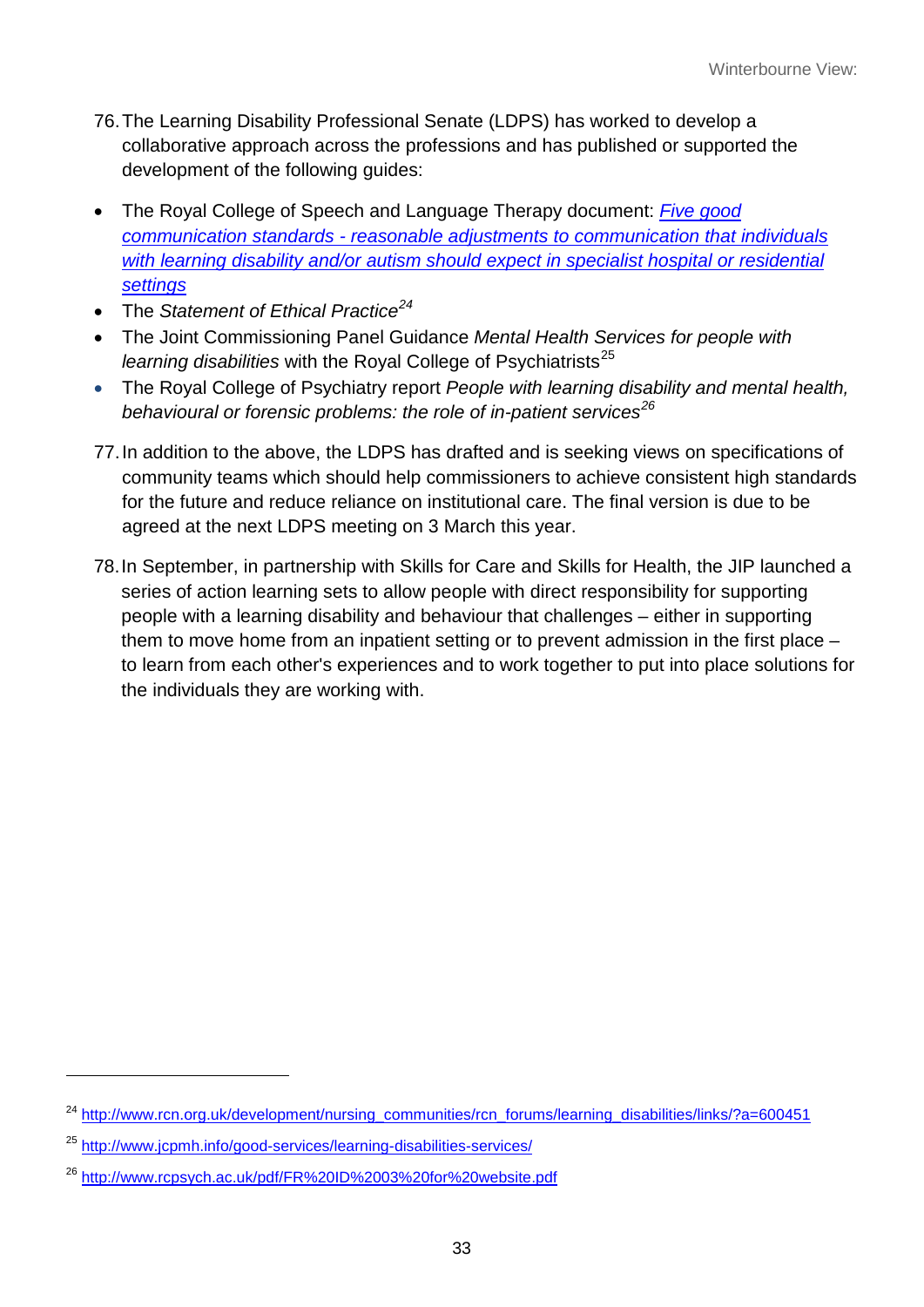# Chapter 5 – Monitoring and reporting on progress

**Transparent information and robust monitoring to deliver transformed care and support and to make sure the public, people with challenging behaviour and families know whether we are making progress.**

79.At the start of the *Transforming Care* programme the data about numbers of people with challenging behaviour in inpatient settings was weak. It has taken commitment from across a number of organisations including DH, NHS England, the CQC, the HSCIC, and Public Health England (PHE) to provide a baseline of data to understand what is happening nationally and locally. These are discussed in this chapter as well as further work we need to do to help commissioners to drive change at a local level and provide assurance at a national level that the work underway is having the right impact.

#### **Learning Disability Census**

 $\overline{a}$ 

80.In *Transforming Care*, DH committed to commission an audit of current services for people with challenging behaviour to provide a snapshot of provision to enable a better understanding about what is happening. The Learning Disability Census has been established as a mandated collection under the Health and Social Care Act 2012 to provide information for the first time on people with learning disabilities and the outcomes they experience when using learning disability services. The Learning Disability Census 2013 established a baseline to monitor long term change and improvement. It was repeated in 2014. The published report can be accessed at: <http://www.hscic.gov.uk/pubs/ldcensus14>

81. Key headline findings from the 2014 census are set out below<sup>[27](#page-32-2)</sup>:

- The 2014 Learning Disability Census reported on 3,230 patients who met the inclusion criteria. The 2013 Learning Disability Census reported on 3,250 patients who met the inclusion criteria
- Figure 1 shows that 1,975 patients were receiving care at the time of both census collections. Of these, calculations suggest that 1,830 patients (57% of the 2014 head count) were receiving continuous inpatient care between both census collections. Analysis of admission dates for the 2014 Learning Disability Census indicated that there were 370 patients who had a first admission date (as part of a continuous period of

<sup>&</sup>lt;sup>27</sup> Note: all figures for 2014 are subject to suppression rules. All data less than 5 is replaced by  $*$  and all numbers are rounded to the nearest 5. Due to rounding, some totals may not add up. Data for 2013 does not follow these rules as it was previously published in the unsuppressed format, prior to the new HSCIC suppression rules coming into force.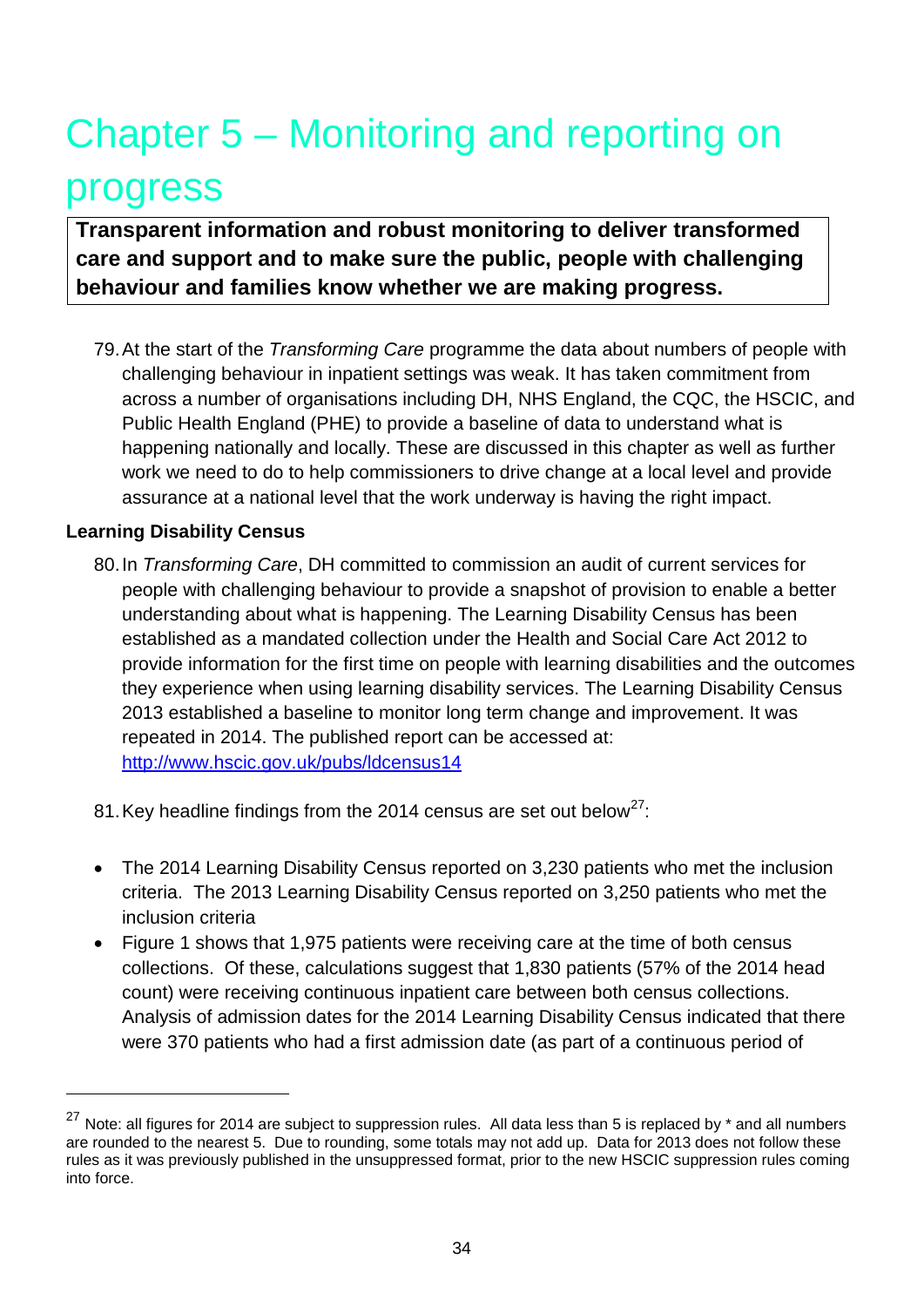inpatient care) prior to the 2013 census. This suggested that they would have been receiving in-patient care at the time of the 2013 census and therefore that they were likely to have been eligible for inclusion in the census, but were not included by data providers

- Figure 2 shows that on census day, 2,585 patients (80%) were subject to the Mental Health Act (MHA), of which 1,460 patients (45%) were detained under Part II, 425 patients (13%) were detained under Part III without a restriction order; whilst 635 patients (20%) were detained under Part III and subject to Ministry of Justice restriction order
- The 2014 census asked a new question about the main treatment reason for a person remaining in inpatient care. Table 1 shows the results; the three most common reasons were:
	- Continuing need for inpatient care of mental illness (1,365 patients, 42%)
	- Continuing behavioural treatment programme (695 patients, 21%)
	- Current behaviour assessed as too risky for Ministry of Justice to agree any reduction in security level (485 patients, 15%)

These categories accounted for 2,545 patients (79%), all indicating some ongoing need for inpatient care

- Table 2 shows that on census day, 2,775 patients (86%) were recorded as being at risk of at least one of six behaviour traits. The behaviour with the most people recorded as displaying this behavioural risk was violence or threats of violence to others (2,310 patients, 72%)
- Between 2013 and 2014, there was a slight fall in the overall number of incidents recorded in the three months prior to census day. 1,450 patients (45%) did not have any incidents in the three months prior to census day in 2014 compared to 1,377 patients (42%) in 2013. Table 3 shows that during the three months prior to census day 2014, 64% of females (535) experienced at least one incident compared to 52% of males (1,245)
- Table 4 shows that the use of antipsychotic medication appears to have risen since 2013. There were 2,345 (73%) patients in 2014 receiving antipsychotic medication either regularly or through PRN ('Pro Re Nata' meaning 'as and when needed') or both in the 28 days prior to the census collection compared to 2,220 (68%) patients in 2013
- On census day in 2014, 2,320 patients (72%) were making use of an independent advocate, 715 patients (22%) did not use an advocate. For the remaining 190 patients (6%) the use of an independent advocate was unknown
- Length of stay looks at the amount of time spent in the current hospital from admission to census day on  $30<sup>th</sup>$  September 2014. Figure 3 shows that in general the length of stay remained unchanged between the two censuses. Median length of stay for 2013 was 542 days and in 2014 it was 547 days
- The distance from home of a patient is calculated from their residential and hospital postcodes and in 2014, 570 patients (19%) were calculated to be more than 100km from home. Figure 4 shows that the profile of distances remained unchanged between 2013 and 2014
- The average weekly charge to the commissioner of the inpatients recorded in the 2014 census was £3,246. CCGs paid for 1,575 patients (49%); whilst NHS England paid for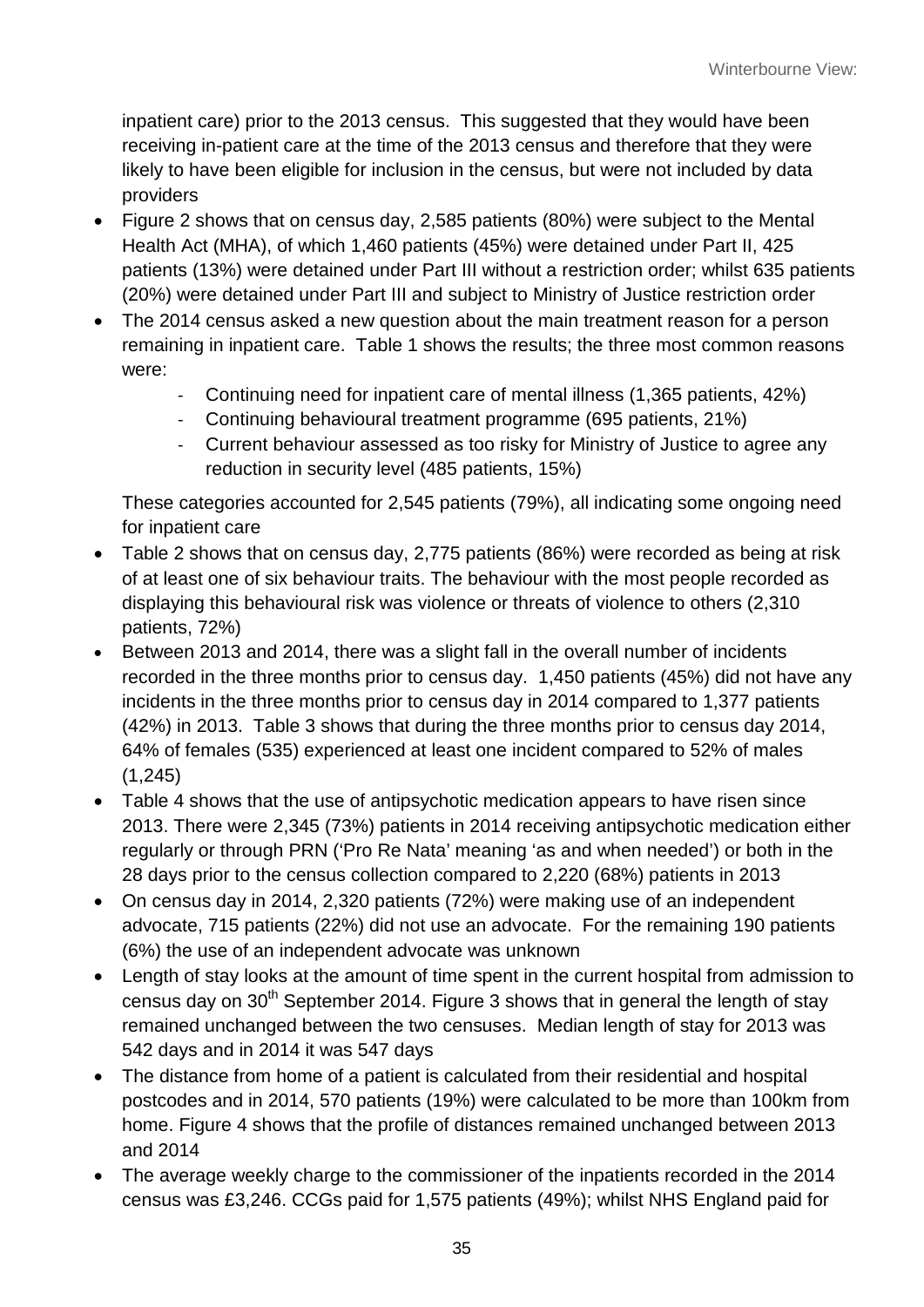1,395 patients (43%) directly through specialist commissioned services. Local authorities paid for 150 patients (5%); and just 20 patients were paid for by a pooled budget (1%). The remainder were paid for by either private funding, non UK commissioning or NHS commissioner outside England.

82.For the diagrams referred to above, see appendix 6.

## **Assuring Transformation data**

83.NHS England introduced the 'Assuring Transformation' quarterly data collection for all NHS Commissioners from January 2014. Each CCG and NHS Area Team responsible for specialised commissioning of secure mental health and child adolescent mental health services are asked to submit information. The data covers a range of key areas to track progress including the number of patients currently in inpatient care, whether they have been transferred, whether there is a planned date to transfer and the number of people that have been admitted to inpatient care in the last quarter. Refer to chapter 1, paragraph 6 for a summary of key messages from the latest available Assuring Transformation data.

84.It is important to recognise the following important differences between the datasets:

- the census is an annual collection which provides a snapshot of the number of people in a bed at midnight on 30 September irrespective of who has commissioned their care
- the census does not include residents of England who may be receiving care in other countries
- Assuring Transformation data is a quarterly collection presenting data
- Assuring Transformation data covers people whose care is commissioned by the NHS in England (CCGs and NHS England). It includes residents of England receiving care in other countries.
- 85.Further improvements to data collection are required and there are plans to move from a manual data collection to an on line data collection system run by HSCIC. This change will enable local commissioners to have an accurate record to drive performance and quality improvements, as well as enabling us to aggregate the data to understand the trends at a national level.

### **Learning Disability minimum data set**

86.In *Transforming Care*, DH committed to develop a new learning disability minimum data set to be collected through the HSCIC from 2014/15. The Mental Health Minimum Data Set (MHMDS) data set has been expanded to include services for people with learning disability and autistic spectrum disorders. The first version of this expanded dataset was mandated for collection from 1 September 2014. The HSCIC is planning to introduce a second version of this dataset from April 2016 and is working with stakeholders on a number of proposed changes to meet the monitoring needs of learning disability services.

### **Joint health and social care self-assessment framework**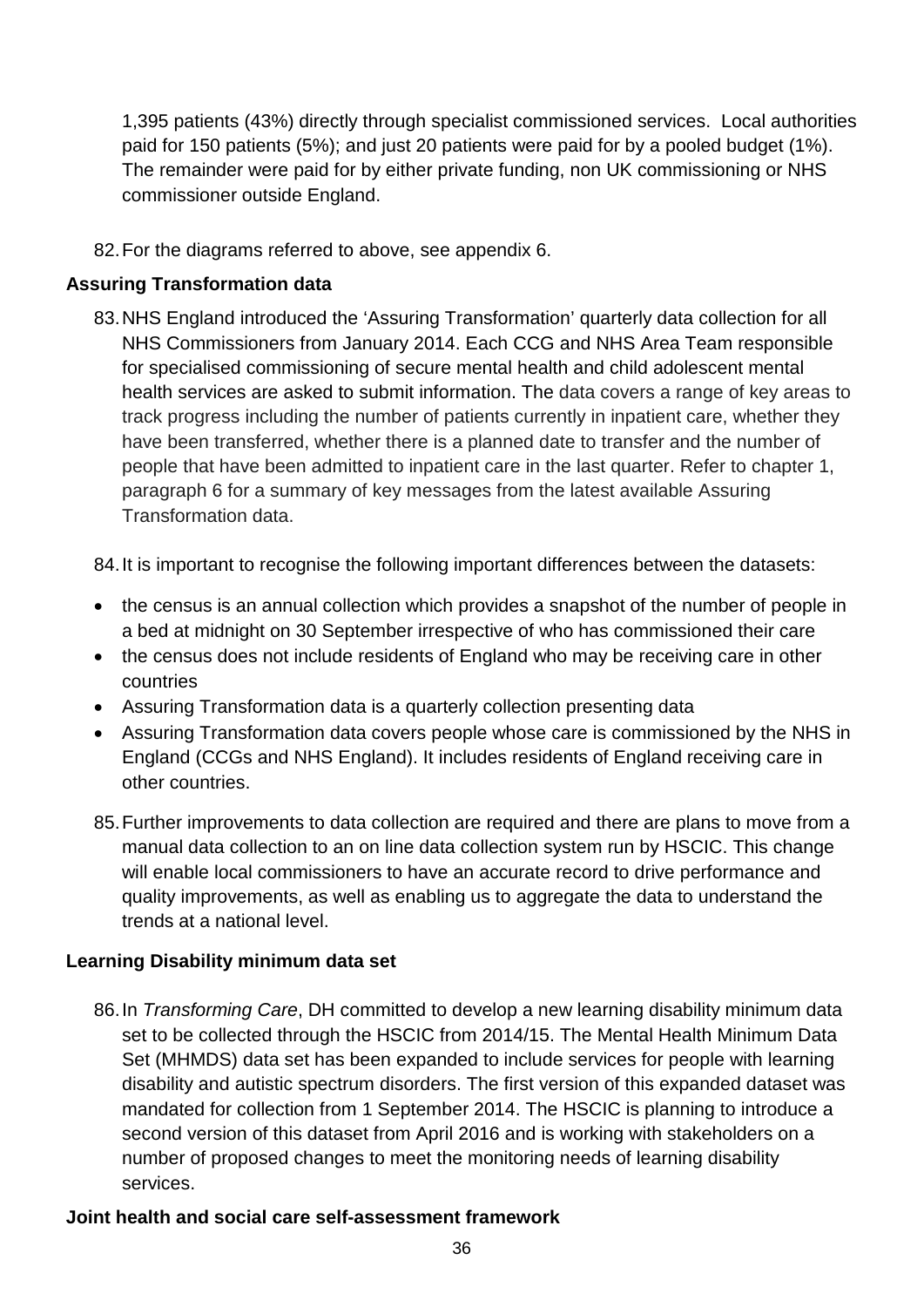- 87.The joint health and social care self-assessment framework (SAF) which monitors progress of key health and social care inequalities at local and national levels has an important role in enabling commissioners and providers to compare how they are performing against the average and against their peers<sup>28</sup>.
- 88.Work on the SAF during 2014 has shown that self-assessment by local partnership boards has been reassuring about the extent to which learning disability liaison functions were in place in general hospitals. However, most local partnership boards reported themselves as weak in awareness of levels of access people for people with learning disabilities to wider primary care services including dentistry, optometry, podiatry and community pharmacy services, and oversight of the numbers of people with learning disabilities in the criminal justice system and the extent to which their health needs are being met.
- 89.In relation to health care commissioning, between a quarter and a third of local partnership boards have been unable to obtain statistical information about key health issues such as mortality and common long term conditions like epilepsy and diabetes and cancer screening coverage for people with learning disabilities and are therefore not able yet to judge the success of local initiatives in these areas.
- 90.It is especially important in this context that physical health needs are addressed as unmet needs can themselves be a root cause of challenging behaviour. This point has been reinforced in the proposed Mental Health Act 1983: Code of Practice. More broadly steps are being taken to improve the coverage and consistency of health checks provided to people with learning disabilities, and this scheme (provided under a designated enhanced service) has been expanded to include young people from the age of 14, and to link more closely to health action plans.

<span id="page-36-0"></span> $\overline{a}$ 

<sup>28</sup> <http://www.improvinghealthandlives.org.uk/projects/jhscsaf2014>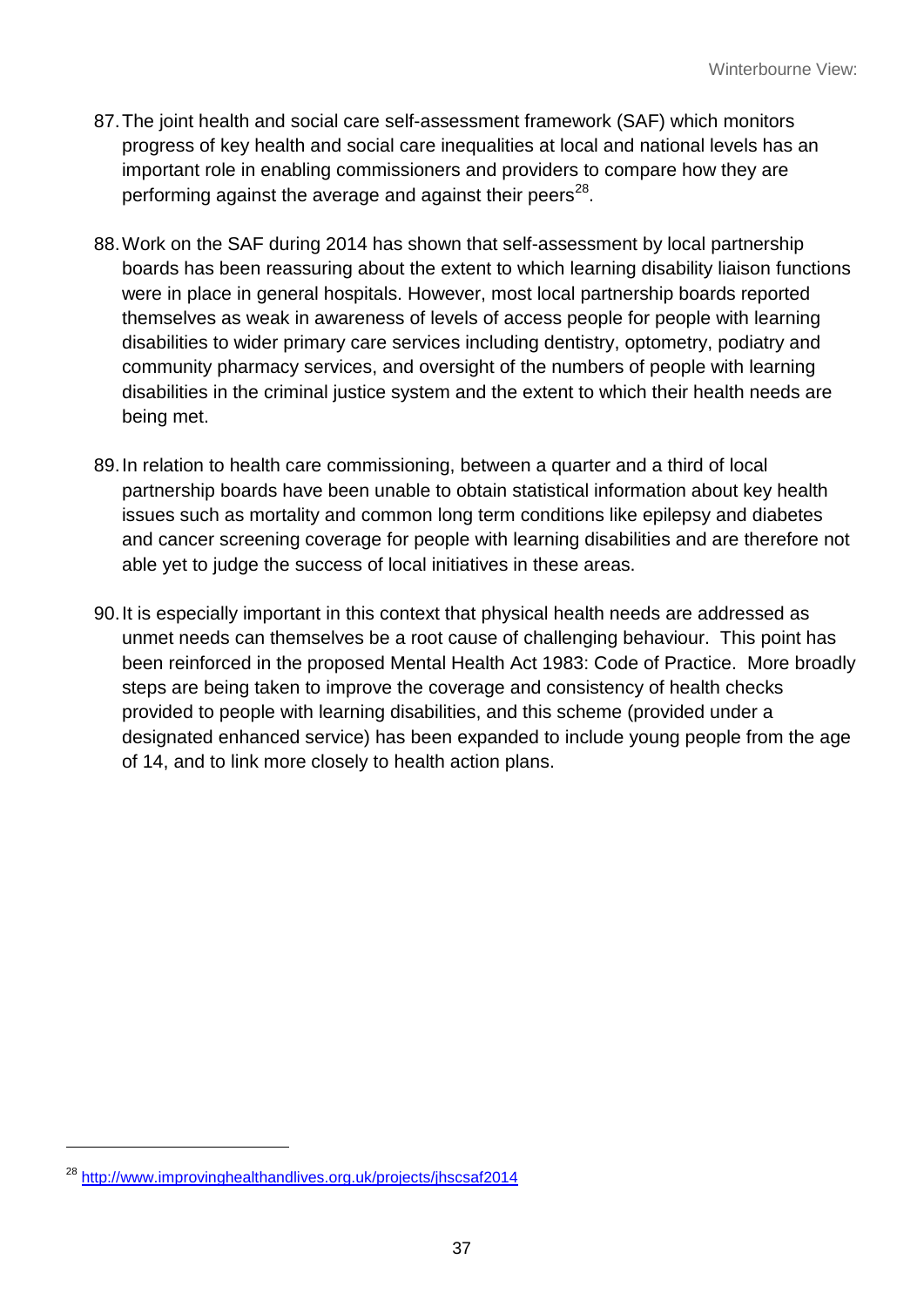# Chapter 6 – Children and Young People in **Transition**

**Deliver integrated support to vulnerable children and young people with behaviour that challenges. This should include early and effective intervention with care co-ordinated around and tailored to the needs of the individual child or young person.**

Ian is a young man with learning disabilities, autism and behaviour that can be challenging. Ian was sectioned under the Mental Health Act and had been in an assessment and treatment unit for several years.

A 'moving on' plan was developed by the Community Learning Disabilities Health team. Potential options for Ian's living arrangements were identified based on Ian's needs and preferences. Ian's parents and an independent advocate were involved in sourcing the options to ensure that this was done in Ian's best interests.

Whilst Ian was eligible for 100% funding from the NHS, there was close involvement from a social worker throughout the process. A Section 117 discharge meeting took place with representatives from the local community team and new staff team (from Ian's new provider) all present. A core group of support staff at the provider organisation were identified so that Ian would have a consistent staff team.

Leading up to his move, lots of additional meetings with Ian's family, all the relevant professionals, the Charge Nurse at the ATU and Ian's new provider took place to carefully plan his transition and agree a transition plan. The aim was to introduce Ian to his new support team and environment in a structured way over a period of 4-6 weeks. Each time Ian visited his new home, he brought a few personal items to leave in his new room and was supported to prepare something to eat in the kitchen of his new home

Ian successfully made the transition to his new home, and his family have said they are "very happy". Ian's unsettled behaviours have significantly reduced and he has settled in well*. From London Borough of Newham.*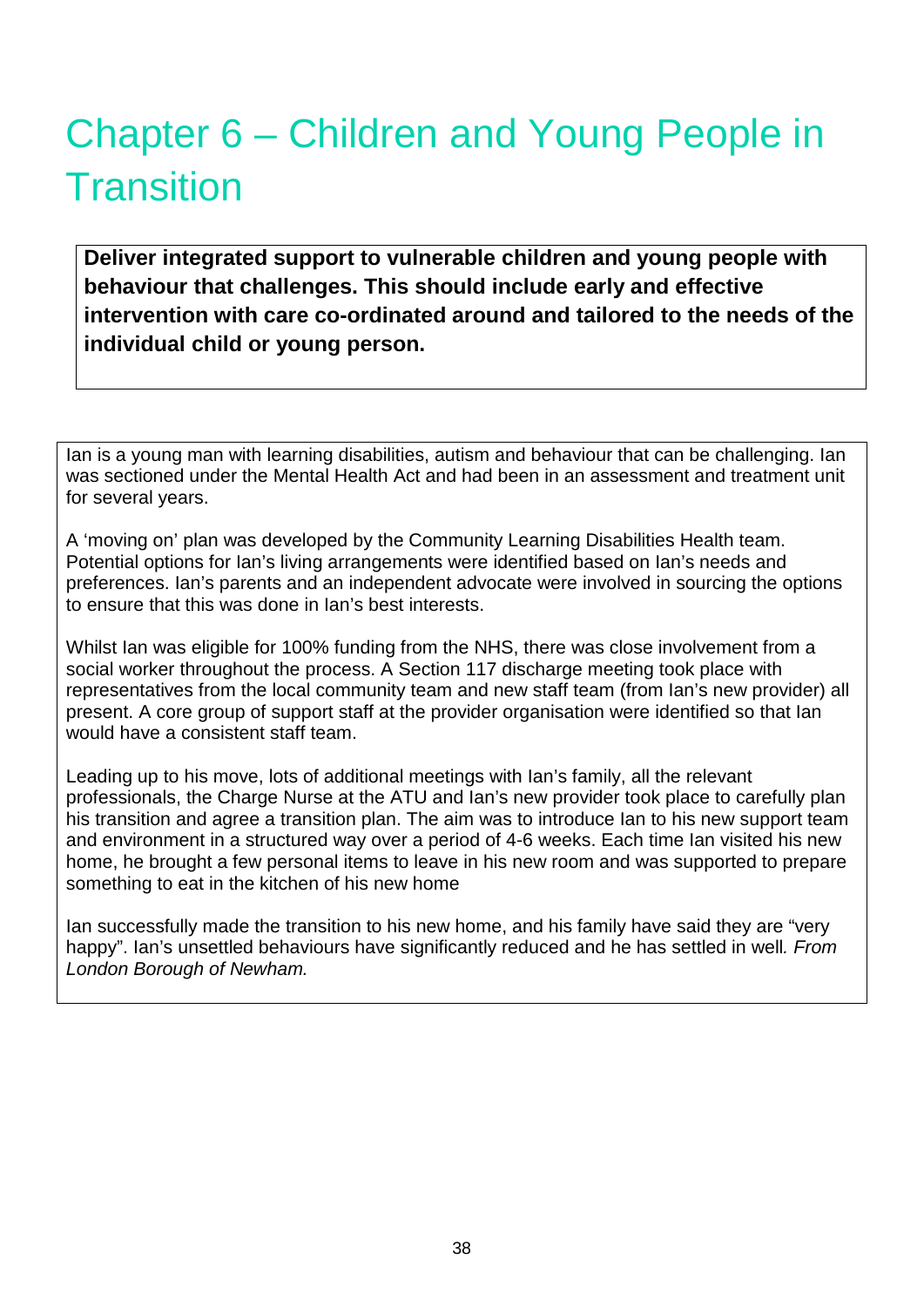91.The right care for people with challenging behaviour includes care that is ageappropriate, in particular for early years children and for young people transitioning to adults' services. This chapter sets out work that has been undertaken during the last year covering special educational needs, children and adolescent mental health services (CAMHS) and work with local areas.

## **Special educational needs and disability**

92.The new statutory framework for joint working between local authorities and CCGs to secure services for children with special educational needs and disability (SEND)<sup>29</sup>, introduced from September 2014, provides a structure for reaching a multi-agency consensus on the needs of a child with learning disability. This includes planning for young people up to the age of 25, across education, health and social care, focusing on the outcomes which make a real difference to them, and specifically including planning for their transition to adulthood, including future employment and independent living. Involving and working with the child or young person and their family is fundamental to the process of developing the Education, Health and Care plan, and ensuring its focus on the outcomes which will make the most difference to the individual.

#### **Children and adolescent mental health services**

- 93.NHS England conducted a rapid review of Tier 4 CAMHS services<sup>30</sup>, which looked at current provision, level of demand, admission criteria and areas of best practice. The review outlines particular issues which impact on CAMHS Tier 4 inpatient services, as well as the overall care pathway for children and young people, which covers the transition from children and young people mental health services to adult mental health services. The report identified specific improvements that are required as an immediate and urgent priority through national commissioning. This includes a shortage of tier 4 beds in some regions, allowing children in crisis to be treated in age specific contexts" in description of NHS England's review of Tier 4 CAMHS.
- 94.We know that many young people face a 'cliff-edge' in transitioning from CAMHS when they reach 18, and it is vital that mental health care remains consistent and uninterrupted as children and young people reach 18. In August the Minister of State for Care and Support set up the Children and Young People's Mental Health and Wellbeing Taskforce. The Taskforce is looking specifically at improving the experience of transition from child

 $\overline{a}$ 

<sup>&</sup>lt;sup>29</sup>https://www.gov.uk/government/uploads/system/uploads/attachment\_data/file/342440/SEND\_Code\_of\_Practice [approved\\_by\\_Parliament\\_29.07.14.pdf](https://www.gov.uk/government/uploads/system/uploads/attachment_data/file/342440/SEND_Code_of_Practice_approved_by_Parliament_29.07.14.pdf)

<span id="page-38-1"></span><span id="page-38-0"></span><sup>30</sup> <http://www.england.nhs.uk/wp-content/uploads/2014/07/camhs-tier-4-rep.pdf>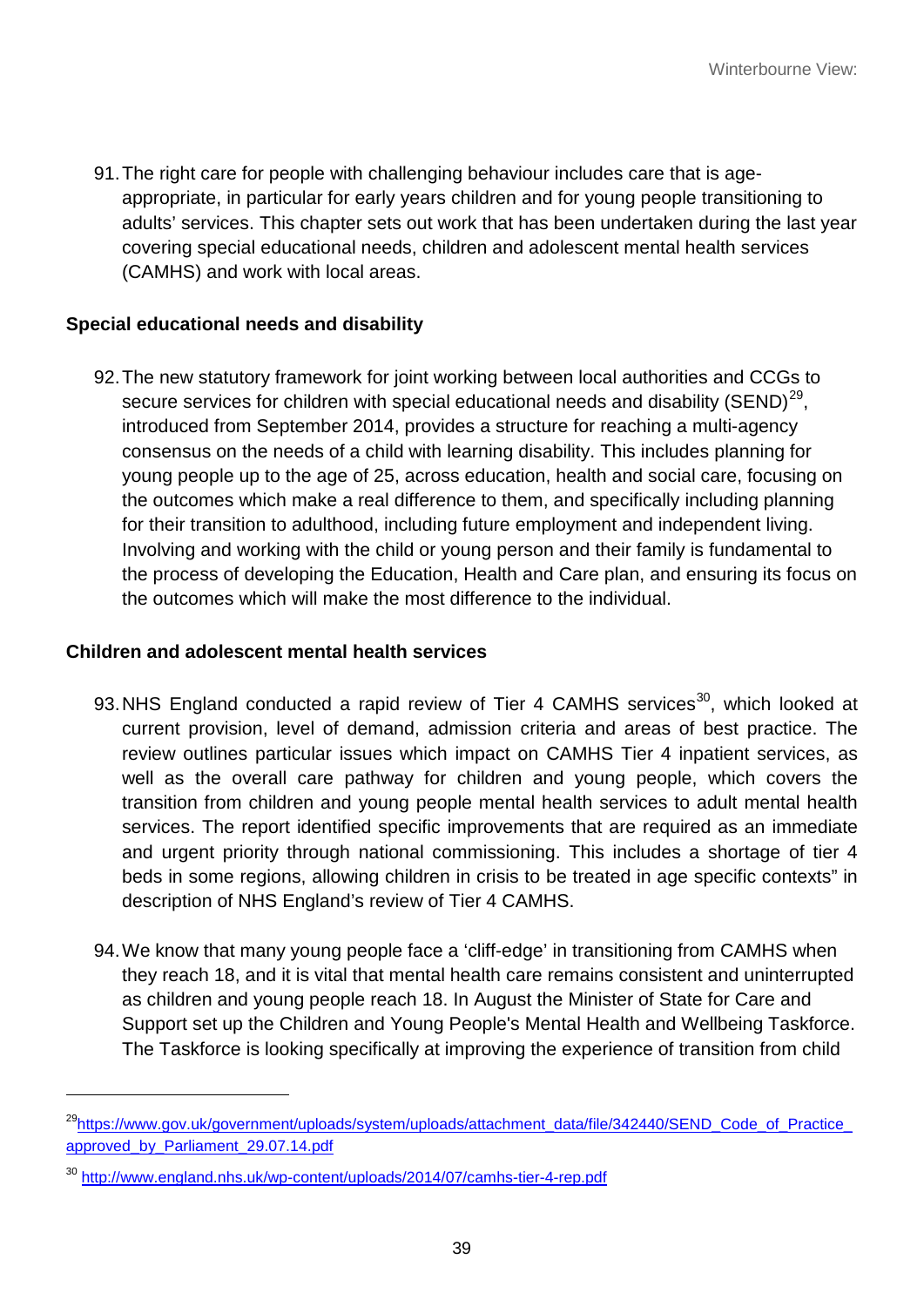and adolescent to Adult Mental Health Services, as well as other challenges facing child and adolescent mental health services. We are supporting NHS England's work to develop a service specification for transition from CAMHS. CCGs and local authorities will be able to use the specification to build the best measurable, person-centred services that take into account the developmental needs of the young person as well as the need for age appropriate services.

## **Local areas**

- 95.The JIP team have worked with key partners through a Children and Young People Partnership Group and with a range of partners including DfE, Ofsted, the Association of Childrens' Services (ADCS), the CQC, PHE, leading children's disability charities and parents of disabled children to ensure the needs of children and young people with challenging behaviour are picked up across the *Transforming Care* programme, and to influence relevant children's policy to help ensure that the needs of children and young people with behaviour that challenges are incorporated and that sustainable change is embedded in system approaches (e.g. through the Special Educational Needs reforms). Examples of work include:
- a focus on lifelong planning as part of the JIP's commissioning workshops and through its wider support to local area partners
- 9 regional planning workshops to help promote and share approaches in early 2015
- work with the JIP's in-depth review areas has included a focus on children and young people and the inclusion of relevant children's services
- promoting the use of personal health budgets for children and young people with complex needs.
- 96.However, we recognise that there is more to do in this area and will be ensuring that there is an integrated approach across the NHS and local Government to delivery of change for children.

Our son who has a learning disability and complex needs is well cared for by dedicated staff in his care home in Sunderland. He has many opportunities for activities that we never thought possible such as visits to the theatre, museums and eating out in city centre restaurants. (However places to go to when behaviour is less settled and where the needs of individuals with challenging behaviour are understood such as his weekly disco are very rare.)

The one certainty in our lives is that regulations surrounding the care of our son will always be changing and with that the hard won stability of good care could be snatched away.

These anxieties have been greatly reduced by being a member of a Carers' Management Board (CMB). The CMB has regular meetings with the Director of the Company Sunderland Care and Support Limited (SCSL) set up by Sunderland Council to run homes for people with Learning Disability in Sunderland. Members of the CMB are relatives of the residents of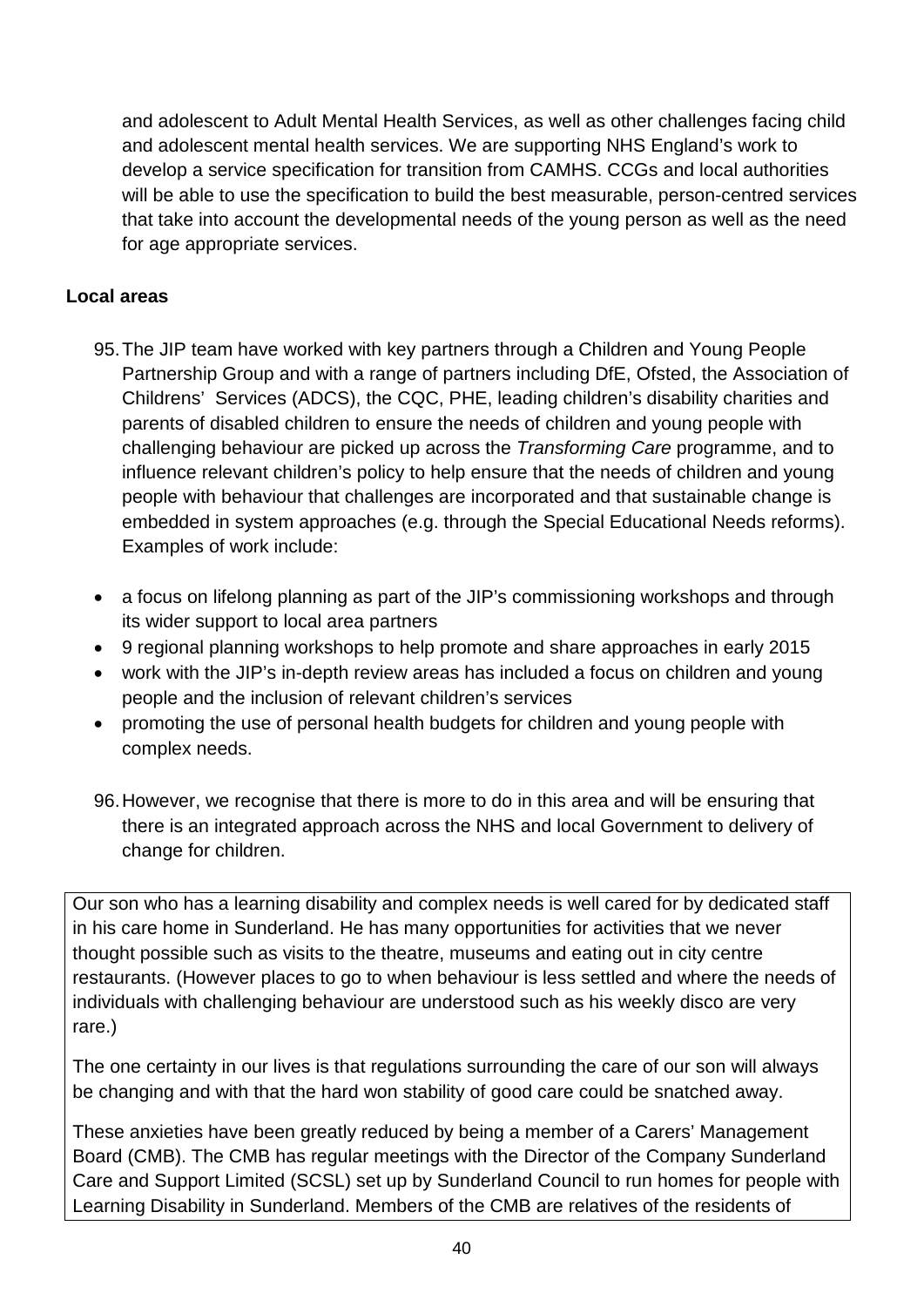homes run by this not for profit Company and during meetings can bring up any concerns about the care of their loved ones. This has led to many improvements in the care in homes and a greater understanding of how changes in regulations will affect the delivery of this care. More information about the CMB can be found on the web site of Sunderland Carers' Centre: [www.sunderlandcarers.co.uk](http://www.sunderlandcarers.co.uk/)*. From Gaynor Mitchell, Family Carer and member of Sunderland Carers' Management Board.*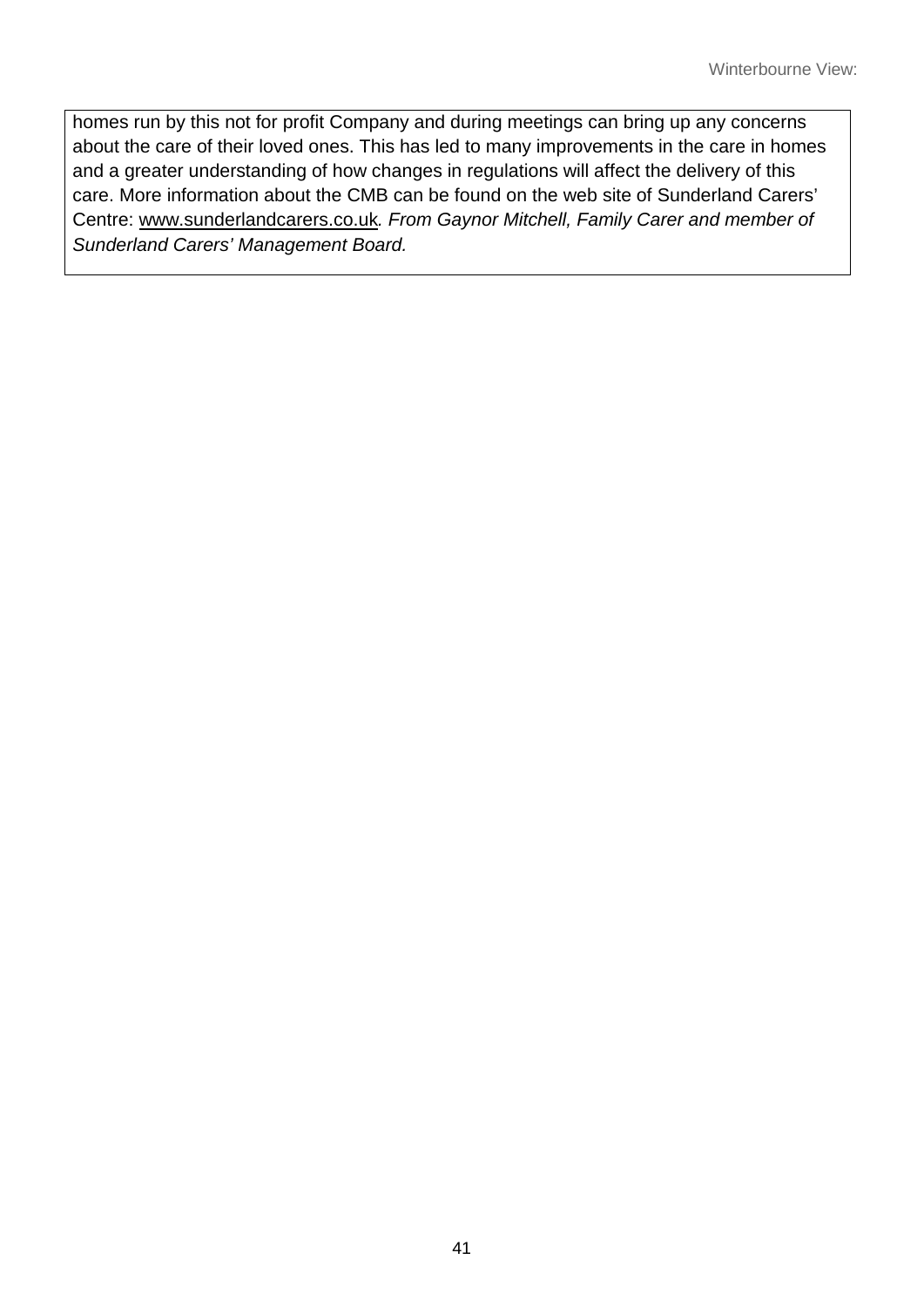# **Conclusion**

- 97.Two years on since *Transforming Care* was published, it is clear from this report that whilst we have made some progress, the system has not delivered what we set out to achieve. There has to be much faster and more sustainable progress if we are to achieve a model of care that is focused on prevention and a high level of person centred support and care to people with complex needs that is provided locally wherever possible. People should only be in hospital care when that is genuinely the best option, and only stay in hospital care for as long as it remains to be the best option.
- 98.Up to now, we have focused on trying to drive delivery through existing systems and legislation but, increasingly the evidence on progress is suggesting that this has simply not been enough. Over the past two years there have been growing calls from multiple sources – from national experts and statutory agencies to individual families - that the current statutory framework is simply not sufficient to drive through the culture shift we need to see which will result in a transformation of care for people. We are therefore exploring whether we can consult on a package of future measures designed to deliver greater change for people: strengthening their voice and inclusion.
- 99.To drive through further progress, we also working on establishing a re-calibrated, strengthened *Transforming Care* programme based on clearly defined actions which we can measure progress by, and be held account for delivery. As noted in the foreword, we need a better co-ordinated approach to achieve faster and sustainable progress. As part of our determination to step up the pace of change all partners involved in *Transforming Care* have agreed the need for a single programme. These actions are set out in the NHS/system response<sup>[31](#page-38-1)</sup> which sets out the future direction for the *Transforming Care* programme. As part of taking this forward, we will ensure that Concordat commitments not yet achieved set out in appendix 1 form part of this.
- 100. The views of the people who matter most individuals, their families and carers are key and we are committed to working in co-production to ensure meaningful engagement and to support openness and transparency as we take this new single programme forward.

 $\overline{a}$ 

<sup>31</sup> <http://www.england.nhs.uk/ourwork/qual-clin-lead/ld/transform-care/>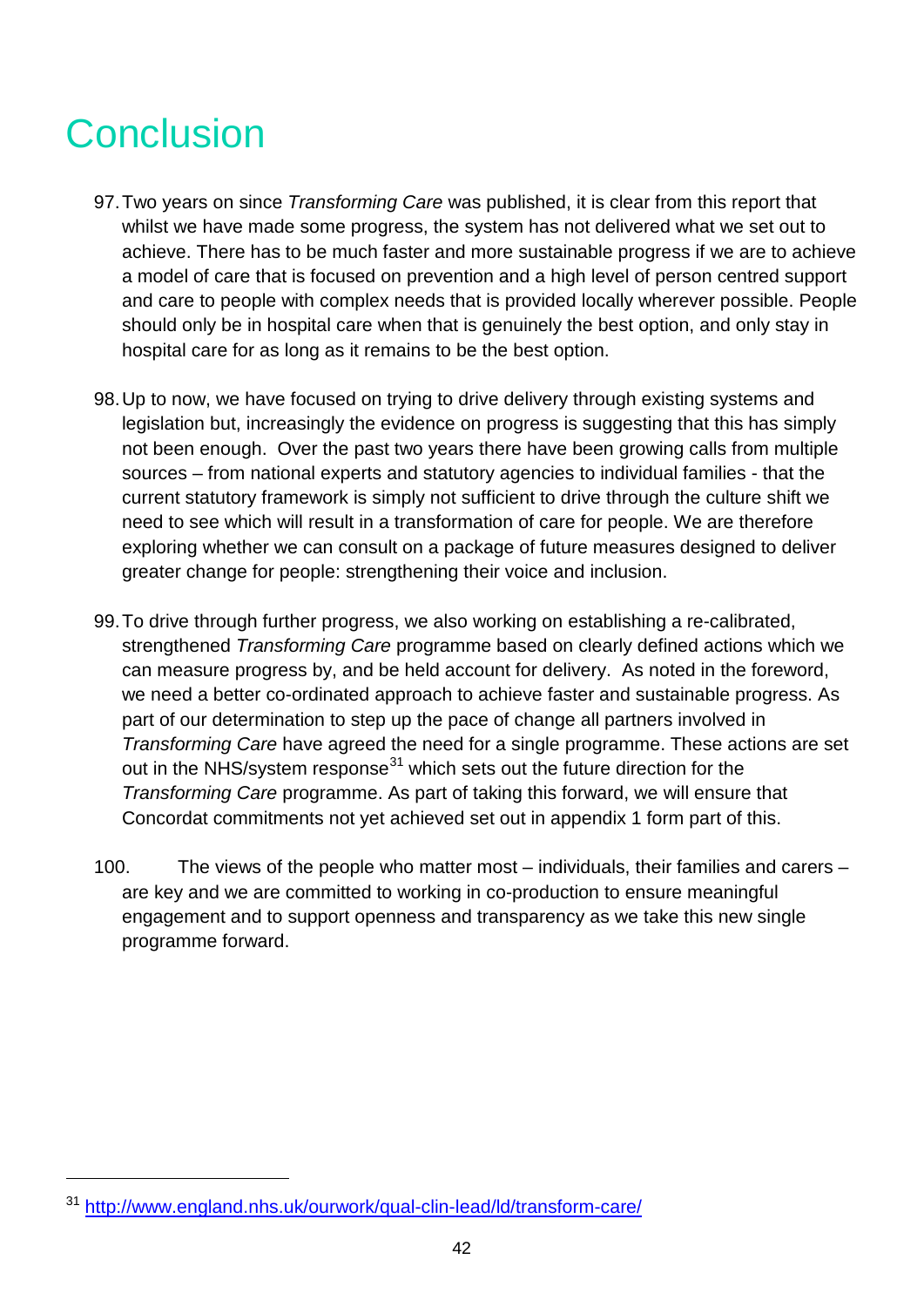# **SUMMARY OF PROGRESS ON ACTIONS FROM TRANSFORMING CARE (DECEMBER 2014)**

All actions have been reviewed and grouped into one of two categories:

- COMPLETE: Actions completed, or imminently to be completed, which will now be managed in organisations' normal business
- CONTINUING: Incomplete actions which will continue in the Transforming Care Programme

| Ref. | <b>Action</b> | <b>Status</b> |
|------|---------------|---------------|
| no.  |               |               |



# **WORKSTRAND 1: RIGHT CARE, RIGHT PLACE**

Reviewing placements and supporting everyone inappropriately in hospital to move to community based support. Locally agreed plans to ensure quality care and support services based on the model of good care.

|    | The Local Government Association (LGA) and        | <b>COMPLETE</b>                                                                      |
|----|---------------------------------------------------|--------------------------------------------------------------------------------------|
|    | NHE England will establish a joint improvement    |                                                                                      |
|    | programme (JIP) to provide leadership and         | JIP was established and its agreed programme to March 2015 is nearing completion.    |
|    | support to the transformation of services         | Building on this work, a joint Transforming Care programme is now planned across NHS |
|    | locally. They will involve key partners including | England, LGA and ADASS from April 2015.                                              |
|    | the Department of Health (DH), the Association    |                                                                                      |
|    | of Directors of Social Services (ADASS), the      |                                                                                      |
| 13 | Association of Directors of Children's Services   |                                                                                      |
|    | (ADCS) and the Care Quality Commission            |                                                                                      |
|    | (CQC) in this work, as well as people with        |                                                                                      |
|    | challenging behaviour and their families. The     |                                                                                      |
|    | programme will be operating within three          |                                                                                      |
|    | months and Board and leadership                   |                                                                                      |
|    | arrangements will be in place by the end of       |                                                                                      |
|    | December 2012. DH will provide funding to         |                                                                                      |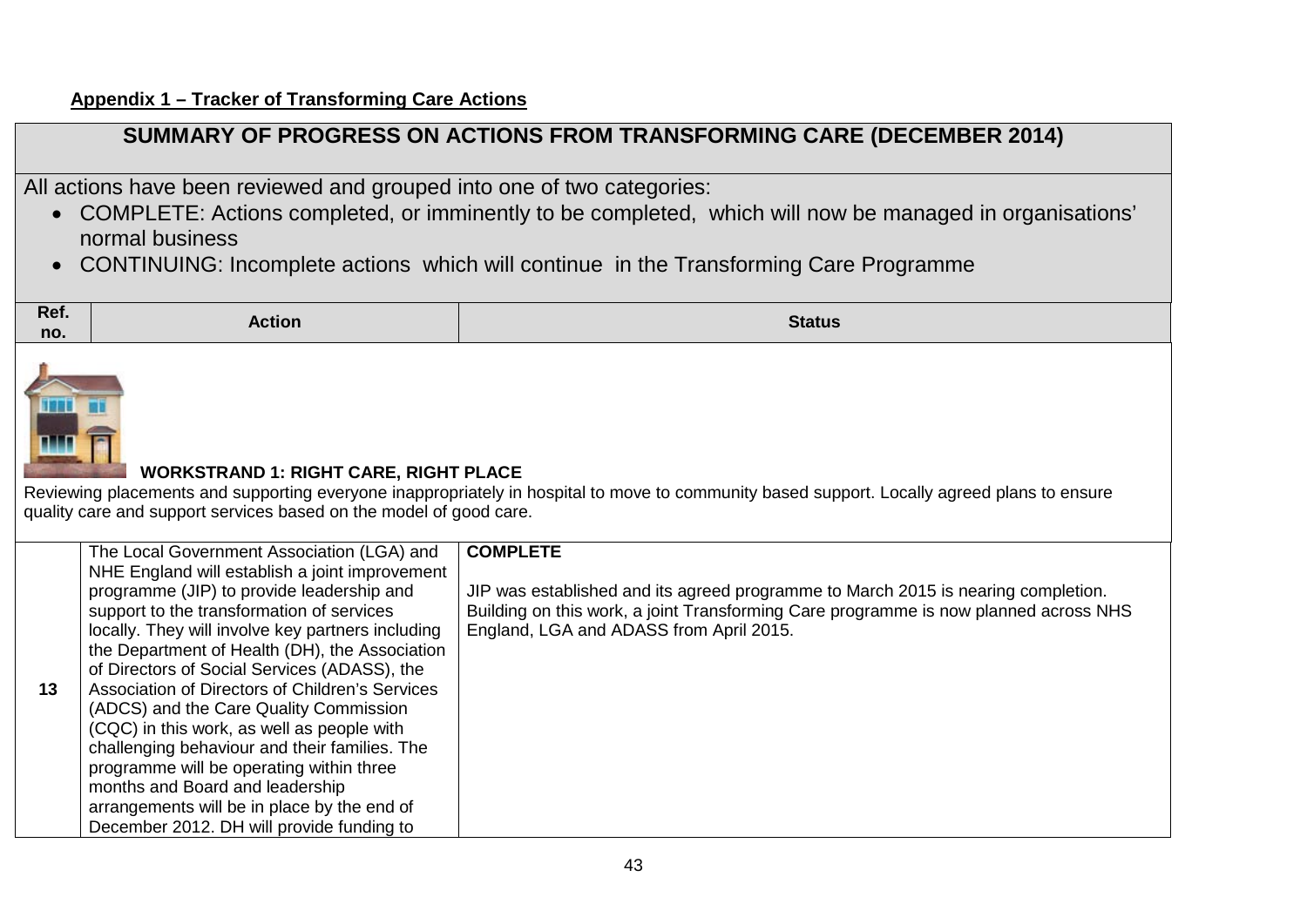|    | support this work.                                                                                                                                                                                                                                                                                                                                                                                                                                                                                              |                                                                                                                                                                                                                                                                                                                                                                                                                                                                                                                                                 |
|----|-----------------------------------------------------------------------------------------------------------------------------------------------------------------------------------------------------------------------------------------------------------------------------------------------------------------------------------------------------------------------------------------------------------------------------------------------------------------------------------------------------------------|-------------------------------------------------------------------------------------------------------------------------------------------------------------------------------------------------------------------------------------------------------------------------------------------------------------------------------------------------------------------------------------------------------------------------------------------------------------------------------------------------------------------------------------------------|
|    | NHS England will work with ADASS to develop:<br>practical resources for commissioners                                                                                                                                                                                                                                                                                                                                                                                                                           |                                                                                                                                                                                                                                                                                                                                                                                                                                                                                                                                                 |
| 18 | of services for people with learning<br>disabilities, including new NHS contract<br>schedules for specialist learning<br>disability services;<br>models for rewarding best practice<br>through the NHS Commissioning for<br>Quality and Innovation (CQUIN)<br>framework; and<br>a joint health and social care self-<br>assessment framework to support local<br>agencies to measure and benchmark<br>progress.<br>NHS England will work with DH to set out how<br>to embed Quality of Health Principles in the | <b>COMPLETE</b><br>NHS England published the following in 2013 and 2014:<br>http://www.commissioningboard.nhs.uk/nhs-standard-contract/<br>http://www.england.nhs.uk/nhs-standard-contract/<br>http://www.local.gov.uk/place-i-call-home/-<br>/journal content/56/10180/5971490? 56 INSTANCE 0000 templateId=ARTICLE<br>NHS England and LGA published the Core Principles Commissioning Tool giving examples<br>of best practice (see action 19 below). NHS England Planning guidance for 2015/16<br>includes a section on Learning Disability. |
|    | system, using NHS contracting and guidance.                                                                                                                                                                                                                                                                                                                                                                                                                                                                     |                                                                                                                                                                                                                                                                                                                                                                                                                                                                                                                                                 |
| 19 | NHS England and ADASS will develop service<br>specifications (now called core principles) to<br>support Clinical Commissioning Groups<br>(CCGs) in commissioning specialist services for<br>children, young people and adults with<br>challenging behaviour built around the model of<br>care in Annex A to Transforming Care.                                                                                                                                                                                  | <b>COMPLETE</b><br>In February 2014 NHS England and LGA published the document 'Ensuring quality'<br>services: core principles for the commissioning of services for children, young people,<br>adults and older people with learning disabilities and/or autism who display or are at risk of<br>displaying behaviour that challenges":<br>http://www.local.gov.uk/place-i-call-home/-<br>/journal_content/56/10180/5971490?_56_INSTANCE_0000_templateId=ARTICLE                                                                               |
|    | The Joint Commissioning Panel of the Royal                                                                                                                                                                                                                                                                                                                                                                                                                                                                      | <b>COMPLETE</b>                                                                                                                                                                                                                                                                                                                                                                                                                                                                                                                                 |
| 20 | College of General Practitioners and the Royal<br>College of Psychiatrists will produce detailed<br>guidance on commissioning services for people<br>with learning disabilities who also have mental<br>health conditions.                                                                                                                                                                                                                                                                                      | Commissioning guidance on Mental Health Services for People with Learning Disabilities<br>was published in June 2013<br>http://www.jcpmh.info/resource/guidance-for-commissioners-of-mental-health-<br>services-for-people-with-learning-disabilities/                                                                                                                                                                                                                                                                                          |
| 22 | NHS England will ensure that all Primary Care<br>Trusts develop local registers of all people with<br>challenging behaviour in NHS-funded care.                                                                                                                                                                                                                                                                                                                                                                 | <b>COMPLETE</b><br>All local areas now use registers. Work continues to refine their quality and coverage.                                                                                                                                                                                                                                                                                                                                                                                                                                      |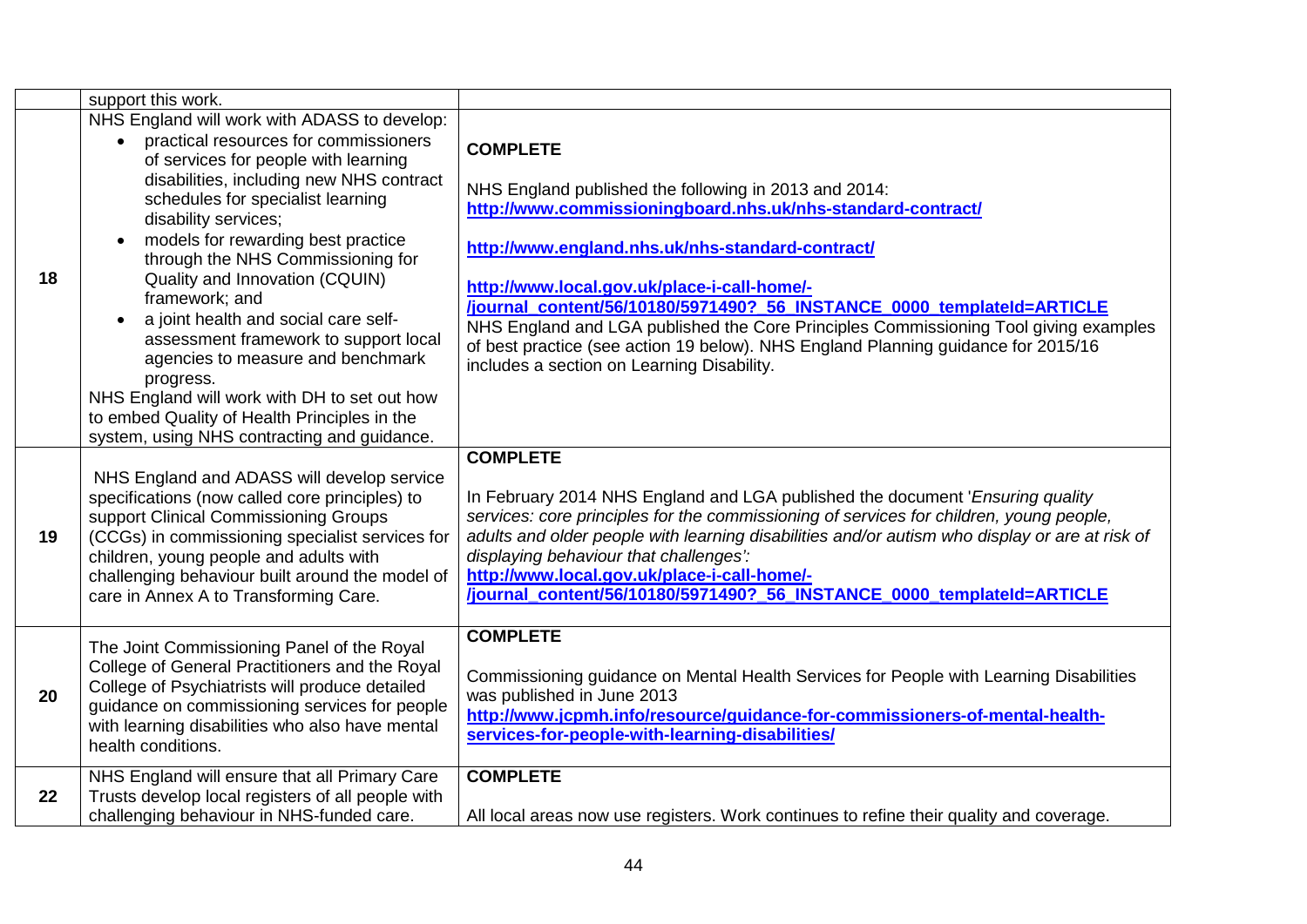| 25 | DH will work with key partners to agree how<br>Quality of Life principles should be adopted in<br>social care contracts to drive up standards.                                                                                                                                                      | <b>COMPLETE</b><br>The Minister of State for Care and Support launched Quality of Life standards and a toolkit<br>on 10 June 2014<br>http://changingourlives.org/index.php?option=com k2&view=item&id=446:national-<br>launch-of-quality-of-life-standards&Itemid=357                                                                                                                                                                                                                                                                                                                                                    |
|----|-----------------------------------------------------------------------------------------------------------------------------------------------------------------------------------------------------------------------------------------------------------------------------------------------------|--------------------------------------------------------------------------------------------------------------------------------------------------------------------------------------------------------------------------------------------------------------------------------------------------------------------------------------------------------------------------------------------------------------------------------------------------------------------------------------------------------------------------------------------------------------------------------------------------------------------------|
| 26 | NHS England will make clear to CCGs in their<br>handover and legacy arrangements what is<br>expected of them in maintaining local registers,<br>and reviewing individuals' care with the Local<br>Authority, including identifying who should be<br>the first point of contact for each individual. | <b>COMPLETE</b><br>The (then) NHS Commissioning Board wrote to Regional Directors in January 2013<br>http://www.improvinghealthandlives.org.uk/uploads/doc/vid_18799_Letter%20to%20R<br>egional%20Directors%20re%20Winterbourne%20view%2024.1.13.pdf<br>NHS England wrote again to CCGs in June 2013<br>http://www.improvinghealthandlives.org.uk/uploads/doc/vid_18800_130603%20Barba<br>ra%20Hakin%20WV.PDF<br>NHS England quarterly data collection provides up to date information on the number of<br>people on registers.                                                                                          |
| 27 | NHS England will hold CCGs to account for<br>their progress in transforming the way they<br>commission services for people with learning<br>disabilities/autism and challenging behaviours.                                                                                                         | <b>CONTINUING</b><br>Initial work is complete. NHS England published guidance in 2014 and Learning Disability<br>sections of 2015-16 Planning Guidance sets expectations of CCGs. Further work is<br>required.                                                                                                                                                                                                                                                                                                                                                                                                           |
| 33 | The strong presumption will be in favour of<br>pooled budget arrangements with local<br>commissioners offering justification where this<br>is not done. NHS England, ADASS and ADCS<br>will promote and facilitate joint commissioning<br>arrangements.                                             | <b>CONTINUING</b><br>Initial work is complete. JIP has developed a series of collaborative commissioning<br>workshops aimed at supporting local area partners across health and social care to identify<br>challenges and share solutions to enable joined up approaches to commissioning services,<br>including funding. These have shown that existing arrangements are variable and therefore<br>the focus has been to support integrated models of funding appropriate to the area.<br>Learning Disability sections of NHS England 2015-16 planning Guidance sets expectations<br>of CCGs. Further work is required. |
| 34 | NHS England will ensure that CCGs work with<br>local authorities to ensure that vulnerable                                                                                                                                                                                                          | <b>CONTINUING</b>                                                                                                                                                                                                                                                                                                                                                                                                                                                                                                                                                                                                        |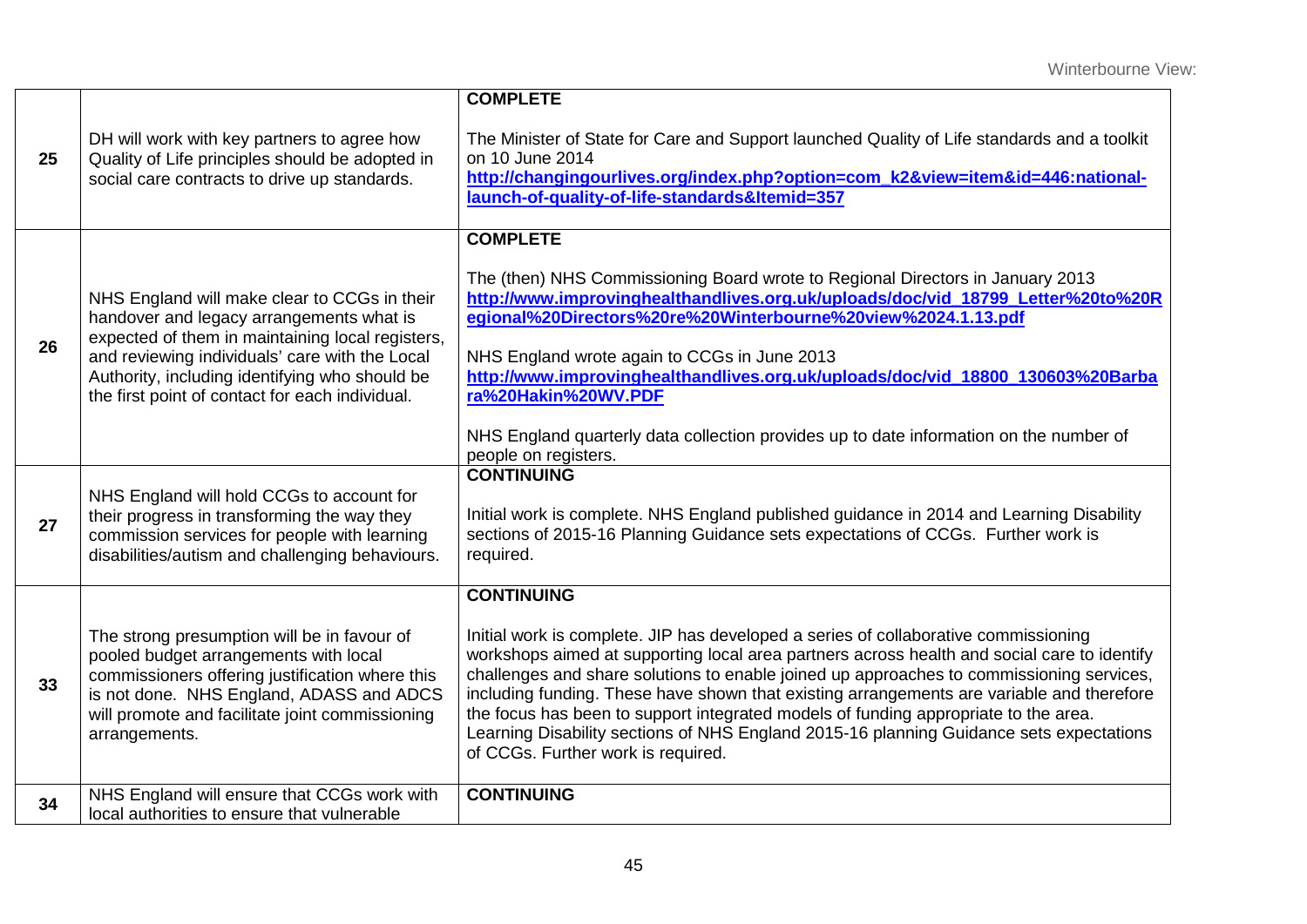|    | people, particularly those with learning<br>disabilities and autism receive safe, appropriate<br>and high quality care. The presumption should<br>always be for services to be local and that<br>people remain in their communities.                                                                                                                                                                                                                           | Further work is required. This is the purpose of the NHS England work programme, which is<br>led by the Chief Nursing Officer, working with other system partners.                                                                                                                                                                                                                                                                                                                                                                                                                                                                     |
|----|----------------------------------------------------------------------------------------------------------------------------------------------------------------------------------------------------------------------------------------------------------------------------------------------------------------------------------------------------------------------------------------------------------------------------------------------------------------|----------------------------------------------------------------------------------------------------------------------------------------------------------------------------------------------------------------------------------------------------------------------------------------------------------------------------------------------------------------------------------------------------------------------------------------------------------------------------------------------------------------------------------------------------------------------------------------------------------------------------------------|
| 35 | Health and care commissioners should use<br>contracts to hold providers to account for the<br>quality and safety of the services they provide.                                                                                                                                                                                                                                                                                                                 | <b>COMPLETE</b><br>The new NHS standard contract was implemented from April 2014. That included a<br>requirement for providers to undertake annual audit of reasonable adjustments under the<br>Service Conditions section paragraph 13.2<br>http://www.england.nhs.uk/wp-content/uploads/2013/12/sec-b-cond-1415.pdf<br>NHS England and the LGA published core principles in February 2014 (see action 19<br>above).                                                                                                                                                                                                                  |
| 42 | Health and care commissioners, working with<br>service providers, people who use services and<br>families, will review the care of all people in<br>learning disability or autism inpatient beds and<br>agree a personal care plan for each individual<br>based around their and their families' needs<br>and agreed outcomes.                                                                                                                                 | <b>COMPLETE</b><br>Initial work is complete. Further work is required – this is a core element of the NHS<br>England work programme, working with other system partners.                                                                                                                                                                                                                                                                                                                                                                                                                                                               |
| 57 | CCGs and local authorities will set out a joint<br>strategic plan to commission the range of local<br>health, housing and care support services to<br>meet the needs of people with challenging<br>behaviour in their area. This could potentially<br>be undertaken through the Health and<br>Wellbeing Board and could be considered as<br>part of the local Joint Strategic Needs<br>Assessment and Joint Health and Wellbeing<br>Strategy (JHWS) processes. | <b>COMPLETE</b><br>The Minister for Care and Support wrote to all Health and Wellbeing Boards chairs in May<br>2013.<br>https://www.gov.uk/government/news/norman-lamb-highlights-role-of-health-and-<br>wellbeing-boards-in-reforming-care-following-winterbourne-view<br>See action 67 (Workstrand 1) for link to NHS Confederation guidance for Health &<br>Wellbeing Boards.<br>JIP's work with 34 in-depth review areas has focussed on developing joint local plans as a<br>priority. Examples of good practice around effective joint planning will continue to be shared<br>and local areas will be encouraged to share plans. |
| 58 | Health and care commissioners should put<br>plans into action as soon as possible and all                                                                                                                                                                                                                                                                                                                                                                      | <b>CONTINUING</b>                                                                                                                                                                                                                                                                                                                                                                                                                                                                                                                                                                                                                      |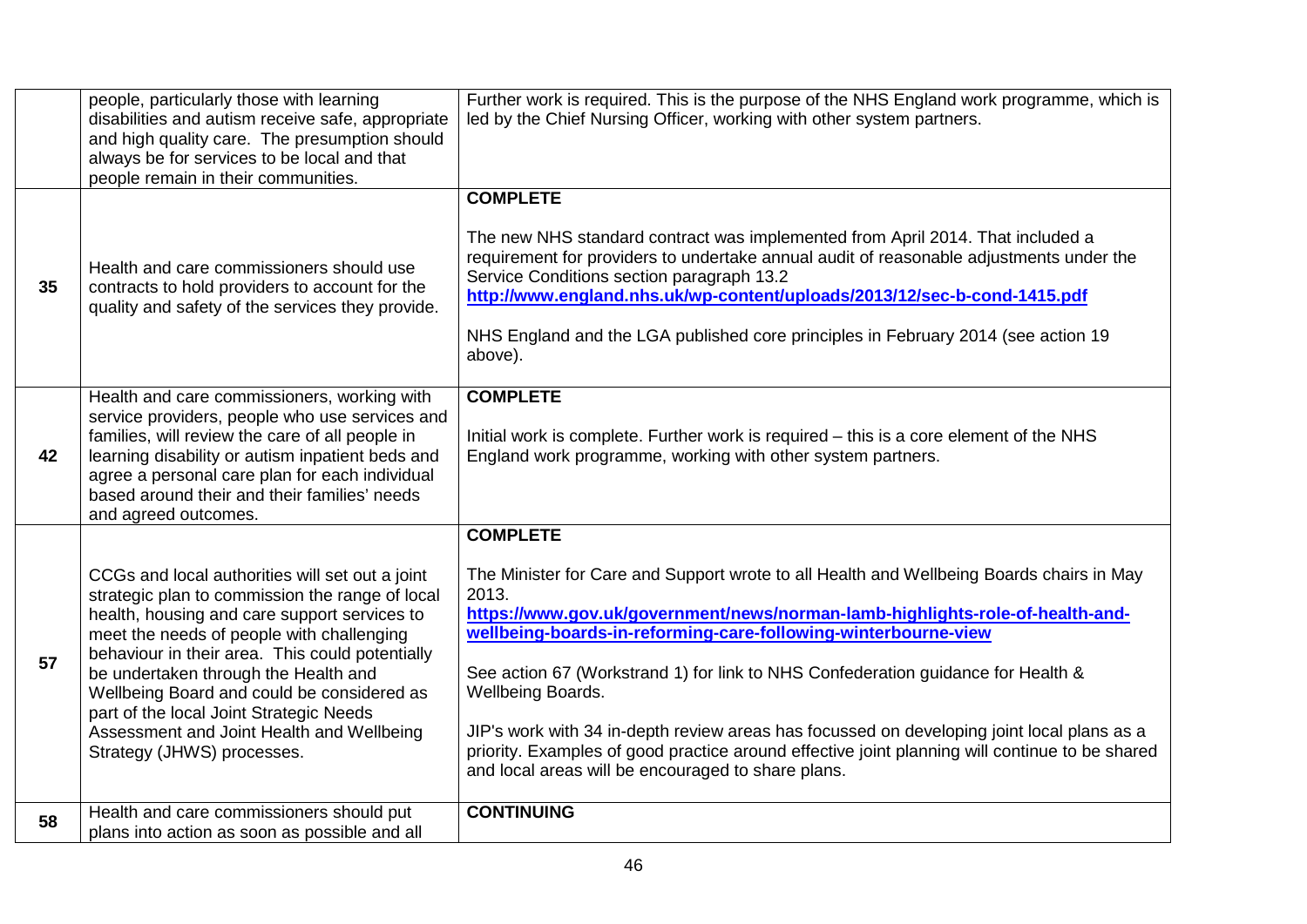|    | individuals should be receiving personalised<br>care and support in appropriate community<br>settings no later than 1 June 2014.                                                                                                                                                                                                                                                                                                                                            | Further work is required. This is the purpose of the NHS England work programme, which is<br>led by the Chief Nursing Officer, working with other system partners.                                                                                                                                                                                                                                                                                                                                                                                                                                                                                                                                                                                                                                                                                                                                                                                                                                                                                                                         |
|----|-----------------------------------------------------------------------------------------------------------------------------------------------------------------------------------------------------------------------------------------------------------------------------------------------------------------------------------------------------------------------------------------------------------------------------------------------------------------------------|--------------------------------------------------------------------------------------------------------------------------------------------------------------------------------------------------------------------------------------------------------------------------------------------------------------------------------------------------------------------------------------------------------------------------------------------------------------------------------------------------------------------------------------------------------------------------------------------------------------------------------------------------------------------------------------------------------------------------------------------------------------------------------------------------------------------------------------------------------------------------------------------------------------------------------------------------------------------------------------------------------------------------------------------------------------------------------------------|
| 65 | The national market development forum within<br>the TLAP partnership will work with DH to<br>identify barriers to reducing the need for<br>specialist assessment and treatment hospitals<br>and identify solutions for providing effective<br>local services.                                                                                                                                                                                                               | <b>COMPLETE</b><br>'Be Bold, developing the market for the small numbers of people with very complex needs'<br>was published on 12 December 2012<br>http://www.thinklocalactpersonal.org.uk/Latest/Resource/?cid=9412<br>TLAP are now working regionally to ensure that this and other resources are being used.                                                                                                                                                                                                                                                                                                                                                                                                                                                                                                                                                                                                                                                                                                                                                                           |
| 66 | The Developing Care Markets for Quality and<br>Choice (DCMQC) programme will support local<br>authorities to identify local needs for care<br>services and produce market position<br>statements, including for learning disability<br>services.                                                                                                                                                                                                                            | <b>COMPLETE</b><br>The Institute of Public Care DCMQC programme now offers support to all local authorities to<br>help develop market position statements (MPS) and provides a support toolkit.<br>http://ipc.brookes.ac.uk/dcmqc.html<br>126 authorities have now either published, or are about to publish, an MPS.<br>Building on the DCMQC programme, a new DH-funded programme supports local<br>authorities commissioning services more effectively. A set of commissioning standards has<br>been co-produced with the sector, led by LGA and ADASS, delivered by the Health<br>Services Management Centre at the University of Birmingham. The prototype framework of<br>standards Commissioning for Better Outcomes: a roadmap launched in October 2014 will<br>be piloted, refined and then join LGA materials that support sector-led improvement in 2015.<br>The standards facilitate self and peer review to evaluate the extent that a local authority is<br>using best practice, covering areas including market shaping, integrated health and care<br>and personalisation. |
| 67 | DH will work with sector leaders on co-<br>produced resources to support health and<br>wellbeing boards on specific aspects of Joint<br>Strategic Needs Assessments (JSNAs) and<br>Joint Health and Wellbeing Strategies<br>(JHWSs). As part of this work, we will explore<br>how, in responding to the issues raised in the<br>Winterbourne View review, we will ensure that<br>health and wellbeing boards have support to<br>understand the complex needs of people with | <b>COMPLETE</b><br>NHS Confederation, with JIP, the LGA, NHS England and Regional Voices, published<br>guidance for Health and Wellbeing Boards in July 2014.<br>http://www.nhsconfed.org/resources/2014/07/health-and-wellbeing-boards-leading-<br>local-response-to-winterbourne-view                                                                                                                                                                                                                                                                                                                                                                                                                                                                                                                                                                                                                                                                                                                                                                                                    |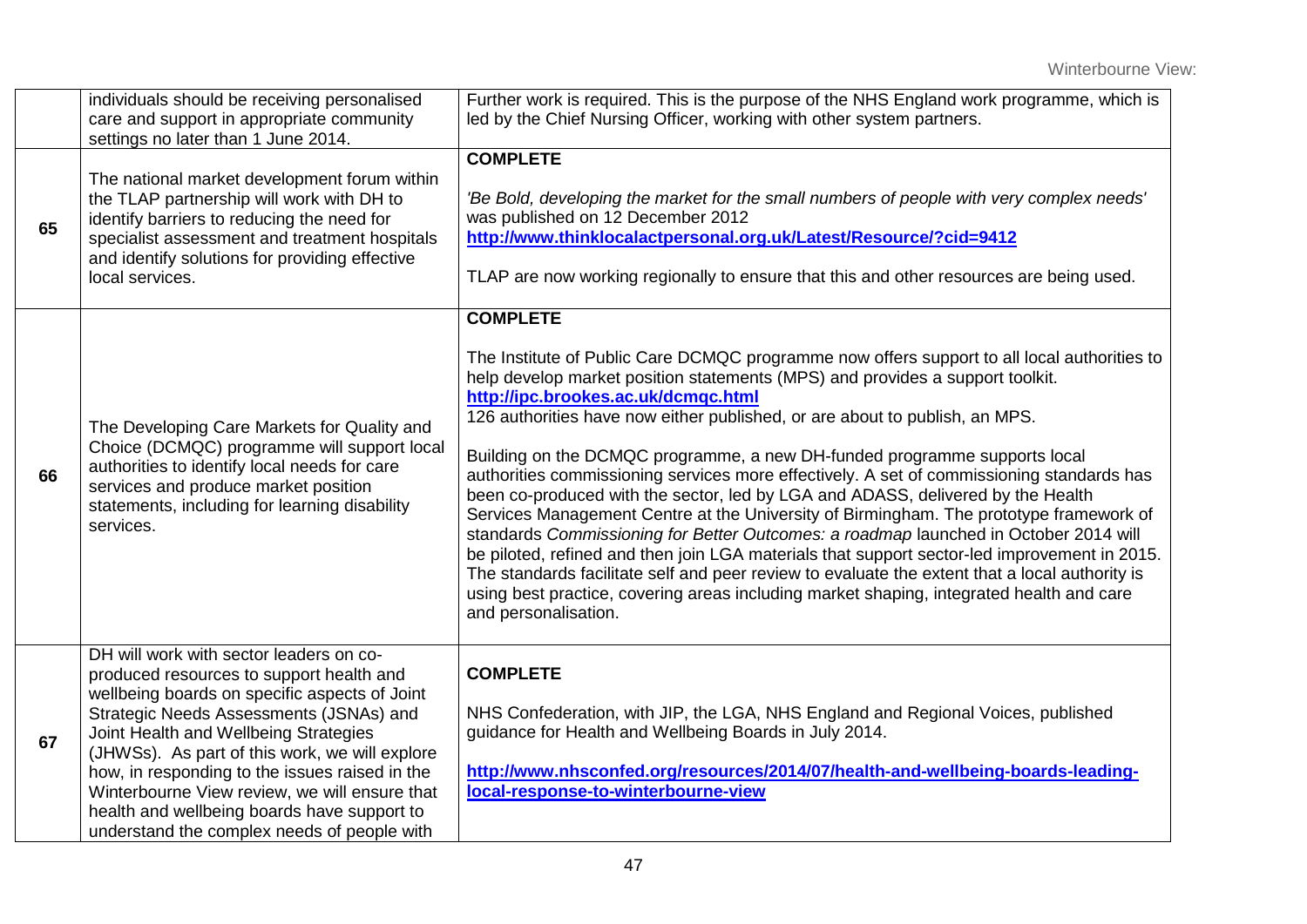|              | challenging behaviour.                                                                                                                                                                                                |                                                                                                                                                                                                                                                                                                                                                                                                                                                                                                                                                                                                                                                                                                                                                                                         |
|--------------|-----------------------------------------------------------------------------------------------------------------------------------------------------------------------------------------------------------------------|-----------------------------------------------------------------------------------------------------------------------------------------------------------------------------------------------------------------------------------------------------------------------------------------------------------------------------------------------------------------------------------------------------------------------------------------------------------------------------------------------------------------------------------------------------------------------------------------------------------------------------------------------------------------------------------------------------------------------------------------------------------------------------------------|
| providers.   | <b>WORKSTRAND 2: REGULATION, INSPECTION, CORPORATE ACCOUNTABILITY</b>                                                                                                                                                 | Strengthen corporate accountability and responsibility of providers, and their management, for quality of care. Tighten regulation and inspection of                                                                                                                                                                                                                                                                                                                                                                                                                                                                                                                                                                                                                                    |
|              | CQC will continue to make unannounced<br>inspections of providers of learning disability<br>and mental health services employing<br>people who use services and families as<br>vital members of the team.             | <b>COMPLETE</b><br>CQC has implemented its new methods of inspection and scheduled inspections of all NHS<br>and independent sector learning disability services through to 2016.                                                                                                                                                                                                                                                                                                                                                                                                                                                                                                                                                                                                       |
| $\mathbf{2}$ | CQC will take tough enforcement action<br>including prosecutions, restricting the<br>provision of services, or closing providers<br>down, where providers consistently fail to<br>have a registered manager in place. | <b>COMPLETE</b><br>In September 2013, CQC's board agreed to address the unacceptably high number of<br>locations operating without registered managers. CQC required all providers with locations<br>without a manager for more than six months to resolve that immediately, or a fixed penalty<br>notice would be issued. A number of penalty notices (£4,000) were issued to providers as a<br>result.<br>http://www.cqc.org.uk/sites/default/files/documents/chief_executive_report_to_board<br>12 sept.pdf<br>In March 2014 the Minister of State for Care and Support met senior CQC staff to discuss<br>enforcement. New regulations will increase CQC's ability to take action on providers of poor<br>quality care, including bringing prosecutions and closing down providers. |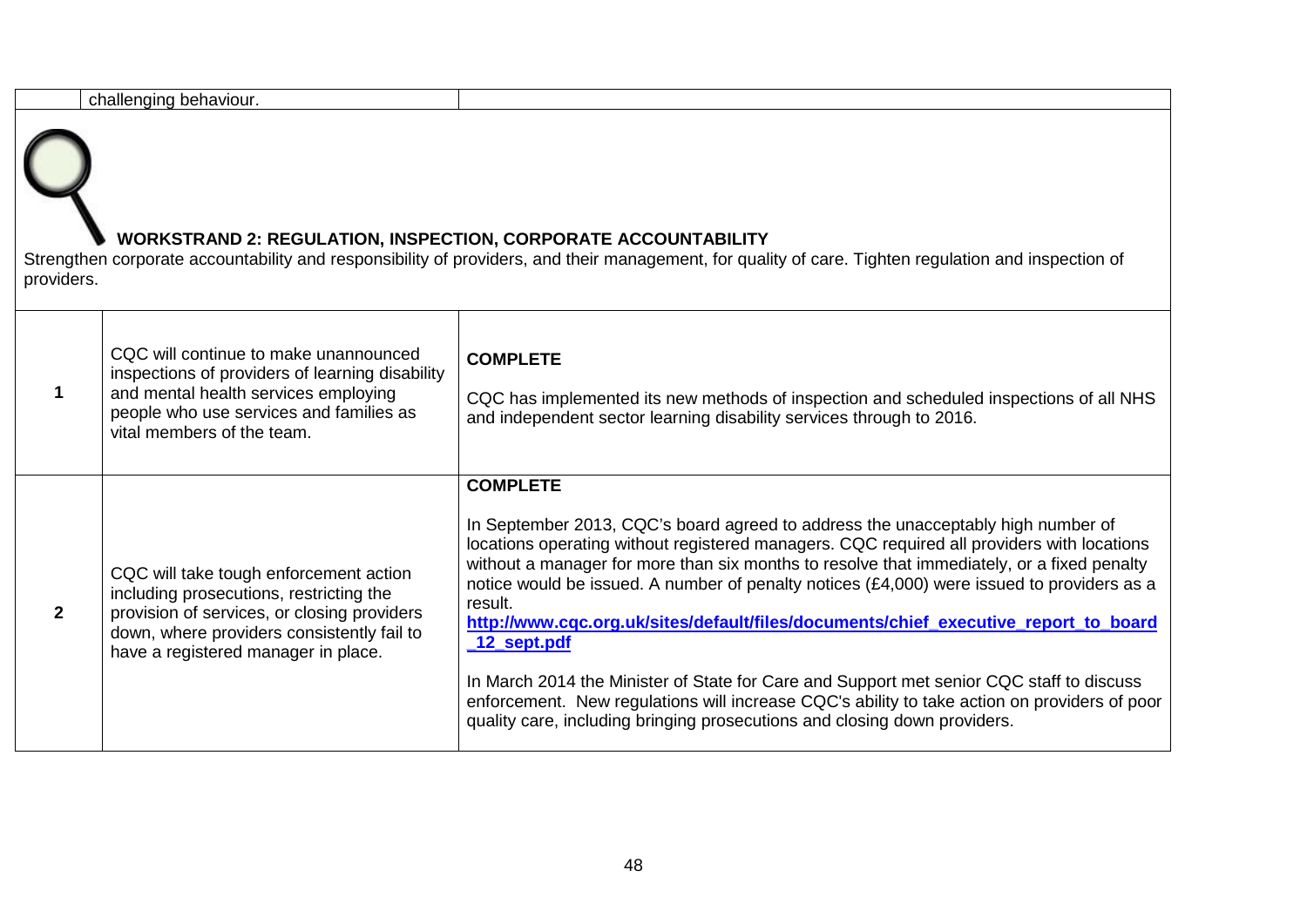|    |                                                                                                                                                                                                                                                             | <b>COMPLETE</b>                                                                                                                                                                                                                                                                                                                                                                                                                                                                                                                                                                                                                                                                                                                                                                                                                                                                                                                                                                                                                                                                                       |
|----|-------------------------------------------------------------------------------------------------------------------------------------------------------------------------------------------------------------------------------------------------------------|-------------------------------------------------------------------------------------------------------------------------------------------------------------------------------------------------------------------------------------------------------------------------------------------------------------------------------------------------------------------------------------------------------------------------------------------------------------------------------------------------------------------------------------------------------------------------------------------------------------------------------------------------------------------------------------------------------------------------------------------------------------------------------------------------------------------------------------------------------------------------------------------------------------------------------------------------------------------------------------------------------------------------------------------------------------------------------------------------------|
| 3  | CQC will take enforcement action against<br>providers who do not operate effective<br>processes to ensure they have sufficient<br>numbers of properly trained staff.                                                                                        | NHS England, CQC and JIP have been working together on areas of concern. The Hard<br>Truths, Francis response has set out additional requirements for staffing.<br>In October 2014, CQC fully rolled out an approach to ratings of mental health and learning<br>disability services. CQC will rate both at service and Trust levels, across five domains (safe,<br>effective, caring, responsive, well-led) and a four point rating scale: outstanding, good,<br>requires improvement and inadequate.<br>Regulations to put in place new fundamental standards and fit and proper person<br>requirements will come into effect in April 2015. CQC takes regulatory action across all<br>services where staff recruitment, induction, training supervision and numbers in settings<br>compromise care delivery.<br>CQC's Key Lines of Enquiry (KLOE) are being used for learning disability inspections and<br>address issues about the number of staff as well as their skills, capability and effectiveness.<br>CQC has issued warning notices four times since April 2013 about staffing concerns. |
| 29 | CQC will take action to ensure the model of<br>care is included as part of inspection and<br>registration of relevant services from 2013.<br>CQC will set out the new operation of its<br>regulatory model, in response to<br>consultation, in Spring 2013. | <b>COMPLETE</b><br>CQC has implemented registration changes and now look closely at all aspirant registrants<br>to see if they are proposing services that are consistent with the model set out in the<br>Concordat.<br>CQC refused the only application to register a new Assessment and Treatment Unit (ATU)<br>received in 2014. The provider withdrew the application and no longer intends to provide the<br>proposed service for patients with a learning disability.                                                                                                                                                                                                                                                                                                                                                                                                                                                                                                                                                                                                                          |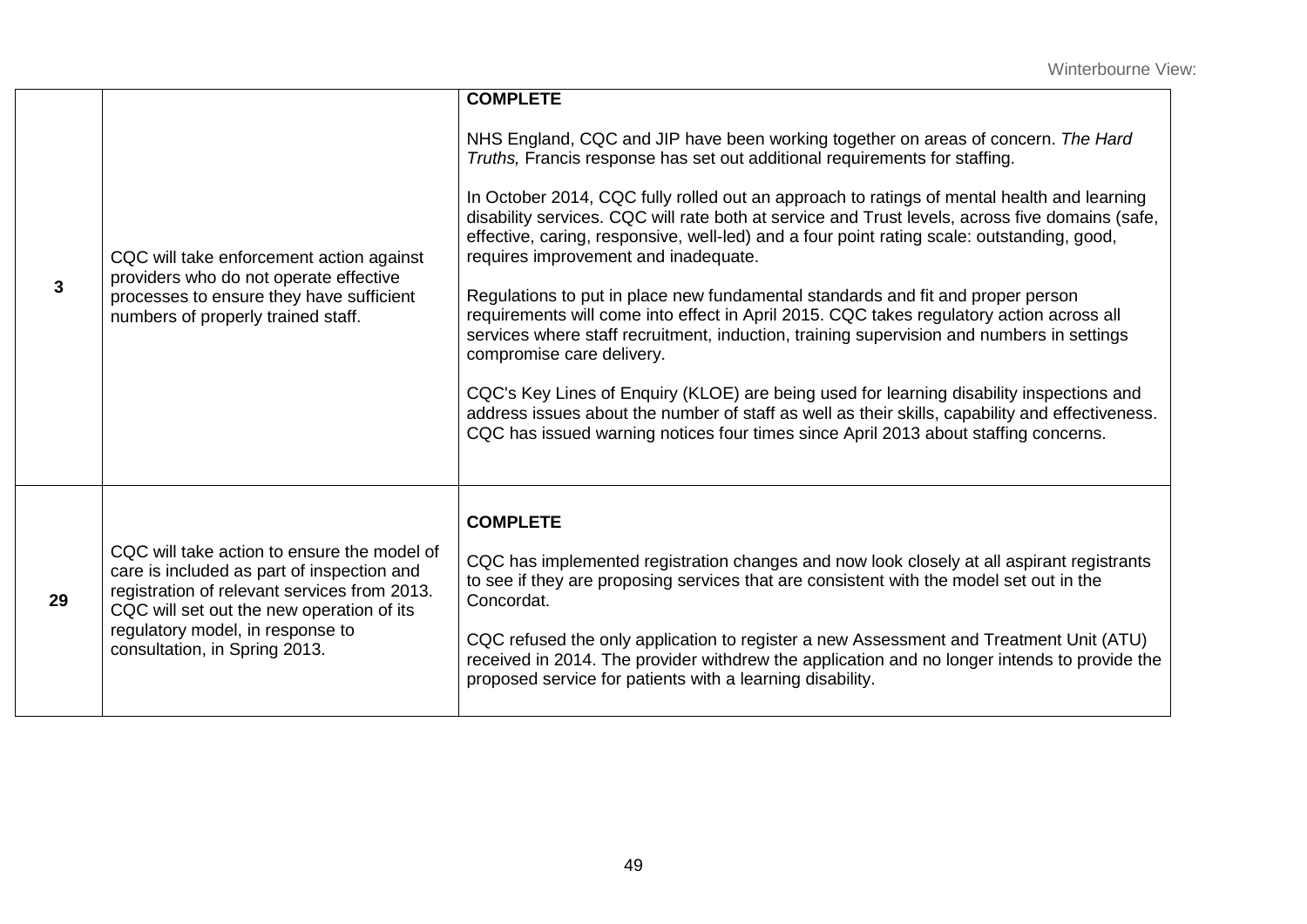|    |                                                                                                                                                                                                                                                                               | <b>COMPLETE</b>                                                                                                                                                                                                                                                                                                                                                                                                                                                                                                                                                                                                                 |
|----|-------------------------------------------------------------------------------------------------------------------------------------------------------------------------------------------------------------------------------------------------------------------------------|---------------------------------------------------------------------------------------------------------------------------------------------------------------------------------------------------------------------------------------------------------------------------------------------------------------------------------------------------------------------------------------------------------------------------------------------------------------------------------------------------------------------------------------------------------------------------------------------------------------------------------|
| 30 | CQC will share the information, data and<br>details they have about providers with the<br>relevant CCGs and local authorities.                                                                                                                                                | CQC is delivering this through registration inspections and inspections of hospitals using<br>new methodology, which includes a quality summit at the end of the inspection process<br>attended by the local authority and CCG. CQC's links to local authorities for adult care<br>learning disability services are well established both for registration and inspections. CQC's<br>new approach for inspecting primary medical services will include people with a learning<br>disability as a core group.<br>All information about providers, including about registration and inspection, is available on<br>CQC's website. |
|    |                                                                                                                                                                                                                                                                               | <b>COMPLETE</b>                                                                                                                                                                                                                                                                                                                                                                                                                                                                                                                                                                                                                 |
|    |                                                                                                                                                                                                                                                                               | CQC link inspections to the commitments set out in a provider's statement of purpose.                                                                                                                                                                                                                                                                                                                                                                                                                                                                                                                                           |
| 31 | CQC will assess whether providers are<br>delivering care consistent with the statement<br>of purpose made at the time of registration.                                                                                                                                        | CQC is applying a more rigorous test to new registrants which is legally binding and<br>contains a commitment to safe, high-quality care. Experts by experience are involved in this<br>process. The fit and proper persons test will also be used.                                                                                                                                                                                                                                                                                                                                                                             |
|    |                                                                                                                                                                                                                                                                               | CQC agrees it needs to ensure that the statement of purpose is reviewed as part of the core<br>data set in its new inspection programme. It acknowledges more needs to be done to<br>ensure that providers keep their Statement of Purpose updated and notify CQC of relevant<br>changes.                                                                                                                                                                                                                                                                                                                                       |
|    |                                                                                                                                                                                                                                                                               | <b>COMPLETE</b>                                                                                                                                                                                                                                                                                                                                                                                                                                                                                                                                                                                                                 |
| 32 | Monitor will consider in developing provider<br>licence conditions, the inclusion of internal<br>reporting requirements for the Boards of<br>licensable provider services to strengthen<br>the monitoring of outcomes and clinical<br>governance arrangements at Board level. | Licence condition FT4 for NHS Foundation Trust governance arrangements is contained in:<br>https://www.gov.uk/government/uploads/system/uploads/attachment_data/file/285009<br><b>Annex NHS provider licence conditions - 20120207.pdf</b><br>This includes establishing and implementing clear reporting lines and accountabilities. Since<br>April 2014 non-Foundation Trust providers - who are not exempt under the regulations                                                                                                                                                                                             |
|    |                                                                                                                                                                                                                                                                               | made by DH - have for the first time had to comply with a set of licence conditions in order<br>to deliver NHS-funded services.                                                                                                                                                                                                                                                                                                                                                                                                                                                                                                 |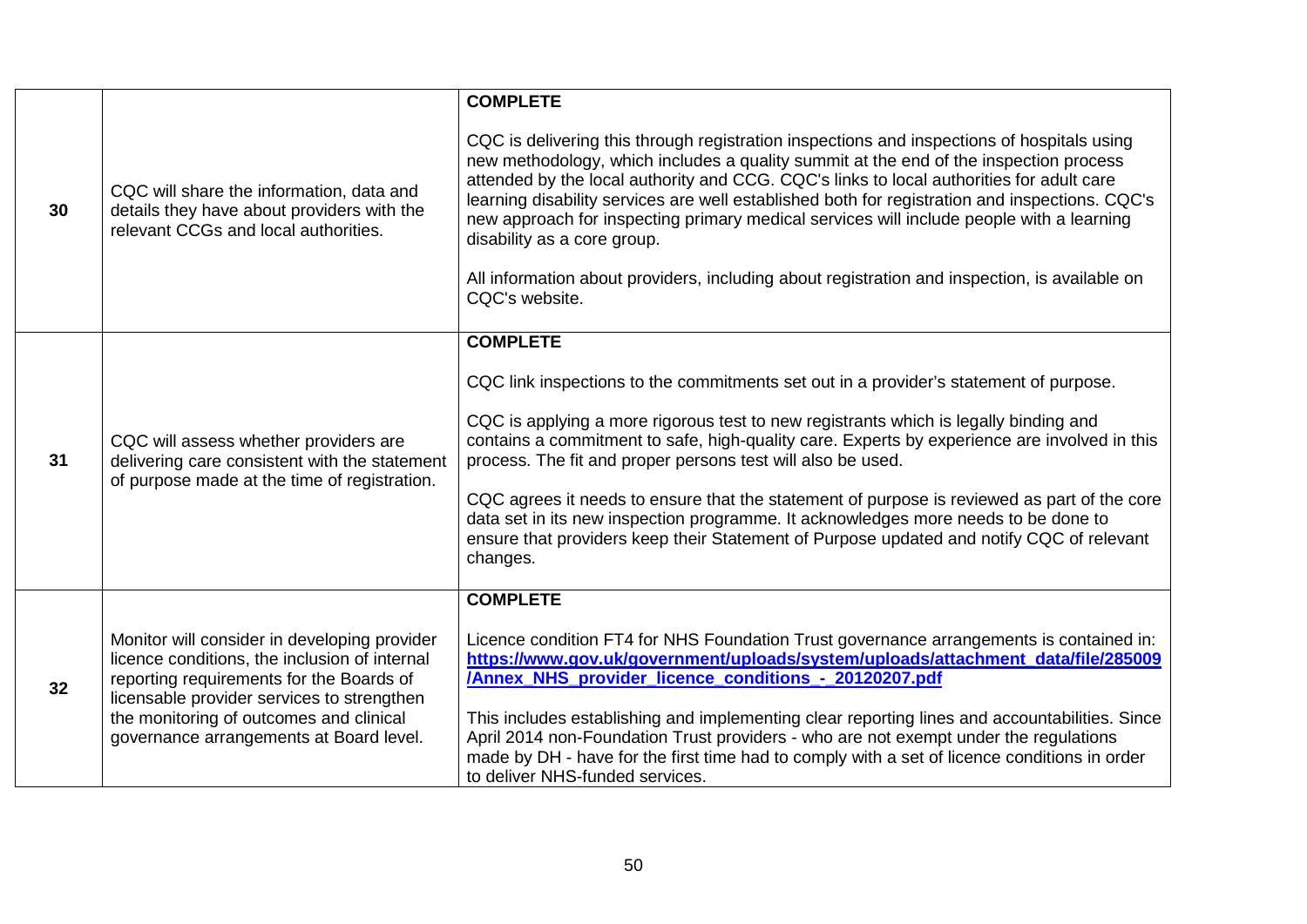|    |                                                                                                                                                                                                                                                                                                                                                                                                                                                                                                                                                                                                                              | <b>COMPLETE</b>                                                                                                                                                                                                                                                                                                                                                                                                                                                                                                                                                                                                                                                                                                                                                                                                                                                                                                                                                                                                                                                                                                                                                             |
|----|------------------------------------------------------------------------------------------------------------------------------------------------------------------------------------------------------------------------------------------------------------------------------------------------------------------------------------------------------------------------------------------------------------------------------------------------------------------------------------------------------------------------------------------------------------------------------------------------------------------------------|-----------------------------------------------------------------------------------------------------------------------------------------------------------------------------------------------------------------------------------------------------------------------------------------------------------------------------------------------------------------------------------------------------------------------------------------------------------------------------------------------------------------------------------------------------------------------------------------------------------------------------------------------------------------------------------------------------------------------------------------------------------------------------------------------------------------------------------------------------------------------------------------------------------------------------------------------------------------------------------------------------------------------------------------------------------------------------------------------------------------------------------------------------------------------------|
| 36 | Directors, management and leaders of<br>organisations providing NHS or local<br>authority funded services to ensure that<br>systems and processes are in place to<br>provide assurance that essential<br>requirements are being met and that they<br>have governance systems in place to ensure<br>they deliver high quality and appropriate<br>care.                                                                                                                                                                                                                                                                        | Providers have undertaken a range of actions to meet this commitment. The Driving up<br>Quality Code (see action 43, workstrand 3) developed and signed up to by a range of<br>learning disability providers includes guidance and good practice on developing a good<br>culture in organisations and on leading and running an organisation well. The code also<br>includes a self-assessment guide to help organisations assess their own performance.<br>CQC has been changing the way it assesses leadership and corporate responsibility in<br>providers for this sector.<br>In July 2014, the Government published its response to the consultation on the fit and<br>proper person requirement, duty of candour and fundamental standards, and laid draft<br>regulations which are expected to be in place by April 2015.<br>https://www.gov.uk/government/news/fundamental-standards-improving-quality-and-<br>transparency-in-care<br>The "Well led" section in CQC's KLOE is about organisations' leadership. If CQC is not<br>assured about leadership capacity and capability, it will determine whether or not the<br>service should go into special measures. |
| 40 | DH will immediately examine how corporate<br>bodies, their Boards of Directors and<br>financiers can be held to account for the<br>provision of poor care and harm, and set out<br>proposals during Spring 2013 on<br>strengthening the system where there are<br>gaps. We will consider both regulatory<br>sanctions available to CQC and criminal<br>sanctions. We will determine whether<br>CQC's current regulatory powers and its<br>primary legislative powers need to be<br>strengthened to hold Boards to account and<br>will assess whether a fit and proper persons<br>test could be introduced for board members. | <b>COMPLETE</b><br>In July 2014 the Government published its response to the consultation on the fit and proper<br>person requirement, duty of candour and fundamental standards, and laid draft regulations<br>(see action 36 above).<br>From 27 November 2014, the regulations put in place two new requirements applying to<br>NHS bodies: the duty of candour and the fit and proper person requirement: directors.<br>Provider guidance was published on 20 November 2014. The requirements will be extended<br>to all registered providers from April 2015.<br>Regulations approved by Parliament change the legislative basis for CQC's registration of<br>health and social care providers, and provide CQC with additional tools to hold corporate<br>bodies to account. The regulations have now been approved by Parliament and will come<br>into force as set out above (action 36).<br>From 1 April 2015, all registered providers will have to meet new registration requirements<br>that set new fundamental standards of care. Importantly, these will allow CQC to bring a                                                                                 |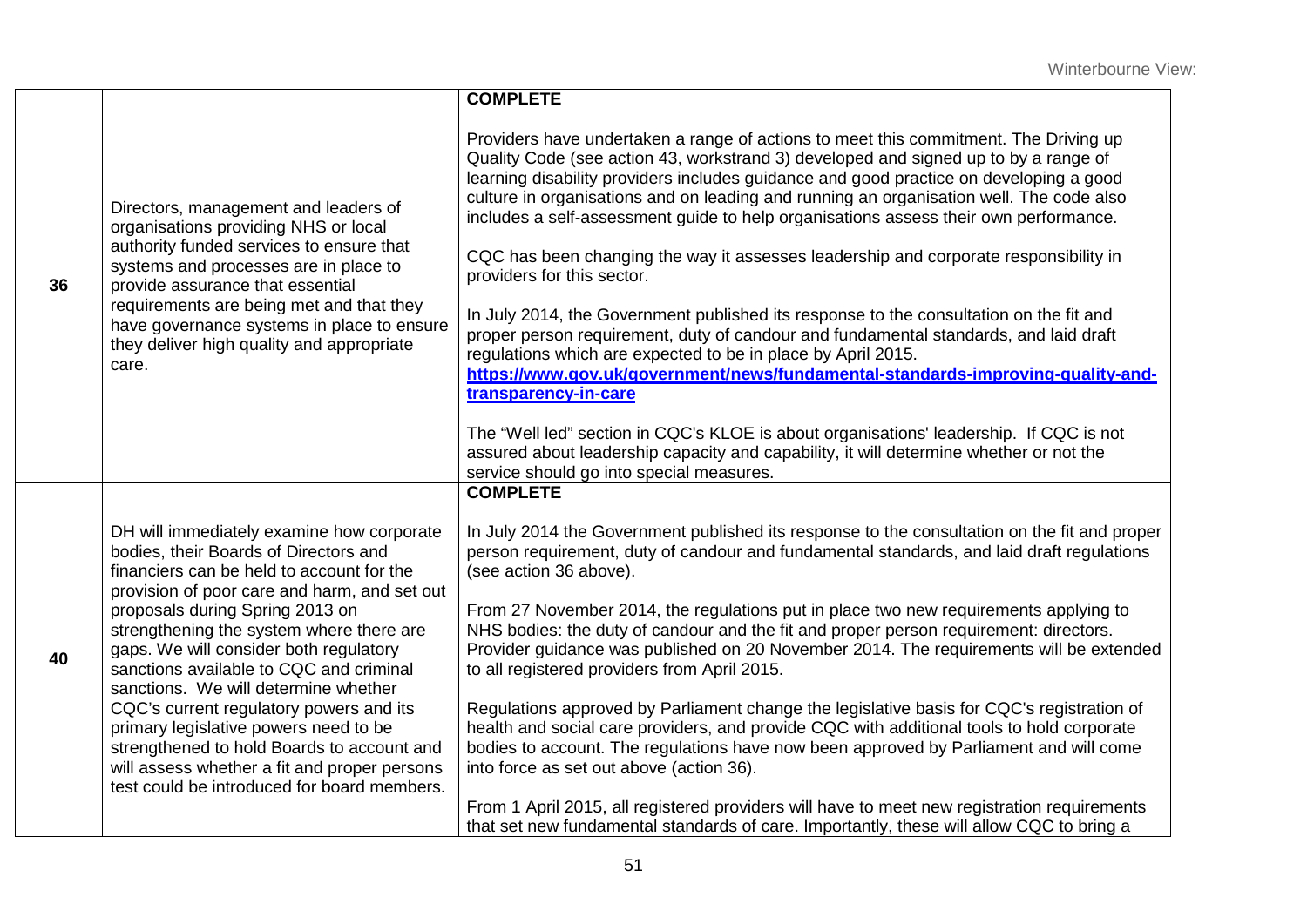|    |                                                                                                                                                                                                                                                                                                                                                                                                                               | prosecution in the most serious cases of poor care without having to issue an advance<br>warning notice.                                                                                                                                                                                                                                                                                                                                                                                                                                                                                                                                                                                                   |
|----|-------------------------------------------------------------------------------------------------------------------------------------------------------------------------------------------------------------------------------------------------------------------------------------------------------------------------------------------------------------------------------------------------------------------------------|------------------------------------------------------------------------------------------------------------------------------------------------------------------------------------------------------------------------------------------------------------------------------------------------------------------------------------------------------------------------------------------------------------------------------------------------------------------------------------------------------------------------------------------------------------------------------------------------------------------------------------------------------------------------------------------------------------|
| 41 | CQC will take steps now to strengthen the<br>way it uses its existing powers to hold<br>organisations to account for failures to<br>provide quality care. It will report on changes<br>to be made from Spring 2013.                                                                                                                                                                                                           | <b>COMPLETE</b><br>Fundamental standards were published on 7 July 2014<br>https://www.gov.uk/government/news/fundamental-standards-improving-quality-and-<br>transparency-in-care<br>The new fundamental standards regulations, and CQC's new enforcement powers linked to<br>these, will apply from April 2015. From 27 November 2014, CQC have implemented two of<br>the new standards for NHS providers, including Mental Health and Learning Disability NHS<br>Trusts and NHS Foundation Trusts - see action 40(a) above.<br>CQC continues to use its existing enforcement powers across NHS and independent health<br>sector services where there are breaches of the current regulations.            |
| 55 | CQC will also include reference to the model<br>in their revised guidance about compliance.<br>Their revised guidance about compliance<br>will be linked to the DH timetable of review<br>of the quality and safety regulations in 2013.<br>However, they will specifically update<br>providers about the proposed changes to<br>their registration process about models of<br>care for learning disability services in 2013. | <b>COMPLETE</b><br>CQC's requirements guide for those applying to be a new provider is on their website<br>http://www.cqc.org.uk/content/step-step-guide-applying-new-provider<br>In the past year, CQC has received a single application to register a new ATU which it<br>refused (see action 29 above). CQC's new regulatory model for inspection of existing<br>inpatient services allows for comment on the model of care. If the model of care is deemed<br>inappropriate, that must be addressed by commissioners and others in the system.                                                                                                                                                         |
| 68 | DH will review the regulatory requirements in<br>respect of criminal records checks and<br>whether providers should routinely request a<br>criminal record certificate on recruitment<br>from 2013 once the impact of the new<br>service is understood.                                                                                                                                                                       | <b>COMPLETE</b><br>The review found no need to change the CRB check regulations. Applicants can now<br>subscribe to an update service when they make a new application for a certificate. This<br>service keeps the certificate up to date, meaning that employers can make instant online<br>checks. Once they have subscribed, individuals can take their certificate with them from role<br>to role where the same type and level of check is required. Disclosure and Barring (DBS)<br>checks are only one part of ensuring effective and safe recruitment processes. Providers<br>should also be using other mechanisms, including checking employment history and gaps,<br>and reviewing references. |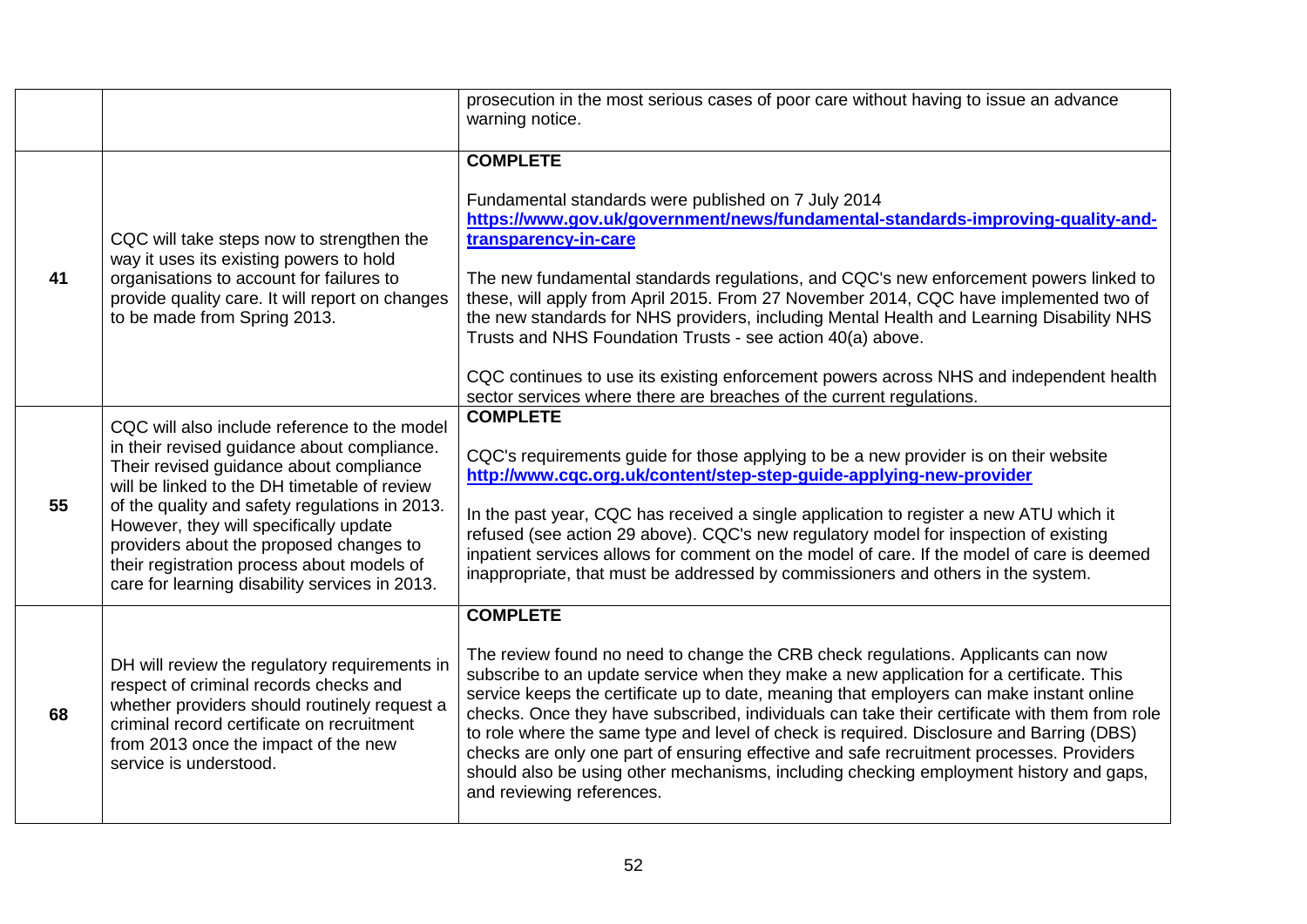| This now features in the new approach to registration for learning disability providers<br>CQC will use existing powers to seek<br>published in July 2013.<br>assurance that providers have regard to<br>69<br>national guidance and the good practice set<br>out in the model of care at Annex A.<br>CQC's new inspection methodology and KLOE focus on what good care looks like. As part<br>of that determination CQC asks about a range of things including training in and<br>implementation of positive behaviour support programmes and use of non-verbal |  | <b>COMPLETE</b>                                                                       |
|------------------------------------------------------------------------------------------------------------------------------------------------------------------------------------------------------------------------------------------------------------------------------------------------------------------------------------------------------------------------------------------------------------------------------------------------------------------------------------------------------------------------------------------------------------------|--|---------------------------------------------------------------------------------------|
| communication techniques, skills and tools.                                                                                                                                                                                                                                                                                                                                                                                                                                                                                                                      |  | http://www.cqc.org.uk/organisations-we-regulate/services-people-learning-disabilities |



## **WORKSTRAND 3: GOOD PRACTICE, STANDARDS AND ADVOCACY**

Improve quality and safety so that best practice in learning disability services becomes normal practice. Ensuring good information and advice, including advocacy, is available to help people and their families.

|    |                                                                                                             | <b>COMPLETE</b>                                                                                                                                                                                                                                                                                                                                                                                                                                                                                                                                                                                                                                                                                                         |
|----|-------------------------------------------------------------------------------------------------------------|-------------------------------------------------------------------------------------------------------------------------------------------------------------------------------------------------------------------------------------------------------------------------------------------------------------------------------------------------------------------------------------------------------------------------------------------------------------------------------------------------------------------------------------------------------------------------------------------------------------------------------------------------------------------------------------------------------------------------|
| 49 | DH will work with independent advocacy<br>organisations to drive up the quality of<br>independent advocacy. | From April 2015, the Care Act 2014 introduces a new duty on local authorities to provide<br>independent advocacy targeted to people who have substantial difficultly in being involved<br>in assessment, planning and review, and have no appropriate individual(s) – carer, family or<br>friend – who can support their involvement. This will widen accessibility to independent<br>advocacy particularly to people who are not provided with an advocate under the Mental<br>Health Act or Mental Capacity Act. DH is continuing regular meetings with advocacy groups<br>and others interested in Care Act implementation and how it links with other advocacy<br>provision to ensure better advocacy is delivered. |
|    |                                                                                                             | The National Development Team for Inclusion (NDTi) developed the 3rd edition of the<br>Quality Performance Mark (QPM) in 2014 with funding from DH. The NDTi worked with<br>providers, users and commissioners of advocacy services to review and revise the QPM<br>and supporting Code of Practice. The QPM provides an innovative assessment of the<br>quality of advocacy through a system of inspection and review including observation. It<br>collects systematic evidence on the quality of advocacy and many commissioners require                                                                                                                                                                              |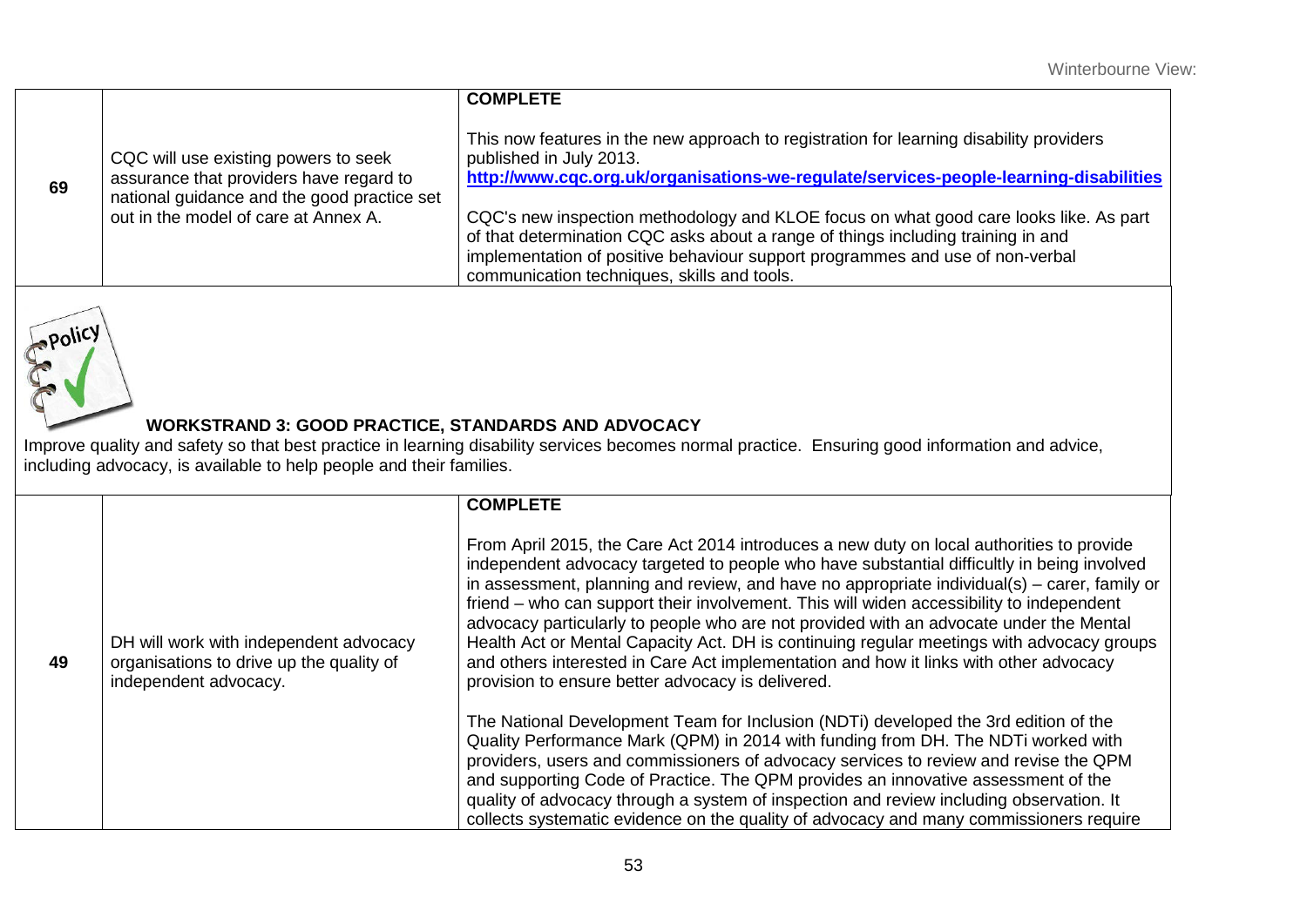|                |                                                                                                                                                                                                                                                                                                                         | and rely on it.                                                                                                                                                                                                                                                                                                                                                                                                                                                                                                                                                                                                                                                                                                                                                                                                                                                                                               |
|----------------|-------------------------------------------------------------------------------------------------------------------------------------------------------------------------------------------------------------------------------------------------------------------------------------------------------------------------|---------------------------------------------------------------------------------------------------------------------------------------------------------------------------------------------------------------------------------------------------------------------------------------------------------------------------------------------------------------------------------------------------------------------------------------------------------------------------------------------------------------------------------------------------------------------------------------------------------------------------------------------------------------------------------------------------------------------------------------------------------------------------------------------------------------------------------------------------------------------------------------------------------------|
|                |                                                                                                                                                                                                                                                                                                                         | In October 2014, Regulations were laid before Parliament:<br>https://www.gov.uk/government/consultations/updating-our-care-and-support-<br>system-draft-regulations-and-guidance<br>and Statutory Guidance to support implementation of part 1 of the Care Act had been<br>consulted on and published:<br>https://www.gov.uk/government/publications/care-act-2014-statutory-guidance-for-<br>implementation                                                                                                                                                                                                                                                                                                                                                                                                                                                                                                  |
|                |                                                                                                                                                                                                                                                                                                                         | In October 2014 the Social Care Institute for Excellence published resources to help local<br>authority staff and commissioners expand and commission effective independent advocates<br>and advocacy services:<br>http://www.scie.org.uk/care-act-2014/advocacy-services/commissioning-independent-<br>advocacy/                                                                                                                                                                                                                                                                                                                                                                                                                                                                                                                                                                                             |
|                |                                                                                                                                                                                                                                                                                                                         | Skills for Care and the National Skills Academy for Social Care in partnership with The<br>College of Social Work have developed a suit of training materials on the Care Act,<br>including independent advocacy, designed to be adapted and used by leaders, managers,<br>self-directed learners and learning and development professionals:<br>http://www.skillsforcare.org.uk/Standards/Care-Act/Learning-and-development/First-<br>contact-and-identifying-needs.aspx                                                                                                                                                                                                                                                                                                                                                                                                                                     |
|                |                                                                                                                                                                                                                                                                                                                         | <b>COMPLETE</b>                                                                                                                                                                                                                                                                                                                                                                                                                                                                                                                                                                                                                                                                                                                                                                                                                                                                                               |
| $\overline{7}$ | DH will work with independent advocacy<br>organisations to identify the key factors to<br>take account of in commissioning advocacy<br>for people with learning disabilities in<br>hospitals so that people in hospital get good<br>access to information, advice and advocacy<br>that supports their particular needs. | Inclusion North is working with commissioners, providers, people and families to share the<br>outcomes from the North East advocacy project. This offers learning on the broader role of<br>advocacy and 'looking out for' as well as a commissioning framework and exploring<br>commissioning advocacy models that provide more than paid professional advocacy.<br>http://inclusionnorth.org/projects/what-we-are-doing-now/advocacy-project/<br>DH funded and contributed to sharing the work with people, families and commissioners<br>across the country, and to develop Top Tips guidance on delivering advocacy in specialist<br>services. The work included national and regional meetings with the National Forum of<br>People with Learning Disabilities and the National Valuing Families Forum; 10 'driving up<br>quality' events; and a workshop and stall at the National Advocacy Conference. |
|                |                                                                                                                                                                                                                                                                                                                         |                                                                                                                                                                                                                                                                                                                                                                                                                                                                                                                                                                                                                                                                                                                                                                                                                                                                                                               |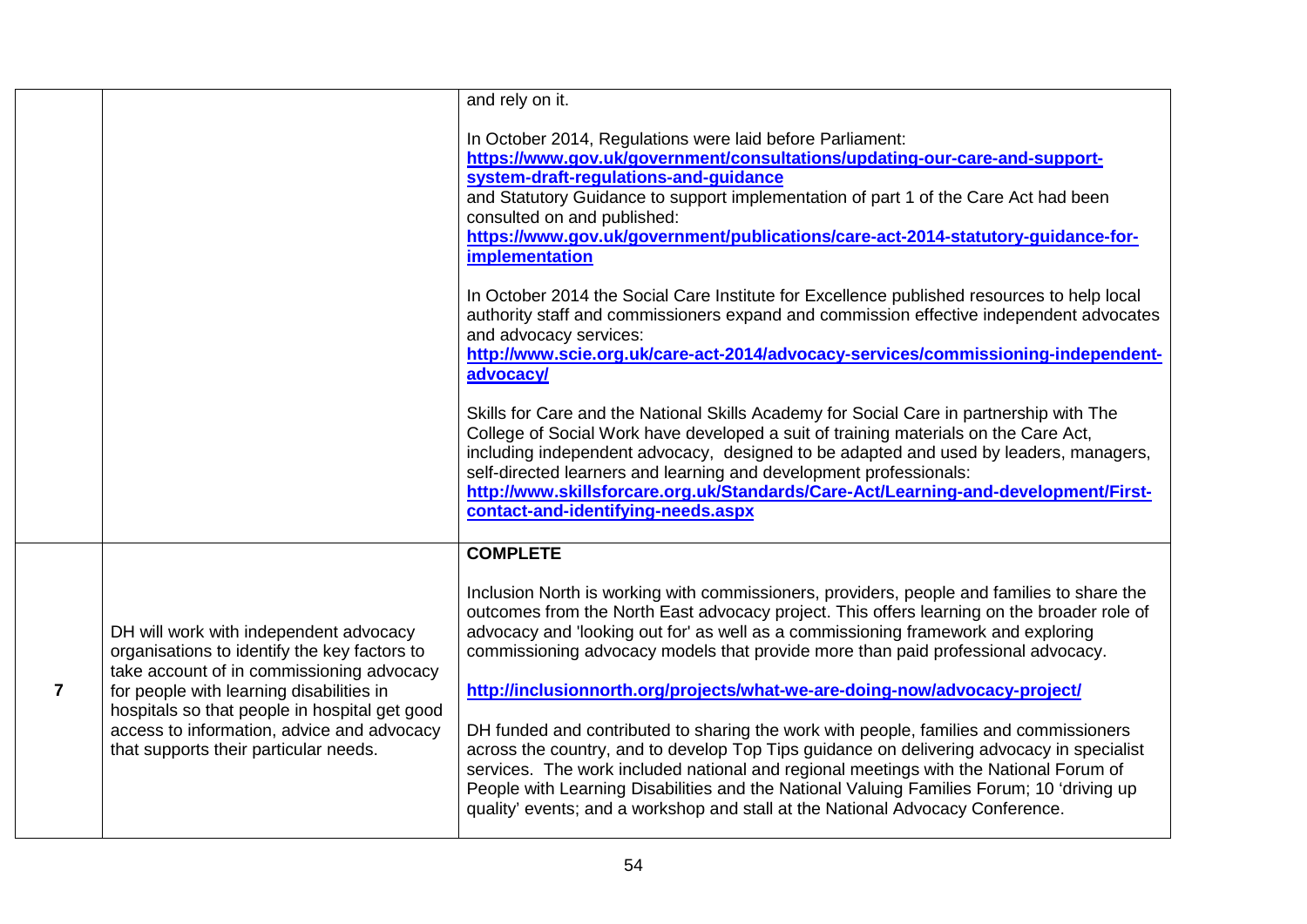|    |                                                                                                                                                                                                                                                                        | The work was also shared with ADASS, as part of the QPM's refresh, and all of the<br>advocacy resources are available on the QPM website. This work is also informing<br>advocacy workshops supported by JIP. It has led to development of a further project,<br>funded by DH to support self-advocacy groups to create local change.                                                                                                                                                                                                                                                                                                                                                                                                                                                                                                                                                                                           |
|----|------------------------------------------------------------------------------------------------------------------------------------------------------------------------------------------------------------------------------------------------------------------------|---------------------------------------------------------------------------------------------------------------------------------------------------------------------------------------------------------------------------------------------------------------------------------------------------------------------------------------------------------------------------------------------------------------------------------------------------------------------------------------------------------------------------------------------------------------------------------------------------------------------------------------------------------------------------------------------------------------------------------------------------------------------------------------------------------------------------------------------------------------------------------------------------------------------------------|
| 8  | DH will work with independent advocacy<br>organisations to drive up the quality of<br>independent advocacy, through<br>strengthening the Action for Advocacy<br>Quality Performance Mark and reviewing the<br>Code of Practice for advocates to clarify<br>their role. | <b>COMPLETE</b><br>NDTi launched the revised QPM on 3 April 2014:<br>http://www.ndti.org.uk/major-projects/current/advocacy-quality-performance-mark/<br>The Code of Practice has been revised and published:<br>http://www.qualityadvocacy.org.uk/wp-content/uploads/2014/03/Code-of-Practice.pdf<br>For the majority of providers the application/assessment process takes in excess of six For<br>the majority of providers the application/assessment process takes six months from initial<br>registration to completion, split into four distinct stages.<br>The QPM website currently houses a 'QPM Map' which shows all providers accredited with<br>the QPM in England and Wales. New organisations will be included as they achieve the<br>Award. The site also has a downloadable PDF with an up-to-date, printable list of all<br>accredited organisations:<br>http://www.qualityadvocacy.org.uk/our-organisations/ |
| 24 | The National Quality Board will set out how<br>the new health system should operate to<br>improve and maintain quality.                                                                                                                                                | <b>COMPLETE</b><br>The National Quality Board updated its guidance in January 2013 in the light of the<br>Winterbourne View report:<br>https://www.gov.uk/government/uploads/system/uploads/attachment_data/file/213304<br>/Final-NQB-report-v4-160113.pdf                                                                                                                                                                                                                                                                                                                                                                                                                                                                                                                                                                                                                                                                      |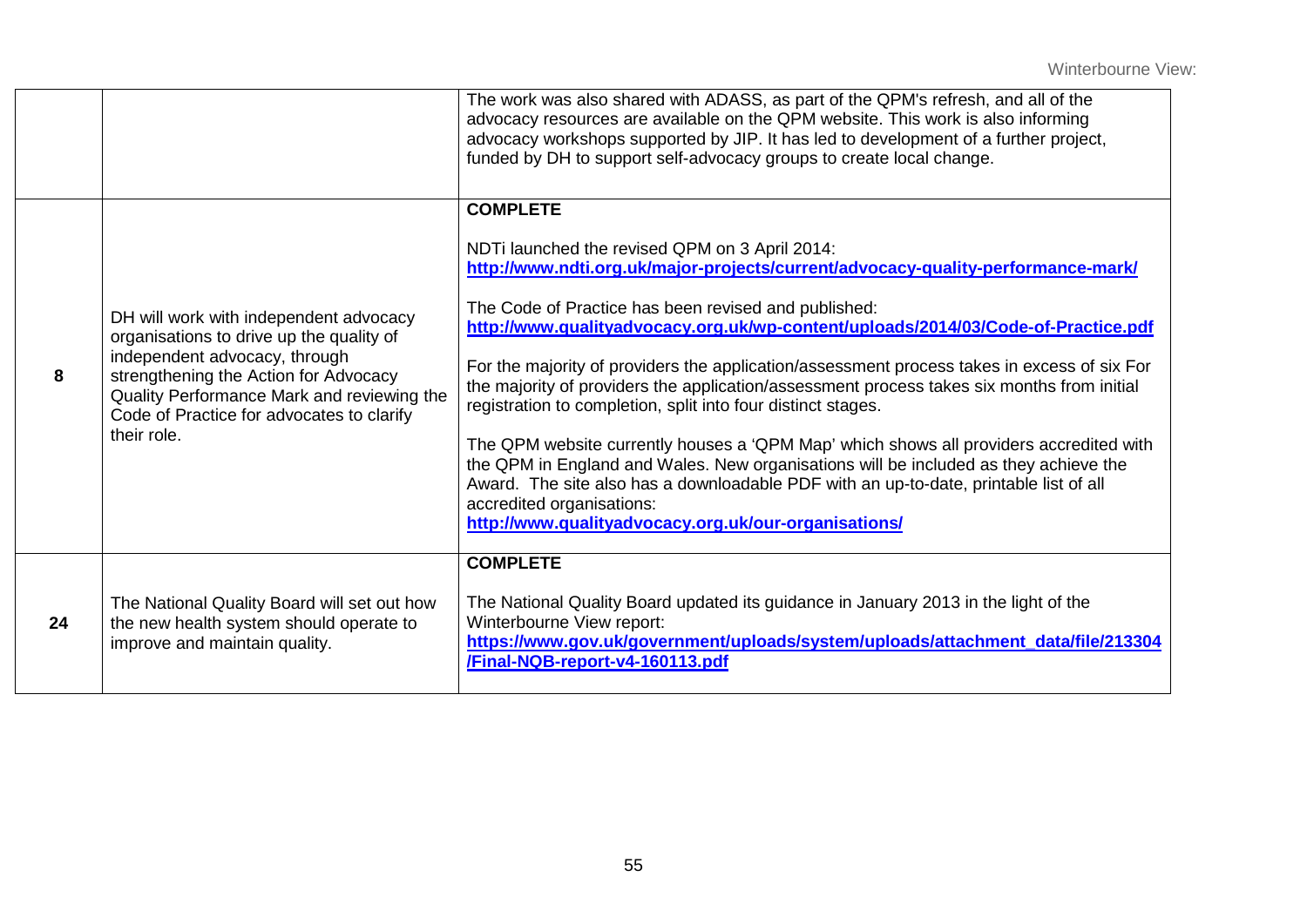| 39 | DH will work with LGA and Healthwatch<br>England to embed the importance of local<br>Healthwatch involving people with learning<br>disabilities and their families. A key way for<br>local Healthwatch to benefit from the voice<br>of people with learning disabilities and<br>families is by engaging with existing local<br>Learning Disability Partnership Boards.<br>LINks (local involvement networks) and<br>those preparing for Healthwatch can begin<br>to build these relationships with their Boards<br>in advance of local Healthwatch<br>organisations starting up on 1 April 2013. | <b>COMPLETE</b><br>Local Healthwatch are now up and running across England. They are engaging with people<br>with learning disabilities to understand their experiences of health and care including<br>training people to undertake 'enter and view' visits to local services, as well as working with<br>local partners who represent this population group to ensure their views are captured and<br>reflected. Healthwatch England is continuing to support local Healthwatch in engaging with<br>people with learning disabilities by ensuring that these examples are shared across the<br>network. It has also worked with Mencap to produce a new toolkit that will enable local<br>Healthwatch to draw on best practice and encourage those who have not yet engaged with<br>this group to consider doing so. The toolkit is due for publication in early 2015. |
|----|--------------------------------------------------------------------------------------------------------------------------------------------------------------------------------------------------------------------------------------------------------------------------------------------------------------------------------------------------------------------------------------------------------------------------------------------------------------------------------------------------------------------------------------------------------------------------------------------------|--------------------------------------------------------------------------------------------------------------------------------------------------------------------------------------------------------------------------------------------------------------------------------------------------------------------------------------------------------------------------------------------------------------------------------------------------------------------------------------------------------------------------------------------------------------------------------------------------------------------------------------------------------------------------------------------------------------------------------------------------------------------------------------------------------------------------------------------------------------------------|
| 43 | Provider organisations will set out a pledge<br>or code model based on shared principles -<br>along the lines of the Think Local Act<br>Personal (TLAP) Making it Real principles.                                                                                                                                                                                                                                                                                                                                                                                                               | <b>COMPLETE</b><br>The Driving Up Quality Code is now live.<br>To sign up to the code or get more information visit<br>http://www.drivingupquality.org.uk<br>By 18 November 2014 there were 198 providers signed up to the Driving Up Quality Code<br>and actively working with it.                                                                                                                                                                                                                                                                                                                                                                                                                                                                                                                                                                                      |
| 44 | DH, with the National Valuing Families<br>Forum, the National Forum of People with<br>Learning Disabilities, ADASS, LGA and the<br>NHS will identify and promote good practice<br>for people with learning disabilities across<br>health and social care.                                                                                                                                                                                                                                                                                                                                        | <b>COMPLETE</b><br>The final report can be found here:<br>https://www.gov.uk/government/publications/learning-disabilities-good-practice-<br>project-report<br>Examples JIP has collected of detailed local areas approaches and 'what good looks like'.<br>are on their website and disseminated in many different ways including across the<br>partnership to inform ongoing work, such as commissioning practices.                                                                                                                                                                                                                                                                                                                                                                                                                                                    |
| 62 | NICE will publish quality standards and<br>clinical guidelines on challenging behaviour<br>and learning disability.                                                                                                                                                                                                                                                                                                                                                                                                                                                                              | <b>COMPLETE</b><br>Work is well underway: clinical guidelines are expected to be published in May 2015, and<br>the quality standard in October 2015.                                                                                                                                                                                                                                                                                                                                                                                                                                                                                                                                                                                                                                                                                                                     |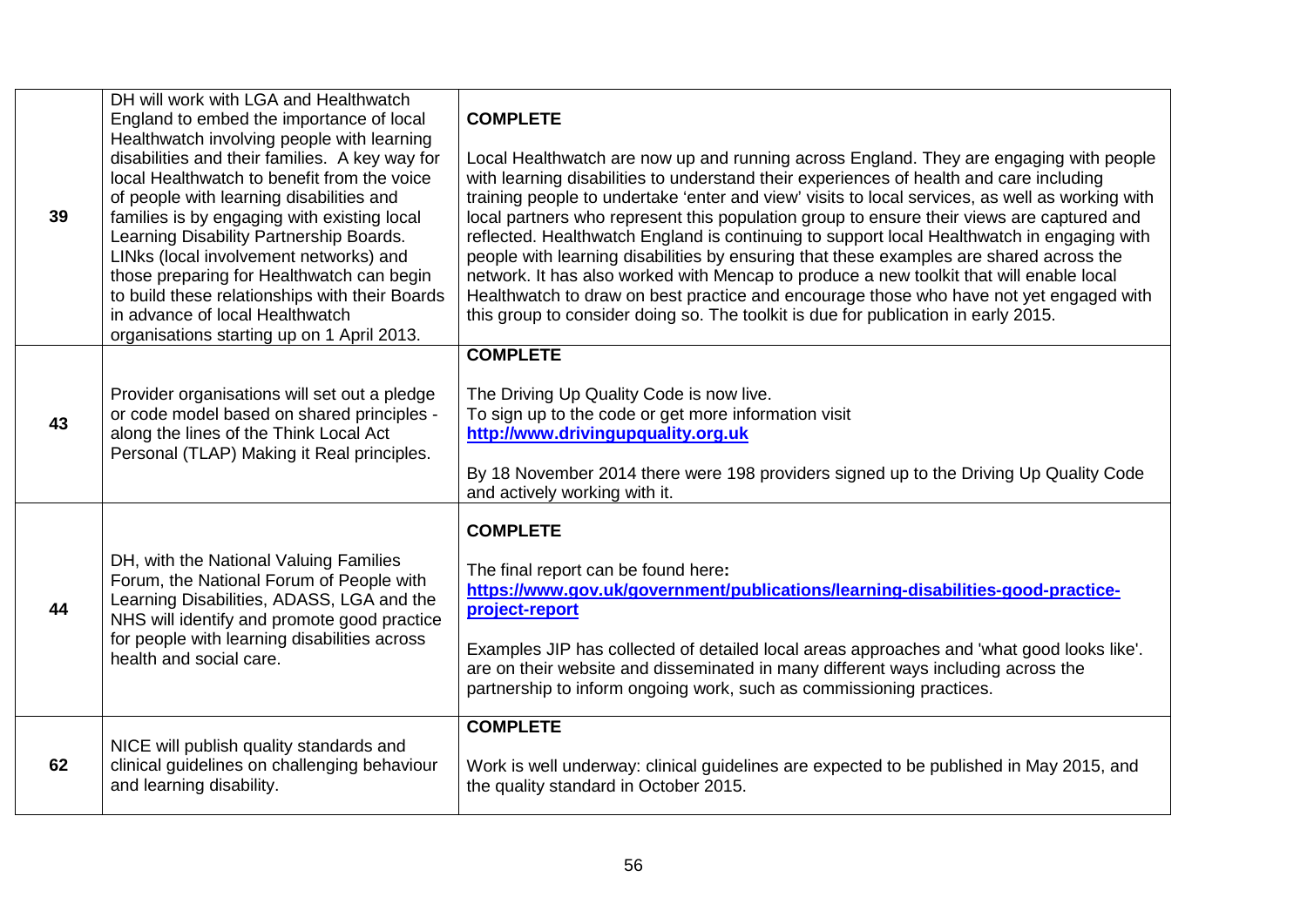|    |                                                                                                             | <b>COMPLETE</b>                                                                                                                                                                                                                                                                                                               |
|----|-------------------------------------------------------------------------------------------------------------|-------------------------------------------------------------------------------------------------------------------------------------------------------------------------------------------------------------------------------------------------------------------------------------------------------------------------------|
| 63 | NICE will publish quality standards and<br>clinical guidelines on mental health and<br>learning disability. | NICE has started to develop a clinical guideline on mental health and learning disabilities<br>involving stakeholders, including representatives of carers and families. The guideline is<br>due to publish in September 2016. Work on the quality standard will start in March 2016 and<br>it will publish in December 2016. |

# **WORKSTRAND 4: INFORMATION AND DATA**

**USB** 

Ensure transparent information and robust monitoring to deliver transformed care and support and make sure the public, people with challenging behaviour and families know if we are making progress

|    | The cross-government Learning Disability<br>Programme Board will measure progress<br>against milestones, monitor risks to delivery<br>and challenge external delivery partners to<br>deliver to the action plan of all commitments.<br>CQC, NHS England and the head of the<br>LGA, ADASS, NHS England development<br>and improvement programme will, with other<br>delivery partners, be members of the<br>Programme Board, and report on progress. | <b>COMPLETE</b><br>DH's Learning Disability Programme Board (LDPB) oversees all key actions relating to<br>learning disabilities. Since September 2014 updates on progress on Transforming Care<br>actions have been made to the new Transforming Care Assurance Board. There is a<br>separate Autism Programme Board. LDPB will continue to receive a high level overview<br>update on the Transforming Care programme.                                                                                                                           |
|----|------------------------------------------------------------------------------------------------------------------------------------------------------------------------------------------------------------------------------------------------------------------------------------------------------------------------------------------------------------------------------------------------------------------------------------------------------|----------------------------------------------------------------------------------------------------------------------------------------------------------------------------------------------------------------------------------------------------------------------------------------------------------------------------------------------------------------------------------------------------------------------------------------------------------------------------------------------------------------------------------------------------|
| 17 | DH will commission an audit of current<br>services for people with challenging<br>behaviour to take a snapshot of provision,<br>numbers of out of area placements and<br>lengths of stay. The audit will be repeated<br>one year on to enable the LDPB to assess<br>what is happening.                                                                                                                                                               | <b>COMPLETE</b><br>Initial analysis of data from the Learning Disability Census on 30 September 2013 was<br>published on 13 December 2013, and secondary analysis in April 2014.<br>http://www.hscic.gov.uk/article/2021/Website-<br>Search?productid=14640&q=learning+disability+census&sort=Relevance&size=10&p<br>age=1&area=both#top<br>The second Learning Disability Census on 30 September 2014 followed extensive<br>engagement with over 100 provider organisations. Data from the census will be published in<br>January and April 2015. |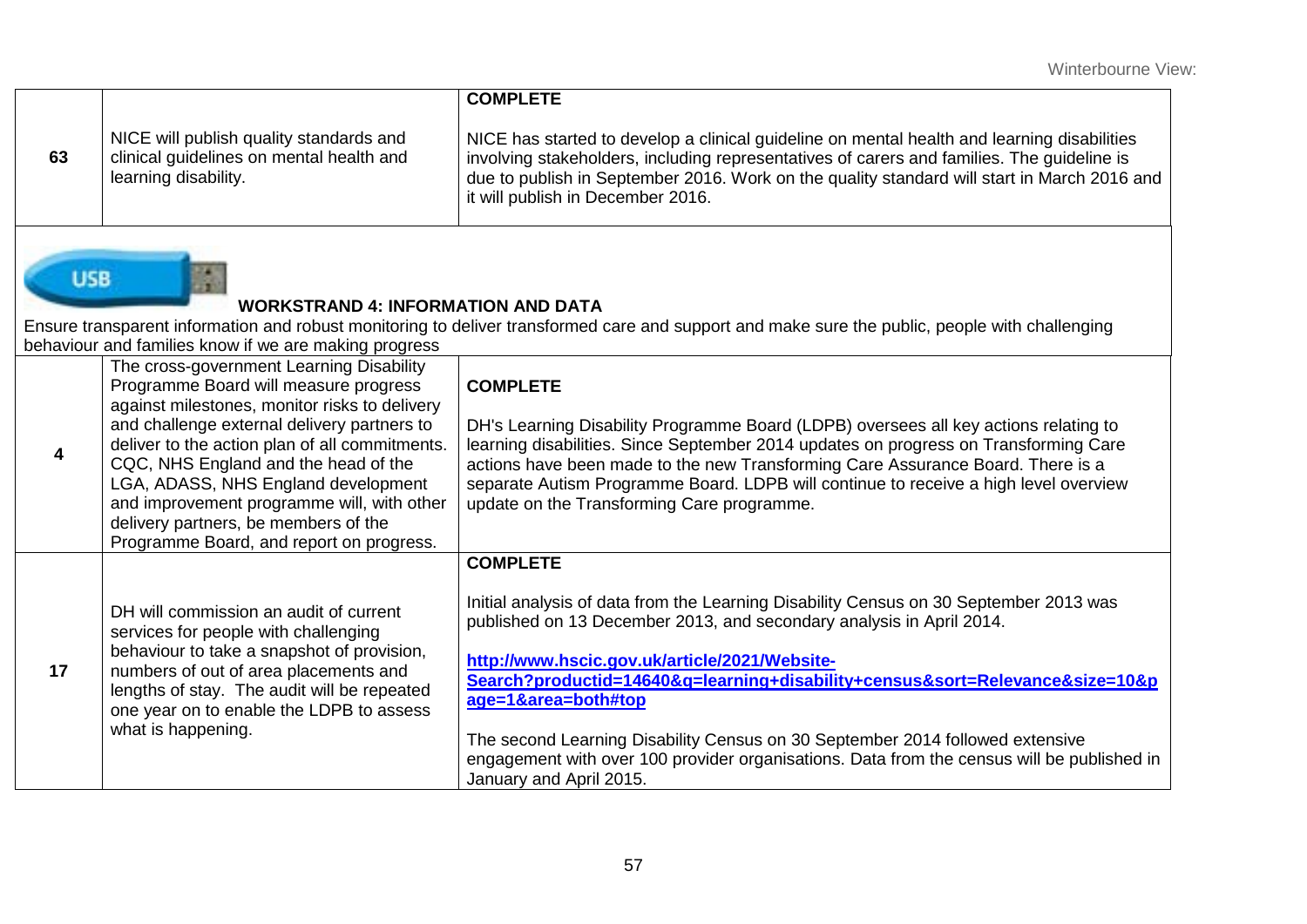| 37 | DH, the Health and Social Care Information<br>Centre (HSCIC) and NHS England will<br>develop measures and key performance<br>indicators to support commissioners in<br>monitoring their progress.                                                              | <b>CONTINUING</b><br>A set of key measures based on NHS England's Assuring Transformation data was shared<br>with the Transforming Care Assurance Board in September 2014. Early development work<br>was done on key performance indicators by DH, HSCIC, NHS England and other partners.<br>Strategic data requirements to support the programme and drive improvements in quality of<br>services for people with learning disabilities generally are being reviewed, including looking<br>at requirements for KPIs.<br>It is important that these do not duplicate existing measures and can be supported by a<br>stable data source, such as the new Mental Health and Learning Disability Data Set. |
|----|----------------------------------------------------------------------------------------------------------------------------------------------------------------------------------------------------------------------------------------------------------------|---------------------------------------------------------------------------------------------------------------------------------------------------------------------------------------------------------------------------------------------------------------------------------------------------------------------------------------------------------------------------------------------------------------------------------------------------------------------------------------------------------------------------------------------------------------------------------------------------------------------------------------------------------------------------------------------------------|
| 38 | NHS England and ADASS will implement a<br>joint health and social care self-assessment<br>framework (SAF) to monitor progress of key<br>health and social care inequalities from April<br>2013. The results of progress from local<br>areas will be published. | <b>CONTINUING</b><br>The joint Health and Social Care SAF 2013 was published in June 2014.<br>http://www.improvinghealthandlives.org.uk/projects/hscldsaf<br>NHS England is leading work with ADASS, HSCIC and Public Health England (PHE) to<br>review the process and ensure the SAF is embedded robustly in business as usual for 2015<br>and beyond (see also action 18, workstrand 1).                                                                                                                                                                                                                                                                                                             |
| 52 | DH will work with the improvement team to<br>monitor and report on progress nationally,<br>including reporting comparative information<br>on localities. We will publish a follow up<br>report by December 2013.                                               | <b>COMPLETE</b><br>The One Year On report was published on 13 December 2013:<br>https://www.gov.uk/government/publications/winterbourne-view-progress-report                                                                                                                                                                                                                                                                                                                                                                                                                                                                                                                                            |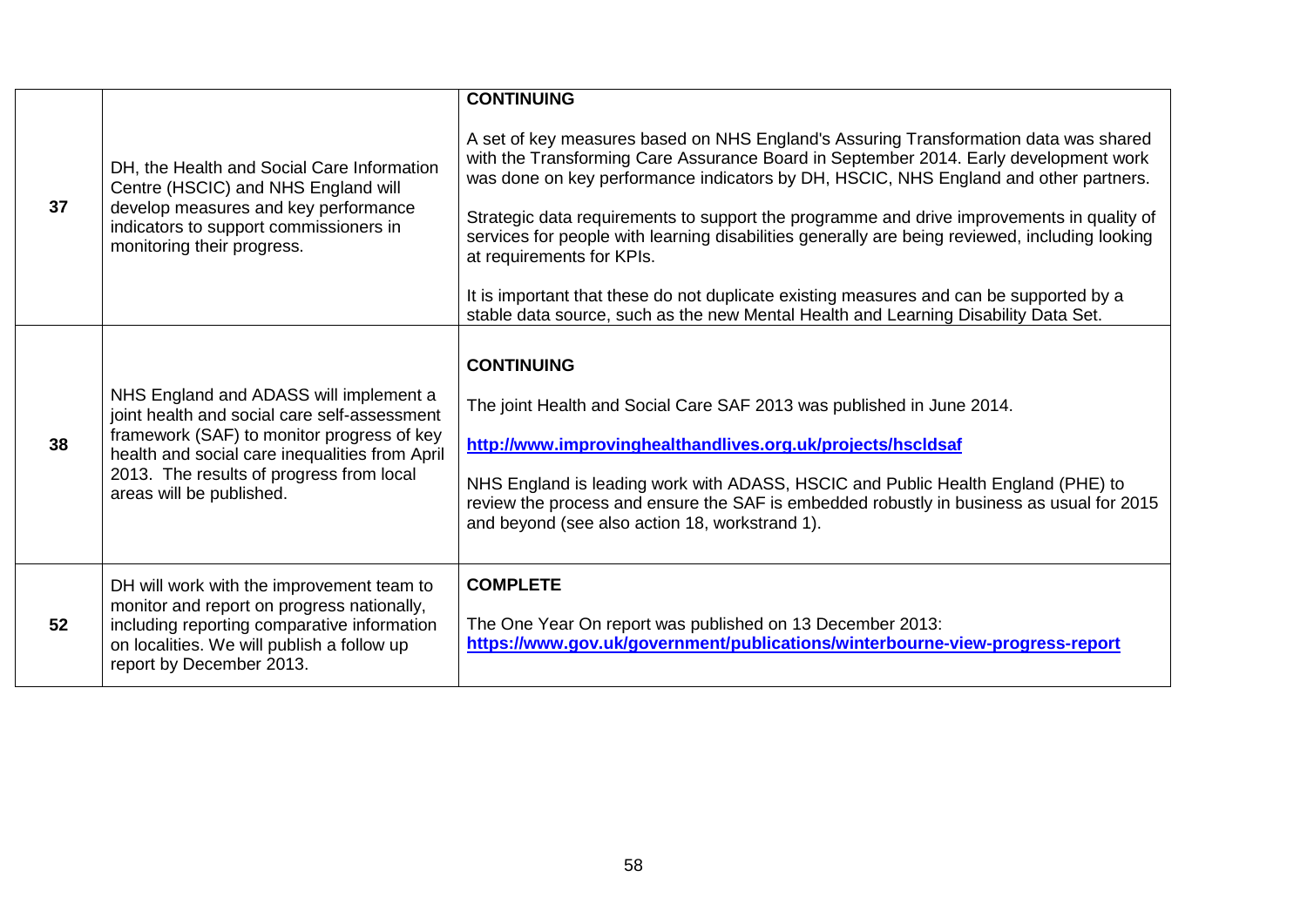| 60 | The Department of Health will publish a<br>second annual report following up progress<br>in delivering agreed actions.                                                                                                                   | <b>COMPLETE</b><br>This is the second progress report. Publication early in 2015 has allowed an inclusive<br>approach, engaging with stakeholders including people with learning disabilities and family<br>carers, and inclusion of the most up to date data from the Learning Disability Census and<br>other sources.                                                                                                                                                     |
|----|------------------------------------------------------------------------------------------------------------------------------------------------------------------------------------------------------------------------------------------|-----------------------------------------------------------------------------------------------------------------------------------------------------------------------------------------------------------------------------------------------------------------------------------------------------------------------------------------------------------------------------------------------------------------------------------------------------------------------------|
| 61 | DH will develop a new learning disability<br>minimum data set to be collected through<br>HSCIC.                                                                                                                                          | <b>CONTINUING</b><br>The Mental Health Minimum Data Set has been expanded to include people with learning<br>disabilities. Version 1 of the new Mental Health and Learning Disability Data Set was<br>mandated from 1 September 2014. Version 2 of the Data Set is expected to be mandated<br>from 2016.                                                                                                                                                                    |
| 64 | DH will continue to collate a suite of<br>information and evidence relating to people<br>with learning disabilities and behaviour<br>which challenges and the health inequalities<br>they experience and report on these to the<br>LDPB. | <b>CONTINUING</b><br>DH and its partners are working to understand the strategic data and information<br>requirements to sustain improvements in services over the long term and will develop<br>proposals in early 2015. This will build on data and information already collected and<br>published by the HSCIC and the Learning Disabilities Observatory in PHE.<br>PHE publish data on all people with learning disability<br>http://www.improvinghealthandlives.org.uk |



#### **WORKSTRAND 5: MEDICATION, POSITIVE BEHAVIOUR SUPPORT AND PHYSICAL INTERVENTION**

Improved quality and safety to give a better understanding of good practice on positive behaviour support and the environment so that challenging behaviour and the need for physical restraint are reduced. Antipsychotic and antidepressant medicines are used to ensure the best course of action for the patient and not over-used.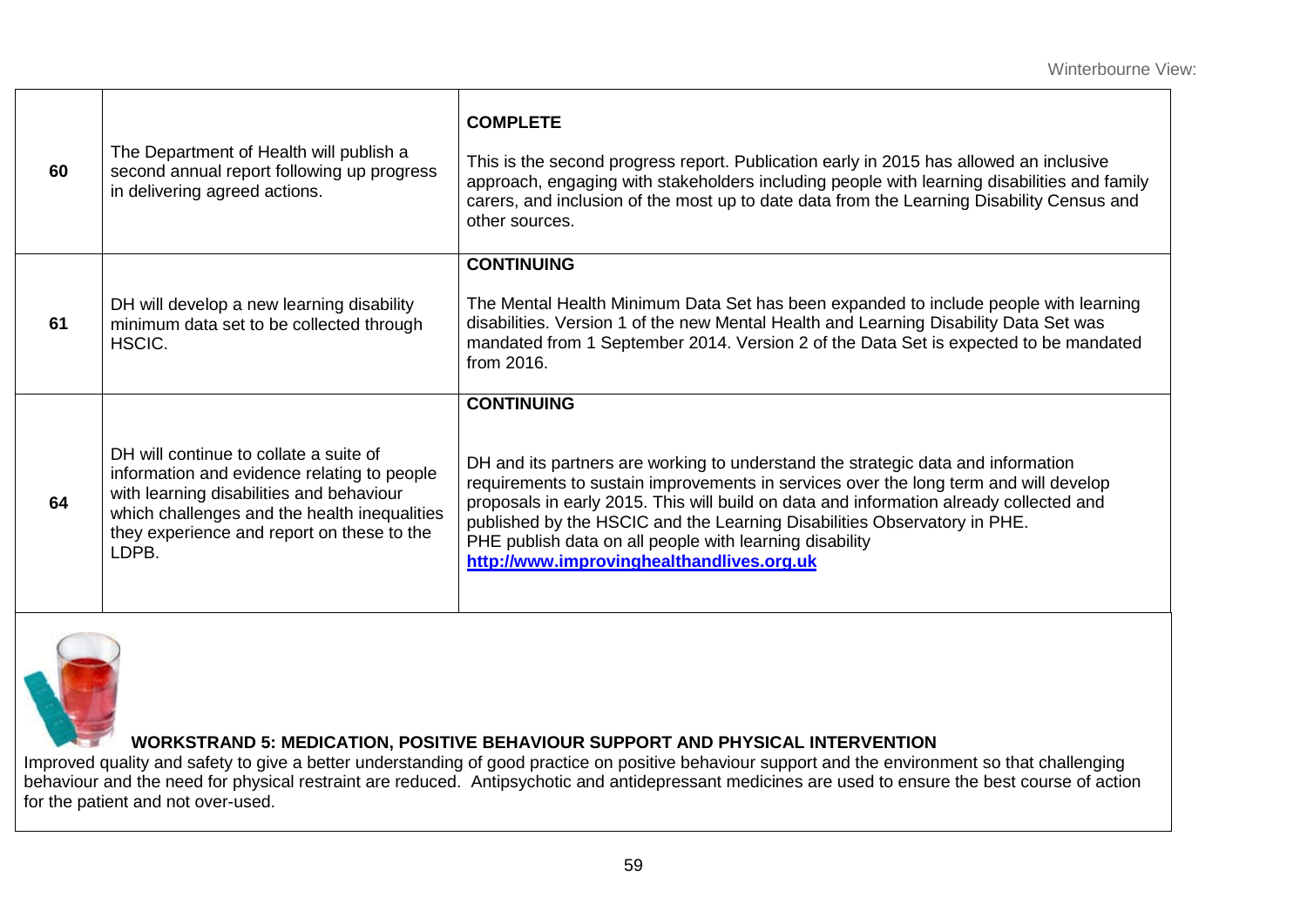|                |                                                                                                                                                                                                                                           | <b>COMPLETE</b>                                                                                                                                                                                                                                                                                                                                                                                                                                                                                                                                                                                                                                                                                                                                                                                                                                                                                                                                                                                                                                                                                                                                                                                       |
|----------------|-------------------------------------------------------------------------------------------------------------------------------------------------------------------------------------------------------------------------------------------|-------------------------------------------------------------------------------------------------------------------------------------------------------------------------------------------------------------------------------------------------------------------------------------------------------------------------------------------------------------------------------------------------------------------------------------------------------------------------------------------------------------------------------------------------------------------------------------------------------------------------------------------------------------------------------------------------------------------------------------------------------------------------------------------------------------------------------------------------------------------------------------------------------------------------------------------------------------------------------------------------------------------------------------------------------------------------------------------------------------------------------------------------------------------------------------------------------|
| $5\phantom{1}$ | DH will work with CQC to agree how best to<br>raise awareness of and ensure compliance<br>with Deprivation of Liberty Safeguards<br>(DoLS) provisions to protect individuals and<br>their human rights and will report by Spring<br>2014. | CQC now has a dedicated role working with inspectors and others on DoLS implementation<br>and assessing use of DoLS through inspections. CQC has prioritised the Mental Capacity<br>Act (MCA) and DoLS in the fundamental revision of its regulation and inspection model.<br>In October 2013 DH set up the MCA Steering Group, which brings together the main<br>national health and social care partner organisations responsible for implementing the MCA<br>and DoLS.<br>In Valuing every voice, respecting every right: making the case for the Mental Capacity Act,<br>published in June 2014, the Government and partners responded to a House of Lords<br>Select Committee report by setting out a system-wide programme of action to improve<br>awareness of the MCA:<br>https://www.gov.uk/government/uploads/system/uploads/attachment_data/file/318730<br>/cm8884-valuing-every-voice.pdf<br>A Supreme Court judgement in March 2014, which clarified the test for what constitutes a<br>deprivation of liberty, has highlighted the importance of compliance and has led to a<br>significant increase in DoLS applications. DH and CQC issued advice notes in light of the<br>judgement. |
| 6              | DH will, together with CQC, consider what<br>further action may be needed to check how<br>providers record and monitor restraint.                                                                                                         | <b>COMPLETE</b><br>DH published Positive and Proactive Care: reducing the need for restrictive interventions in<br>April 2014:<br>https://www.gov.uk/government/publications/positive-and-proactive-care-reducing-<br>restrictive-interventions<br>DH also published joint guidance with Skills for Health and Skills for Care for commissioners<br>and employers seeking to minimise the use of restrictive practices in social and health care:<br>http://www.skillsforcare.org.uk/Skills/Restrictive-practices/Restrictive-practices.aspx<br>The NHS Benchmarking Network has completed the first collection of data on restraint<br>commissioned by DH. In December 2014 DH hosted a data workshop to assess accuracy,<br>robustness, and comparability of data returns from both NHS and independent<br>organisations. DH will contact those organisations reporting particularly high and low<br>incidents of restraint to investigate concerns about data quality and practice. Data will                                                                                                                                                                                                      |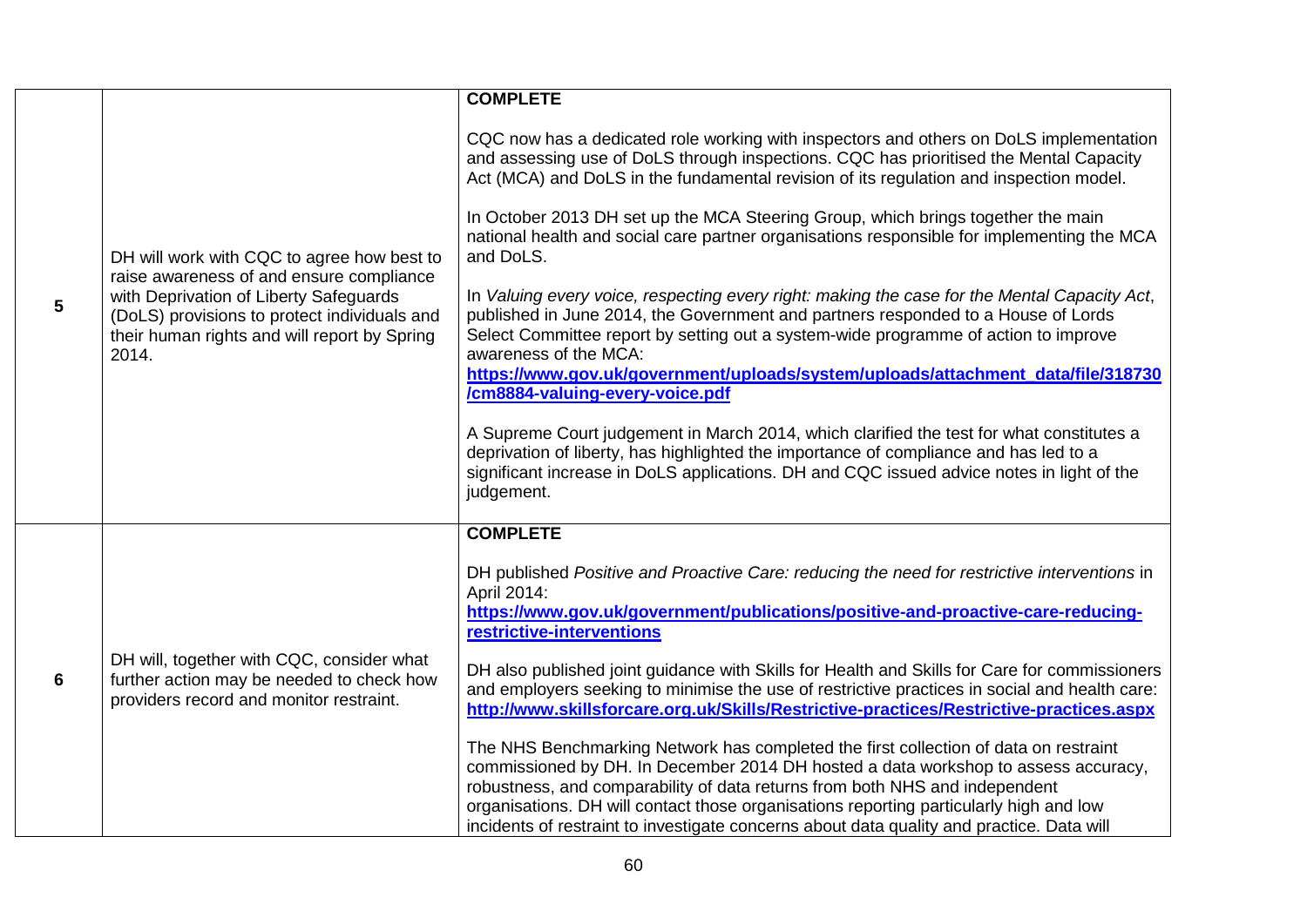|    |                                                                                                                                                                                                                                                                                                                                                                            | inform CQC inspections and DH is considering appropriateness of data publication. The<br>collection exercise will be repeated in January 2015, permitting a more reliable assessment<br>of apparent trends and data accuracy.<br>In the longer term, DH are considering with HSCIC the best options for recording and<br>monitoring restraint, including by improving definitions used in the next iteration of the<br>Mental Health and Learning Disability Data Set. It is likely that data from this source would<br>be available earliest from 2016. Once available, data will be used to triangulate evidence<br>with restrictive intervention reduction programmes and CQC findings. |
|----|----------------------------------------------------------------------------------------------------------------------------------------------------------------------------------------------------------------------------------------------------------------------------------------------------------------------------------------------------------------------------|--------------------------------------------------------------------------------------------------------------------------------------------------------------------------------------------------------------------------------------------------------------------------------------------------------------------------------------------------------------------------------------------------------------------------------------------------------------------------------------------------------------------------------------------------------------------------------------------------------------------------------------------------------------------------------------------|
| 9  | A specific workstream has been created by<br>the police force to identify a process to<br>trigger early identification of abuse. The<br>lessons learnt from the work undertaken will<br>be disseminated nationally. All associated<br>learning from the review will be incorporated<br>into training and practice, including<br>Authorised Professional Practice (APP).    | <b>COMPLETE</b><br>Avon and Somerset Constabulary have designed a process that is working well for<br>identifying early patterns and trends of abuse.<br>Some police forces nationally have systems to identify abuse; others do not. Difficulties in<br>imposing one system on all forces arise because they are autonomous and use different IT<br>systems. Nevertheless, as part of the College of Policing APP process, the Association of<br>Chief Police Officers (ACPO) expects in early 2015 to issue guidance to all forces to use in<br>adults at risk investigations and enquiries and including guidance on early identification of<br>patterns and trends.                    |
| 11 | The British Psychological Society, to provide<br>leadership to promote training in, and<br>appropriate implementation of, Positive<br>Behavioural Support across the full range of<br>care settings.                                                                                                                                                                       | <b>COMPLETE</b><br>The Learning Disability faculty of the Society has enrolled thirteen experienced<br>psychologists on the South Wales Advanced Professional Diploma in Positive Behavioural<br>Support. The British Psychological Society has revised the accreditation criteria for clinical<br>psychology and is identifying additional core competencies in this area.                                                                                                                                                                                                                                                                                                                |
| 45 | The Department of Health will explore with<br>the Royal College of Psychiatrists and<br>others whether there is a need to<br>commission an audit of use of medication for<br>this group. As the first stage of this, we will<br>commission a wider review of the<br>prescribing of antipsychotic and<br>antidepressant medicines for people with<br>challenging behaviour. | <b>CONTINUING</b><br>Three initiatives, agreed by a wide range of stakeholders, are addressing these actions:<br>1. NHS England and NHS Improving Quality worked in partnership to launch the<br>Winterbourne Medicines Programme (collaborative), with the aim to ensure safe,<br>appropriate and optimised use of medication for people with learning disabilities whose<br>behaviour can challenge. NHS Improving Quality are working with six project sites and other<br>interested parties and a "community of practice" to improve care.<br>2. NHS England asked CQC to audit medication data related to the "Second Opinion"                                                        |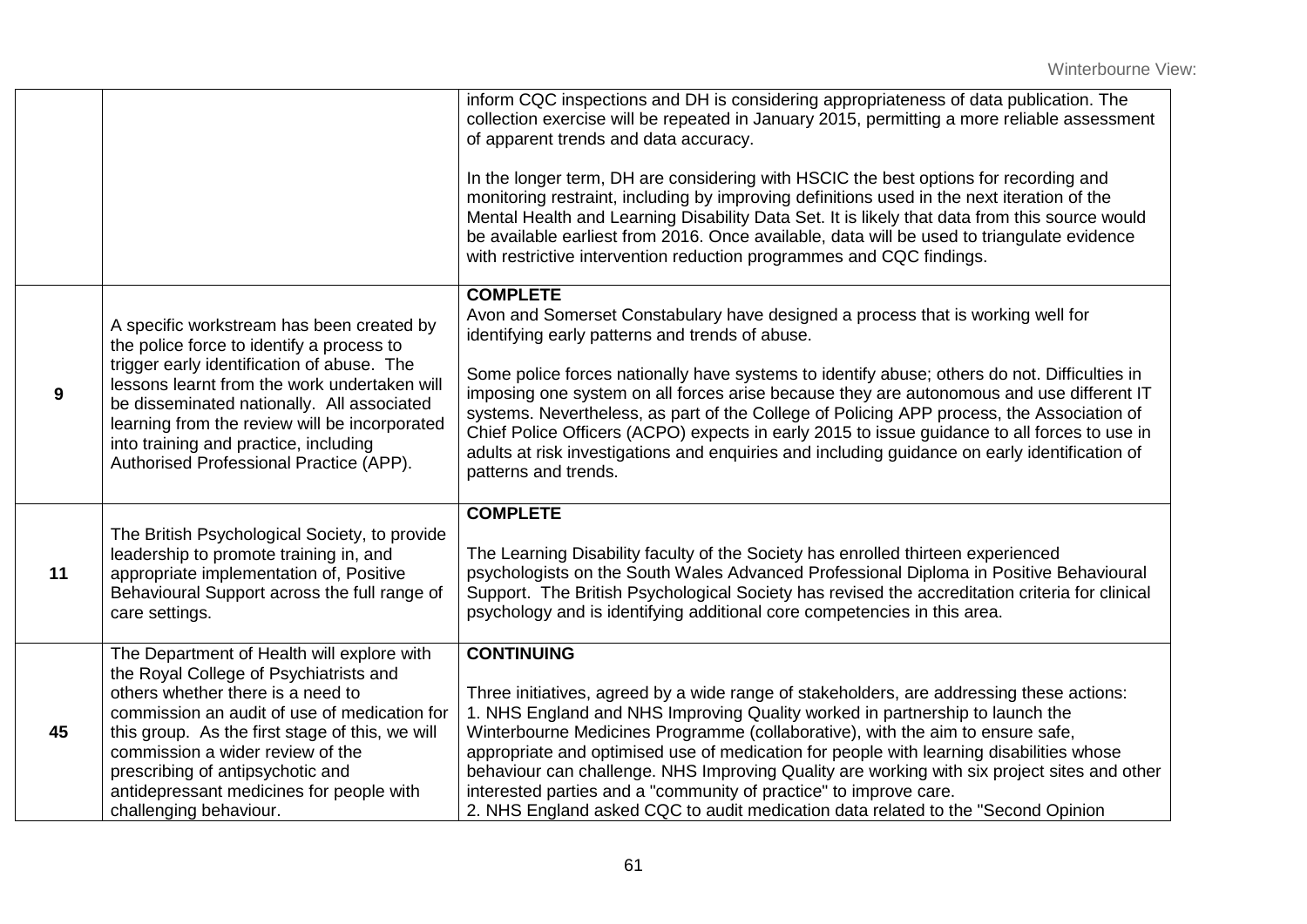| 51 | The Royal College of Psychiatrists, the<br>Royal Pharmaceutical Society and other<br>professional leadership organisations will<br>work with ADASS and ADCS to ensure<br>medicines are used in a safe, appropriate<br>and proportionate way and their use<br>optimised in the treatment of children, young<br>people and adults with challenging<br>behaviour. This should include a focus on<br>the safe and appropriate use of<br>antipsychotic and antidepressant medicines. | Authorised Doctor" requirement.<br>3. NHS England commissioned research using Clinical Practice Research Datalink, to<br>examine use of antipsychotic, antidepressant, and anxiolytic medication in people with<br>learning disabilities in primary care. The results and learnings from this overview of current<br>practice will be built into an ongoing programme of action to optimise use of medication in<br>people with learning disabilities as part of the Transforming Care programme.                                                                                                                                                                                      |
|----|---------------------------------------------------------------------------------------------------------------------------------------------------------------------------------------------------------------------------------------------------------------------------------------------------------------------------------------------------------------------------------------------------------------------------------------------------------------------------------|----------------------------------------------------------------------------------------------------------------------------------------------------------------------------------------------------------------------------------------------------------------------------------------------------------------------------------------------------------------------------------------------------------------------------------------------------------------------------------------------------------------------------------------------------------------------------------------------------------------------------------------------------------------------------------------|
| 53 | DH with external partners will publish<br>guidance on best practice around positive<br>behaviour support so that physical restraint<br>is only ever used as a last resort where the<br>safety of individuals would otherwise be at<br>risk and never to punish or humiliate.                                                                                                                                                                                                    | <b>COMPLETE</b><br>DH published Positive and Proactive Care in April 2014:<br>https://www.gov.uk/government/publications/positive-and-proactive-care-reducing-<br>restrictive-interventions<br>along with joint guidance with Skills for Health and Skills for Care for commissioners and<br>employers seeking to minimise the use of restrictive practices in social care and health:<br>http://www.skillsforcare.org.uk/Skills/Restrictive-practices/Restrictive-practices.aspx<br>All of this is now the foundation for a new Positive and Safe programme of work to embed<br>culture change. This action is complete for adults (see workstrand 7 about guidance for<br>children). |
| 59 | DH will update the Mental Health Act Code<br>of Practice and will take account of findings<br>from this review.                                                                                                                                                                                                                                                                                                                                                                 | <b>COMPLETE</b><br>Subject to Parliamentary approval, the new code will come into force by 1 April 2015. It will<br>sit alongside other materials such as an updated reference guide, accessible materials, and<br>a more interactive and better-searchable website. DH are working with a range of partners<br>on promoting awareness and ensuring that key professionals are trained effectively.                                                                                                                                                                                                                                                                                    |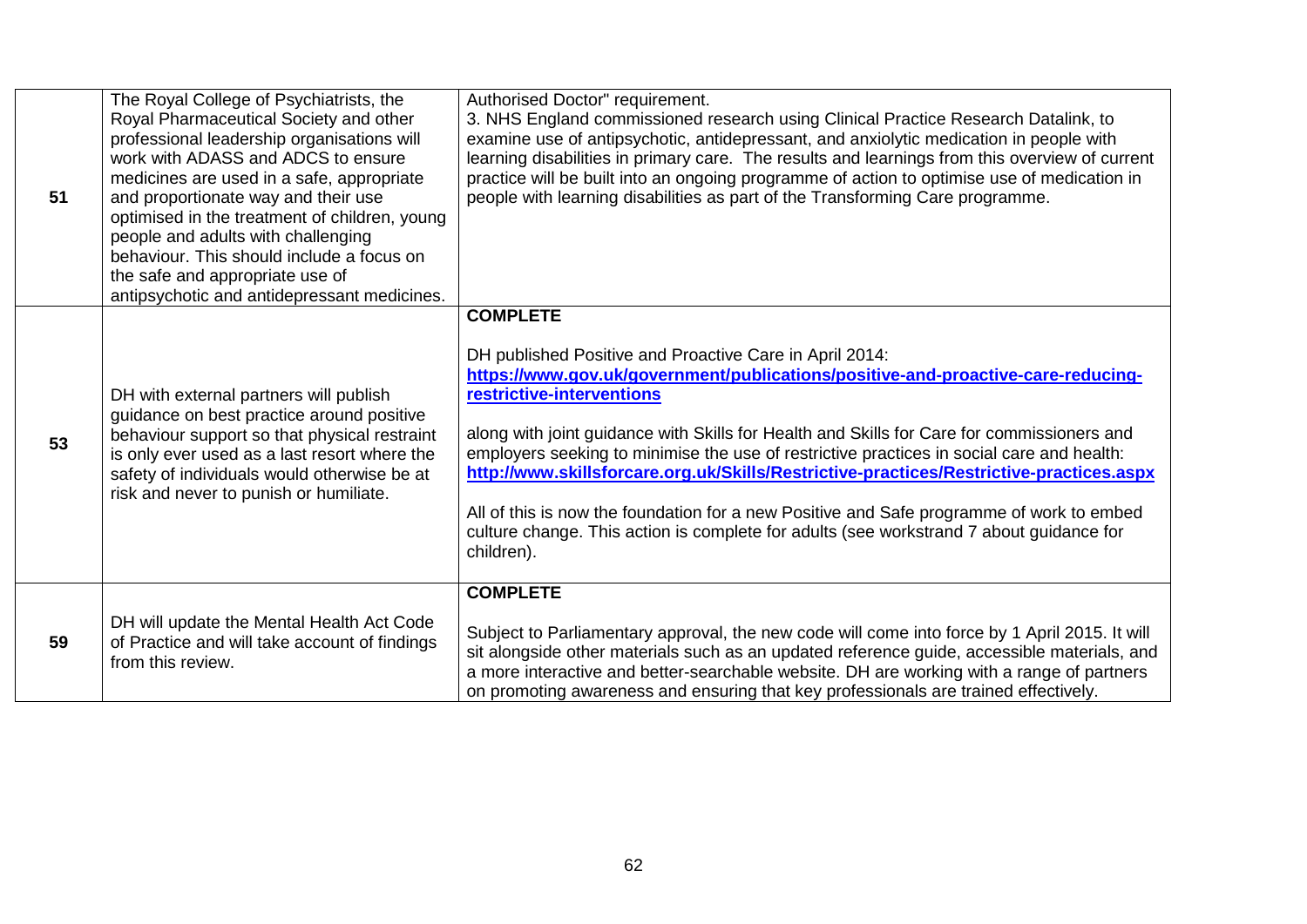| 70 | ADASS and ADCS will produce guidance<br>notes and simple key questions to raise<br>awareness, ensure visibility and action at a<br>local level and to empower members of<br>Safeguarding Adults Boards, Health and<br><b>Wellbeing Boards and Learning Disability</b><br>Partnership Boards.                                                           | <b>COMPLETE</b><br>ADASS published guidance on their website in December 2012, available at:<br>http://www.adass.org+AA72.uk/AdassMedia/stories/Policy%20Networks/Learning%20<br>Disability/Key%20Documents/Winterbourne%20View%20Compendium_Dec12.pdf<br>This is supplemented by NHS Confederation guidance (see action 67, workstrand 1).                                                                                                                                                                                                                                                                                                                                                                                                                                                                                                                                                                                                                                                                                                                                                                                                                                                                                                                                                                                                                                                                                                                                                                                                                         |
|----|--------------------------------------------------------------------------------------------------------------------------------------------------------------------------------------------------------------------------------------------------------------------------------------------------------------------------------------------------------|---------------------------------------------------------------------------------------------------------------------------------------------------------------------------------------------------------------------------------------------------------------------------------------------------------------------------------------------------------------------------------------------------------------------------------------------------------------------------------------------------------------------------------------------------------------------------------------------------------------------------------------------------------------------------------------------------------------------------------------------------------------------------------------------------------------------------------------------------------------------------------------------------------------------------------------------------------------------------------------------------------------------------------------------------------------------------------------------------------------------------------------------------------------------------------------------------------------------------------------------------------------------------------------------------------------------------------------------------------------------------------------------------------------------------------------------------------------------------------------------------------------------------------------------------------------------|
| 71 | DH have already committed to putting<br>Safeguarding Adults Boards on a statutory<br>footing (subject to parliamentary approval).<br>DH will revise statutory guidance and good<br>practice guidance to reflect new legislation<br>and address findings from Winterbourne<br>View, to be completed in time for the<br>implementation of the Care Bill. | <b>COMPLETE</b><br>The Care Act was passed in May 2014. Detailed statutory guidance published on 23<br>October 2014 makes clear that all practitioners need to be trained in recognising signs of<br>potential abuse or neglect and how to respond:<br>https://www.gov.uk/government/publications/care-act-2014-statutory-guidance-for-<br><b>implementation</b><br>The guidance includes regulations underpinning the duty of local authorities to provide<br>independent advocacy (in certain circumstances) for people who are the subject of a<br>safeguarding enquiry or a safeguarding adult review.<br>DH has commissioned a range of tools and products from Skills for Care and the Social<br>Care Institute for Excellence (SCIE) to support implementation of the safeguarding<br>elements of the Act. These include guidance on Safeguarding Adults Reviews and on<br>information sharing. SCIE is also using the work of task and finish groups, its own evidence<br>and work with users and carers, to produce good practice guidance by 31 March 2015.<br>DH continues to support the Making Safeguarding Personal (MSP) programme led by<br>Towards Excellence in Social Care (TEASC). MSP has take-up in every local authority.<br>Partnership and prevention are core, recurring themes in all the guidance. It tackles the<br>need for cultural change as well as the practical steps to respond to issues identified by<br>Winterbourne View, including the roles of practitioners, multi-agency training, planning and<br>information sharing. |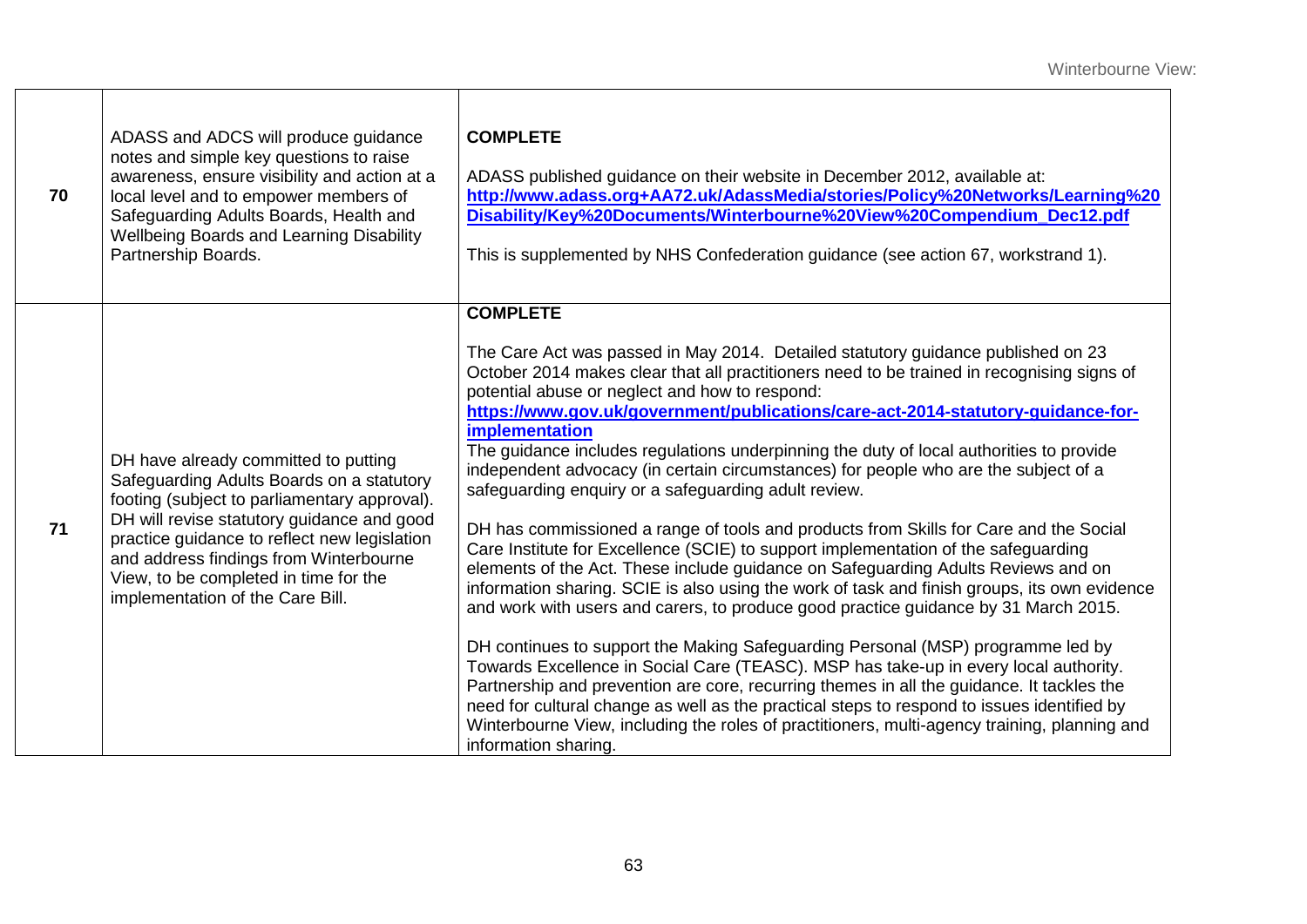|    |                                                                                                                                   | <b>COMPLETE</b>                                                                                                                                                                                                            |
|----|-----------------------------------------------------------------------------------------------------------------------------------|----------------------------------------------------------------------------------------------------------------------------------------------------------------------------------------------------------------------------|
| 72 | Safeguarding Adults Boards should review<br>their arrangements and ensure they have<br>the right information sharing processes in | The Care Act was passed in May 2014, and detailed statutory guidance in October (see<br>action 71(a) above).                                                                                                               |
|    | place across health and care to identify and<br>deal with safeguarding alerts.                                                    | DH has commissioned SCIE to produce guidance for Safeguarding Adults Boards to ensure<br>they are fit for purpose across all their functions and duties. LGA have a process for peer-<br>led review on adult safeguarding. |



## **WORKSTRAND 6: WORKFORCE**

Improve quality and safety through improving the capability of the workforce. Staff are properly trained in essential skills supported by good clinical and managerial leadership. Health and care professionals understand and are supported in achieving minimum standards and aspire to best practice. Members of staff should feel it is safe to raise concerns when things go wrong and be listened to.

|         |                                                                                                                                                                                                                                                                                                                        | <b>COMPLETE</b>                                                                                                                                                                                                                                                                                                                                                                                                                                                                                                                                                                                                              |
|---------|------------------------------------------------------------------------------------------------------------------------------------------------------------------------------------------------------------------------------------------------------------------------------------------------------------------------|------------------------------------------------------------------------------------------------------------------------------------------------------------------------------------------------------------------------------------------------------------------------------------------------------------------------------------------------------------------------------------------------------------------------------------------------------------------------------------------------------------------------------------------------------------------------------------------------------------------------------|
| 10      | The College of Social Work, working in<br>collaboration with BASW and other<br>professional organisations and with service<br>user led group, to produce key points<br>guidance for social workers on good practice<br>in working with people with learning<br>disabilities who also have mental health<br>conditions. | A Brief quide to good practice standards for commissioners and providers was published in<br>August 2013<br>http://www.tcsw.org.uk/uploadedFiles/TheCollege/Social_Work_Practice/Winterbourn<br>eViewGuidanceAugust2013.pdf<br>The College of Social Work commissioned a survey of research evidence about effective<br>social work interventions with learning disabled people and their families. This work has<br>been undertaken by the Open University. Publication is due in December 2014.<br>The report was completed in December 2014 and will be published on The College of<br>Social Work website early in 2015. |
| $12 \,$ | The Royal College of Speech and Language<br>Therapists to produce good practice                                                                                                                                                                                                                                        | <b>COMPLETE</b>                                                                                                                                                                                                                                                                                                                                                                                                                                                                                                                                                                                                              |
|         | standards for commissioners and providers                                                                                                                                                                                                                                                                              | These standards cover good communication for commissioners and providers together with                                                                                                                                                                                                                                                                                                                                                                                                                                                                                                                                       |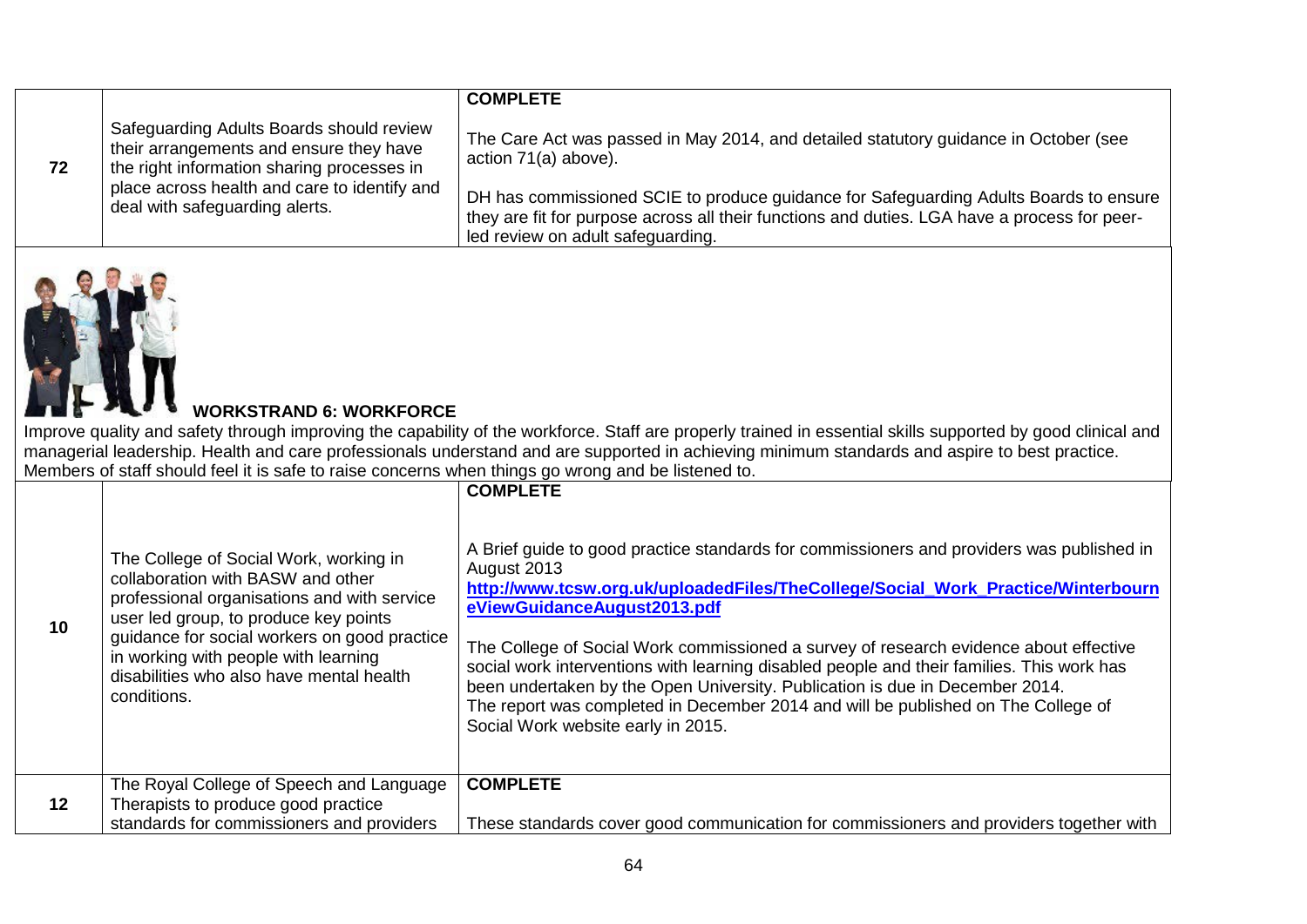|    | to promote reasonable adjustments required<br>to meet the speech, language and                                                                                        | a guide to "what does good look like and how will you know".                                                                                                                          |
|----|-----------------------------------------------------------------------------------------------------------------------------------------------------------------------|---------------------------------------------------------------------------------------------------------------------------------------------------------------------------------------|
|    | communication needs of people with                                                                                                                                    | http://www.rcslt.org/news/good_comm_standards                                                                                                                                         |
|    | learning disabilities in specialist learning                                                                                                                          |                                                                                                                                                                                       |
|    | disability or autism hospital and residential<br>settings.                                                                                                            |                                                                                                                                                                                       |
|    | The professional bodies that make up the                                                                                                                              | <b>COMPLETE</b>                                                                                                                                                                       |
|    | Learning Disability Professional Senate will                                                                                                                          |                                                                                                                                                                                       |
| 14 | refresh Challenging Behaviour: A Unified                                                                                                                              | A short key messages refresh of the NICE challenging behaviour guidelines is due to be                                                                                                |
|    | Approach to support clinicians in community<br>learning disability teams to deliver actions                                                                           | published in May 2015. A full report published as a book including a chapter on the NICE<br>guidelines is due to be published in August 2015.                                         |
|    | that provide better integrated services.                                                                                                                              |                                                                                                                                                                                       |
|    |                                                                                                                                                                       | <b>COMPLETE</b>                                                                                                                                                                       |
|    | Skills for Health and Skills for Care will                                                                                                                            | Skills for Health and Skills for Care have delivered the minimum training standards and                                                                                               |
|    | develop national minimum training standards                                                                                                                           | code of conduct for healthcare support workers and adult care workers in England. That                                                                                                |
|    | and a code of conduct for healthcare support                                                                                                                          | was published in March 2013 to coincide with the Francis report:<br>http://www.skillsforhealth.org.uk/about-us/news/code-of-conduct-and-national-                                     |
| 15 | workers and adult social care workers.<br>These can be used as the basis for<br>standards in the establishment of a voluntary                                         | minimum-training-standards-for-healthcare-support-workers/                                                                                                                            |
|    |                                                                                                                                                                       |                                                                                                                                                                                       |
|    | register for healthcare support workers and<br>adult social care workers in England.                                                                                  | Skills for Care, Health Education England (HEE) and Skills for Health are developing a Care<br>Certificate to be launched in Spring 2015 to replace the National Minimum Training     |
|    |                                                                                                                                                                       | Standards.                                                                                                                                                                            |
|    |                                                                                                                                                                       |                                                                                                                                                                                       |
|    |                                                                                                                                                                       | <b>COMPLETE</b>                                                                                                                                                                       |
|    |                                                                                                                                                                       | Skills for Care and NDTi published guidance for employers to 'Develop a framework of                                                                                                  |
|    | Skills for Care will develop a framework of<br>guidance and support on commissioning<br>workforce solutions to meet the needs of<br>people with challenging behaviour | guidance and support on commissioning workforce solutions to meet the needs of people                                                                                                 |
| 16 |                                                                                                                                                                       | with challenging behaviour' in February 2013.                                                                                                                                         |
|    |                                                                                                                                                                       | http://www.skillsforcare.org.uk/challengingbehaviour/                                                                                                                                 |
|    |                                                                                                                                                                       |                                                                                                                                                                                       |
|    |                                                                                                                                                                       | Active dissemination has been in progress through both bodies. Provider groups have been<br>circulating the framework among members. Skills for Care and Skills for Health have built |
|    |                                                                                                                                                                       | on this work to contribute to action 53, workstrand 5 on restraint.                                                                                                                   |
|    | The Royal College of Psychiatrists will issue                                                                                                                         | <b>COMPLETE</b>                                                                                                                                                                       |
| 21 | guidance about the different types of<br>inpatient services for people with learning                                                                                  | The report 'People with learning difficulty and mental health, behavioural or forensic                                                                                                |
|    |                                                                                                                                                                       |                                                                                                                                                                                       |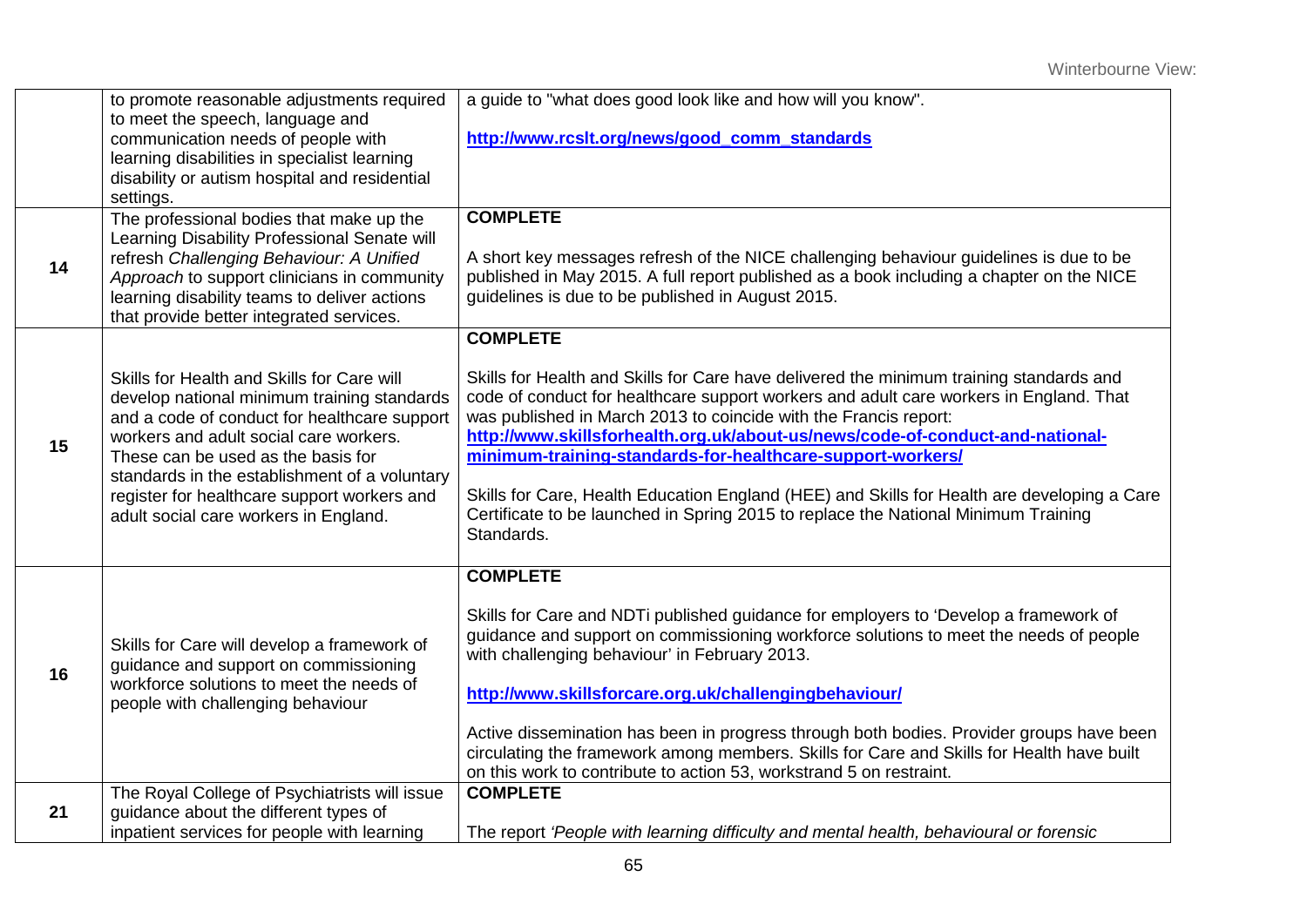|    | disabilities and how they should most<br>appropriately be used.                                                                                                                                                                                                                                                                            | problems: the role of in-patient services' was published in July 2013:<br>http://www.rcpsych.ac.uk/pdf/FR%20ID%2003%20for%20website.pdf                                                                                                                                                     |
|----|--------------------------------------------------------------------------------------------------------------------------------------------------------------------------------------------------------------------------------------------------------------------------------------------------------------------------------------------|---------------------------------------------------------------------------------------------------------------------------------------------------------------------------------------------------------------------------------------------------------------------------------------------|
| 23 | The Academy of Medical Royal Colleges<br>and the bodies that make up the Learning<br>Disability Professional Senate will develop<br>core principles on a statement of ethics to<br>reflect wider responsibilities in the health<br>and care system.                                                                                        | <b>COMPLETE</b><br>The Statement of Ethics has been completed. The Professional Senate has asked all<br>professional bodies to promote on their websites.<br>http://www.rcn.org.uk/development/nursing_communities/rcn_forums/learning_disab<br>ilities/links/?a=600451                     |
| 28 | HEE will take on the duty for education and<br>training across the health and care<br>workforce and will work with DH, providers,<br>clinical leaders and other partners to<br>improve skills and capability to respond the<br>needs of people with complex needs                                                                          | <b>CONTINUING</b><br>HEE has been represented on the LDPB since June 2013. Their refreshed mandate<br>includes Winterbourne View commitments at chapter 4, paragraph 4.10:<br>https://www.gov.uk/government/uploads/system/uploads/attachment_data/file/310170<br>/DH_HEE_Mandate.pdf       |
| 54 | There will be a progress report on actions to<br>implement the recommendations in<br>Strengthening the Commitment the report of<br>the UK Modernising learning disability<br>Nursing Review.                                                                                                                                               | <b>COMPLETE</b><br>A progress report on actions to implement recommendations in Strengthening the<br>Commitment was published in April 2014:<br>https://www.gov.uk/government/uploads/system/uploads/attachment_data/file/309153<br>/Strengthening_the_commitment_one_year_on_published.pdf |
| 73 | Through the Whistleblowing Helpline, DH<br>aims to increase awareness of<br>whistleblowing for staff within the health and<br>social care sectors. The helpline will advise<br>employers on embedding best practice<br>policy and procedure and staff on how to<br>raise concerns and what protection they<br>have in law when they do so. | <b>COMPLETE</b><br>The Helpline is run by Mencap. Helpline Number: 08000824825. www.wbhelpline.org.uk<br>enquiries@wbhelpline.co.uk                                                                                                                                                         |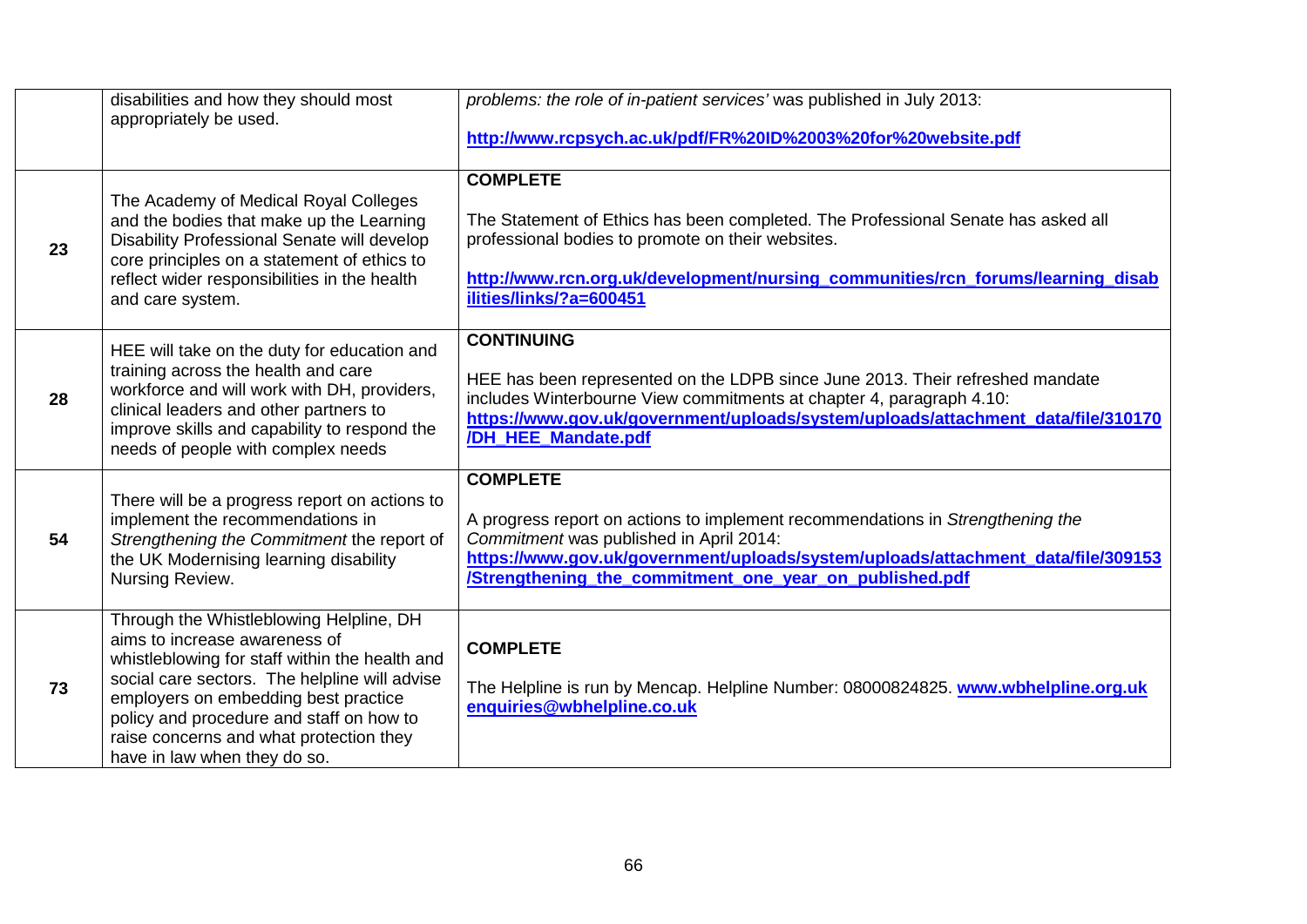

# **WORKSTRAND 7: CHILDREN AND TRANSITION**

To deliver integrated support to vulnerable children and young people with challenging behaviours. This should include early and effective intervention with care co-ordinated around and tailored to the needs of the individual child or young person.

| 19 | Shared with workstrand 1 - see action 19<br>there for children and young people service                                                                                                                                                                                                                                                                         | <b>COMPLETE</b>                                                                                                                                                                                                                                                                                                                                                                                                                                                                                                                                                                  |
|----|-----------------------------------------------------------------------------------------------------------------------------------------------------------------------------------------------------------------------------------------------------------------------------------------------------------------------------------------------------------------|----------------------------------------------------------------------------------------------------------------------------------------------------------------------------------------------------------------------------------------------------------------------------------------------------------------------------------------------------------------------------------------------------------------------------------------------------------------------------------------------------------------------------------------------------------------------------------|
|    | specification.                                                                                                                                                                                                                                                                                                                                                  | See action 19, workstrand 1                                                                                                                                                                                                                                                                                                                                                                                                                                                                                                                                                      |
| 46 | DH and the Department for Education (DfE)<br>will work with the independent experts on<br>the Children and Young People's Health<br>Outcomes Forum to prioritise improvement<br>outcomes for children and young people with<br>challenging behaviour and agree how best<br>to support young people with complex needs<br>in making the transition to adulthood. | <b>COMPLETE</b><br>The Children and Young People's Health Outcomes Forum is supporting this through its<br>forward work programme.<br>Guidance on integrated transition to adulthood has been developed for the Forum by the<br>National Network of Parent Carer Forums, and the Forum is considering additional<br>recommendations.<br>http://www.nnpcf.org.uk/what-good-integrated-care-looks-like-in-transition/<br>Children's disability continues to be a significant issue in the ongoing core work programme<br>of the Children and Young People's Health Outcomes Forum. |
| 47 | DH and DfE will develop and issue statutory<br>guidance on children in long-term residential<br>care.                                                                                                                                                                                                                                                           | <b>COMPLETE</b><br>DfE is leading this review and update of guidance linked to sections 17-19 of the Children<br>and Young People's Act 2008.<br>Publication was delayed while DfE considered any possible Deprivation of Liberty<br>implications arising from the 'Cheshire West' and 'Barnsley' legal cases. Now that<br>consideration is concluded, DfE will publish this guidance in early 2015.                                                                                                                                                                             |
| 48 | DH and DfE will jointly explore the issues<br>and opportunities for children with learning                                                                                                                                                                                                                                                                      | <b>COMPLETE</b>                                                                                                                                                                                                                                                                                                                                                                                                                                                                                                                                                                  |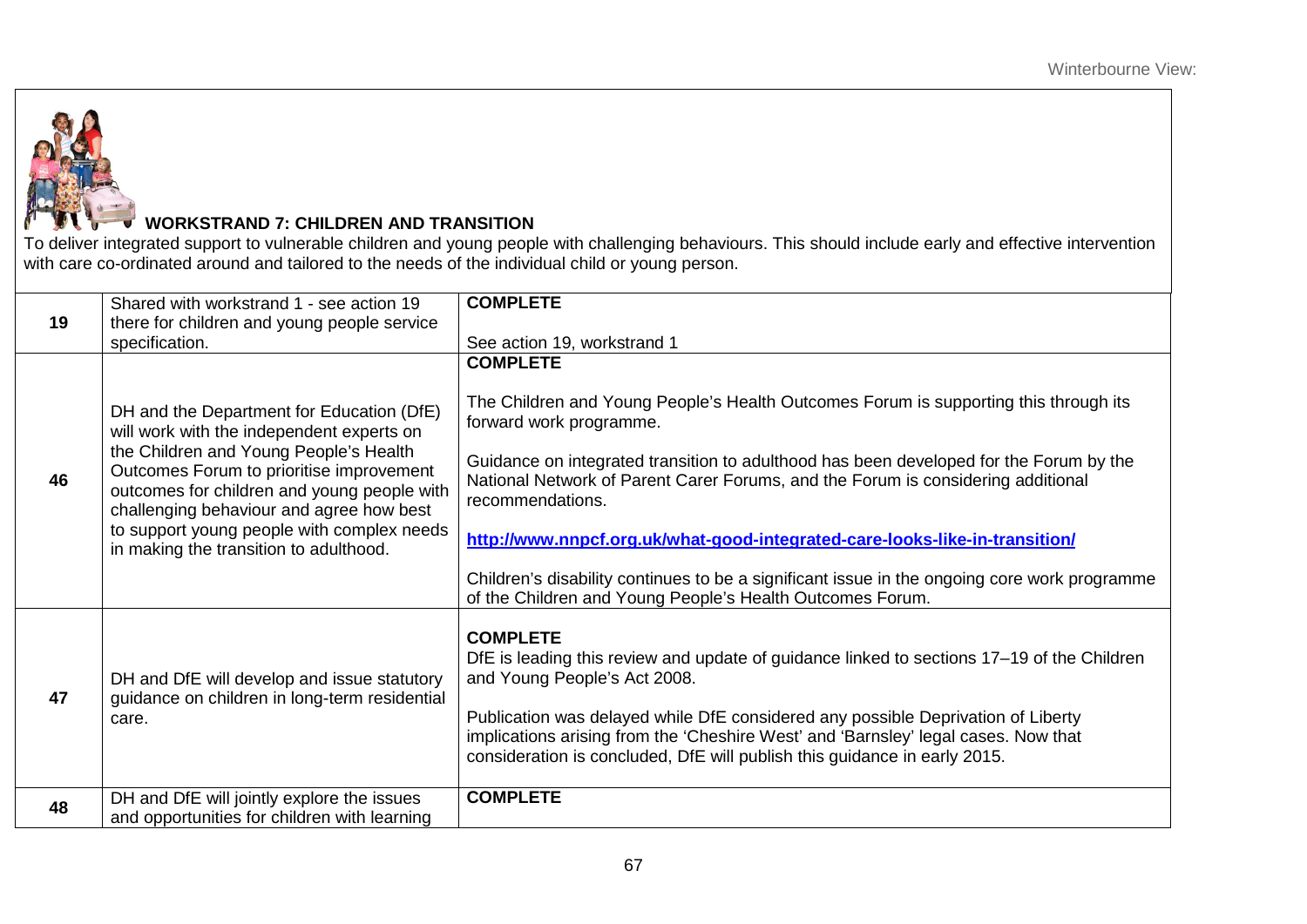|    | disabilities whose behaviour is described as<br>challenging through both the special<br>educational needs (SEN) and disability<br>reform programme and the work of the<br>Children's Health Strategy.                                                                                                                                                                                                                                                                                                          | The Children and Young People's Health Outcomes Forum will cover this in its forward work<br>programme. SEN reforms in the Children and Families Act have been granted Royal Assent<br>and statutory guidance to support the implementation of the SEN reforms has been laid in<br>Parliament.<br>DH, the Council for Disabled Children and DfE are developing guidance on minimising the<br>use of restraint in health settings where children have behaviour described as challenging. |
|----|----------------------------------------------------------------------------------------------------------------------------------------------------------------------------------------------------------------------------------------------------------------------------------------------------------------------------------------------------------------------------------------------------------------------------------------------------------------------------------------------------------------|------------------------------------------------------------------------------------------------------------------------------------------------------------------------------------------------------------------------------------------------------------------------------------------------------------------------------------------------------------------------------------------------------------------------------------------------------------------------------------------|
| 50 | DfE will revise the statutory guidance<br>Working together to safeguard Children.                                                                                                                                                                                                                                                                                                                                                                                                                              | <b>COMPLETE</b><br>Guidance was published in March 2013:<br>http://www.education.gov.uk/aboutdfe/statutory/g00213160/working-together-to-<br>safeguard-children<br>Early intervention continues to be key in securing good outcomes for children and young<br>people.                                                                                                                                                                                                                    |
| 53 | DH with external partners will publish<br>guidance on best practice around positive<br>behaviour support so that physical restraint<br>is only ever used as a last resort where the<br>safety of individuals would otherwise be at<br>risk and never to punish or humiliate.                                                                                                                                                                                                                                   | <b>COMPLETE</b><br>Building on the DH-published Positive and Proactive Care in April 2014, guidance for<br>reducing the need for restrictive practices on children, young people and those in transition<br>in healthcare settings is being developed with key stakeholders. This will be published by<br>March 2015 subject to clearance–(See workstrand 5 for guidance for adults.)                                                                                                    |
| 56 | DH will work with DfE to introduce a new<br>single assessment process and Education,<br>Health and Care Plan to replace the current<br>system of statements and learning difficulty<br>assessments for children and young people<br>with special educational needs; supported<br>by joint commissioning between local<br>partners (subject to parliamentary approval).<br>The process will include young people up to<br>the age of 25, to ensure they are supported<br>in making the transition to adulthood. | <b>COMPLETE</b><br>A Code of Practice was approved by Parliament on 28 July 2014:<br>https://www.gov.uk/government/publications/send-code-of-practice-0-to-25                                                                                                                                                                                                                                                                                                                            |
| 74 | Ofsted, CQC, Her Majesty's Inspectorate of<br>Constabulary, Her Majesty's Inspectorate of<br>Probation and Her Majesty's Inspectorate of<br>Prisons will introduce a new joint inspection<br>of multi-agency arrangements for the                                                                                                                                                                                                                                                                              | <b>COMPLETE</b><br>A consultation was published on integrated inspections in September 2014:<br>http://webarchive.nationalarchives.gov.uk/20141124154759/http://www.ofsted.gov.uk/                                                                                                                                                                                                                                                                                                       |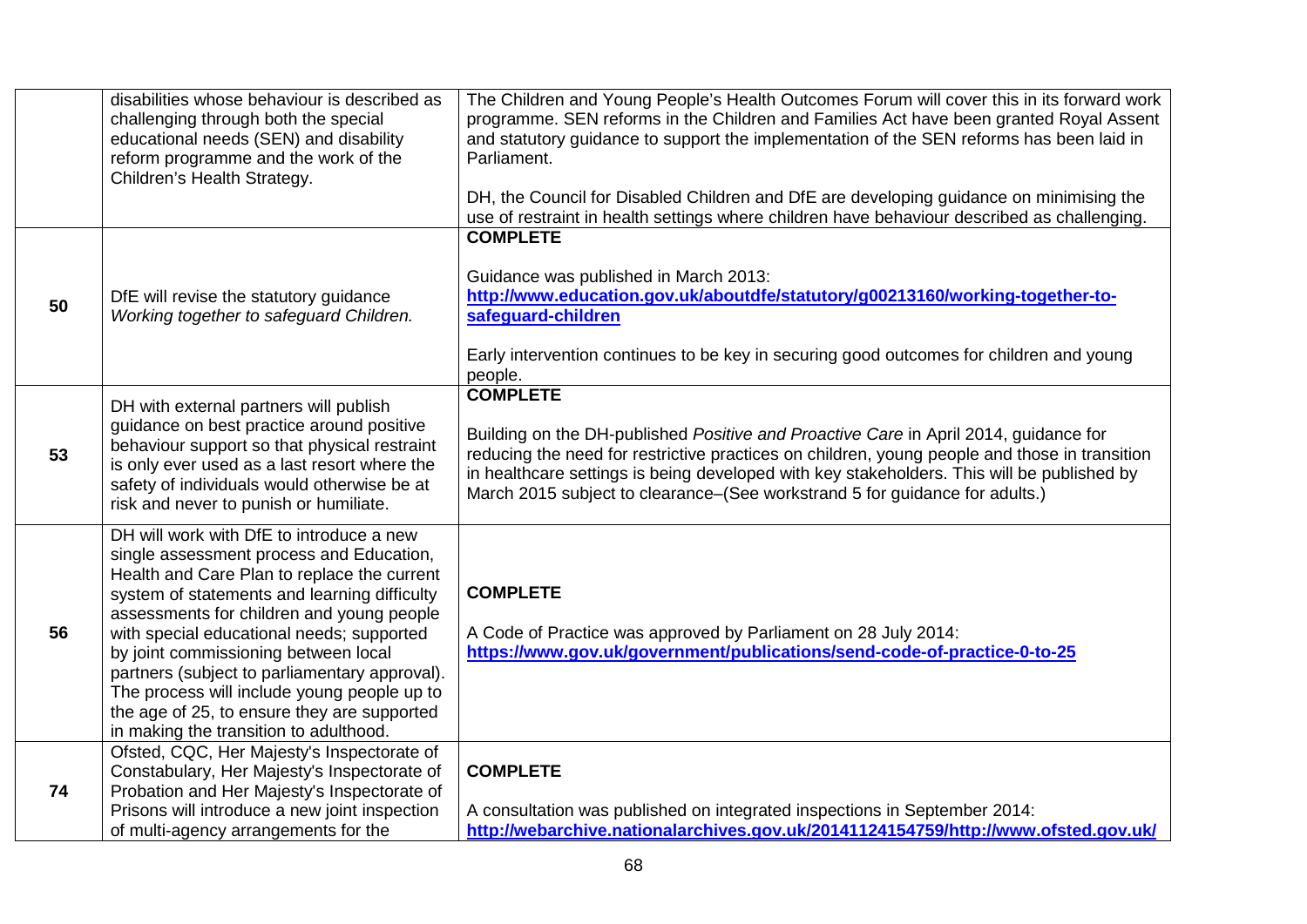|    | protection of children in England.                                                                                                                                             | resources/consultation-integrated-inspections-of-services-for-children-need-of-help-<br>and-protection-children-lo<br>Pilot visits took place in Autumn 2014, and the next steps for integrated inspections will be<br>announced in February 2015. |
|----|--------------------------------------------------------------------------------------------------------------------------------------------------------------------------------|----------------------------------------------------------------------------------------------------------------------------------------------------------------------------------------------------------------------------------------------------|
| 75 | Ofsted will make judgements on the overall<br>effectiveness, outcomes for children and<br>young people, quality of care, safeguarding<br>as well as leadership and management. | <b>COMPLETE</b><br>Ofsted are consulting on a new inspection framework for the inspection of children's homes<br>which will be introduced in April 2015:<br>https://www.gov.uk/government/consultations/childrens-homes-framework                  |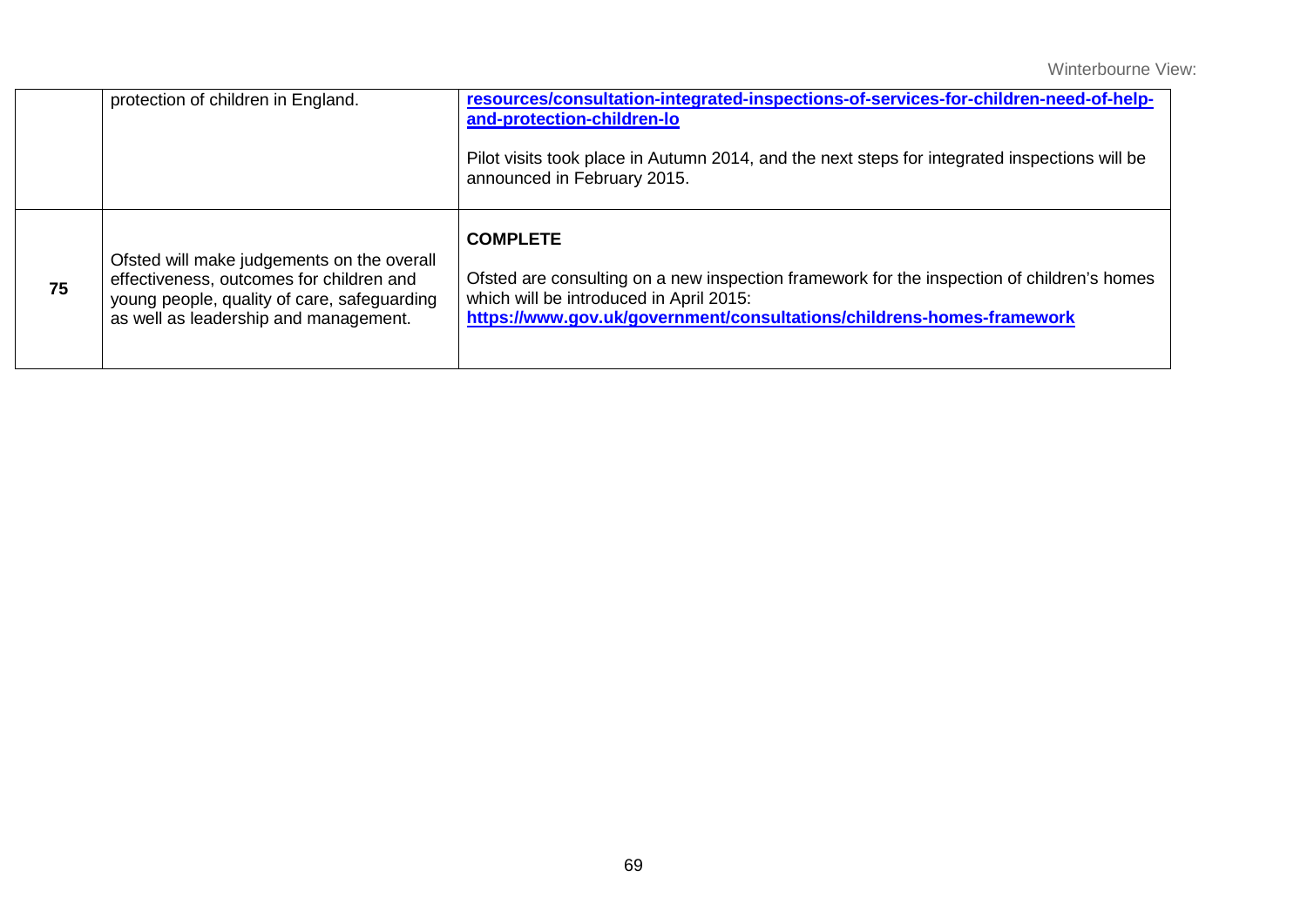## **Appendix 2 – DH capital funding scheme**

## **Barnet**

- Grant funding will be used to pay for alterations in the grounds of a property (high-slip fence).
- DH is allocating £10,000.
- 1 person who is at risk of admission to an inpatient setting will be able to remain safely at home with his family.

#### **Bexley**

- Grant funding will be used to adapt a property (to provide transitional accommodation for young adults with learning disabilities who are coming through Bexley's Local Colleges First programme).
- DH will allocate £43,000.
- A number of young adults have been identified as preparing to transition and at risk of admission to inpatient settings and will use this property to enable them to develop independence.

#### **Birmingham**

- Grant funding will be used to pay for adaptations to a property.
- DH is allocating £262,158.
- 3 people in inpatient settings will move to this property.

#### **Bristol**

- Grant funding will be used to make adaptations (an annex) to a property owned by Golden Lane Housing?.
- DH will allocate £104,000.
- 1 person in an inpatient setting will move to the property.

#### **Bury**

- Grant funding will be used to adapt a property (to provide an environment for people with learning disabilities to obtain the necessary life and domestic skills needed to manage a property).
- DH will allocate £35,000.
- A number of young people in residential settings preparing to transition to adult services and at risk of admission to inpatient settings will benefit from this facility.

#### **Camden**

- Grant funding will be used to make adaptations to a property.
- DH will allocate £120,000.
- 1 person at risk of admission to an inpatient setting will move to this property.

#### **Cheshire West**

- Grant funding will be used to make adaptations to a property.
- DH will allocate £373,168.
- A mixture of 6 people in inpatient settings or at risk of admission to inpatient settings will move to this property.

#### **Darlington**

- Grant funding will be used to pay for adaptations to a property in Darlington.
- DH is allocating £60,000.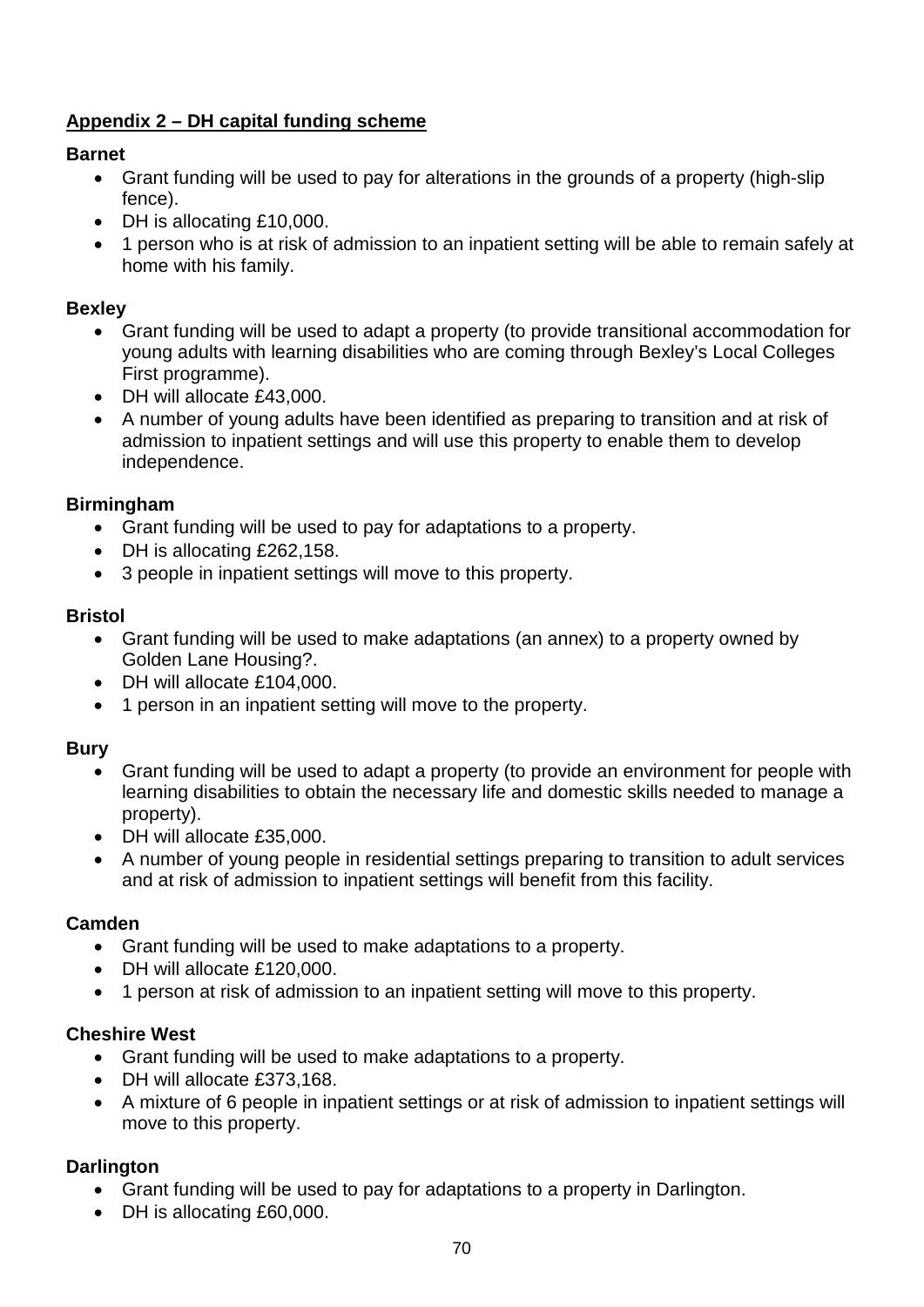• 1 person who has been in an inpatient setting for over 10 years will move to this property.

#### **Derby**

- Grant funding will be used to make adaptations to 2 3-bedroomed properties in the council's existing stock or already under construction.
- DH will allocate £36,100.
- 3 people in inpatient settings, 2 people at risk of admission to inpatient settings and 2 people at risk of re-admission to inpatient settings will move to these properties.

#### **Devon**

- Grant funding will be used to pay for a housing deposit, adaptations, mortgage arrangement and legal fees to properties in Devon.
- DH is allocating £800,000.
- 6 people in inpatient settings or currently not suitably housed within the community will move to these properties.

#### **Dorset**

- Grant funding will be used to develop a 2 bed safe haven in partnership the local Housing Trust.
- DH will allocate £120,000.
- 20-30 people are on the Council's list of named individuals at risk of admission to inpatient settings should their current placement break down and are most likely to use a safe haven.

#### **Gateshead**

- Grant funding will be used to make adaptations to properties managed by Gateshead Housing Company.
- DH will allocate £52,000.
- A mix of 10 people in inpatient settings, or at risk of admission to inpatient settings, or at risk of re-admission to inpatient settings will move to these properties.

#### **Gloucestershire**

- Grant funding will be used to pay for adaptations to properties.
- DH will allocate £200,000.
- 8 people preparing to transition into adult services at risk of admission to inpatient settings will move to these properties.

#### **Greenwich**

- Grant funding will be used to pay for adaptations to properties in Greenwich.
- DH is allocating £100,000.
- 5 people currently in inpatient settings or at risk of admission will move to these properties.

#### **East Riding**

- Grant funding will be used to make adaptations to 2 properties.
- DH will allocate £113,561.
- 2 people in inpatient settings will move to these properties.

#### **Hammersmith and Fulham, Kensington, Chelsea and Westminster**

• Grant funding will be used to support shared ownership of bespoke housing in the locality.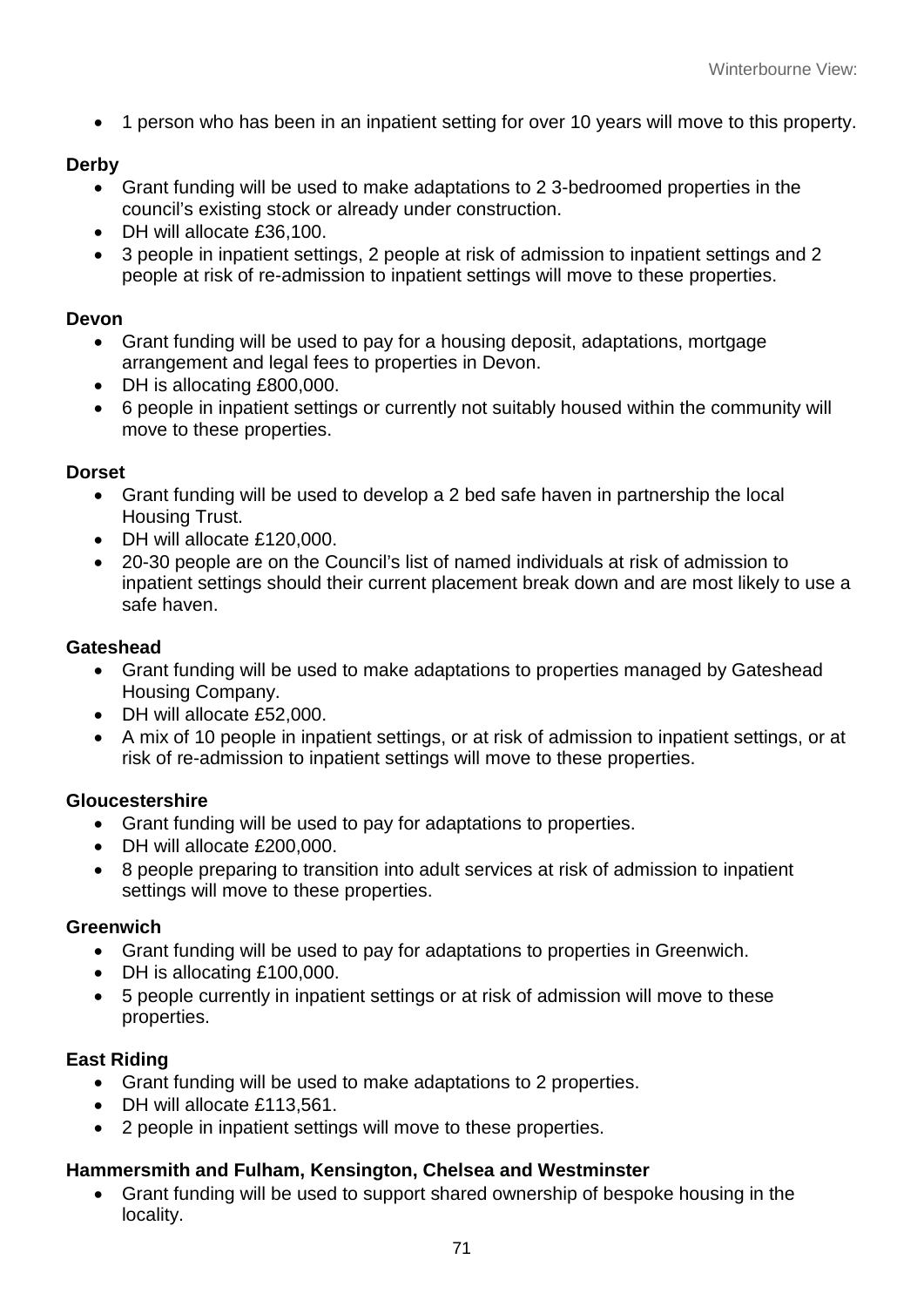- DH will allocate £900,000.
- 6 people in inpatient settings identified as ready for discharge and suitable for this approach to housing will be supported to become shared ownership candidates.

## **Hampshire**

- Grant funding will be used to build 2 properties.
- DH will allocate £800,000.
- A mix of 6 people either in inpatient settings or at risk of admission to inpatient settings will move to these properties.

## **Hertfordshire**

- Grant funding will be used to make adaptations to a property identified by the person below and his family as a place they are happy to move to.
- DH will allocate £26,000.
- 1 person in an inpatient setting will move to this property.

## **Hull**

- Grant funding will be used to make adaptations to a property.
- DH will allocate £200,000.
- The property will provide a respite facility for people identified in the locality as at a high risk of admission to inpatient settings.

## **Islington**

- Grant funding will be used to make adaptations to a property.
- DH will allocate £50,000.
- The adaptations are focused on additional flexible space within an existing specialist support accommodation scheme. These will enable the space to be turned into sensory rooms in line with sensory profiles for each tenant. Funding will also be used to install 2 garden studios to provide more space for tenants (in particular those with autism who find community-based accommodation challenging).

#### **Kensington and Chelsea**

- Grant funding will be used to make adaptations to properties.
- DH will allocate £10,000.
- 2 people currently being supported at a locally commissioned crisis bed unit at high risk of admission to inpatient settings will move to these properties.

#### **Leicestershire**

- Grant funding will be used to purchase a property (to provide step down transitional support accommodation for up to 6 people a year and permanent accommodation for a further 2 people with learning disabilities) and a further 2 bedroomed property.
- DH will allocate £391,700.
- 16 people either in inpatient settings, at risk of admission to inpatient units or at risk of readmission to inpatient units will move to these properties.

#### **Newcastle**

- Grant funding will be used to pay for adaptations to properties.
- DH will allocate £60,000.
- 5 people at risk of admission to inpatient settings will move to these properties. A further 7 people at risk of re-admission to inpatient settings will also move to these properties.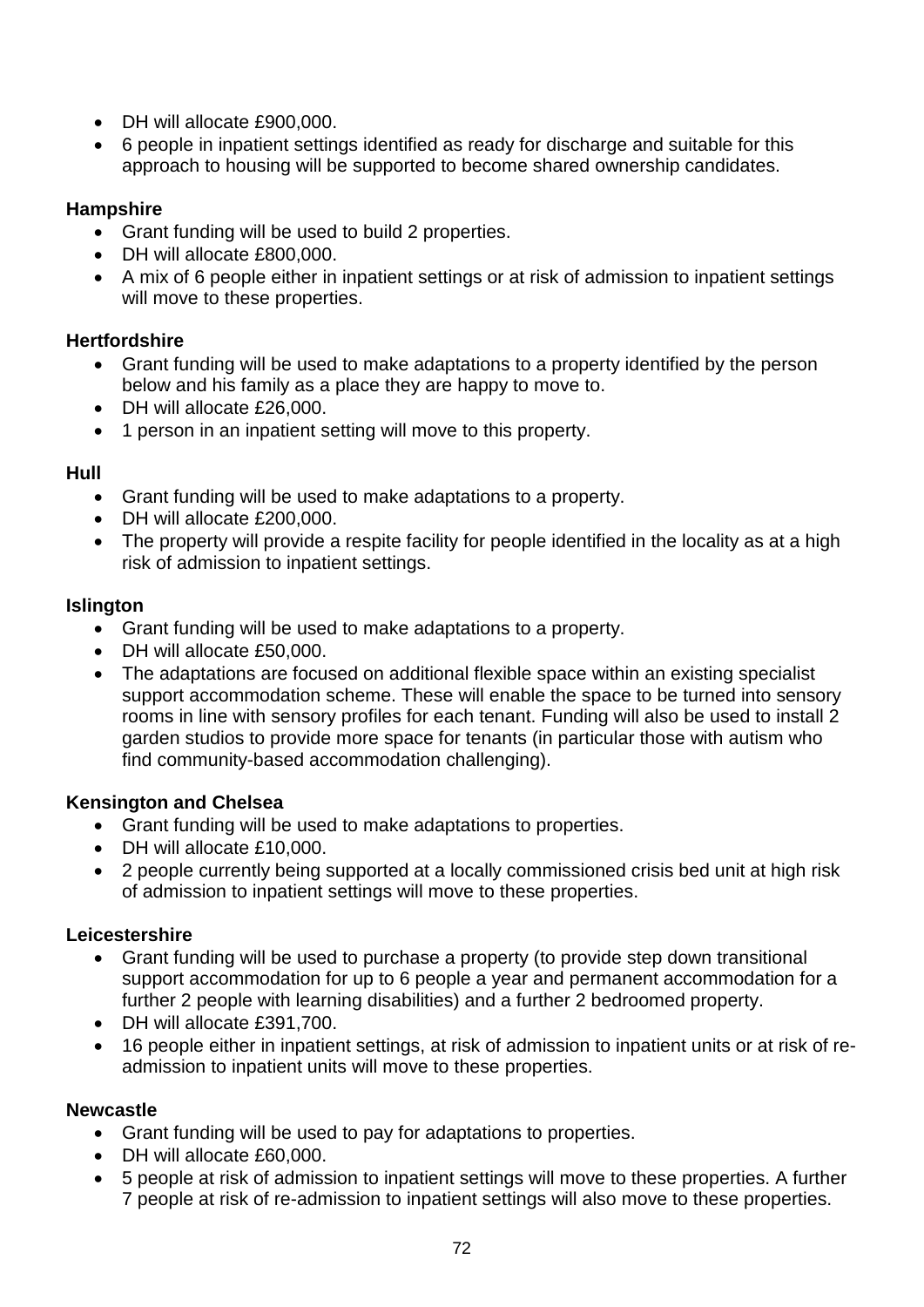## **Newham**

- Grant funding will be used to make adaptations to 2 properties.
- DH will allocate £130,000.
- 2 people in inpatient settings will move to these properties.

### **Norfolk**

- Grant funding will be used to pay for adaptations to a property (convert to 2 selfcontained units of 2-bed and 1-bed accommodation).
- DH is allocating £50,000.
- 3 people at risk of admission to inpatient settings will move to this property.

## **North Lincolnshire**

- Grant funding will be used to make adaptations to 10 properties.
- DH will allocate £25,000.
- 10 people at risk of admission to inpatient settings will move to these properties.

# **Nottinghamshire County**

- Grant funding will be used to pay for adaptations to properties (350k for bungalows and adaptations to a step up/step down interim residential care home for service users to avoid or leave hospital early whilst the Council finds them suitable supported housing, and 65k for a scoping exercise to look at the potential to use land owned by the Council for supported housing).
- DH will allocate £415,000.
- 20 people in inpatient settings will move to these properties with a further 3 identified as benefitting from bespoke accommodation in the future.

## **Richmond**

- Grant funding will be used to contribute to the capital build development of a supported living scheme (4 apartments and 2 additional communal areas).
- DH is allocating £250,000 which will add to matched funding from the Mayor's Care and Support Specialised Housing Fund and £100,000 from the Recycled Capital Grant Fund.
- 3 people in transitional phases from in-patient settings to more local or more individualised services will move to this development.

## **Shropshire**

- Grant funding will be used to make adaptations to properties.
- DH will allocate £25,000.
- 2 people in inpatient settings will move to these properties.

## **Southend**

- Grant funding will be used to make adaptations to properties.
- DH will allocate £165,000.
- 3 people either in inpatient settings or at risk of admission to inpatient settings will move to these properties.

## **Waltham Forest**

- Grant funding will be used to make adaptations to properties.
- DH will allocate £385,000.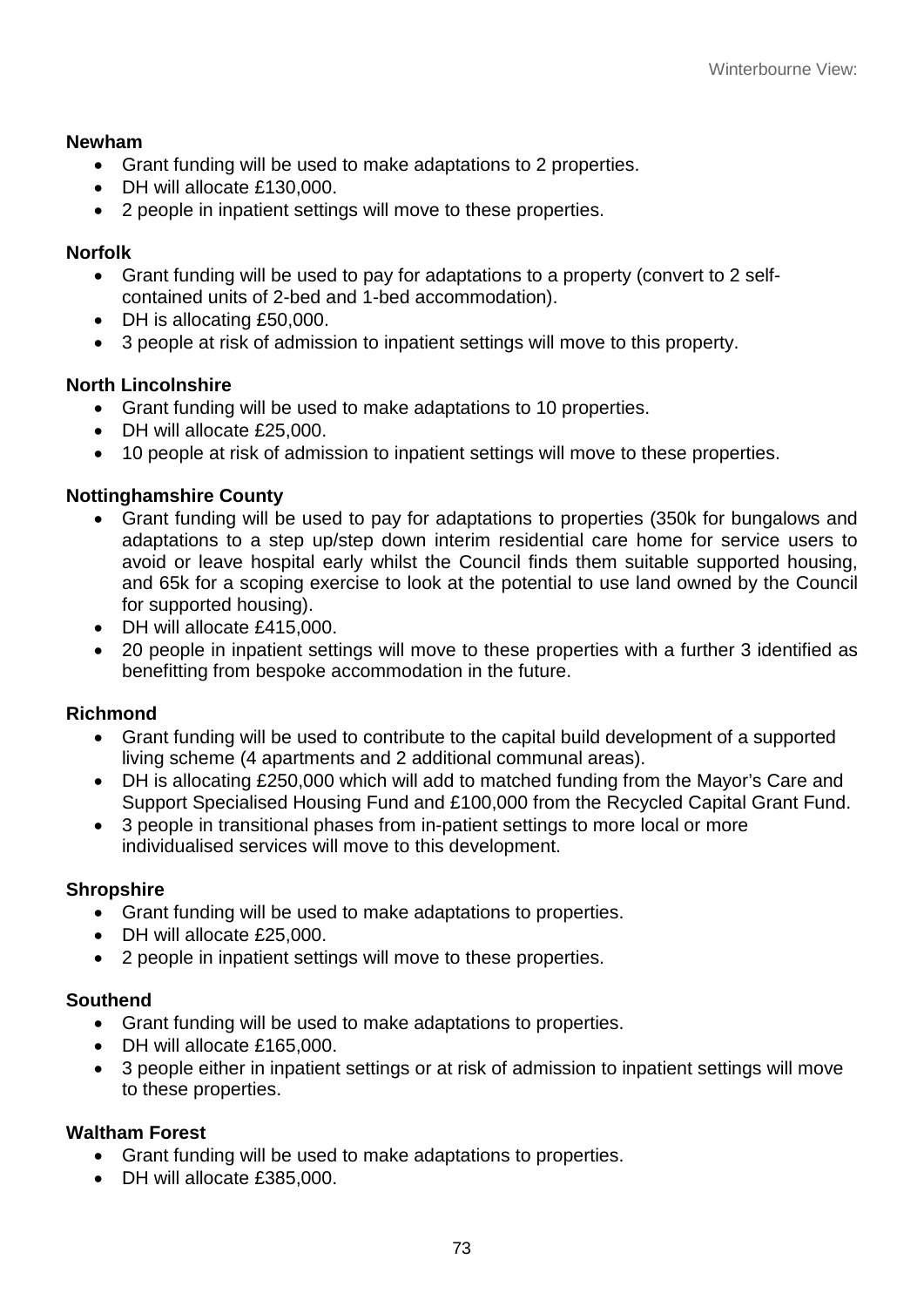• 3 people at risk of admission to inpatient settings will be supported to remain living with their families and/or in community supported housing. 6 people being cared for out of the borough at risk of admission/re-admission to inpatient settings will move to one of the adapted properties.

### **Warwickshire**

- Grant funding will be used to pay for alterations to a property.
- DH is allocating £39,914.
- 1 person who is in a residential college as an emergency placement will move to this property.

#### **Wiltshire**

- Grant funding will be used to purchase and adapt a property.
- DH will allocate £580,000.
- 1 person at risk of admission to an inpatient setting will immediately move to the adapted property, which will also be used to support 2 or 3 individuals at any one time who are at risk of admission as well.

#### **Worcestershire**

- Grant funding will be used to pay for adaptations to a property (convert to 2 selfcontained units).
- DH is allocating £60,000 which will add to £20,000 invested by Worcestershire County Council's capital funding resources.
- 3 people at risk of admission to inpatient settings will move to this property.

# **TOTAL - £6,991,601**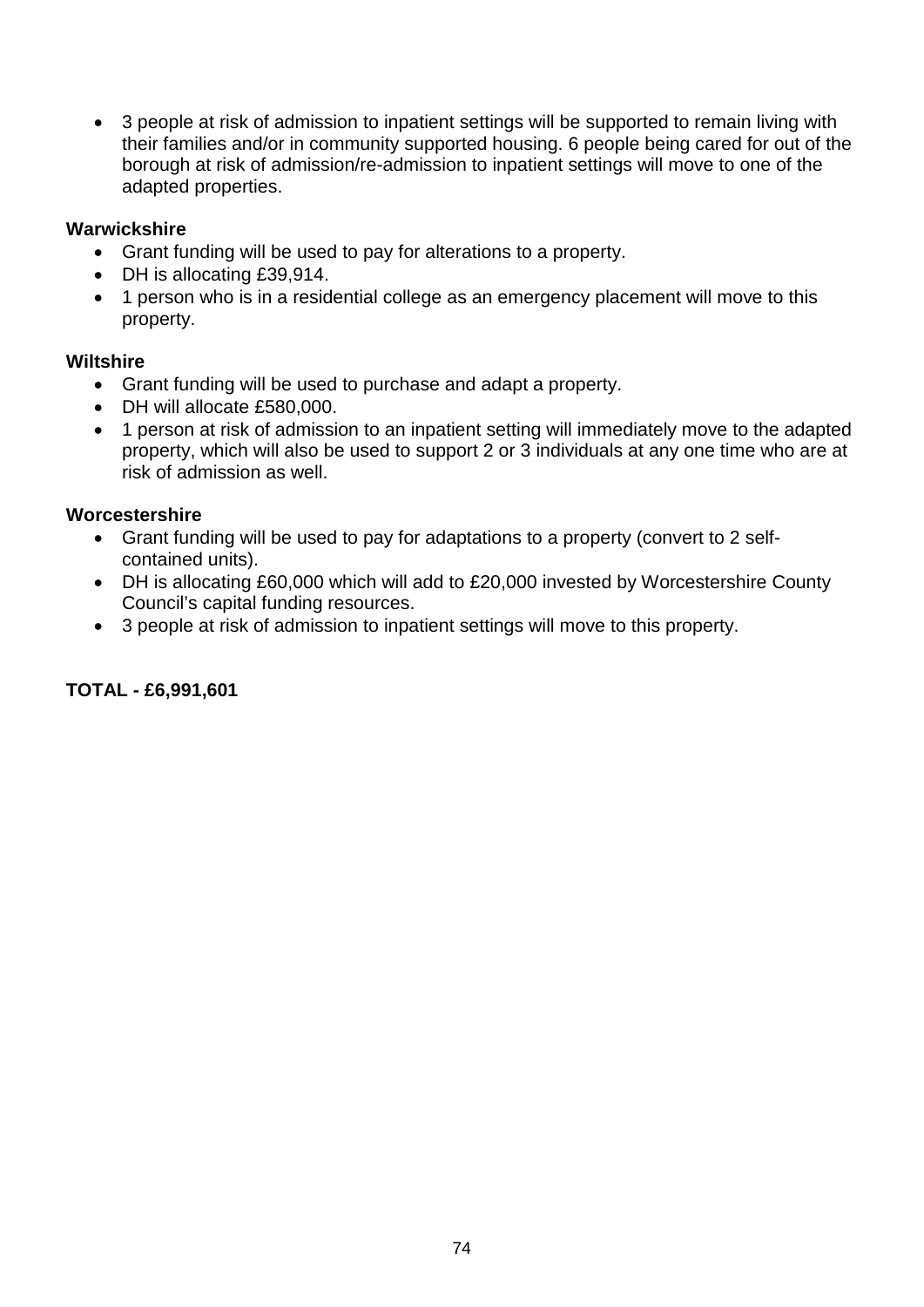# **Appendix 3 – Cross-Government Learning Disability Board Membership**

# **Chair**

Norman Lamb, Chair, Minister for Care and Support

# **Stakeholders**

Karen Flood - Co-Chair National Forum of People with Learning Disabilities (Supported by Paula Camborne) Craig Hart - Co-Chair National Forum of People with Learning Disabilities (Supported by Catherine O'Byrne) Vicki Raphael - National Valuing Families Forum Julia Erskine - National Valuing Families Forum Dan Scorer - Mencap Ciara Lawrence – Mencap (Supported by Ailis Hardy)

# **External Delivery Partners**

Alan Rosenbach – Care Quality Commission Karen Dodd - The LD Professional Senate Jane Cummings - NHS England Dominic Slowie – NHS England Rupert Nichols - NHS Confederation Andrea Pope-Smith / Rosy Pope – Association of Directors of Adult Social Services learning disability lead Katie Hall – Local Government Association Sally Burlington – Local Government Association David Sallah – Health Education England Gyles Glover – Public Health England Peter Kinsey – Care Management Group (representing providers)

# **Other Government Departments**

Nicolette Divecha/ Berenice Napier / Jill Lindley - Department for Business, Innovation and **Skills** Helen Nix - Department for Education Yacoob Woozeer – Department Work & Pensions

## **Department of Health**

Jon Rouse – Director General, Social Care, Local Government and Care Partnerships Sarah McClinton – Director, Mental Health and Disability Frances Smethurst - Deputy Director, Learning Disabilities and Autism Ben Thomas - Professional Lead Nursing Mental Health and Learning Disability Secretariat provided by Department of Health Learning Disability policy team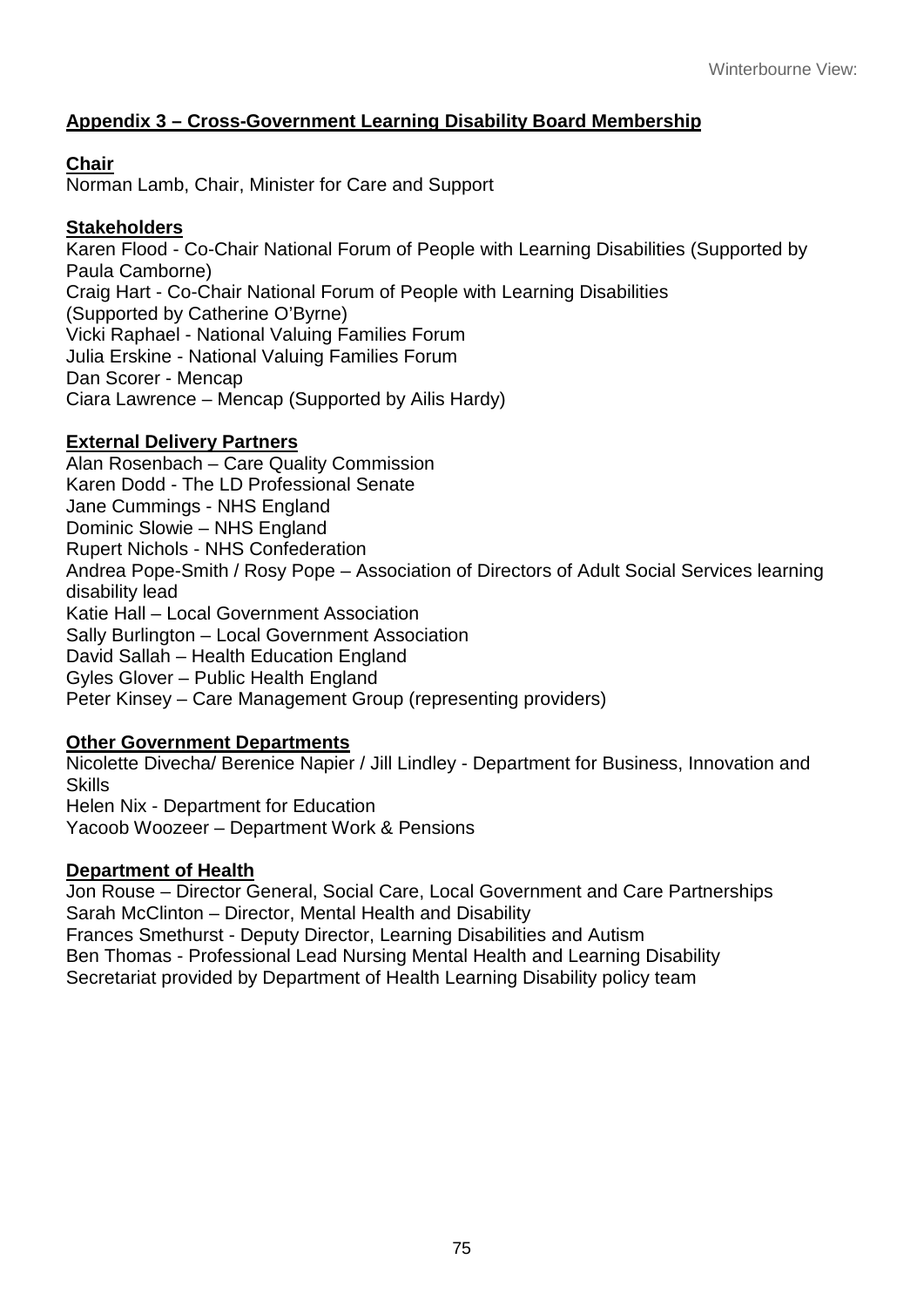# **Appendix 4 – Diagram of high-level governance of Transforming Care**

### Figure 4



Refer to appendix 7 for a written description of this flowchart.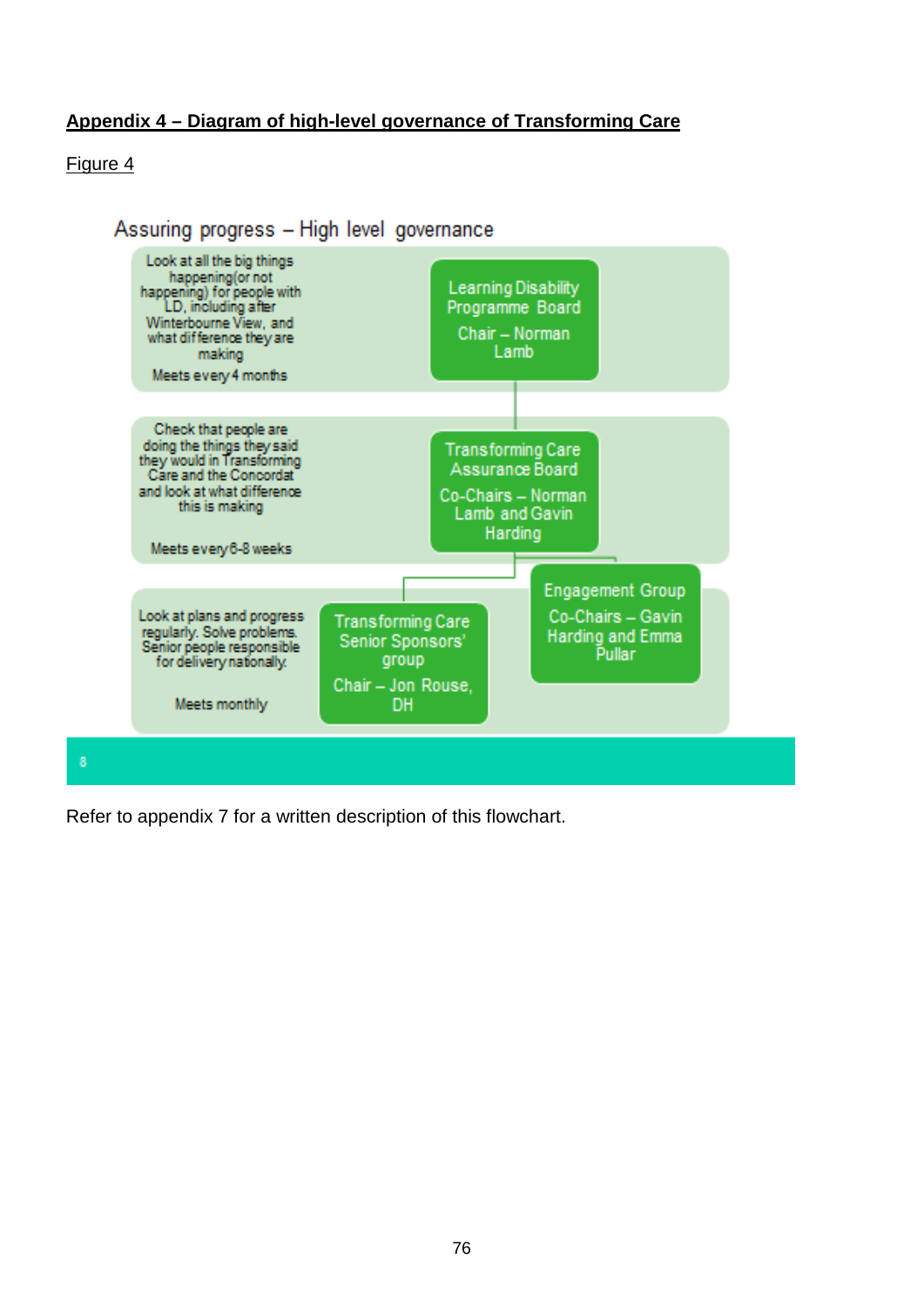# **Appendix 5 – Transforming Care Assurance Board Membership**

- Norman Lamb, Co-Chair (Minister of State for Care & Support)
- Gavin Harding, Co-Chair (National Forum of People with Learning Disabilities)
- Jon Rouse (Department of Health)
- Sarah McClinton (Department of Health)
- Sally Burlington (Local Government Association)
- Jane Cummings (NHS England)
- Hazel Watson (NHS England)
- Juliet Beal (NHS England)
- Martin McShane (NHS England)
- Dr Dominic Slowie (NHS England)
- Alan Rosenbach (Care Quality Commission)
- Karen Flood (National Forum of People with Learning Disabilities)
- Andrea Pope-Smith (Association of Directors of Adult Social Services)
- Viv Cooper (National Valuing Families Forum)
- Terry Parkin (Association of Directors of Children's Services)
- Kate Shethwood (Association of Directors of Children's Services)
- Dr Katie Armstrong (Clinical Commissioning Groups)
- Professor Gyles Glover (Public Health England)
- Professor Eric Emerson (University of Lancaster)
- Professor Tony Holland (University of Cambridge)
- Dave Williams (Salford Council)
- Lynne Winstanley (NHS Improving Quality)
- Sir Leonard Fenwick (NHS)
- Beverley Dawkins (Challenging Behaviour National Strategy Group)
- Sarah Carter (Department for Education)
- Ann Earley (Winterbourne View family member)
- Emma Pullar (Winterbourne View Joint Improvement Programme, Engagement Strategy Group)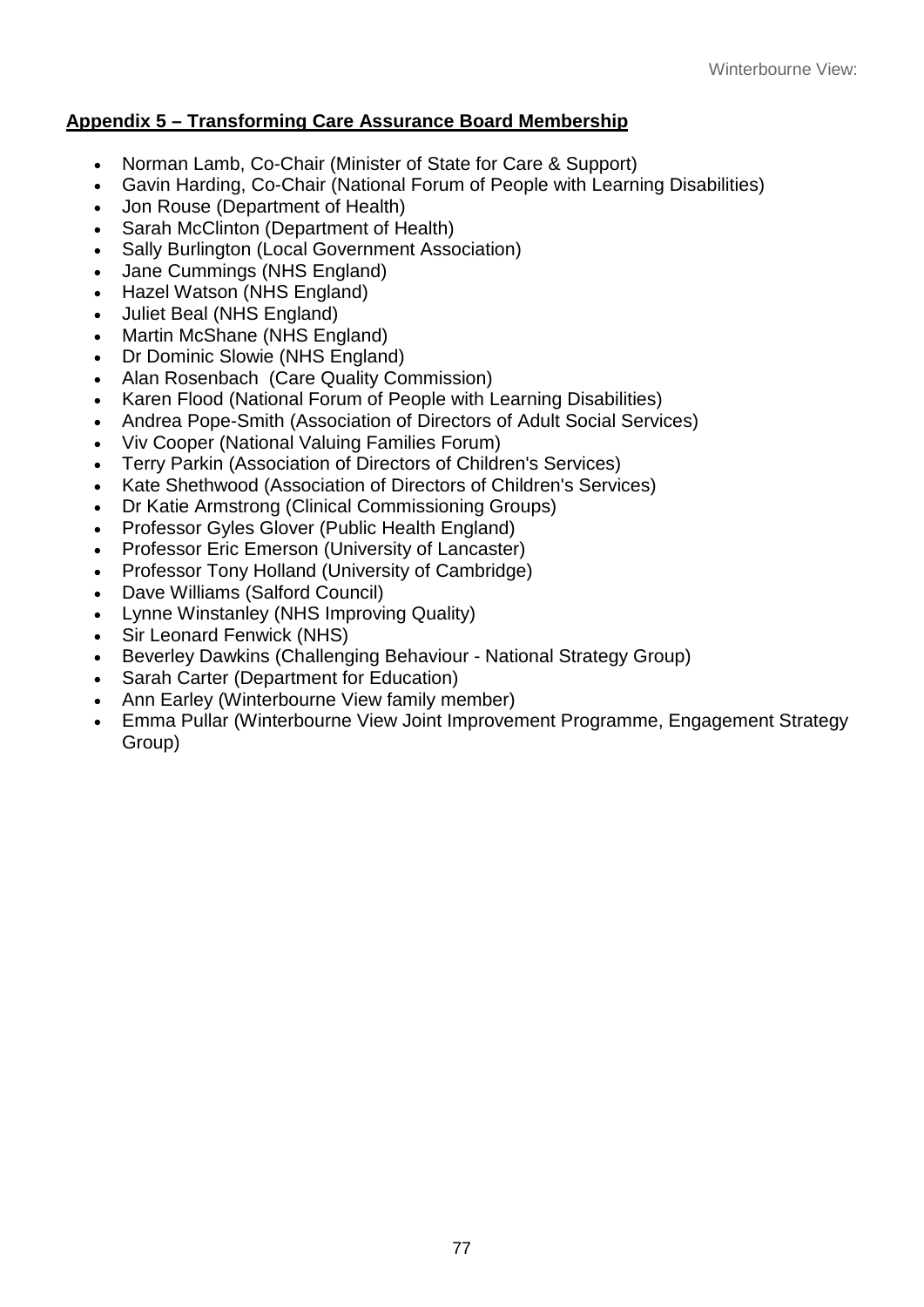# **Appendix 6 - Learning Disability Census 2014 Visual Diagrams**

#### **Figure 1: Census counts for 2013 and 2014**



Source: HSCIC Learning Disability Census 2014 <http://www.hscic.gov.uk/pubs/ldcensus14>

#### Base: All patients (3,250 in 2013 & 3,230 in 2014

Note: Analysing 'first admission' date information for returns to the 2014 census identified 370 patients who had an admission date prior to the 2013; this suggests that they would have been receiving inpatient care at the time of the 2013 census. This group of people fall within the group receiving care in the 2014 census only (1,255 patients)

#### **Figure 2: Percentage of patients detained under the Mental Health Act on census day 2014**



Source: HSCIC Learning Disability Census 2014 <http://www.hscic.gov.uk/pubs/ldcensus14> Base: All patients (3,230)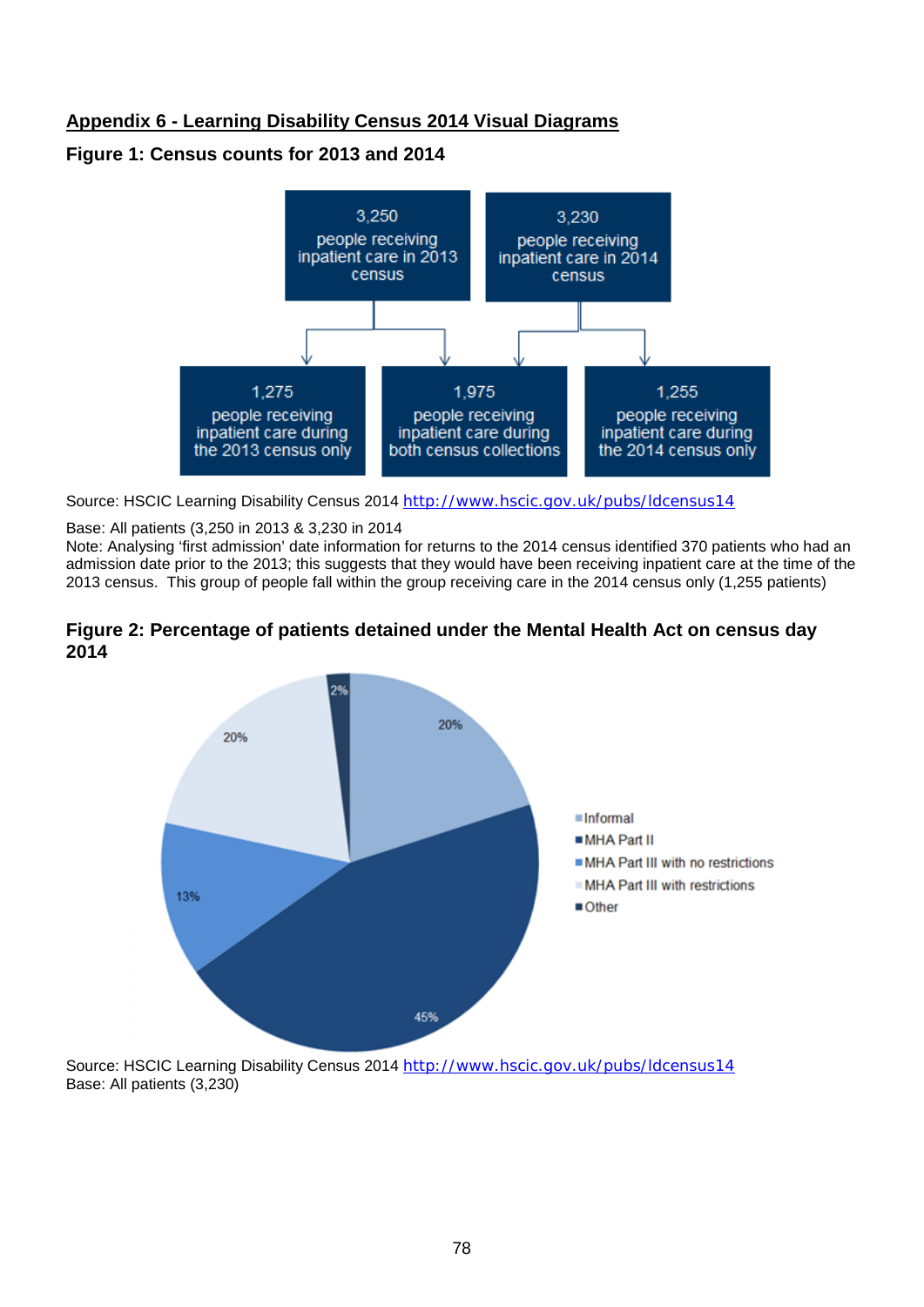#### **Table 1: Number and percentage of patients by main treatment reason for being in in patient care on census day 2014**

|                                                                                                                        | <b>Number</b> | Percent |
|------------------------------------------------------------------------------------------------------------------------|---------------|---------|
| Total                                                                                                                  | 3,230         | 100%    |
| Need inpatient care for treatment reason                                                                               | 2,545         | 79%     |
| of which:                                                                                                              |               |         |
| Current behaviour assessed as too risky for Ministry of Justice to agree any reduction in<br>security level            | 485           | 15%     |
| Continuing need for inpatient care of mental illness                                                                   | 1.365         | 42%     |
| Continuing behavioural treatment programme                                                                             | 695           | 21%     |
| Do not need inpatient care for treatment reason                                                                        | 440           | 14%     |
| of which:                                                                                                              |               |         |
| Local step-down placement in inpatient psychiatric unit preparatory to community<br>resettlement being actively sought | 200           | 6%      |
| New community placement actively being sought as previous placement no longer viable                                   | 230           | 7%      |
| Residential care placement funding dispute                                                                             | 10            | 0%      |
| Other                                                                                                                  | 245           | 8%      |

Source: HSCIC Learning Disability Census 2014 http://www.hscic.gov.uk/pubs/Idcensus14 Base: All patients (3,230)

## **Table 2: Number of patients with each behavioural risk on census day 2014**

|                                             | risk  | Any Violence<br>risk | Sexual<br>risk to<br>others | Sexual<br>risk to<br>self | Fire<br>risk | Self-<br>injury<br>risk | Property<br>risk |
|---------------------------------------------|-------|----------------------|-----------------------------|---------------------------|--------------|-------------------------|------------------|
| <b>Total</b>                                | 3,230 | 3,230                | 3,230                       | 3.230                     | 3.230        | 3.230                   | 3,230            |
| Absent                                      | 455   | 920                  | 2,050                       | 2,420                     | 2,775        | 1,635                   | 1,675            |
| Present                                     | 2,775 | 2.310                | 1.180                       | 810                       | 455          | 1.595                   | 1,555            |
| Of which:                                   |       |                      |                             |                           |              |                         |                  |
| <b>Present only</b>                         | 1,990 | 1,795                | 955                         | 715                       | 395          | 1.390                   | 1,375            |
| Severe enough to require hospital treatment | 785   | 515                  | 225                         | 95                        | 60           | 210                     | 185              |

Source: HSCIC Learning Disability Census 2014 <http://www.hscic.gov.uk/pubs/ldcensus14> Base: All patients (3,230)

Note: Figures for 'present' aggregated 'present only' and 'severe enough to require hospital treatment' at source, these were rounded for this table. Reference data table 5 shows un-aggregated data, due to rounding; summing the reference data table figures may give slightly different results.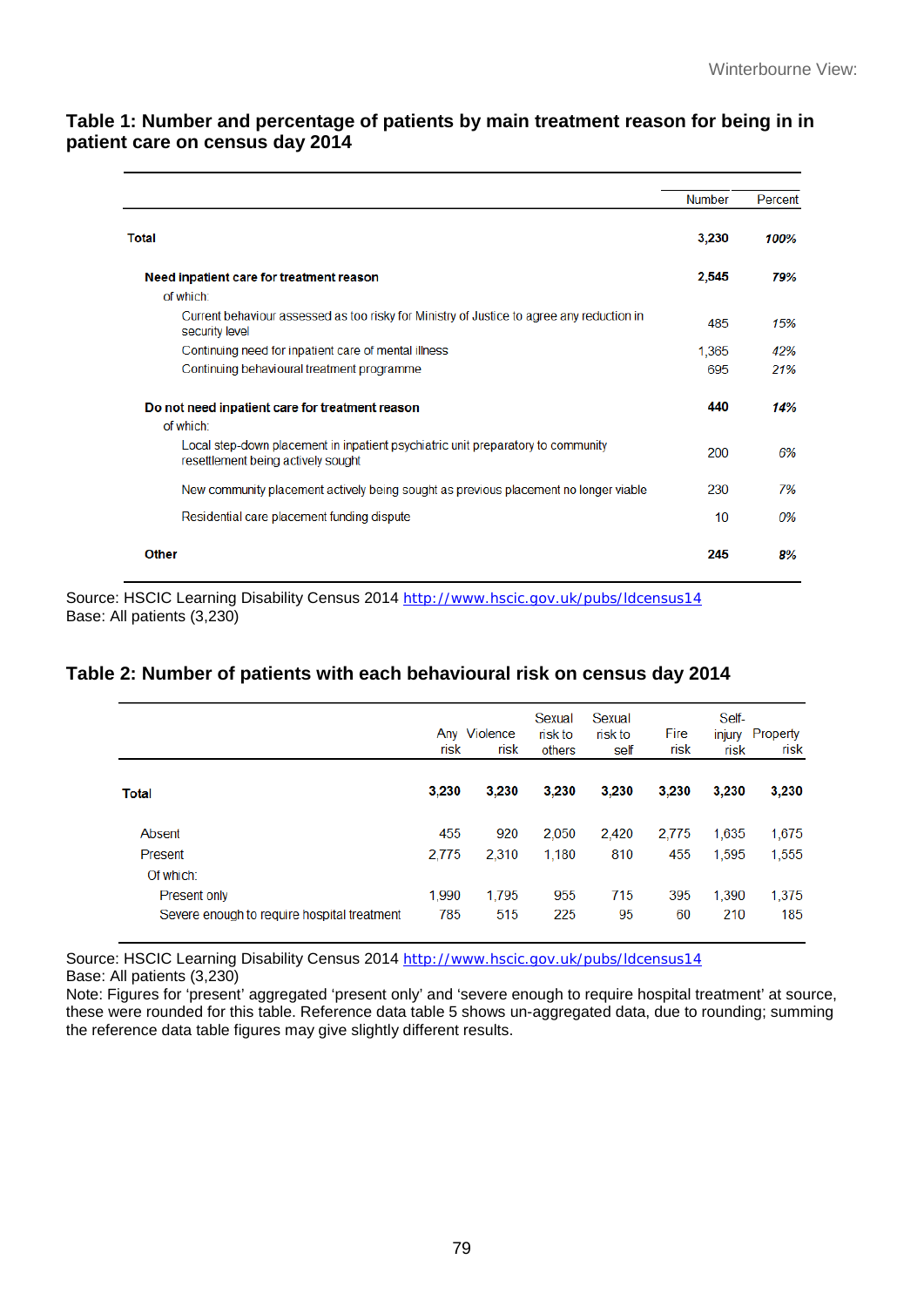**Table 3: Number and percentage of patients by gender with at least one incident grouped into adverse experiences and/or restrictive measures three months prior to census day 2014** 

|                           |       | <b>Number</b> | <b>Percent</b> |      |        |
|---------------------------|-------|---------------|----------------|------|--------|
|                           | Total | Male          | Female         | Male | Female |
| <b>All patients</b>       | 3.230 | 2.400         | 830            | 100% | 100%   |
| <b>No incidents</b>       | 1.450 | 1,155         | 295            | 48%  | 36%    |
| At least one incident     | 1,780 | 1,245         | 535            | 52%  | 64%    |
| of which:                 |       |               |                |      |        |
| Adverse experiences only  | 660   | 495           | 170            | 21%  | 20%    |
| Restrictive measures only | 295   | 240           | 55             | 10%  | 7%     |
| Incidents of both type    | 820   | 510           | 310            | 21%  | 37%    |

Source: HSCIC Learning Disability Census 2014 <http://www.hscic.gov.uk/pubs/ldcensus14> Base: All patients (3,230)

Note: 'At least one incident' is shown here rounded from raw data. This can be calculated from the reference data table 20 but due to suppression the totals may not add up

Adverse experiences (accidents, physical assault and self-harm) Restrictive measures (hands on restraint and seclusion), Adverse experiences include accidents, physical assault and self-harm; restrictive measures include hands on restraint and seclusion.

#### **Table 4: Number and percentage of patients by use of antipsychotic medication in the 28 days prior to census day 2013 & 2014**

|                          | <b>Number</b> |       | Percent |      |
|--------------------------|---------------|-------|---------|------|
|                          | 2013          | 2014  | 2013    | 2014 |
| <b>All Service Users</b> | 3,250         | 3,230 | 100%    | 100% |
| <b>None</b>              | 1,030         | 885   | 32%     | 27%  |
| Yes<br>of which:         | 2,220         | 2,345 | 68%     | 73%  |
| Regularly                | 1,316         | 1,680 | 40%     | 52%  |
| <b>PRN</b>               | 156           | 150   | 5%      | 5%   |
| Both Regularly and PRN   | 748           | 515   | 23%     | 16%  |

Source: HSCIC Learning Disability Census 2014 <http://www.hscic.gov.uk/pubs/ldcensus14> Base: All patients (3,250 in 2013 & 3,230 in 2014)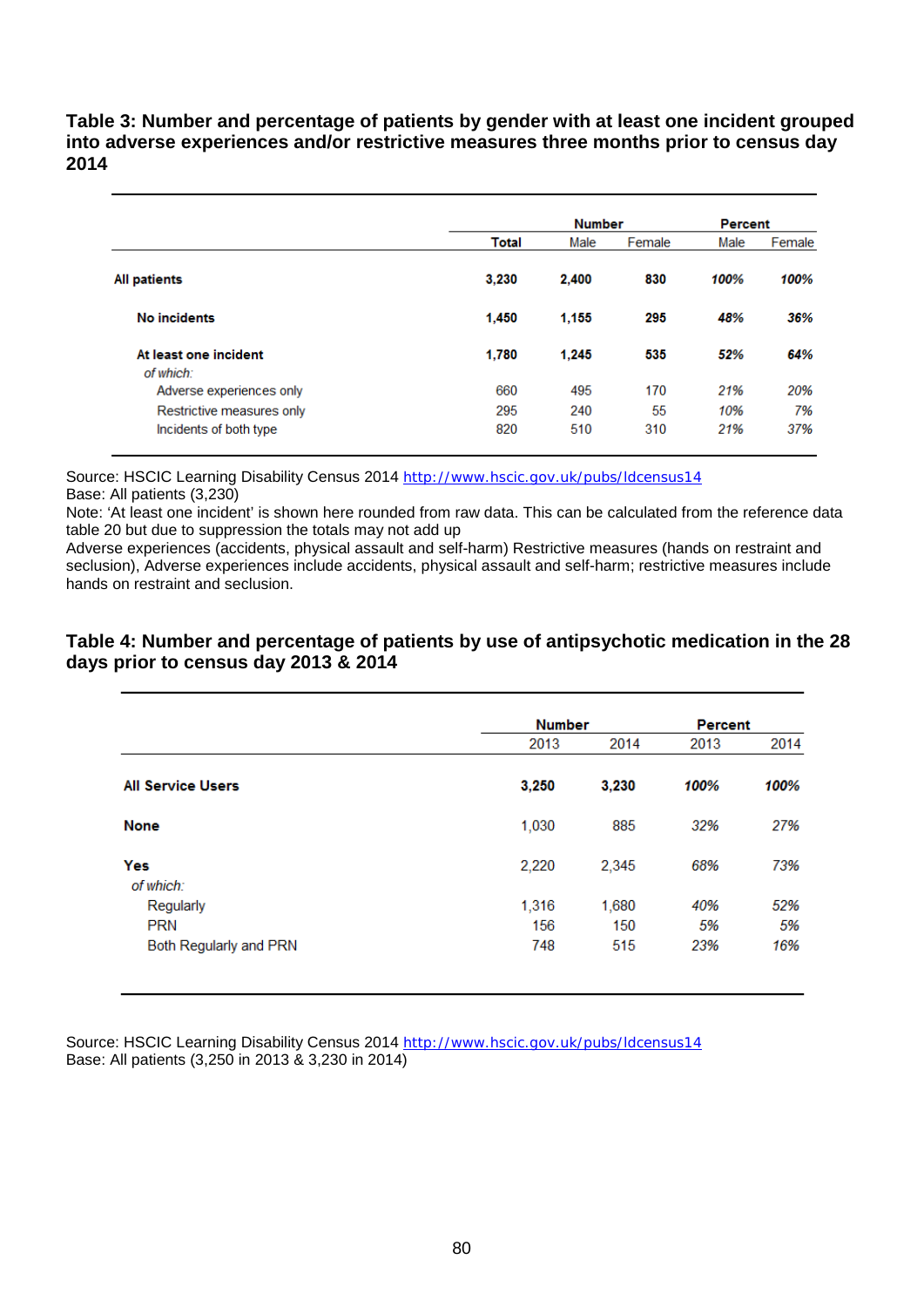

## **Figure 3: Length of stay on census day 2013 & 2014**

Source: HSCIC Learning Disability Census 2014 <http://www.hscic.gov.uk/pubs/ldcensus14> Base: All patients (3,250 in 2013 & 3,230 in 2014)





Source: HSCIC Learning Disability Census 2014 http://www.hscic.gov.uk/pubs/Idcensus14 Base: All patients except for where distance from home is unknown or the same as the hospital (2,889 in 2013 & 2,950 in 2014)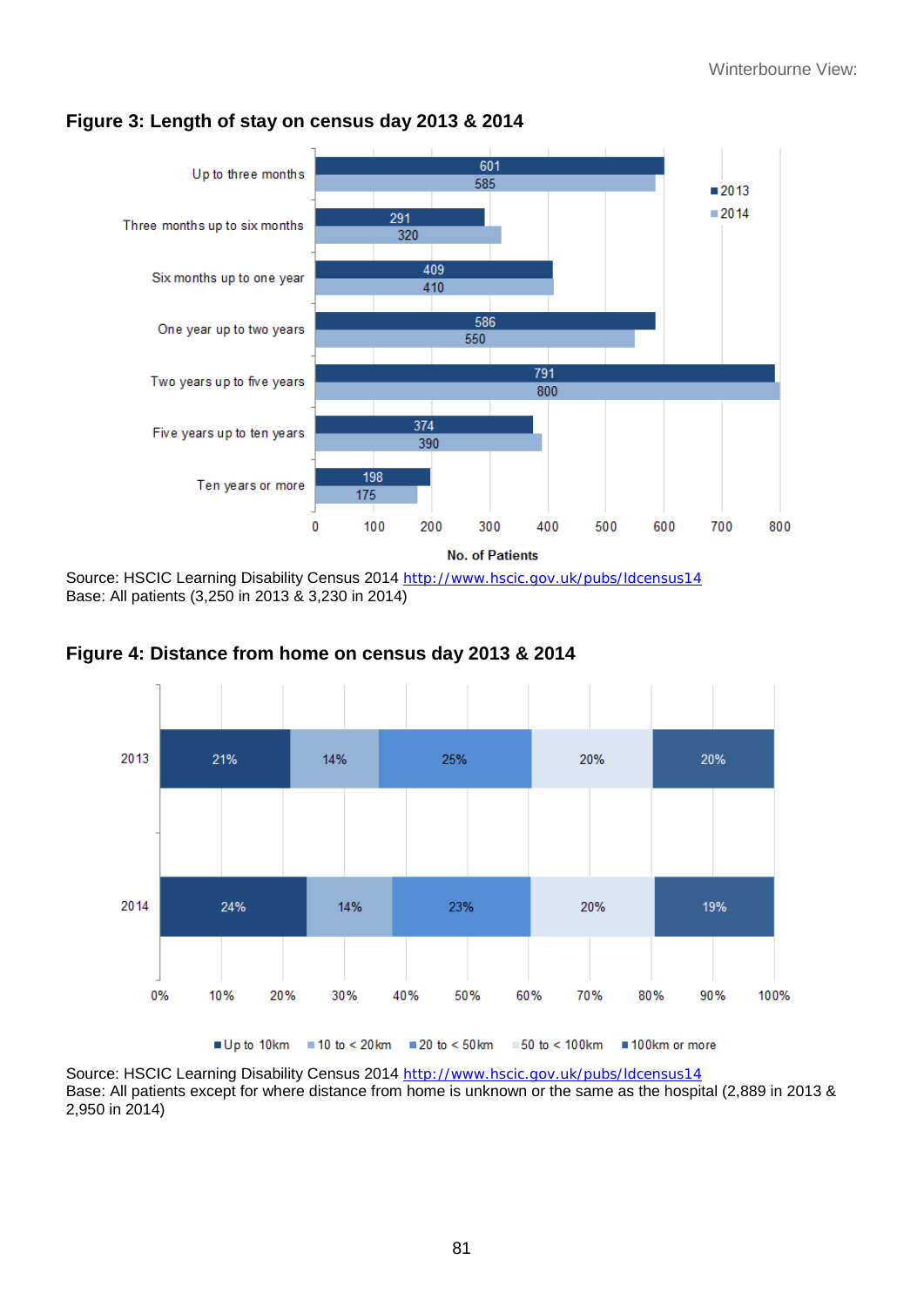# **Appendix 7 – Written descriptions of statistics and visual diagrams**

### **Figure 1**

This shows latest data from NHS England of numbers of people in inpatient settings and highlights improvements in the following areas:

More patients with planned transfer dates: 256 with/2358 without as at 30 March 2014; 577 with/2024 without as at 30 June 2014; 1680 with/920 without as at 30 September 2014.

More patients being recorded as being on a register: 2096 on/519 without as at 30 March 2014; 2135 on/466 without as at 30 June 2014; 2426 on/174 without as at 30 September 2014.

More patients who had their last review within the last 26 weeks: 2334 as at 30 March 2014; 2303 as at 30 June 2014; 2411 as at 30 September 2014.

More patients experiencing reduced lengths of stay for:

Less than a year 865 as at 30 March 2014; 935 as at 30 June 2014; 978 as at 30 September 2014.

1-2 years 522 as at 30 March 2014; 490 as at 30 June 2014; 486 as at 30 September 2014.

2-5 years 731 as at 30 March 2014; 686 as at 30 June 2014; 671 as at 30 September 2014.

More than 5 years 492 as at 30 March 2014; 485 as at 30 June 2014; 461 as at 30 September 2014.

Fewer patients without a care co-ordinator: 111 without/2503 with as at 30 March 2014; 96 without/2505 with as at 30 June 2014; 38 without/2562 with as at 30 September 2014.

Fewer patients who have had a care plan review in the last 12 weeks but do not have a planned transfer date: 1170 as at 30 March 2014; 1165 as at 30 June 2014; 501 as at 30 September 2014.

## **Figure 2**

This is a flowchart which describes the CQC's new approach to inspection.

On the top left of the flowchart is 'registration' under which is listed the following elements: rigorous test, legally binding and commitment to safe high-quality care.

Under 'registration' is 'intelligent monitoring' which lists the following elements: data and evidence, widen information sources and information from people.

At the other side of 'intelligent monitoring' is 'Expert Joint (MHA & regulatory) inspections' which lists the following elements: thorough, talking to people and staff and separate MHA visits to patients.